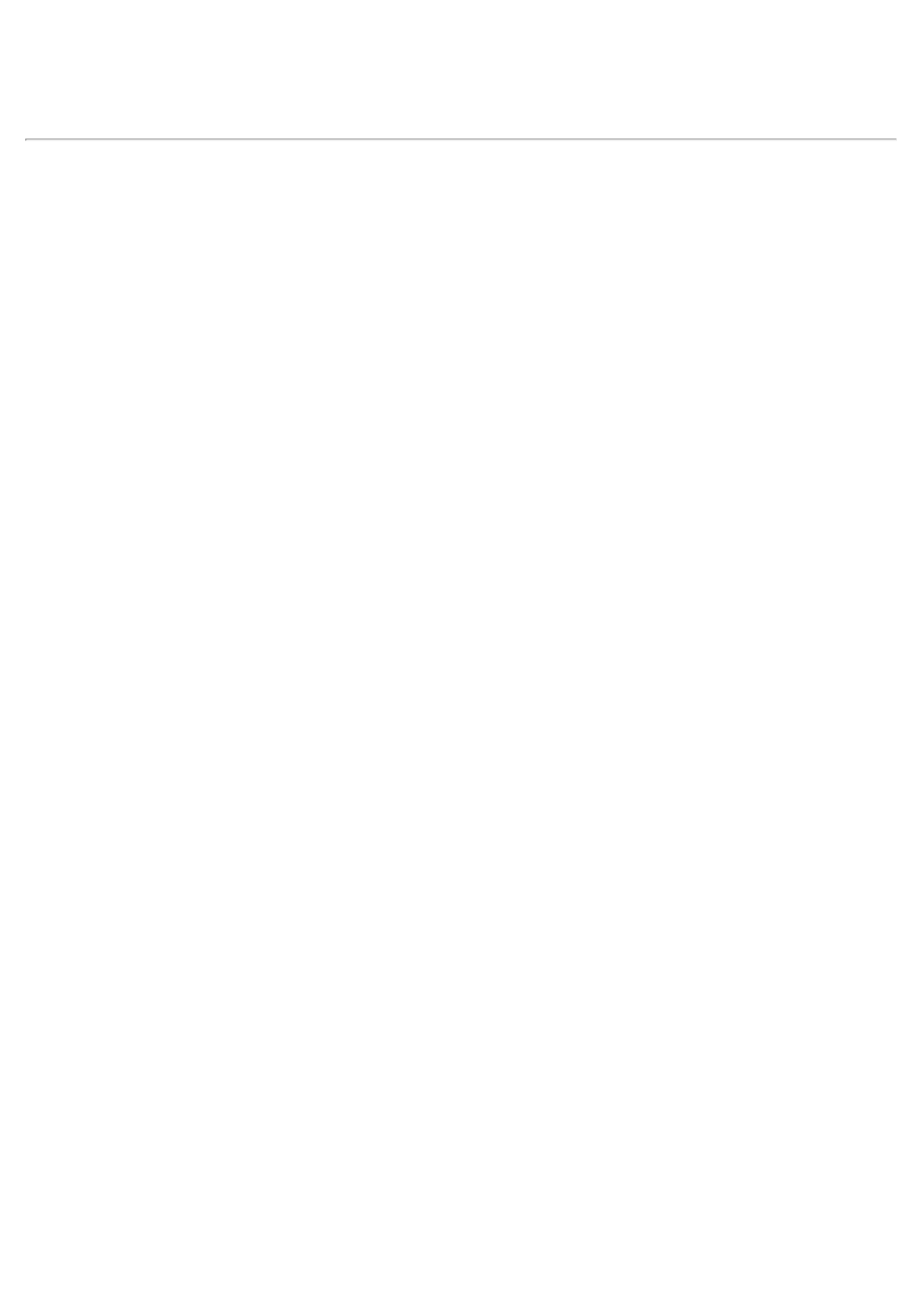# **TABLE OF CONTENTS**

|                                                                                                                              | Page                     |
|------------------------------------------------------------------------------------------------------------------------------|--------------------------|
| <b>Cover</b>                                                                                                                 | $\underline{\mathbf{1}}$ |
| <b>Table of Contents</b>                                                                                                     | $\overline{2}$           |
| <b>Part I - Financial Information</b>                                                                                        |                          |
| <b>Item 1. Unaudited Financial Statements</b>                                                                                | $rac{5}{5}$              |
| <b>CONDENSED CONSOLIDATED BALANCE SHEETS (Unaudited)</b>                                                                     | $\overline{5}$           |
| <b>CONDENSED CONSOLIDATED BALANCE SHEETS, CONT. (Unaudited)</b>                                                              | $\overline{6}$           |
| <b>CONDENSED CONSOLIDATED STATEMENTS OF OPERATIONS AND COMPREHENSIVE LOSS (Unaudited)</b>                                    | $\overline{Z}$           |
| CONDENSED CONSOLIDATED STATEMENT OF REDEEMABLE CONVERTIBLE PREFERRED STOCK AND<br>STOCKHOLDERS' EQUITY (DEFICIT) (Unaudited) | $\underline{8}$          |
| <b>CONDENSED CONSOLIDATED STATEMENTS OF CASH FLOWS (Unaudited)</b>                                                           | 10                       |
| <b>CONDENSED CONSOLIDATED STATEMENTS OF CASH FLOWS, CONT. (Unaudited)</b>                                                    | 11                       |
| <b>Business Description</b>                                                                                                  | 12                       |
| 2. Summary of Significant Accounting Policies                                                                                | 12                       |
| 3. Interest Income                                                                                                           | 16                       |
| 4. Loans Held for Investment and Allowance for Credit Losses                                                                 | 16                       |
| <b>5. Business Combinations</b>                                                                                              | 18                       |
| <b>6. Balance Sheet Components</b>                                                                                           | $\overline{24}$          |
| 7. Leases                                                                                                                    | 27                       |
| 8. Commitments and Contingencies                                                                                             | 28                       |
| 9. Transactions with Related Parties                                                                                         | 29                       |
| 10. Debt                                                                                                                     | $\overline{29}$          |
| 11. Securitization and Variable Interest Entities                                                                            | 32                       |
| 12. Investments                                                                                                              | 36                       |
| 13. Fair Value of Financial Assets and Liabilities                                                                           | 39                       |
| 14. Redeemable Convertible Preferred Stock and Stockholders' Equity                                                          | 51                       |
| 15. Equity Incentive Plans                                                                                                   | 52                       |
| 16. Income Taxes                                                                                                             | 55                       |
| 17. Net Loss per Share Attributable to Common Stockholders                                                                   | 56                       |
| 18. Segments and Geographical Information                                                                                    | 58                       |
| 19. Subsequent Events                                                                                                        | 58                       |
| <u>Item 2. Management's Discussion and Analysis of Financial Condition and Results of Operations</u>                         | 59                       |
| Item 3. Quantitative and Qualitative Disclosures About Market Risk                                                           | 84                       |
| Item 4. Controls and Procedures                                                                                              | 85                       |
| <b>Part II - Other Information</b>                                                                                           | 86                       |
| Item 1. Legal Proceedings                                                                                                    | 87                       |
| Item 1A. Risk Factors                                                                                                        | 88                       |
| Item 2. Unregistered Sales of Equity Securities and Use of Proceeds                                                          | 91                       |
| <b>Item 3. Defaults Upon Senior Securities</b>                                                                               | 91                       |
| <b>Item 4. Mine Safety Disclosures</b>                                                                                       | 91                       |
| Item 5. Other Information                                                                                                    | 91                       |
| Item 6. Exhibits                                                                                                             | 92                       |
| <b>Signatures</b>                                                                                                            | 94                       |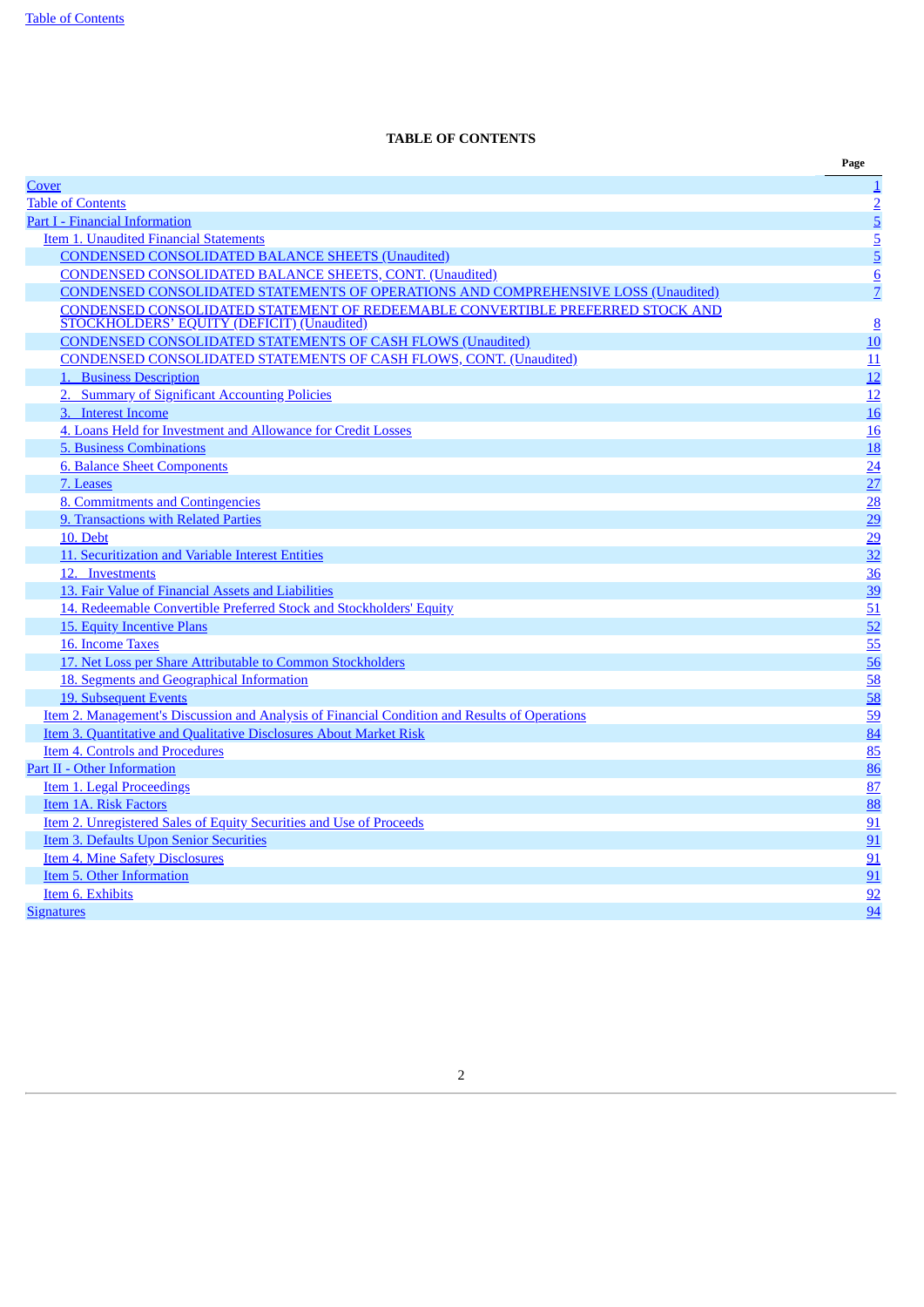# **CAUTIONARY NOTE REGARDING FORWARD-LOOKING STATEMENTS**

This Quarterly Report on Form 10-Q ("Form 10-Q"), as well as information included in oral statements or other written statements made or to be made by us, contains forward-looking statements within the meaning of Section 27A of the Securities Act of 1933, as amended, and Section 21E of the Securities Exchange Act of 1934, as amended, that involve substantial risks and uncertainties. All statements other than statements of historical fact contained in this report, including statements regarding our future results of operations and financial condition, business strategy, and plans and objectives of management for future operations, are forward-looking statements. In some cases, forward-looking statements may be identified by words such as "anticipate," "believe," "continue," "could," "design," "estimate," "expect," "intend," "may," "plan," "potentially," "predict," "project," "should," "will," "would," or the negative of these terms or other similar expressions. These forward-looking statements include, but are not limited to, statements concerning the following:

- our expectations regarding our future revenue, expenses, and other operating results and key operating metrics;
- our ability to attract additional merchants and retain and grow our relationships with our existing merchant partners;
- our ability to compete successfully in a highly competitive industry;
- our ability to attract new consumers and retain and grow our relationships with our existing consumers;
- our expectations regarding product launches;
- our ability to successfully engage new originating bank partners;
- the availability of funding sources to support our business model;
- our ability to effectively price and score credit risk using our proprietary risk model;
- the performance of loans facilitated and originated through our platform;
- the future growth rate of our revenue and related key operating metrics;
- our ability to achieve or sustain profitability in the future;
- our ability to remain in compliance with laws and regulations that currently apply or become applicable to our business;
- our ability to protect our confidential, proprietary, or sensitive information;
- past and future acquisitions, investments, and other strategic investments;
- our ability to maintain, protect, and enhance our brand and intellectual property;
- litigation, investigations, regulatory inquiries, and proceedings;
- the impact of macroeconomic conditions on our business, including the impact of the COVID-19 pandemic; and
- the size and growth rates of the markets in which we compete.

Forward-looking statements are based on our management's beliefs and assumptions and on information currently available. These forwardlooking statements are subject to a number of known and unknown risks, uncertainties and assumptions, including risks described in the section titled "Risk Factors" and elsewhere in this Form 10-Q and our most recently filed Annual Report on Form 10-K. Other sections of this Form 10-Q may include additional factors that could harm our business and financial performance. Moreover, we operate in a very competitive and rapidly changing environment. New risk factors emerge from time to time, and it is not possible for our management to predict all risk factors nor can we assess the impact of all factors on our business or the extent to which any factor, or combination of factors, may cause actual results to differ from those contained in, or implied by, any forward-looking statements.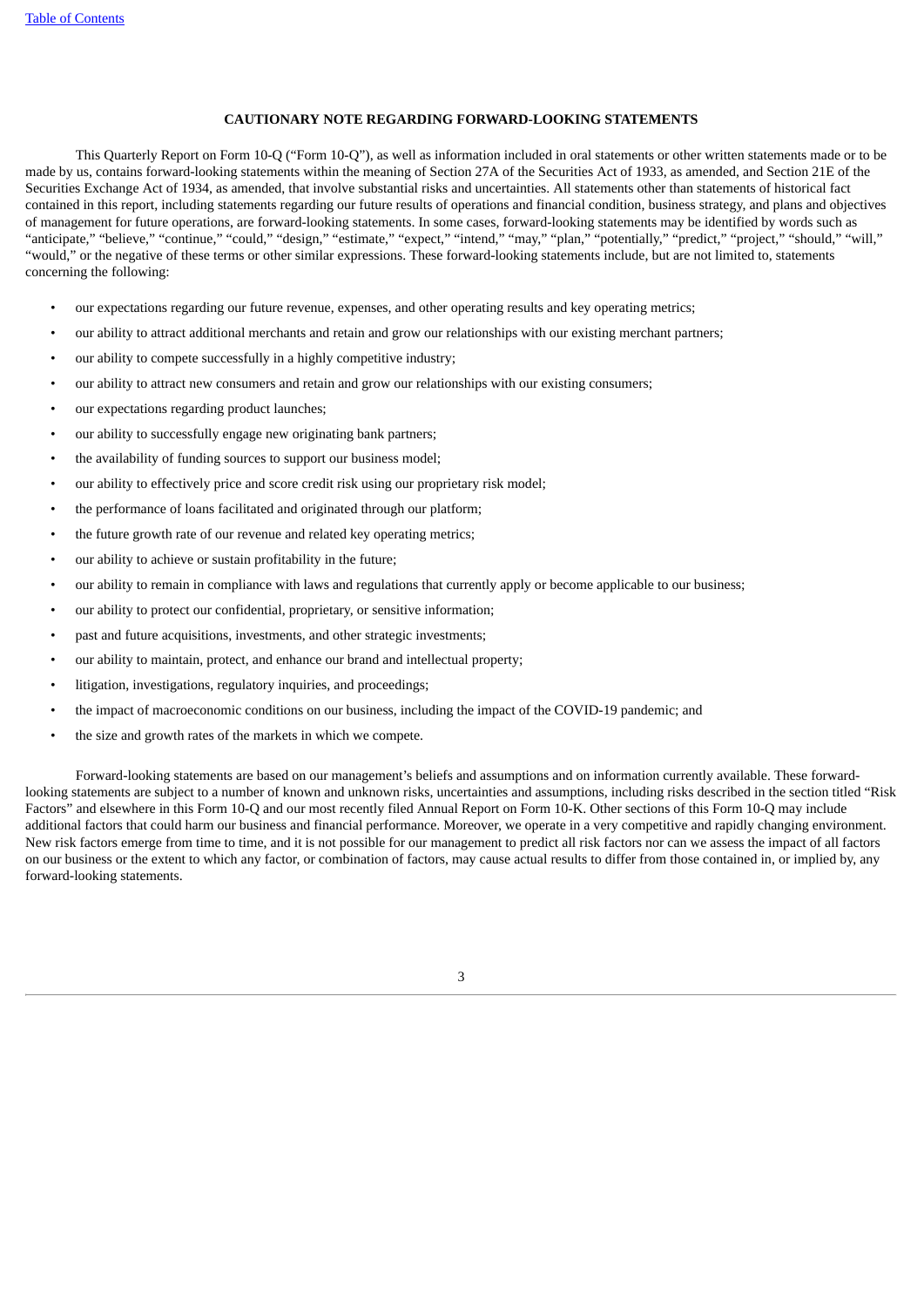You should not rely upon forward-looking statements as predictions of future events. Although we believe that the expectations reflected in the forward-looking statements are reasonable, we cannot guarantee future results, levels of activity, performance, achievements, events, or circumstances. Except as required by law, we undertake no obligation to update publicly any forward-looking statements for any reason after the date of this report or to conform these statements to actual results or to changes in our expectations. You should read this Form 10-Q and the documents that we have filed as exhibits to this report with the understanding that our actual future results, levels of activity, performance, and achievements may be materially different from what we expect. We qualify all of our forward-looking statements by these cautionary statements.

In addition, statements such as "we believe" and similar statements reflect our beliefs and opinions on the relevant subject. These statements are based upon information available to us as of the date of this report, and while we believe such information forms a reasonable basis for such statements, such information may be limited or incomplete, and our statements should not be read to indicate that we have conducted an exhaustive inquiry into, or review of, all potentially available relevant information. These statements are inherently uncertain and you are cautioned not to unduly rely upon these statements.

<span id="page-4-0"></span>Investors and others should note that we may announce material business and financial information to our investors using our investor relations website (investors.affirm.com), our filings with the Securities and Exchange Commission ("SEC"), webcasts, press releases, and conference calls. We use these mediums, including our website, to communicate with investors and the general public about our company, our products, and other issues. It is possible that the information that we make available on our website may be deemed to be material information. We therefore encourage investors and others interested in our company to review the information that we make available on our website. The contents of our website are not incorporated into this filing. We have included our investor relations website address as an inactive textual reference and for convenience only, and do not intend it to be an active link to our website.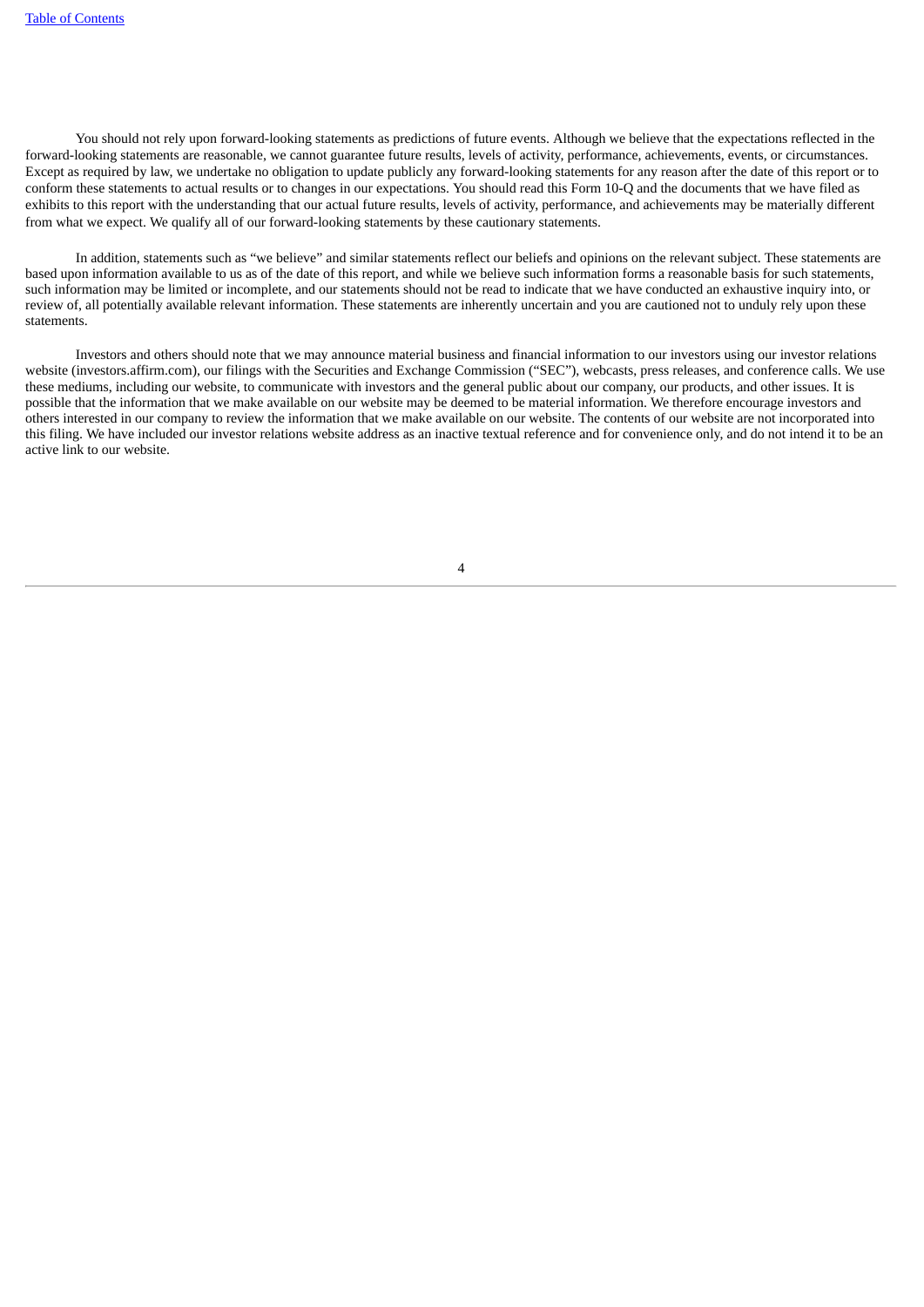# **Part I - Financial Information**

# <span id="page-5-1"></span><span id="page-5-0"></span>**Item 1. Unaudited Financial Statements**

# **AFFIRM HOLDINGS, INC. CONDENSED CONSOLIDATED BALANCE SHEETS (Unaudited)**

(in thousands, except shares and per share amounts)

|                                                                                                                                                                                                                                                            | <b>December 31, 2021</b> |              | June 30, 2021 |
|------------------------------------------------------------------------------------------------------------------------------------------------------------------------------------------------------------------------------------------------------------|--------------------------|--------------|---------------|
| <b>Assets</b>                                                                                                                                                                                                                                              |                          |              |               |
| Cash and cash equivalents                                                                                                                                                                                                                                  | \$<br>2,567,401          | - \$         | 1,466,558     |
| Restricted cash                                                                                                                                                                                                                                            | 247,402                  |              | 226,074       |
| Securities available for sale at fair value                                                                                                                                                                                                                | 475,379                  |              | 16,170        |
| Loans held for sale                                                                                                                                                                                                                                        | 27,394                   |              | 13,030        |
| Loans held for investment                                                                                                                                                                                                                                  | 2,425,519                |              | 2,022,320     |
| Allowance for credit losses                                                                                                                                                                                                                                | (158, 289)               |              | (117,760)     |
| Loans held for investment, net                                                                                                                                                                                                                             | 2,267,230                |              | 1,904,560     |
| Accounts receivable, net                                                                                                                                                                                                                                   | 134,571                  |              | 91,575        |
| Property, equipment and software, net                                                                                                                                                                                                                      | 113,573                  |              | 62,499        |
| Goodwill                                                                                                                                                                                                                                                   | 541,399                  |              | 516,515       |
| Intangible assets                                                                                                                                                                                                                                          | 66,190                   |              | 67,930        |
| Commercial agreement assets                                                                                                                                                                                                                                | 316,047                  |              | 227,377       |
| Other assets                                                                                                                                                                                                                                               | 195,863                  |              | 274,679       |
| <b>Total Assets</b>                                                                                                                                                                                                                                        | \$<br>6,952,449          | $\mathbf{s}$ | 4,866,967     |
| <b>Liabilities and Stockholders' Equity</b>                                                                                                                                                                                                                |                          |              |               |
| Liabilities:                                                                                                                                                                                                                                               |                          |              |               |
| Accounts payable                                                                                                                                                                                                                                           | \$<br>45,589             | - \$         | 57,758        |
| Payable to third-party loan owners                                                                                                                                                                                                                         | 71,515                   |              | 50,079        |
| Accrued interest payable                                                                                                                                                                                                                                   | 2,621                    |              | 2,751         |
| Accrued expenses and other liabilities                                                                                                                                                                                                                     | 436,533                  |              | 323,577       |
| Convertible senior notes, net                                                                                                                                                                                                                              | 1,704,607                |              |               |
| Notes issued by securitization trusts                                                                                                                                                                                                                      | 1,577,264                |              | 1,176,673     |
| Funding debt                                                                                                                                                                                                                                               | 645,998                  |              | 680,602       |
| <b>Total liabilities</b>                                                                                                                                                                                                                                   | 4,484,127                |              | 2,291,440     |
| Commitments and contingencies (Note 8)                                                                                                                                                                                                                     |                          |              |               |
| Stockholders' equity:                                                                                                                                                                                                                                      |                          |              |               |
| Class A common stock, par value \$0.00001 per share: 3,030,000,000 shares authorized, 222,313,582 shares issued and outstanding as<br>of December 31, 2021; 3,030,000,000 shares authorized, 181,131,728 shares issued and outstanding as of June 30, 2021 | $\overline{2}$           |              | 2             |
| Class B common stock, par value \$0.00001 per share: 140,000,000 shares authorized, 60,896,826 shares issued and outstanding as of<br>December 31, 2021; 140,000,000 authorized, 88,226,376 shares issued and outstanding as of June 30, 2021              | $\mathbf{1}$             |              | 1             |
| Additional paid in capital                                                                                                                                                                                                                                 | 3,828,778                |              | 3,467,236     |
| <b>Accumulated deficit</b>                                                                                                                                                                                                                                 | (1,364,835)              |              | (898, 485)    |
| Accumulated other comprehensive gain (loss)                                                                                                                                                                                                                | 4,376                    |              | 6,773         |
| Total stockholders' equity                                                                                                                                                                                                                                 | 2,468,322                |              | 2,575,527     |
| <b>Total Liabilities and Stockholders' Equity</b>                                                                                                                                                                                                          | \$<br>6,952,449          | - \$         | 4,866,967     |

<span id="page-5-2"></span>*The accompanying notes are an integral part of these interim condensed consolidated financial statements.*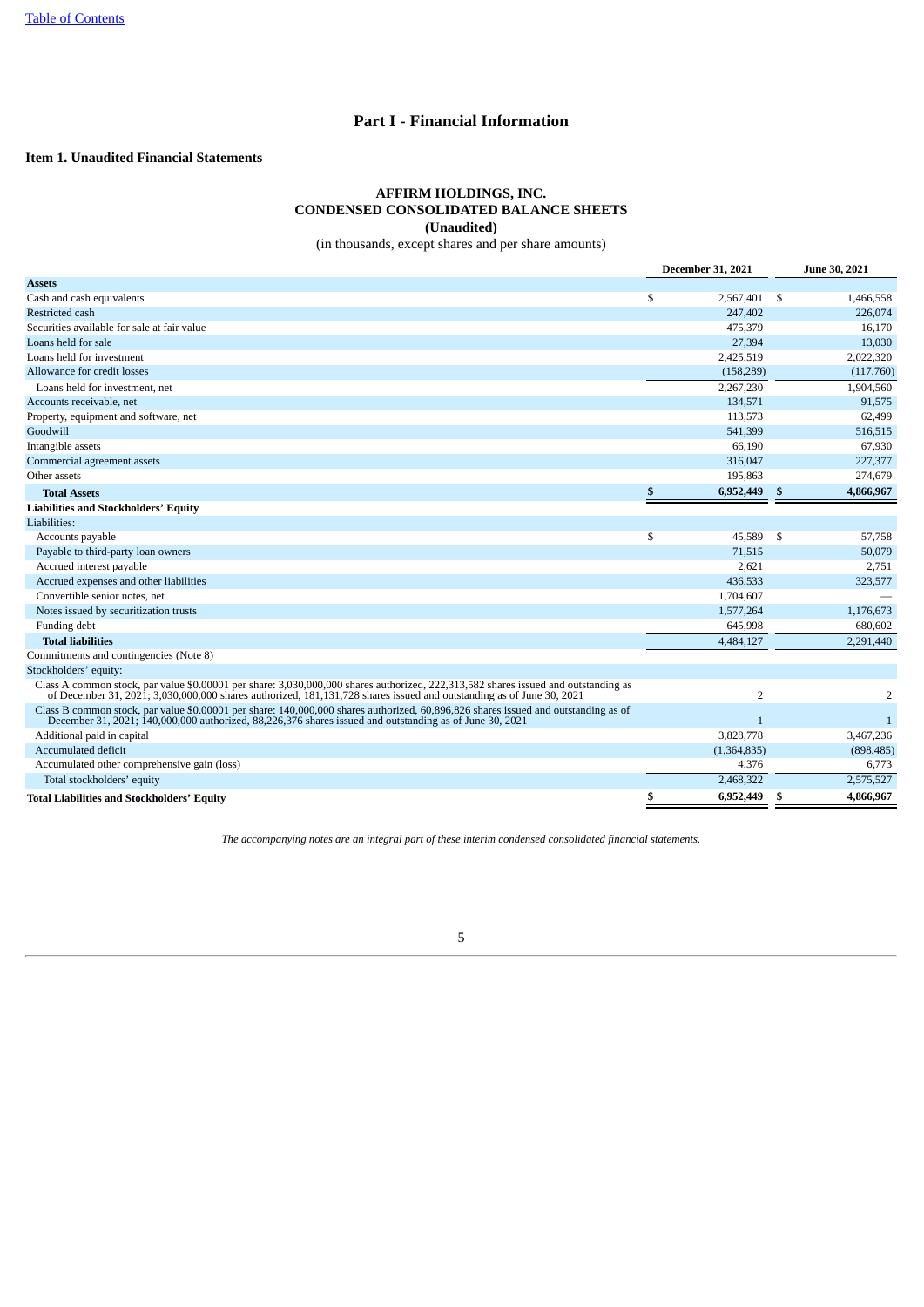# **AFFIRM HOLDINGS, INC. CONDENSED CONSOLIDATED BALANCE SHEETS, CONT. (Unaudited)**

(in thousands, except shares and per share amounts)

The following table presents the assets and liabilities of consolidated variable interest entities ("VIEs"), which are included in the interim condensed consolidated balance sheets above. The assets in the table below may only be used to settle obligations of consolidated VIEs and are in excess of those obligations. The liabilities in the table below include liabilities for which creditors do not have recourse to the general credit of the Company. Additionally, the assets and liabilities in the table below include third-party assets and liabilities of consolidated VIEs only and exclude intercompany balances that eliminate upon consolidation.

|                                                                       | <b>December 31, 2021</b> |    | June 30, 2021 |
|-----------------------------------------------------------------------|--------------------------|----|---------------|
| Assets of consolidated VIEs, included in total assets above           |                          |    |               |
| Restricted cash                                                       | 163,578 \$<br>\$         |    | 142,385       |
| Loans held for investment                                             | 2,175,601                |    | 1,743,810     |
| Allowance for credit losses                                           | (127, 195)               |    | (94, 463)     |
| Loans held for investment, net                                        | 2,048,406                |    | 1,649,347     |
| Accounts receivable, net                                              | 8,195                    |    | 8,209         |
| Other assets                                                          | 5,636                    |    | 3,683         |
| <b>Total assets of consolidated VIEs</b>                              | 2,225,815                |    | 1,803,624     |
| Liabilities of consolidated VIEs, included in total liabilities above |                          |    |               |
| Accounts payable                                                      | \$<br>2,896              | -S | 2,927         |
| Accrued interest payable                                              | 2,646                    |    | 2,613         |
| Accrued expenses and other liabilities                                | 5,103                    |    | 3,820         |
| Notes issued by securitization trusts                                 | 1,577,264                |    | 1,176,673     |
| Funding debt                                                          | 508,164                  |    | 607,394       |
| <b>Total liabilities of consolidated VIEs</b>                         | 2,096,073                |    | 1,793,427     |
| Total net assets                                                      | 129,742                  |    | 10,197        |
|                                                                       |                          |    |               |

<span id="page-6-0"></span>*The accompanying notes are an integral part of these interim condensed consolidated financial statements.*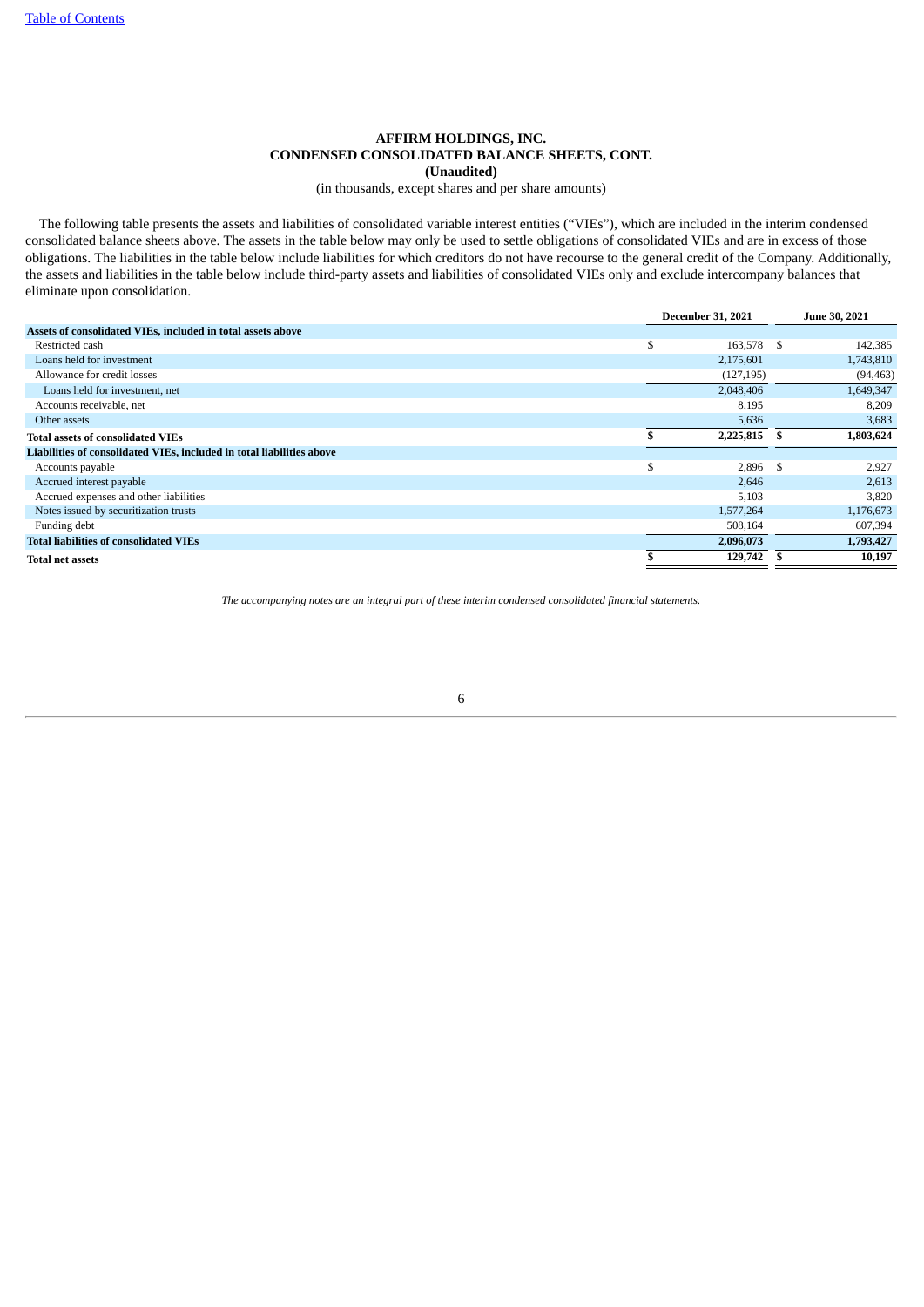# **AFFIRM HOLDINGS, INC. CONDENSED CONSOLIDATED STATEMENTS OF OPERATIONS AND COMPREHENSIVE LOSS (Unaudited)**

(in thousands, except share and per share amounts)

|                                                                                          |              | Three Months Ended December 31, |              |               |    | <b>Six Months Ended December 31,</b> |     |            |  |  |
|------------------------------------------------------------------------------------------|--------------|---------------------------------|--------------|---------------|----|--------------------------------------|-----|------------|--|--|
|                                                                                          |              | 2021                            |              | 2020          |    | 2021                                 |     | 2020       |  |  |
| <b>Revenue</b>                                                                           |              |                                 |              |               |    |                                      |     |            |  |  |
| Merchant network revenue                                                                 | \$           | 127,087 \$                      |              | 99,630 \$     |    | 219,331 \$                           |     | 192,895    |  |  |
| Virtual card network revenue                                                             |              | 26,558                          |              | 10,820        |    | 45,953                               |     | 16,778     |  |  |
| Total network revenue                                                                    |              | 153,645                         |              | 110,450       |    | 265,284                              |     | 209,673    |  |  |
| Interest income                                                                          |              | 138,355                         |              | 73,857        |    | 255,657                              |     | 128,094    |  |  |
| Gain on sales of loans                                                                   |              | 57,690                          |              | 14,560        |    | 88,669                               |     | 30,994     |  |  |
| Servicing income                                                                         |              | 11,321                          |              | 5,174         |    | 20,786                               |     | 9,258      |  |  |
| <b>Total Revenue, net</b>                                                                | \$           | 361,011 \$                      |              | 204,041 \$    |    | 630,396                              | \$  | 378,019    |  |  |
| <b>Operating Expenses</b>                                                                |              |                                 |              |               |    |                                      |     |            |  |  |
| Loss on loan purchase commitment                                                         | \$           | 65,265 \$                       |              | 67,768        | -S | 116,943                              | -S  | 133,636    |  |  |
| Provision for credit losses                                                              |              | 52,640                          |              | 12,521        |    | 116,287                              |     | 41,452     |  |  |
| Funding costs                                                                            |              | 17,700                          |              | 12,060        |    | 34,453                               |     | 22,412     |  |  |
| Processing and servicing                                                                 |              | 41,849                          |              | 16,802        |    | 67,050                               |     | 30,300     |  |  |
| Technology and data analytics                                                            |              | 94,989                          |              | 41,634        |    | 173,002                              |     | 75,402     |  |  |
| Sales and marketing                                                                      |              | 143,476                         |              | 39,112        |    | 207,436                              |     | 61,694     |  |  |
| General and administrative                                                               |              | 141,292                         |              | 40,916        |    | 277,496                              |     | 73,189     |  |  |
| <b>Total Operating Expenses</b>                                                          |              | 557,211                         |              | 230,813       |    | 992,667                              |     | 438,085    |  |  |
| <b>Operating Loss</b>                                                                    | \$           | (196, 200)                      | $\mathbf{s}$ | (26, 772)     | \$ | (362, 271)                           | \$  | (60, 066)  |  |  |
| Other (expense) income, net                                                              |              | 36,741                          |              | 240           |    | (103, 632)                           |     | 29,685     |  |  |
| <b>Loss Before Income Taxes</b>                                                          | \$           | (159, 459)                      | $\mathbf{s}$ | (26, 532)     | S. | (465, 903)                           | \$  | (30, 381)  |  |  |
| <b>Income Tax Expense</b>                                                                |              | 276                             |              | 78            |    | 447                                  |     | 175        |  |  |
| <b>Net Loss</b>                                                                          | \$           | (159, 735)                      | -\$          | (26, 610)     | \$ | (466, 350)                           | \$  | (30, 556)  |  |  |
| <b>Other Comprehensive Income (Loss)</b>                                                 |              |                                 |              |               |    |                                      |     |            |  |  |
| Foreign currency translation adjustments                                                 | \$           | 2,341                           | - \$         | 1,814         | -S | $(1,461)$ \$                         |     | 2,219      |  |  |
| Unrealized gain (loss) on securities available for sale, net                             |              | (657)                           |              |               |    | (936)                                |     |            |  |  |
| <b>Net Other Comprehensive (Loss) Income</b>                                             |              | 1,684                           |              | 1,814         |    | (2, 397)                             |     | 2,219      |  |  |
| <b>Comprehensive Loss</b>                                                                | S            | $(158,051)$ \$                  |              | $(24,796)$ \$ |    | (468, 747)                           | -\$ | (28, 337)  |  |  |
| Per share data:                                                                          |              |                                 |              |               |    |                                      |     |            |  |  |
| Net loss per share attributable to common stockholders for Class A and<br><b>Class B</b> |              |                                 |              |               |    |                                      |     |            |  |  |
| <b>Basic</b>                                                                             | \$           | $(0.57)$ \$                     |              | $(0.38)$ \$   |    | $(1.70)$ \$                          |     | (0.45)     |  |  |
| <b>Diluted</b>                                                                           | $\mathbb{S}$ | $(0.57)$ \$                     |              | $(0.38)$ \$   |    | $(1.70)$ \$                          |     | (0.84)     |  |  |
| Weighted average common shares outstanding:                                              |              |                                 |              |               |    |                                      |     |            |  |  |
| <b>Basic</b>                                                                             |              | 281,533,888                     |              | 70,801,521    |    | 273,588,094                          |     | 67,795,598 |  |  |
| Diluted                                                                                  |              | 281,533,888                     |              | 70,801,521    |    | 273,588,094                          |     | 69,534,680 |  |  |

<span id="page-7-0"></span>*The accompanying notes are an integral part of these interim condensed consolidated financial statements.*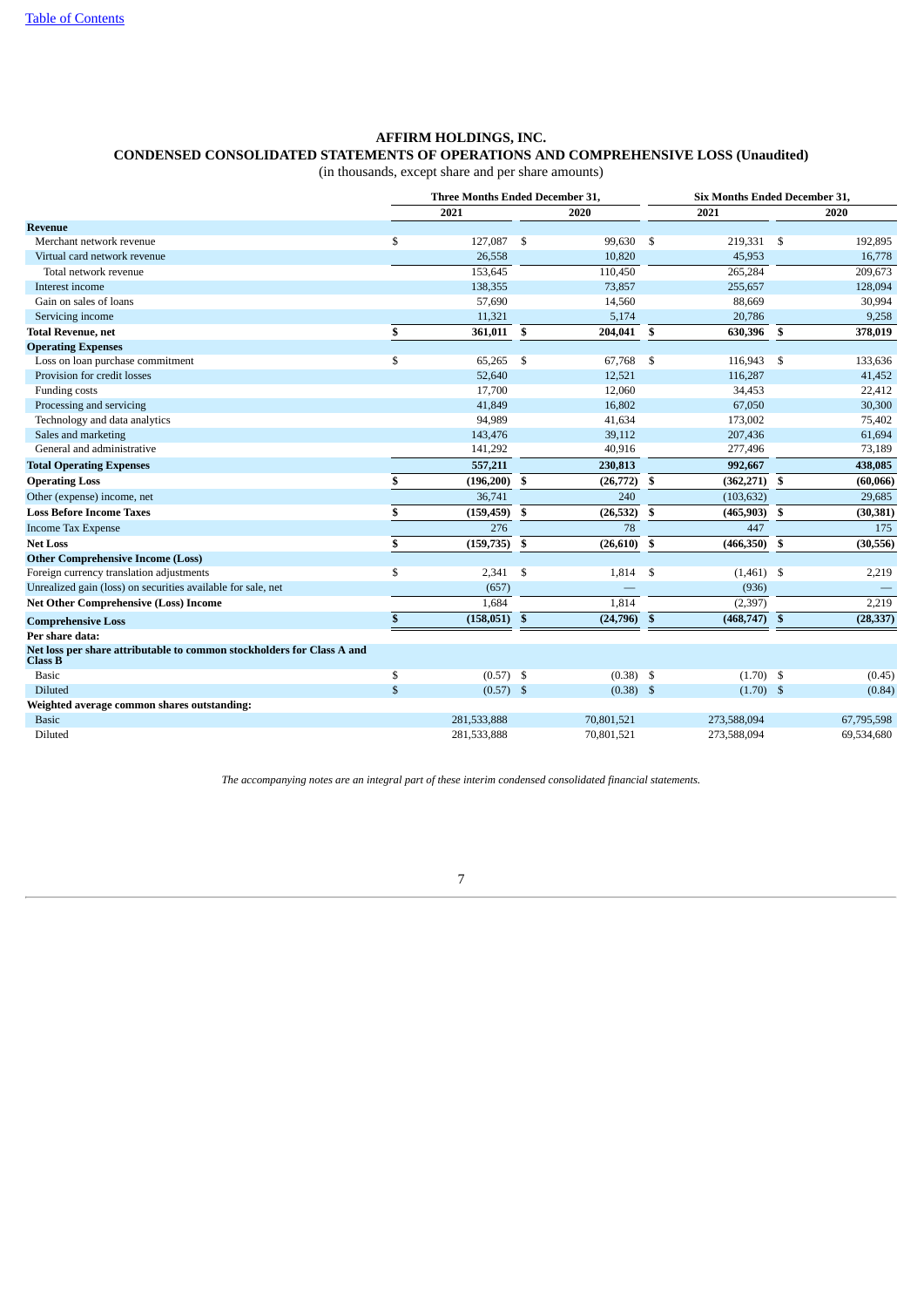#### **AFFIRM HOLDINGS, INC. CONDENSED CONSOLIDATED STATEMENT OF REDEEMABLE CONVERTIBLE PREFERRED STOCK AND STOCKHOLDERS' EQUITY (DEFICIT) (Unaudited)**

(in thousands, except share amounts)

|                                                         | <b>Common Stock</b> |      |        | Additional<br>Paid-In |                               |              | Accumulated      | Accumulated<br>Other<br>Comprehensive |      | <b>Total</b><br>Stockholders'<br>Equity |
|---------------------------------------------------------|---------------------|------|--------|-----------------------|-------------------------------|--------------|------------------|---------------------------------------|------|-----------------------------------------|
|                                                         | <b>Shares</b>       |      | Amount | Capital               |                               |              | <b>Deficit</b>   | <b>Income (Loss)</b>                  |      | (Deficit)                               |
| <b>Balance as of June 30, 2021</b>                      | 269,358,104 \$      |      | 3      | $\mathbf{s}$          | 3,467,236                     | $\mathbf{s}$ | $(898, 485)$ \$  | 6,773                                 | - \$ | 2,575,527                               |
| Issuance of common stock upon exercise of stock options | 7,403,503           |      |        |                       | 37,470                        |              |                  |                                       |      | 37,470                                  |
| Issuance of common stock in acquisition                 | 183,733             |      |        |                       | 10,000                        |              |                  |                                       |      | 10,000                                  |
| Vesting of restricted stock units                       | 772,653             |      |        |                       |                               |              |                  |                                       |      |                                         |
| Repurchases of common stock                             | (821)               |      |        |                       | (4)                           |              |                  |                                       |      | (4)                                     |
| Stock-based compensation                                |                     |      |        |                       | 104,879                       |              |                  |                                       |      | 104,879                                 |
| Tax withholding on stock-based compensation             |                     |      |        |                       | (39, 817)                     |              |                  |                                       |      | (39, 817)                               |
| Foreign currency translation adjustments                |                     |      |        |                       |                               |              |                  | (3,802)                               |      | (3,802)                                 |
| Unrealized gain (loss) on securities available for sale |                     |      |        |                       |                               |              |                  | (279)                                 |      | (279)                                   |
| Net Loss                                                |                     |      |        |                       | $\overbrace{\phantom{aaaaa}}$ |              | (306, 615)       |                                       |      | (306, 615)                              |
| <b>Balance as of September 30, 2021</b>                 | 277,717,172         | - \$ | 3      | S                     | 3,579,764                     | -86          | $(1,205,100)$ \$ | 2,692                                 | - 35 | 2,377,359                               |
| Issuance of common stock                                | 4,689,973           |      |        |                       | 21,674                        |              |                  |                                       |      | 21,674                                  |
| Vesting of restricted stock units                       | 803,263             |      |        |                       |                               |              |                  |                                       |      |                                         |
| Vesting of warrants for common stock                    |                     |      |        |                       | 198,383                       |              |                  |                                       |      | 198,383                                 |
| Stock-based compensation                                |                     |      |        |                       | 101,920                       |              |                  |                                       |      | 101,920                                 |
| Tax withholding on stock-based compensation             |                     |      |        |                       | (72, 963)                     |              |                  |                                       |      | (72, 963)                               |
| Foreign currency translation adjustments                |                     |      |        |                       |                               |              |                  | 2,341                                 |      | 2,341                                   |
| Unrealized gain (loss) on securities available for sale |                     |      |        |                       |                               |              |                  | (657)                                 |      | (657)                                   |
| Net Loss                                                |                     |      |        |                       |                               |              | (159, 735)       |                                       |      | (159, 735)                              |
| Balance as of December 31, 2021                         | 283,210,408         | S    | 3      | S                     | 3,828,778                     | -S           | $(1,364,835)$ \$ | 4,376                                 | - 5  | 2,468,322                               |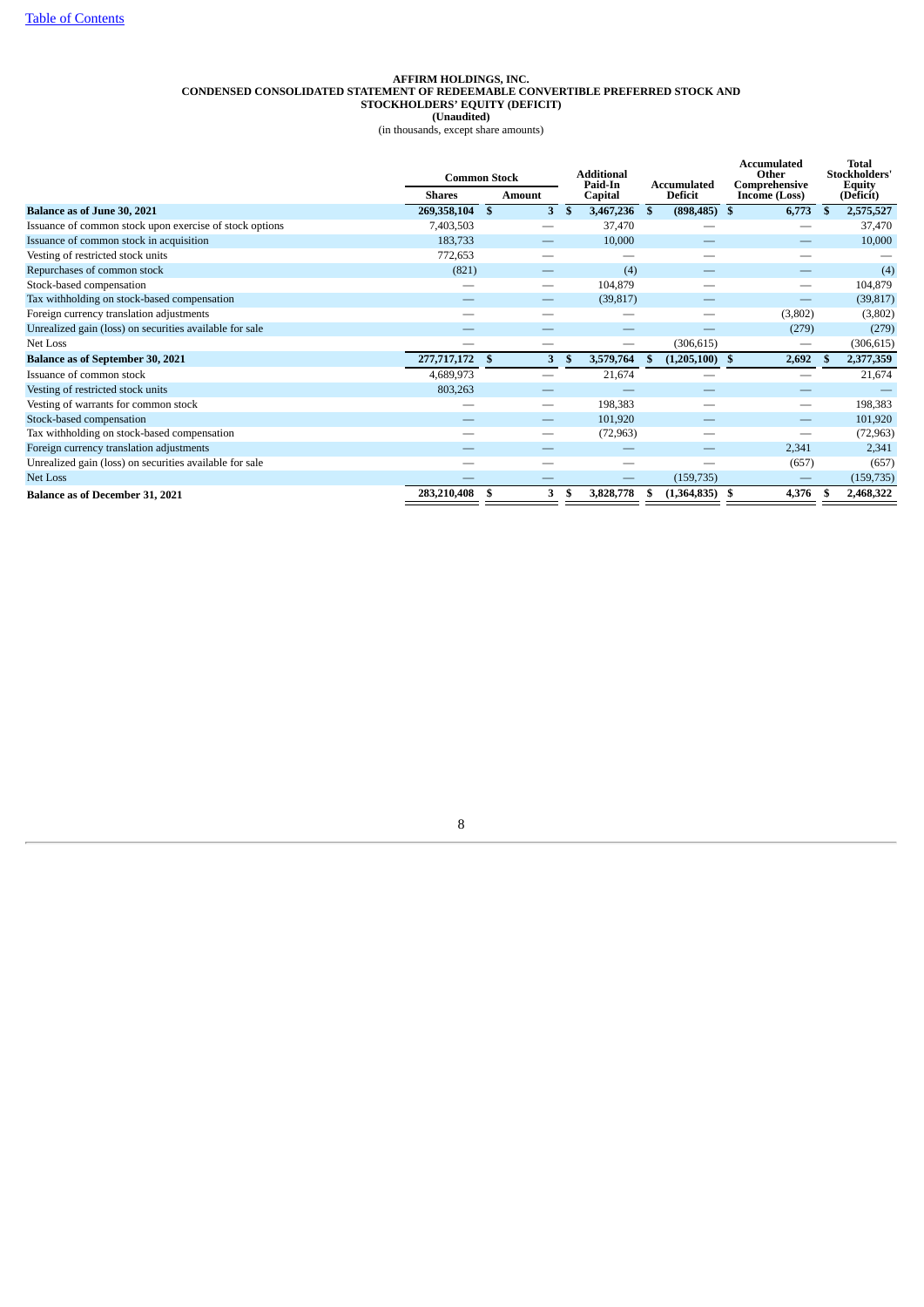#### **AFFIRM HOLDINGS, INC. CONDENSED CONSOLIDATED STATEMENT OF REDEEMABLE CONVERTIBLE PREFERRED STOCK AND STOCKHOLDERS' EQUITY (DEFICIT), CONT. (Unaudited)**

(in thousands, except share amounts)

|                                                                                       | <b>Redeemable Convertible</b><br><b>Preferred Stock</b> |                   | <b>Common Stock</b> |                          | <b>Additional</b><br>Paid-In | <b>Accumulated</b> | <b>Accumulated</b><br>Other<br>Comprehensive | Total<br>Stockholders'<br>Equity |
|---------------------------------------------------------------------------------------|---------------------------------------------------------|-------------------|---------------------|--------------------------|------------------------------|--------------------|----------------------------------------------|----------------------------------|
|                                                                                       | Shares                                                  | Amount            | <b>Shares</b>       | <b>Amount</b>            | Capital                      | <b>Deficit</b>     | <b>Income</b> (Loss)                         | (Deficit)                        |
| Balance as of June 30, 2020                                                           | 122,115,971 \$                                          | 804,170           | 47,684,427          |                          | 80,373                       | (447, 167)         | $(302)$ \$                                   | (367,096)                        |
| Issuance of common stock upon exercise of<br>stock option                             |                                                         |                   | 388,246             |                          | 1,741                        |                    |                                              | 1,741                            |
| Repurchases of common stock                                                           |                                                         | —                 | (115, 625)          |                          | (584)                        |                    |                                              | (584)                            |
| Issuance of redeemable convertible preferred<br>stock, net of issuance costs of \$440 | 21,824,141                                              | 434,434           |                     |                          |                              |                    |                                              |                                  |
| Vesting and exercise of warrants for common<br>stock                                  |                                                         | $\qquad \qquad -$ | 5,074,398           |                          | 67,645                       |                    |                                              | 67,645                           |
| Stock-based compensation                                                              |                                                         |                   |                     |                          | 7,175                        |                    |                                              | 7,175                            |
| Conversion of convertible debt                                                        | 4,444,321                                               | 88,559            |                     |                          | (42, 124)                    |                    |                                              | (42, 124)                        |
| Effects of adoption of new accounting<br>standards                                    |                                                         | –                 |                     |                          |                              | (9,980)            |                                              | (9,980)                          |
| Foreign currency translation adjustments                                              |                                                         |                   |                     |                          |                              |                    | 405                                          | 405                              |
| Net Loss                                                                              |                                                         |                   |                     |                          |                              | (3,946)            |                                              | (3,946)                          |
| <b>Balance as of September 30, 2020</b>                                               | 148,384,433                                             | 1,327,163         | 53,031,446<br>\$.   | $\overline{\phantom{0}}$ | 114,226<br>\$.               | (461,093)<br>- \$  | 103<br>-S                                    | (346, 764)<br>-\$                |
| Issuance of common stock upon exercise of<br>stock option                             |                                                         |                   | 6,220,024           |                          | 21,676                       |                    |                                              | 21,676                           |
| Repurchases of common stock                                                           |                                                         |                   | (12,100)            |                          | (199)                        |                    |                                              | (199)                            |
| Issuance of preferred stock, net of issuance<br>costs of $$143$                       | 12,546                                                  | 108               |                     |                          |                              |                    |                                              |                                  |
| Stock-based compensation                                                              |                                                         | –                 |                     |                          | 6,774                        |                    |                                              | 6,774                            |
| Foreign currency translation adjustments                                              |                                                         | —                 |                     |                          |                              |                    | 1,814                                        | 1,814                            |
| Net Loss                                                                              |                                                         | _                 |                     |                          |                              | (26, 610)          |                                              | (26, 610)                        |
| <b>Balance as of December 31, 2020</b>                                                | 148,396,979                                             | 1,327,271         | 59,239,370<br>S     |                          | 142,477<br>S                 | (487,703)          | 1,917<br>-S                                  | (343, 309)                       |

<span id="page-9-0"></span>*The accompanying notes are an integral part of these interim condensed consolidated financial statements.*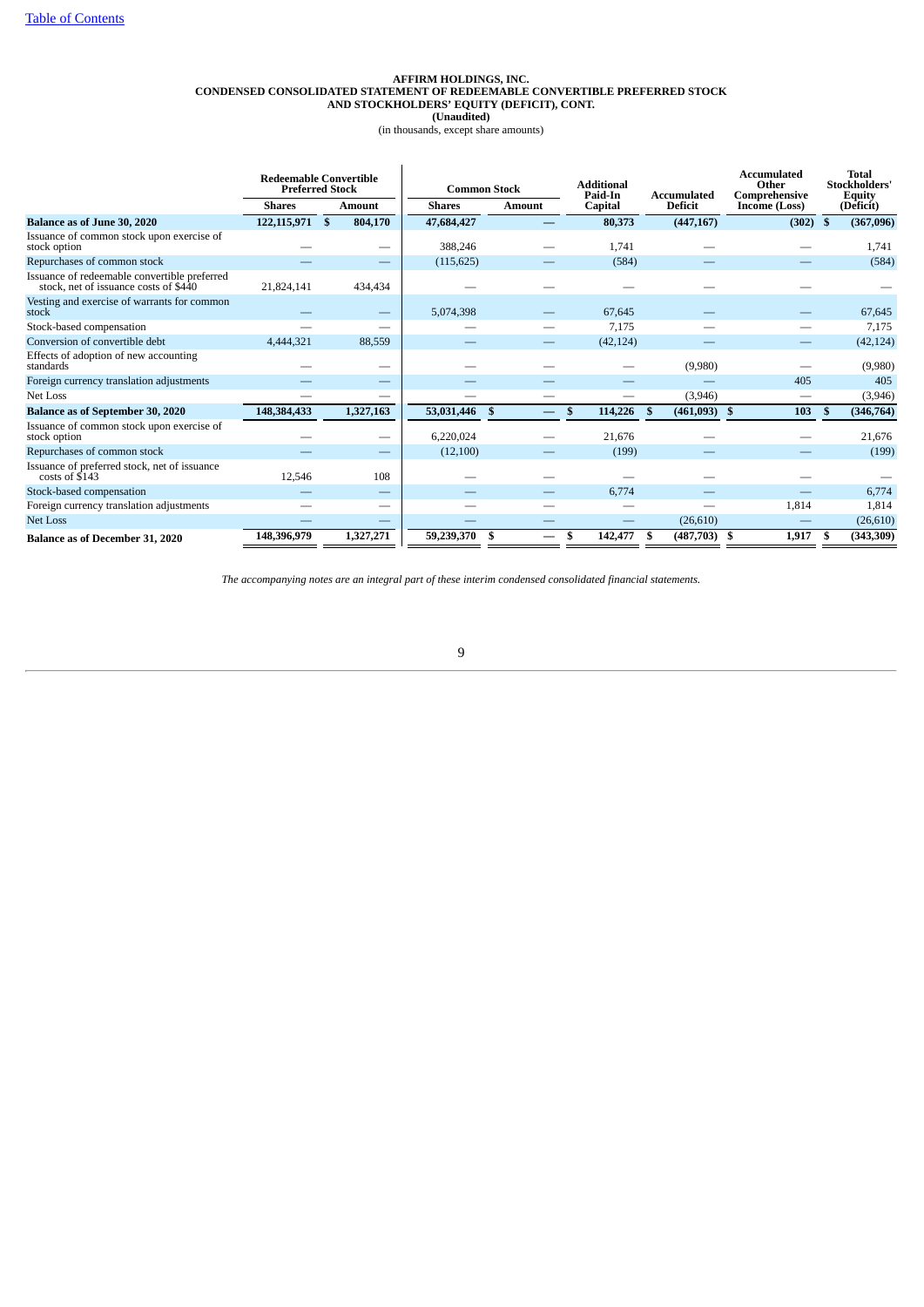#### **AFFIRM HOLDINGS, INC. CONDENSED CONSOLIDATED STATEMENTS OF CASH FLOWS (Unaudited)**

(in thousands)

|                                                                                          | <b>Six Months Ended December 31,</b> |             |  |
|------------------------------------------------------------------------------------------|--------------------------------------|-------------|--|
|                                                                                          | 2021                                 | 2020        |  |
| <b>Cash Flows from Operating Activities</b>                                              |                                      |             |  |
| Net Loss                                                                                 | \$<br>$(466,350)$ \$                 | (30, 556)   |  |
| Adjustments to reconcile net loss to net cash used in operating activities:              |                                      |             |  |
| Provision for credit losses                                                              | 116,287                              | 41,452      |  |
| Amortization of premiums and discounts on loans, net                                     | (87, 678)                            | (31, 453)   |  |
| Gain on sales of loans                                                                   | (88, 669)                            | (30, 994)   |  |
| Changes in fair value of assets and liabilities                                          | 104,900                              | (30, 568)   |  |
| Amortization of commercial agreement assets                                              | 43,885                               | 31,300      |  |
| Amortization of debt issuance costs                                                      | 9,568                                | 2,361       |  |
| Commercial agreement warrant expense                                                     | 64,854                               |             |  |
| Stock-based compensation                                                                 | 181,726                              | 12,724      |  |
| Depreciation and amortization                                                            | 22,505                               | 7,071       |  |
| Other                                                                                    | (5, 198)                             | 2,523       |  |
| Purchases of loans held for sale                                                         | (2,614,002)                          | (1,033,915) |  |
| Proceeds from the sale of loans held for sale                                            | 2,607,759                            | 1,001,673   |  |
| Change in operating assets and liabilities:                                              |                                      |             |  |
| Accounts receivable, net                                                                 | (48, 117)                            | (9,080)     |  |
| Other assets                                                                             | 65,422                               | (89, 509)   |  |
| Accounts payable                                                                         | (12, 169)                            | 7,862       |  |
| Payable to third-party loan owners                                                       | 21,436                               | 8,046       |  |
| Accrued interest payable                                                                 | (131)                                | 1,799       |  |
| Accrued expenses and other liabilities                                                   | 8,868                                | 89,305      |  |
| <b>Net Cash Used in Operating Activities</b>                                             | (75, 104)                            | (49, 959)   |  |
| <b>Cash Flows from Investing Activities</b>                                              |                                      |             |  |
| Purchases and origination of loans held for investment                                   | (4,652,346)                          | (2,691,788) |  |
| Proceeds from the sale of loans held for investment                                      | 780,276                              | 204,960     |  |
| Principal repayments and other loan servicing activity                                   | 3,563,123                            | 1,700,809   |  |
| Acquisition, net of cash and restricted cash acquired                                    | (5,999)                              | (113, 628)  |  |
| Additions to property, equipment and software                                            | (38, 159)                            | (7,063)     |  |
| Purchases of securities available for sale                                               | (511, 724)                           |             |  |
| Proceeds from maturities and repayments of securities available for sale                 | 59,126                               |             |  |
| Other investing cash inflows                                                             | 9,872                                |             |  |
| Other investing cash outflows                                                            | (23, 742)                            |             |  |
| <b>Net Cash Used in Investing Activities</b>                                             | (819, 573)                           | (906, 710)  |  |
| <b>Cash Flows from Financing Activities</b>                                              |                                      |             |  |
| Proceeds from issuance of convertible debt, net                                          | 1,704,300                            |             |  |
| Proceeds from funding debt                                                               | 1,497,674                            | 1.533.379   |  |
| Proceeds from issuance of notes and residual trust certificates by securitization trusts | 499,640                              | 896,455     |  |
| Proceeds from issuance of redeemable convertible preferred stock, net                    |                                      | 434,542     |  |
| Payment of debt issuance costs                                                           | (8, 151)                             | (6,787)     |  |
| Principal repayments of funding debt                                                     | (1,527,568)                          | (1,544,502) |  |
| Principal repayments of notes issued by securitization trusts                            | (102, 467)                           | (70, 390)   |  |
| Proceeds from exercise of common stock options and warrants and contributions to ESPP    | 59,569                               | 23,417      |  |
| Repurchases of common stock                                                              | (4)                                  | (783)       |  |
| Payments of tax withholding for stock-based compensation                                 | (112,780)                            |             |  |
| <b>Net Cash Provided by Financing Activities</b>                                         | 2,010,213                            | 1,265,331   |  |
| Effect of exchange rate changes on cash, cash equivalents and restricted cash            | 6,635                                |             |  |
| Net Increase in Cash and Cash Equivalents and Restricted Cash                            | 1,122,171                            | 308,662     |  |
| Cash and cash equivalents and restricted cash, beginning of period                       | 1,692,632                            | 328,128     |  |
| Cash and Cash Equivalents and Restricted Cash, end of period                             | \$<br>2,814,803<br>- \$              | 636,790     |  |
|                                                                                          |                                      |             |  |

<span id="page-10-0"></span>*The accompanying notes are an integral part of these interim condensed consolidated financial statements.*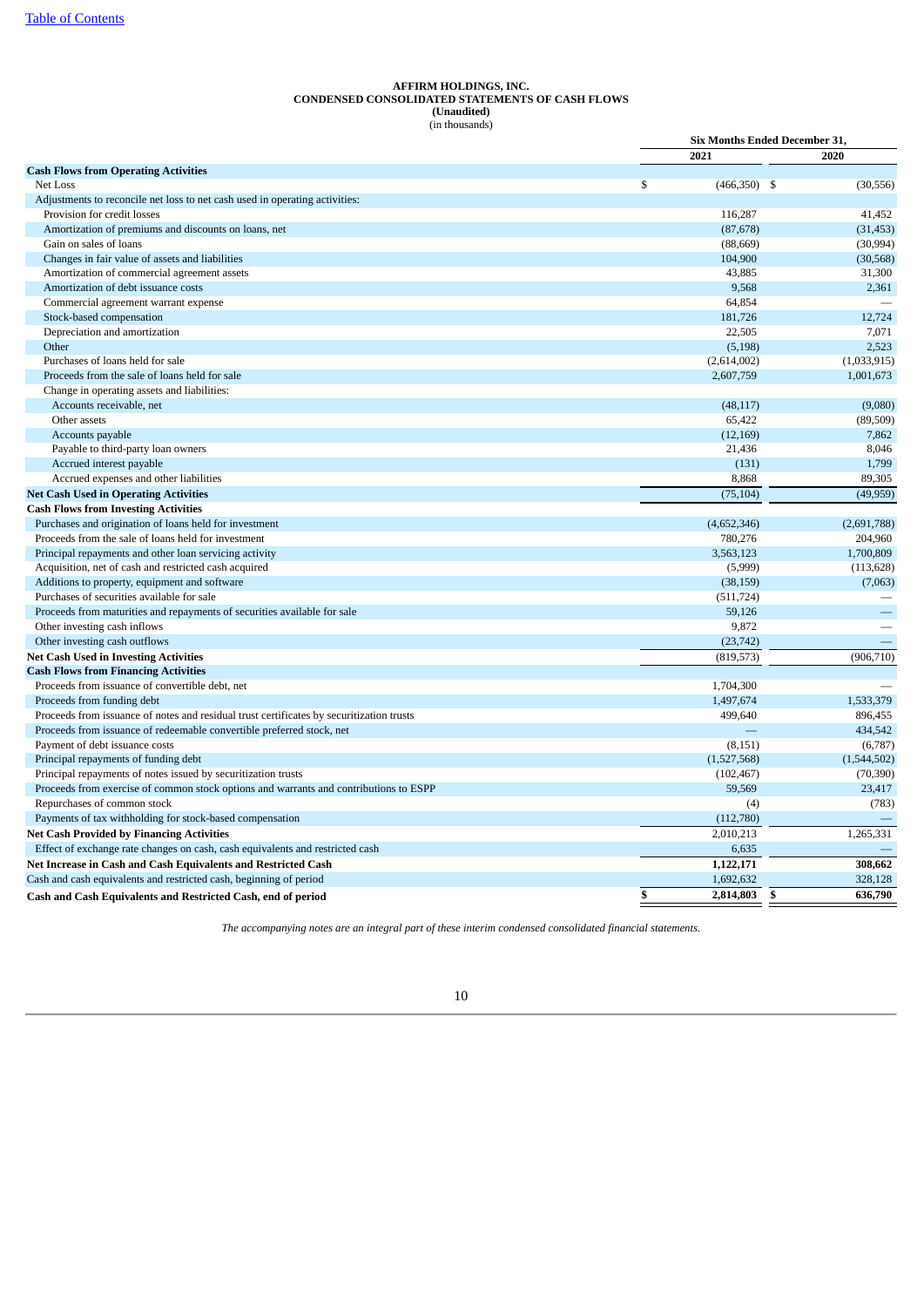#### **AFFIRM HOLDINGS, INC. CONDENSED CONSOLIDATED STATEMENTS OF CASH FLOWS, CONT. (Unaudited)** (in thousands)

|                                                                                | <b>Six Months Ended December 31,</b> |        |      |        |
|--------------------------------------------------------------------------------|--------------------------------------|--------|------|--------|
|                                                                                |                                      | 2021   |      | 2020   |
| <b>Supplemental Disclosures of Cash Flow Information</b>                       |                                      |        |      |        |
| Cash payments for interest expense                                             |                                      | 23.143 | - \$ | 16,716 |
| Cash paid for operating leases                                                 |                                      | 8.232  |      | 6,307  |
| Cash paid for income taxes                                                     |                                      | 80     |      |        |
| <b>Supplemental Disclosures of Non-Cash Investing and Financing Activities</b> |                                      |        |      |        |
| Stock-based compensation included in capitalized internal-use software         |                                      | 25.073 |      | 1.225  |
| Issuance of common stock in connection with acquisition                        |                                      | 10,000 |      |        |
| Additions to property and equipment included in accrued expenses               |                                      | 107    |      | 24     |
| Issuance of warrants in exchange for commercial agreement                      |                                      |        |      | 67,645 |
| Conversion of convertible debt                                                 |                                      |        |      | 88,559 |

<span id="page-11-0"></span>*The accompanying notes are an integral part of these interim condensed consolidated financial statements.*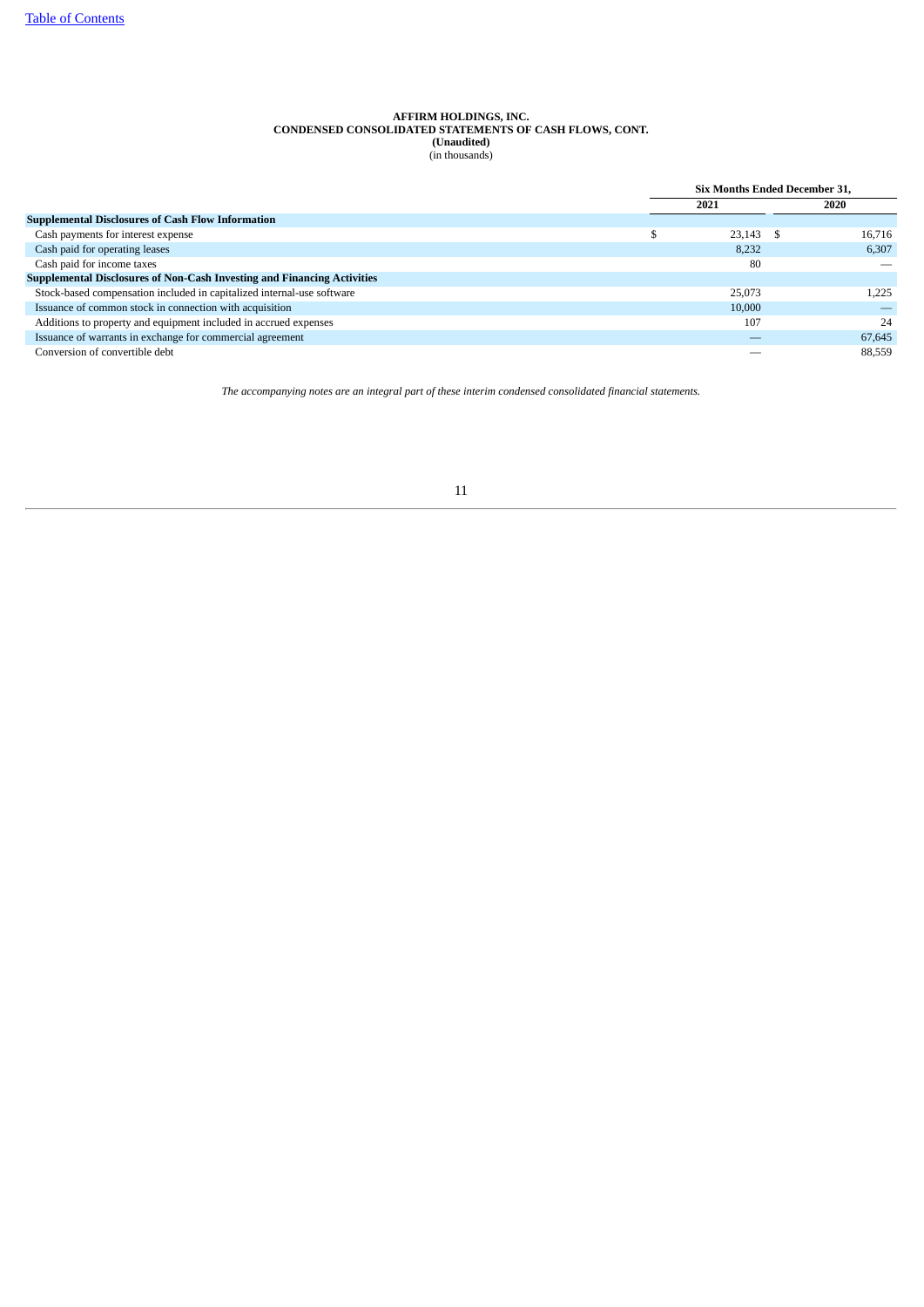#### **1. Business Description**

Affirm Holdings, Inc. ("Affirm," the "Company," "we," "us," or "our"), headquartered in San Francisco, California, provides consumers with a simpler, more transparent, and flexible alternative to traditional payment options. Our mission is to deliver honest financial products that improve lives. Through our next-generation commerce platform, partnerships with originating banks, and capital markets partners, we enable consumers to confidently pay for a purchase over time, with terms ranging from one to sixty months. When a consumer applies for a loan through our platform, the loan is underwritten using our proprietary risk model, and once approved, the consumer selects their preferred repayment option. Loans are self-originated or funded and issued by our originating bank partners.

Merchants partner with us to transform the consumer shopping experience and to acquire and convert customers more effectively through our frictionless point-of-sale payment solutions. Consumers get the flexibility to buy now and make simple regular payments for their purchases and merchants see increased average order value, repeat purchase rates, and an overall more satisfied customer base. Unlike legacy payment options and our competitors' product offerings, which charge deferred or compounding interest and unexpected costs, we disclose up-front to consumers exactly what they will owe no hidden fees, no deferred interest, no penalties.

# <span id="page-12-0"></span>**2. Summary of Significant Accounting Policies**

#### *Basis of Presentation and Principles of Consolidation*

The accompanying interim condensed consolidated financial statements are prepared in accordance with accounting principles generally accepted in the United States ("U.S. GAAP"), as contained in the Financial Accounting Standards Board ("FASB") Accounting Standards Codification ("ASC"), disclosure requirements for interim financial information, and the requirements of Article 10 of Regulation S-X. Accordingly, they do not include all of the information and footnotes required by U.S. GAAP for complete financial statements. The unaudited interim condensed consolidated financial statements should be read in conjunction with the audited financial statements and notes thereto for the fiscal year ended June 30, 2021. The balance sheet as of June 30, 2021 has been derived from the audited financial statements at that date. Management believes these interim condensed consolidated financial statements reflect all adjustments, including those of a normal and recurring nature, which are necessary for a fair presentation of the results for the interim periods presented. The results of operations for the interim periods are not necessarily indicative of the results that may be expected for the full year or any other interim period.

Our interim condensed financial statements have been prepared on a consolidated basis. Under this basis of presentation, our financial statements consolidate all wholly owned subsidiaries and variable interest entities ("VIEs"), in which we have a controlling financial interest. These include various business trust entities and limited partnerships established to enter into warehouse credit agreements with certain lenders for funding debt facilities and certain asset-backed securitization transactions.

Our variable interest arises from contractual, ownership, or other monetary interests in the entity, which changes with fluctuations in the fair value of the entity's net assets. We consolidate a VIE when we are deemed to be the primary beneficiary. We assess whether or not we are the primary beneficiary of a VIE on an ongoing basis.

# *Use of Estimates*

The preparation of interim condensed consolidated financial statements in conformity with U.S. GAAP requires the use of estimates, judgments and assumptions that affect the reported amounts in the interim condensed consolidated financial statements and the accompanying notes. Material estimates that are particularly susceptible to significant change relate to determination of variable consideration for revenue, the allowance for credit losses, capitalized internal-use software development costs, valuation allowance for deferred tax assets, loss on loan purchase commitment, the fair value of servicing assets and liabilities, discount on self-originated loans, the fair

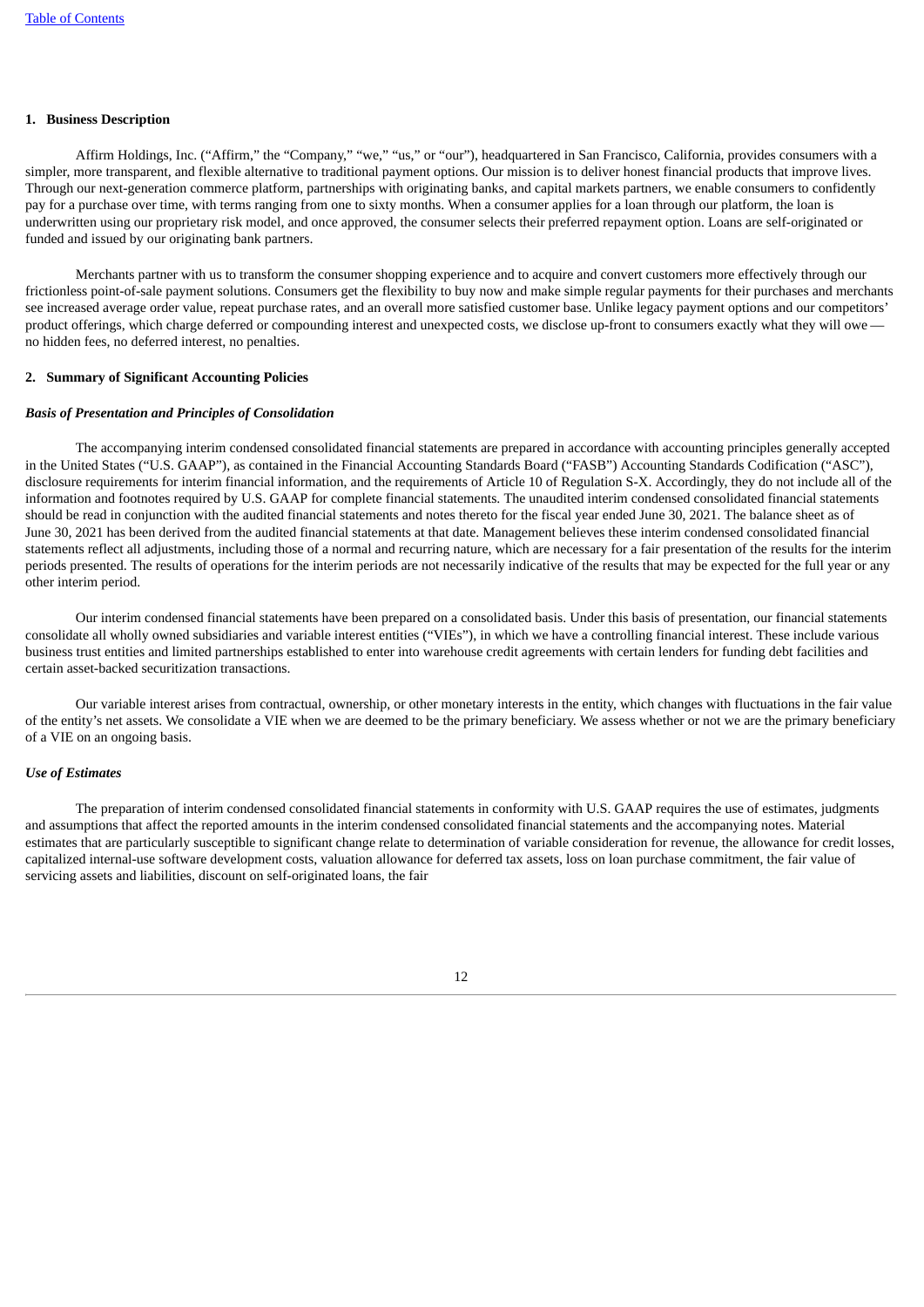value and useful lives of tangible and intangible assets acquired and liabilities assumed resulting from business combinations, the fair value of contingent consideration related to business combinations, the evaluation for impairment of intangible assets and goodwill, the incremental borrowing rate used in discounting our lease liabilities, the fair value of available for sale debt securities including retained interests in our securitization trusts, the fair value of residual certificates issued by our securitization trusts held by third parties, and stock-based compensation, including the fair value of warrants issued to nonemployees. We base our estimates on historical experience, current events, and other factors we believe to be reasonable under the circumstances. To the extent that there are material differences between these estimates and actual results, our financial condition or operating results will be materially affected.

These estimates are based on information available as of the date of the interim condensed consolidated financial statements; therefore, actual results could differ materially from those estimates.

#### *Immaterial Correction of Prior Period Amounts*

Subsequent to the issuance of our financial statements included in our Annual Report on Form 10-K for the fiscal year ended June 30, 2021, which was filed with the SEC on September 17, 2021, we identified understatements in certain prior period amounts related to the fair value measurement of contingent consideration and stock-based compensation.

We remeasure the fair value of the contingent consideration liability recorded in connection with the PayBright, Inc. ("PayBright") acquisition at each reporting date. An incorrect input in the Monte Carlo simulation used to estimate the fair value as of June 30, 2021, resulted in an understatement of accrued expenses and other liabilities of \$5.6 million as of June 30, 2021.

We measure stock-based compensation based on the fair value of an award at the grant date and recognize expense over the vesting period of the award based on the estimated portion of the award that is expected to vest. An incorrect determination of the grant date and service inception dates for certain awards granted prior to our initial public offering ("IPO"), as well as incorrect treatment of expense recognition for certain terminated employees, resulted in an understatement of additional paid in capital of \$4.5 million as of June 30, 2021.

Accordingly, we have corrected the relevant financial statements and related footnotes as of June 30, 2021 within these interim condensed consolidated financial statements from amounts previously reported. We have evaluated the materiality of these misstatements based on an analysis of quantitative and qualitative factors and concluded they were not material to the prior period financial statements, individually or in aggregate.

The following table provides the impact of the correction on our consolidated balance sheet as of June 30, 2021, as presented below (in thousands):

|                                        | As of June 30, 2021           |                    |                     |  |  |  |  |
|----------------------------------------|-------------------------------|--------------------|---------------------|--|--|--|--|
|                                        | <b>As Previously Reported</b> | <b>Adjustments</b> | <b>As Corrected</b> |  |  |  |  |
| Accrued expenses and other liabilities | 317,951                       | 5,626              | 323,577             |  |  |  |  |
| <b>Total liabilities</b>               | 2,285,814                     | 5,626              | 2,291,440           |  |  |  |  |
| Additional paid in capital             | 3,462,762                     | 4,474              | 3,467,236           |  |  |  |  |
| Accumulated deficit                    | (888, 381)                    | (10, 104)          | (898, 485)          |  |  |  |  |
| Accumulated other comprehensive income | 6,769                         | 4                  | 6,773               |  |  |  |  |
| Total stockholders' equity             | 2,581,153                     | (5,626)            | 2,575,527           |  |  |  |  |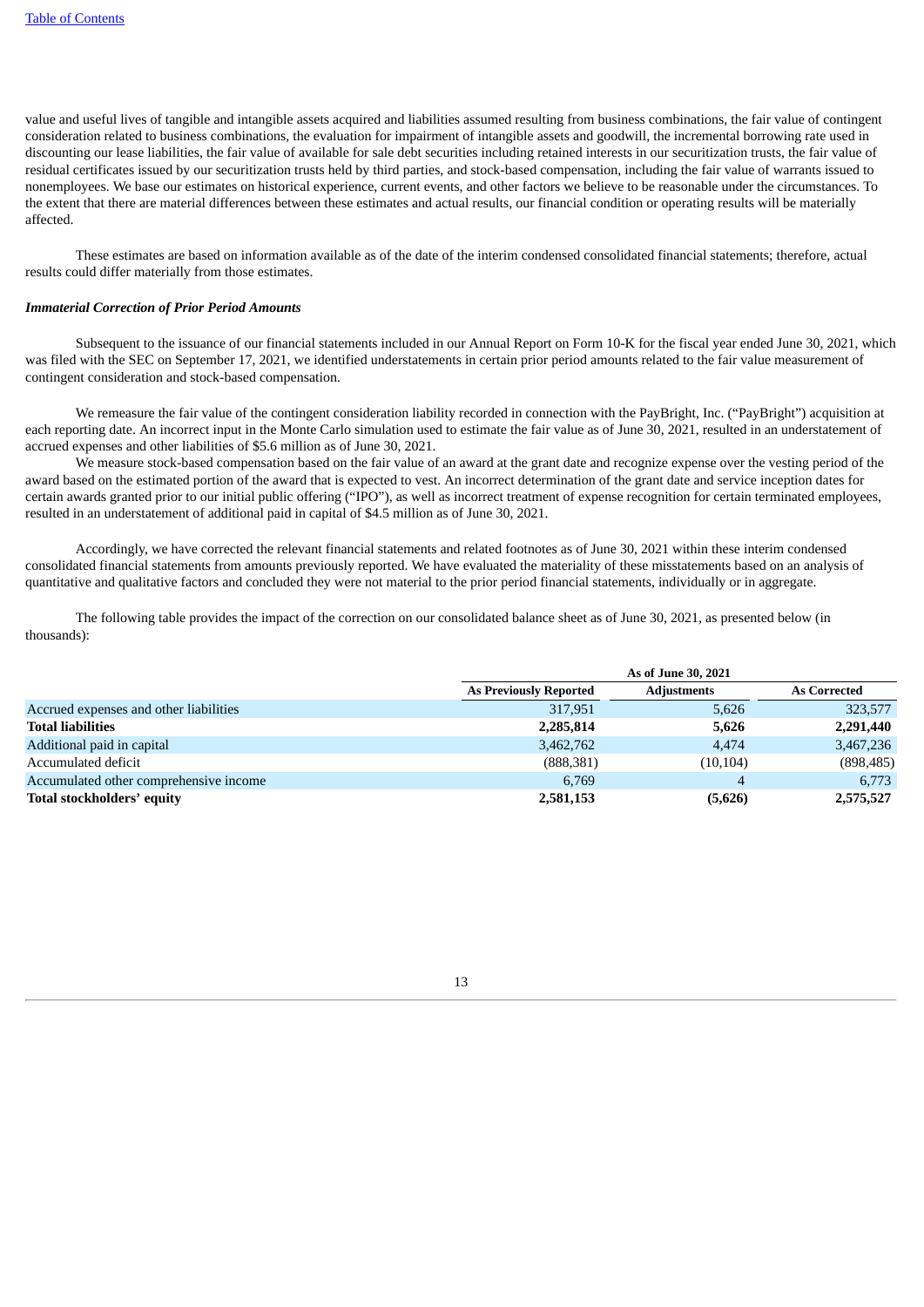# *Significant Accounting Policies*

Except for the addition of policies described below for securities available for sale, there were no material changes to our significant accounting policies as disclosed in Note 2. Summary of Significant Accounting Policies of our Annual Report on Form 10-K for the fiscal year ended June 30, 2021, which was filed with the SEC on September 17, 2021.

#### *Securities Available for Sale*

We hold certain investments in marketable debt securities and retained interests in our unconsolidated securitization trusts which are accounted for under ASC Topic 320, "Investments - Debt Securities" ("ASC 320"). We have classified these investments as available for sale, as defined within ASC 320. These investments are held at fair value with changes in fair value recorded in unrealized gain (loss) on securities available for sale, net within other comprehensive income (loss). As of the end of each reporting period, management reviews each security where the fair value is less than the amortized cost to determine whether any portion of the decline in fair value is due to a credit loss and/or whether or not we intend to sell or will be required to sell such security before recovery of its amortized cost basis. The portion of any decline in fair value which management identifies as a credit loss will be recognized as an allowance for credit losses through other (expense) income, net rather than unrealized gain (loss) on securities available for sale, net. To the extent management intends to sell or may be required to sell a security in an unrealized loss position, we 1) reverse any previously recorded allowance for credit losses with an offsetting entry to reduce the amortized cost basis of the security and 2) write-off any remaining portion of the amortized cost basis to equal its fair value, with this change recorded through other (expense) income, net.

Interest income for available for sale securities is recorded within other (expense) income, net.

Available for sale securities initially purchased with less than 90 days until maturity with quoted transaction prices in an active market are classified as cash and cash equivalents.

With respect to retained interests in our securitization trusts, we apply the guidance in ASC Topic 325, "Investments - Other" ("ASC 325") relating to beneficial interests. Accordingly, we recognize interest income each period based on the effective interest rate calculated using expected cash flows. Changes in the timing of expected cash flows are accounted for prospectively through an adjustment to interest income. When fair value is below amortized cost, we record an allowance for credit losses measured based on the difference between amortized cost and projected cash flows discounted at the effective interest rate. The allowance for credit losses is capped at the difference between amortized cost and fair value.

Refer to Note 12. Investments for additional information.

# *Sales and Marketing Costs*

Sales and marketing costs include the expense related to warrants and other share-based payments granted to our enterprise partners. See Note 6. Balance Sheet Components for more information on these arrangements. Sales and marketing costs also include salaries and personnel-related costs, as well as costs of general marketing and promotional activities, promotional event programs, sponsorships, and allocated overhead. A portion of these costs related to general marketing and promotional activities are considered advertising costs within the meaning of ASC Topic 720, "Other Expenses" ("ASC 720"), and are expensed as incurred. Advertising costs totaled \$25.5 million and \$43.4 million for the three and six months ended December 31, 2021, respectively, and \$13.9 million and \$15.3 million for the three and six months ended December 31, 2020, respectively.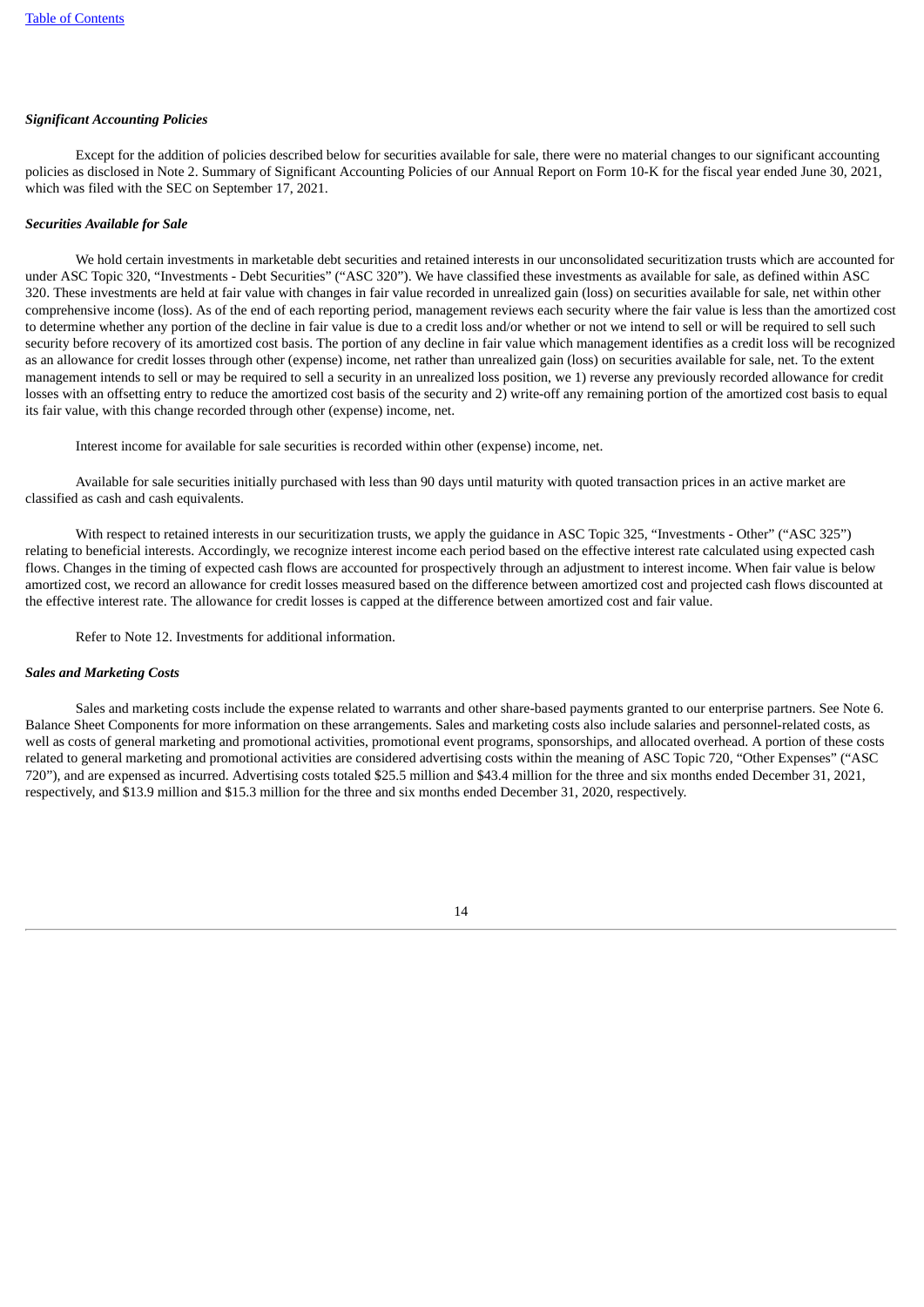# *Recently Adopted Accounting Standards*

# *Convertible Debt Instruments*

In August 2020, the FASB issued Accounting Standard Update ("ASU") 2020-06, "Debt — Debt with Conversion and Other Options (Subtopic 470-20) and Derivatives and Hedging — Contracts in Entity's Own Equity (Subtopic 815-40)," which simplifies the accounting for convertible instruments. The guidance removes certain accounting models that separate the embedded conversion features from the host contract for convertible instruments. Either a modified retrospective method of transition or a fully retrospective method of transition is permissible for the adoption of this standard. ASU 2020-06 is effective for fiscal years beginning after December 15, 2021, including interim periods within those fiscal years. Early adoption is permitted no earlier than the fiscal year beginning after December 15, 2020. We early adopted the new standard effective July 1, 2021 on a modified retrospective basis. The adoption of the new standard did not have any impact on our financial statements as of the adoption date. As further discussed in Note 10. Debt, the Company issued certain convertible senior notes during the six months ended December 31, 2021, and the accounting for these instruments was based on the guidance in ASU 2020-06.

#### *Recent Accounting Pronouncements Not Yet Adopted*

#### *Reference Rate Reform*

In March 2020, the FASB issued ASU 2020-04, "Reference Rate Reform (Topic 848): Facilitation of the Effects of Reference Rate Reform on Financial Reporting." Subject to meeting certain criteria, the new guidance provides optional expedients and exceptions to applying contract modification accounting under existing U.S. GAAP, to address the expected phase out of the London Interbank Offered Rate ("LIBOR"). This ASU is effective for all entities upon issuance as of March 12, 2020 through December 31, 2022. In January 2021, the FASB also issued ASU 2021-01, "Reference Rate Reform (Topic 848)," which provides additional optional expedients and exceptions applicable to all entities that have derivative instruments that use an interest rate for margining, discounting, or contract price alignment that is modified as a result of reference rate reform. This ASU is effective for all entities upon issuance as of January 7, 2021 through December 31, 2022. We have reviewed all our financial agreements that utilize LIBOR as the reference rate and determined there is no impact to our interim condensed consolidated financial statements as of December 31, 2021. Throughout the remaining effective period for ASU 2020-04 and ASU 2021-01, we will continue to evaluate the available relief measures within each of these amendments and will determine any impact on our interim condensed consolidated financial statements, as applicable.

# *Business Combinations*

<span id="page-15-0"></span>In October 2021, the FASB issued ASU 2021-08, "Business Combinations (Topic 805): Accounting for Contract Assets and Contract Liabilities from Contracts with Customer," which requires contract assets and contract liabilities, such as deferred revenue, acquired in a business combination to be recognized and measured in accordance with Topic 606 (Revenue from Contracts with Customers). ASU 2021-08 is expected to reduce diversity in practice and increase comparability for both the recognition and measurement of acquired revenue contracts with customers at the date of and after a business combination. The ASU is effective for fiscal years beginning after December 15, 2022 and should be applied prospectively to acquisitions occurring on or after the effective date. Early adoption is permitted, including for interim periods, and is applicable to all business combinations for which the acquisition date occurs within the beginning of the fiscal year of adoption. We are evaluating the effect of adopting this new accounting guidance.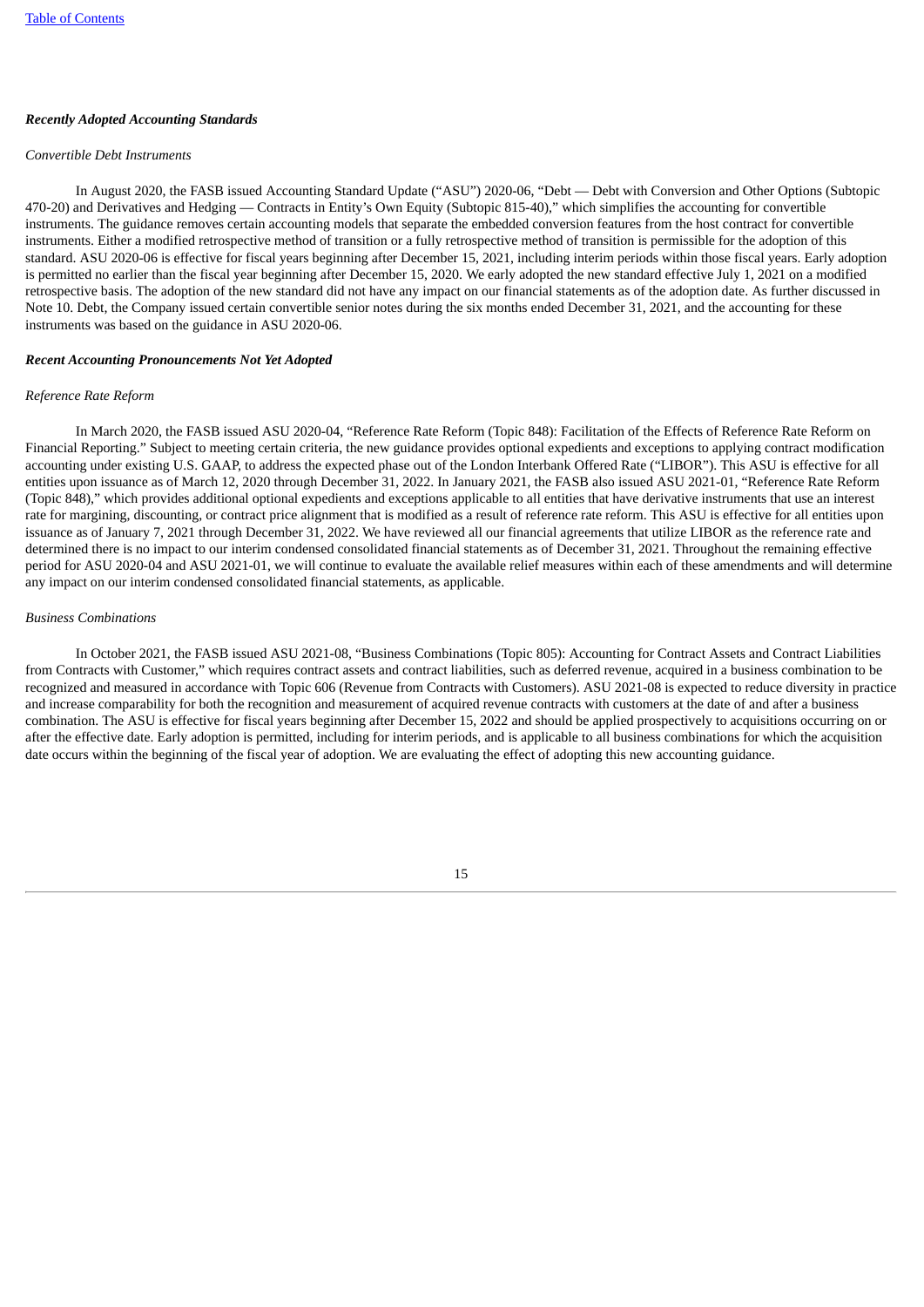# **3. Interest Income**

Interest income consisted of the following components (in thousands):

|                                                    | Three Months Ended December 31, |         |  | <b>Six Months Ended December 31,</b> |         |  |         |
|----------------------------------------------------|---------------------------------|---------|--|--------------------------------------|---------|--|---------|
|                                                    |                                 | 2021    |  | 2020                                 | 2021    |  | 2020    |
| Interest income on unpaid principal balance        |                                 | 88.674  |  | $54,243$ \$                          | 171,615 |  | 96,745  |
| Amortization of discount on loans                  |                                 | 54.965  |  | 22,448                               | 93,410  |  | 37,218  |
| Amortization of premiums on loans                  |                                 | (2,995) |  | (2, 118)                             | (5,732) |  | (4,076) |
| Interest receivable charged-off, net of recoveries |                                 | (2,289) |  | (716)                                | (3,636) |  | (1,793) |
| Total interest income                              |                                 | 138.355 |  | 73,857                               | 255,657 |  | 128,094 |

We accrue interest income using the effective interest method. Interest income on a loan is accrued daily, based on the finance charge disclosed to the consumer, over the term of the loan based upon the principal outstanding. The accrual of interest on a loan is suspended if a formal dispute with the consumer involving either Affirm or the merchant of record is opened, or a loan is 120 days past due. Upon the resolution of a dispute with the consumer, the accrual of interest is resumed, and any interest that would have been earned during the disputed period is retroactively accrued. As of December 31, 2021 and June 30, 2021, the balance of loans held for investment on non-accrual status was \$1.5 million and \$1.1 million, respectively.

# <span id="page-16-0"></span>**4. Loans Held for Investment and Allowance for Credit Losses**

Loans held for investment consisted of the following (in thousands):

|                                                                            | <b>December 31, 2021</b> | <b>June 30, 2021</b> |
|----------------------------------------------------------------------------|--------------------------|----------------------|
| Unpaid principal balance                                                   | 2,451,614                | 2,058,863            |
| Accrued interest receivable                                                | 19,573                   | 15,466               |
| Premiums on loans held for investment                                      | 8,083                    | 7,071                |
| Less: Discount due to loss on loan purchase commitment <sup>(1)</sup>      | (40,526)                 | (53, 177)            |
| Less: Discount due to loss on self-originated loans <sup>(1)</sup>         | (7, 434)                 |                      |
| Less: Fair value adjustment on loans acquired through business combination | (5,791)                  | (5,903)              |
| Total loans held for investment                                            | 2,425,519                | 2,022,320            |

 $\frac{(1)}{1}$  In the prior period, discount due to loss on self-originated loans, in the amount of \$2.0 million, was included with discount due to loss on loan purchase commitment.

The majority of the loans that are underwritten using our technology platform and originated by our originating bank partners are later purchased by us. We purchased loans from our originating bank partners in the amount of \$3,373.2 million and \$5,617.5 million for the three and six months ended December 31, 2021, respectively, and \$2,065.4 million and \$3,589.6 million for the three and six months ended December 31, 2020, respectively.

These loans have a variety of lending terms as well as maturities ranging from one to sixty months. Given that our loan portfolio focuses on one product segment, point-of-sale unsecured installment loans, we generally evaluate the entire portfolio as a single homogeneous loan portfolio and make merchant or program specific adjustments as necessary.

We closely monitor credit quality for our loan receivables to manage and evaluate our related exposure to credit risk. Credit risk management begins with initial underwriting, where loan applications are assessed against the credit underwriting policy and procedures for our self-originated loans and originating bank partner loans, and continues through to full repayment of a loan. To assess a consumer who requests a loan, we use, among other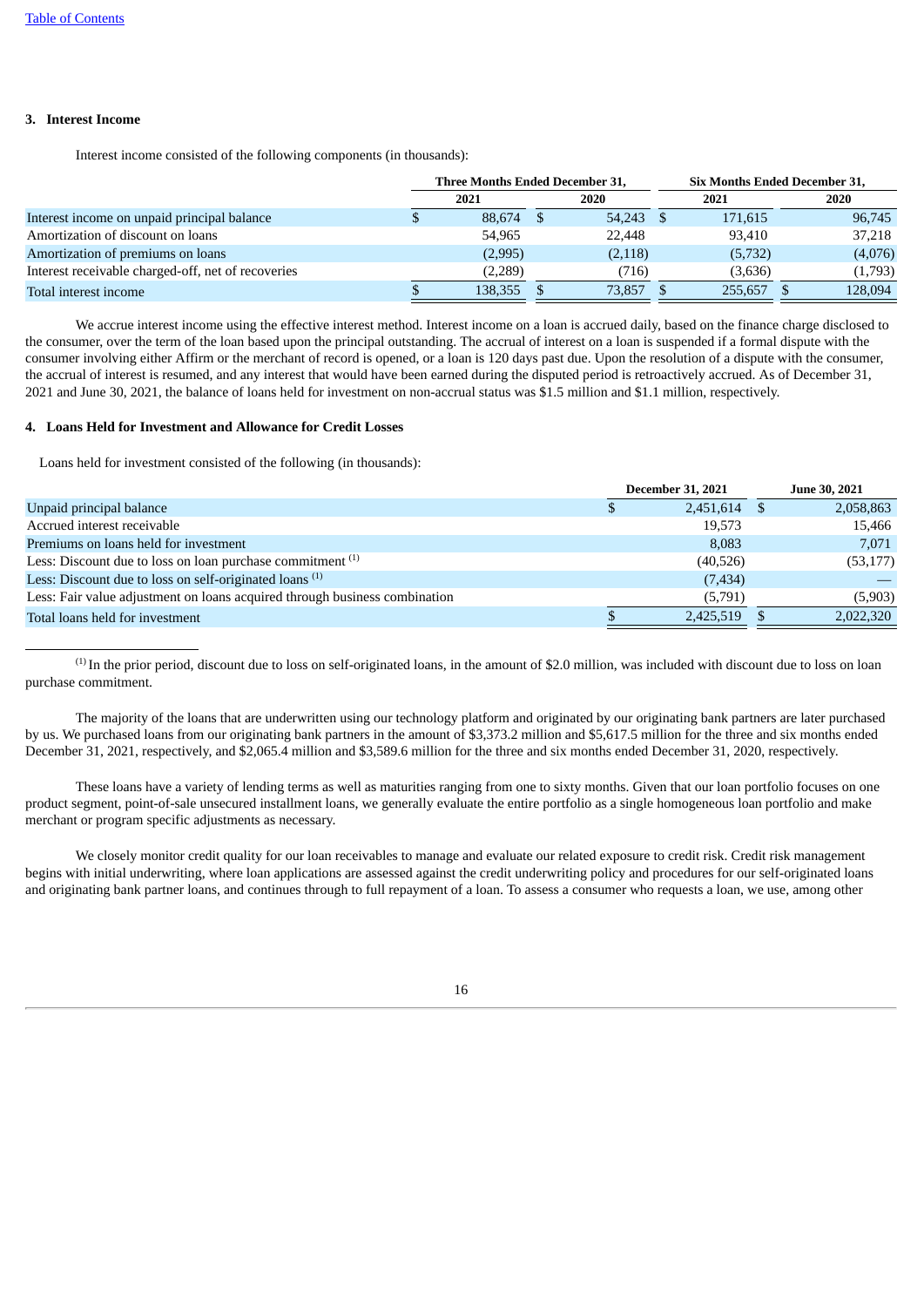indicators, internally developed risk models using detailed information from external sources, such as credit bureaus where available, and internal historical experience, including the consumer's prior repayment history on our platform as well as other measures. We combine these factors to establish a proprietary score as a credit quality indicator.

Our proprietary score ("ITACs") is assigned to most loans facilitated through our technology platform, ranging from zero to 100, with 100 representing the highest credit quality and therefore the lowest likelihood of loss. The ITACs model analyzes the characteristics of a consumer's attributes that are shown to be predictive of both willingness and ability to repay including, but not limited to: basic features of a consumer's credit profile, a consumer's prior repayment performance with other creditors, current credit utilization, and legal and policy changes. When a consumer passes both fraud and credit policy checks, the application is assigned an ITACs score. ITACs is also used for portfolio performance monitoring. Our credit risk team closely tracks the distribution of ITACs at the portfolio level, as well as ITACs at the individual loan level to monitor for signs of a changing credit profile within the portfolio. Repayment performance within each ITACs band is also monitored to support both the integrity of the risk scoring models and to measure possible changes in consumer behavior amongst various credit tiers.

The following table presents an analysis of the credit quality, by ITACs score, of the amortized cost basis by fiscal year of origination on loans held for investment and loans held for sale (in thousands) as of December 31, 2021:

| <b>Amortized Costs Basis by Fiscal Year of Origination</b> |  |           |  |         |  |             |  |       |     |      |       |              |
|------------------------------------------------------------|--|-----------|--|---------|--|-------------|--|-------|-----|------|-------|--------------|
|                                                            |  | 2022      |  | 2021    |  | 2020        |  | 2019  |     | 2018 | Prior | <b>Total</b> |
| $96+$                                                      |  | 950,760   |  | 378,657 |  | $61,263$ \$ |  | 2,316 | - S |      | $-$   | 1,392,997    |
| $94 - 96$                                                  |  | 433,536   |  | 96,220  |  | 2,221       |  | 129   |     |      |       | 532,108      |
| $90 - 94$                                                  |  | 194,066   |  | 35,571  |  | 203         |  | 4     |     |      |       | 229,844      |
| $90$                                                       |  | 87,498    |  | 96      |  |             |  |       |     |      |       | 87,594       |
| No score $^{(1)}$                                          |  | 140.972   |  | 41,598  |  | 7,178       |  | 875   |     | 167  |       | 190.797      |
| Total loan receivables                                     |  | L.806.832 |  | 552,142 |  | 70,865 \$   |  | 3,324 |     | 170  |       | 2,433,340    |

This balance represents loan receivables in new markets without sufficient data currently available for use by the Affirm scoring methodology including loan receivables originated in Canada and Australia. (1)

| Net Charge-offs by Fiscal Year of Origination |           |           |       |      |      |       |              |
|-----------------------------------------------|-----------|-----------|-------|------|------|-------|--------------|
|                                               | 2022      | 2021      | 2020  | 2019 | 2018 | Prior | <b>Total</b> |
| Current period charge-offs                    | (13, 276) | (33, 755) | (496) | (35) | (11  |       | (47,573)     |
| Current period recoveries                     | 100       | .999.     | 823   | 686  | 315  | 223   | 4.146        |
| Current period net charge-offs \$             | (13, 176) | (31,756)  | 327   | 651  | 304  | 223   | (43, 427)    |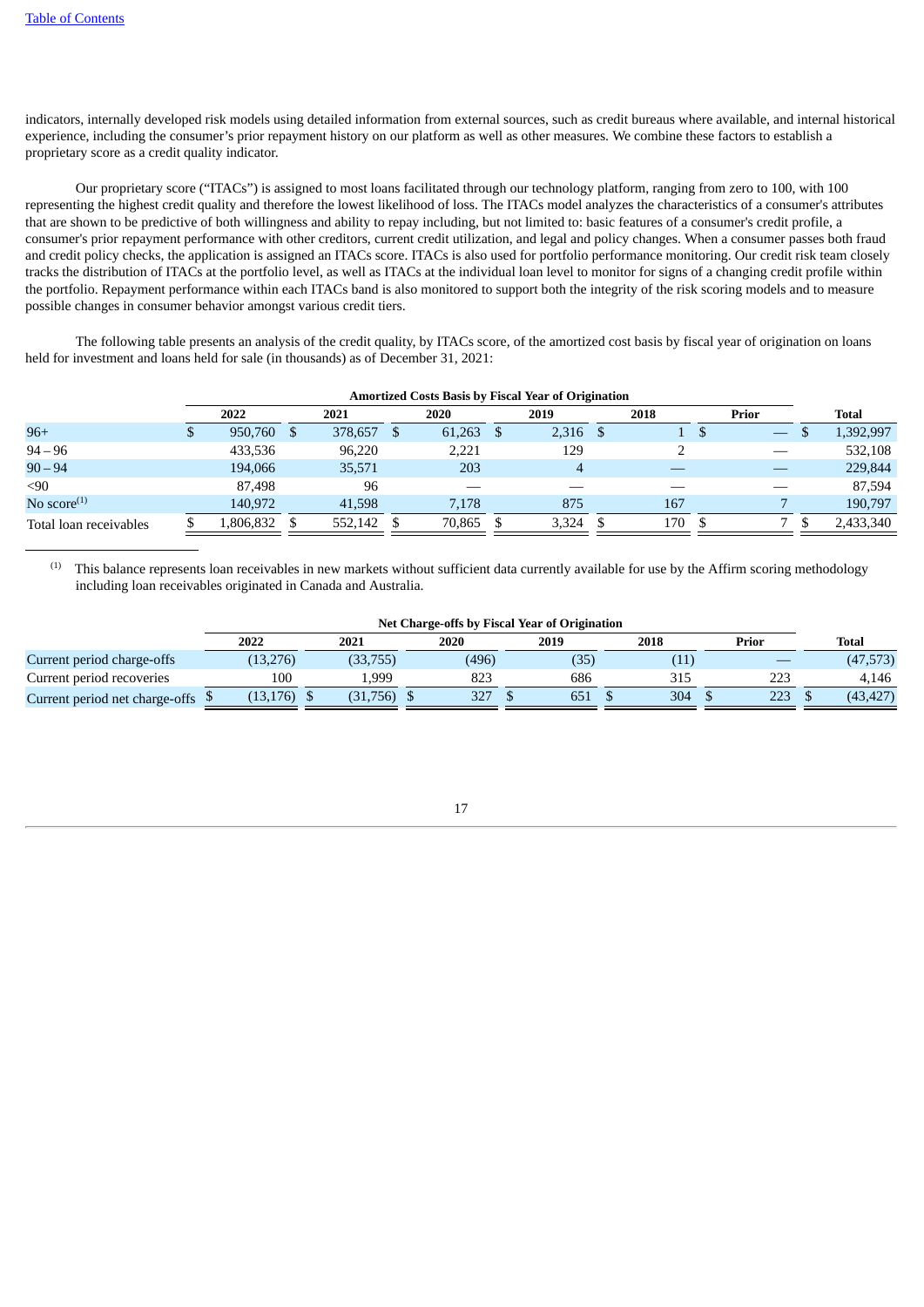Loan receivables are defined as past due if either the principal or interest have not been received within four calendars days of when they are due in accordance with the agreed upon contractual terms. The following table presents an aging analysis of the amortized cost basis of loans held for investment and loans held for sale by delinquency status (in thousands):

| <b>December 31, 2021</b> | <b>June 30, 2021</b> |
|--------------------------|----------------------|
| 2,277,067                | 1,939,976            |
| 71.999                   | 43,838               |
| 35,462                   | 17,267               |
| 26,866                   | 12,044               |
| 21,946                   | 6.759                |
| 2,433,340                | 2,019,884            |
|                          |                      |

We maintain an allowance for credit losses at a level sufficient to absorb expected credit losses based on evaluating known and inherent risks in our loan portfolio. The allowance for credit losses is determined based on our current estimate of expected credit losses over the remaining contractual term, historical credit losses, consumer payment trends, estimates of recoveries, and future expectations as of each balance sheet date. Adjustments to the allowance each period for changes in our estimate of lifetime expected credit losses are recognized in earnings through the provision for credit losses presented on our interim condensed consolidated statements of operations and comprehensive loss. When available information confirms that specific loans or portions thereof are uncollectible, identified amounts are charged against the allowance for credit losses. Loans are charged-off in accordance with our charge-off policy, as the contractual principal becomes 120 days past due. Subsequent recoveries of the unpaid principal balance, if any, are credited to the allowance for credit losses.

The following table details activity in the allowance for credit losses (in thousands):

|                                                       | <b>Three Months Ended</b><br>December 31, |          | <b>Six Months Ended</b><br>December 31, |           |  |  |
|-------------------------------------------------------|-------------------------------------------|----------|-----------------------------------------|-----------|--|--|
|                                                       | 2021                                      | 2020     | 2021                                    | 2020      |  |  |
| Balance at beginning of period                        | 152,021 \$                                | 123,021  | 117,760                                 | 95,137    |  |  |
| Adjustment due to adoption of new accounting standard |                                           |          |                                         | 10,083    |  |  |
| Provision for credit losses                           | 49,695                                    | 11,062   | 110.699                                 | 40,183    |  |  |
| Charge-offs                                           | (47,573)                                  | (11,766) | (78,027)                                | (25, 840) |  |  |
| Recoveries of charged-off receivables                 | 4,146                                     | 2,675    | 7,857                                   | 5,429     |  |  |
| Balance at end of period                              | 158,289                                   | 124,992  | 158,289                                 | 124,992   |  |  |

#### <span id="page-18-0"></span>**5. Business Combinations**

# *ShopBrain*

On July 1, 2021, Affirm completed the acquisition of technology and intellectual property from Yroo, Inc. and entered into employment arrangements with certain of its employees ("the ShopBrain acquisition"). Yroo, Inc. is a data aggregation and cataloging technology company based in Canada ("ShopBrain"). The purchase price was comprised of (i) \$30.0 million in cash and (ii) 151,745 shares of our Class A common stock issued to the shareholders of ShopBrain at closing.

The acquisition date fair value of the consideration transferred was approximately \$40.0 million, which consisted of the following (in thousands):

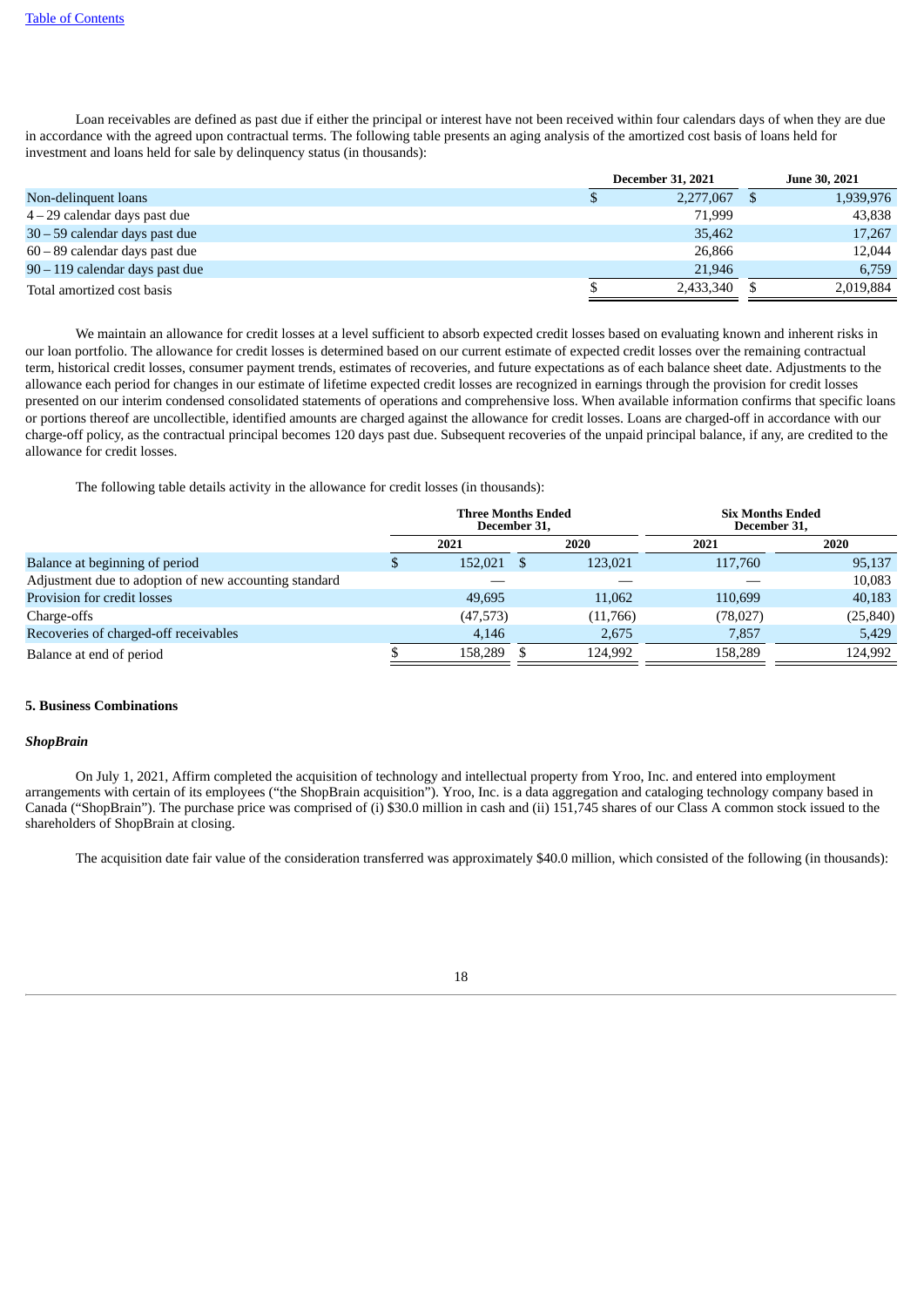| Cash                                                               | 30,000 |
|--------------------------------------------------------------------|--------|
| Fair value of Class A common stock transferred                     | 10.000 |
| Total acquisition date fair value of the consideration transferred | 40,000 |

The acquisition was accounted for as a business combination and reflects the application of acquisition accounting in accordance with ASC Topic 805, "Business Combinations" ("ASC 805"). The acquired identifiable intangible assets have been recorded at their estimated fair values with the excess purchase price assigned to goodwill. The goodwill was primarily attributed to future synergies from integration and the value of the assembled workforce. The goodwill is expected to be deductible for income tax purposes.

The following table summarizes the allocation of the consideration paid of approximately \$40.0 million to the fair values of the assets acquired and liabilities assumed at the acquisition date (in thousands):

| Intangible assets         | 9.488  |
|---------------------------|--------|
| Total net assets acquired | 9,488  |
| Goodwill                  | 30,512 |
| Total purchase price      | 40,000 |

The following table sets forth the components of identifiable intangible assets acquired and their estimated useful lives as of the date of acquisition (in thousands):

|                      |   | <b>Fair Value</b> | Useful Life<br>in vears<br>,,,, |
|----------------------|---|-------------------|---------------------------------|
| Developed technology | ∼ | 9,488             | J.U                             |

The fair values of the intangible assets were determined by applying the replacement cost method. The fair value measurements are based on significant unobservable inputs, including management estimates and assumptions, and thus represents Level 3 measurements.

The transaction costs associated with the acquisition were approximately \$0.1 million and \$0.2 million for the three and six months ended December 31, 2021, which are included in general and administrative expense within the interim condensed consolidated statements of operations and comprehensive loss.

Pro forma adjustments would only include the additional amortization that would have been charged assuming the intangible assets had been recorded as of July 1, 2020. Such adjustments would not be material to the interim condensed consolidated statements of operations and comprehensive loss for the three and six months ended December 31, 2020.

# *Kite*

On June 1, 2021, Affirm completed the acquisition of technology and intellectual property from Manhattan Engineering, Inc. and entered into employment arrangements with certain of its employees ("the Kite acquisition"). The purchase price was comprised of \$26.0 million in cash, including \$9.0 million held in escrow and subject to forfeiture if certain employees terminate within a stipulated time period.

The acquisition date fair value of the consideration transferred was approximately \$24.8 million which consisted of the following (in thousands):

| Cash                                                           | 26,000  |
|----------------------------------------------------------------|---------|
| Less: Fair value of contingent consideration asset             | (1,241) |
| Total acquisition date fair value of consideration transferred | 24.759  |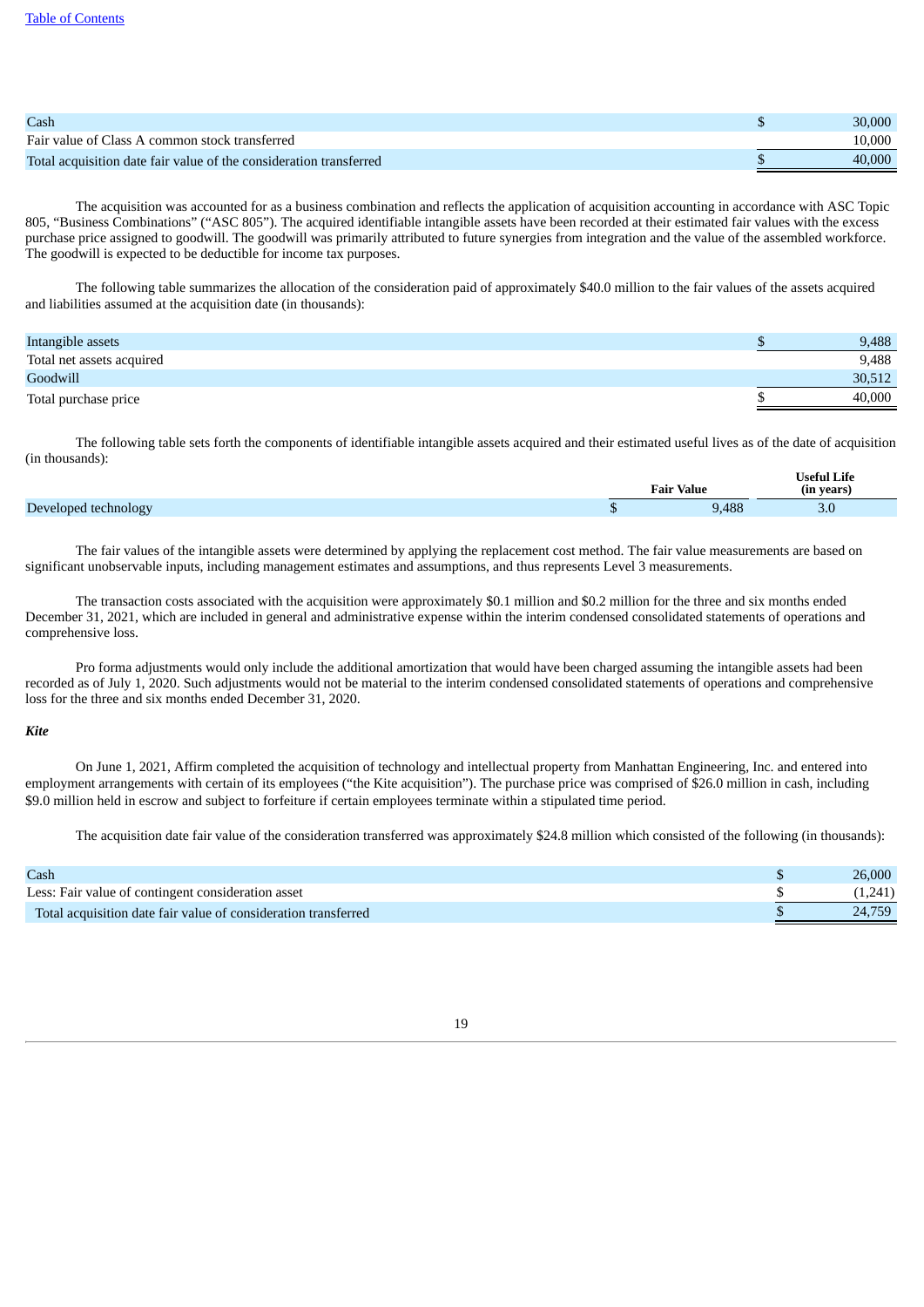For further details on our fair value methodology with respect to the contingent consideration asset, see Note 13. Fair Value of Financial Assets and Liabilities.

The acquisition was accounted for as a business combination and reflects the application of acquisition accounting in accordance with ASC 805. The acquired identifiable intangible assets have been recorded at their estimated fair values with the excess purchase price assigned to goodwill. The goodwill was primarily attributed to the value of assembled workforce. The goodwill is expected to be deductible for income tax purposes.

The following table summarizes the allocation of the consideration paid of approximately \$24.8 million to the fair values of the assets acquired and liabilities assumed at the acquisition date (in thousands):

| Intangible assets    | 6,975  |
|----------------------|--------|
| Net assets acquired  | 6,975  |
| Goodwill             | 17,784 |
| Total purchase price | 24,759 |

The following table sets forth the components of identifiable intangible assets acquired and their estimated useful lives as of the date of acquisition (in thousands):

|                         | <b>Fair Value</b> | <b>Useful Life</b><br>(in years) |
|-------------------------|-------------------|----------------------------------|
| Developed technology    | 6,900             | ر                                |
| Trademarks              | 75                | ∸                                |
| Total intangible assets | 6,975             |                                  |

The fair values of the intangible assets were determined by applying the replacement cost method. The fair value measurements are based on significant unobservable inputs, including management estimates and assumptions, and thus represent Level 3 measurements.

During the year ended June 30, 2021, we incurred transaction costs associated with the acquisition in the amount of approximately \$0.2 million which are included in general and administrative expense in the consolidated statements of operations and comprehensive loss.

Pro forma adjustments would only include the additional amortization that would have been charged assuming the intangible assets had been recorded as of July 1, 2019. Such adjustments would not be material to the consolidated statements of operations and comprehensive loss for the three and six months ended December 31, 2020.

# *Returnly*

On May 1, 2021, Affirm completed a merger transaction with Returnly Technologies, Inc. ("Returnly"), a leading provider of online return experiences for direct-to-consumer brands. Prior to the merger transaction, Affirm owned approximately 1% of the outstanding shares of Returnly. By effect of the merger transaction, Affirm acquired all of the remaining outstanding shares, increasing its equity interest from approximately 1% to 100%. We have included the financial results of Returnly in our interim condensed consolidated financial statements from the date of acquisition.

The purchase price for the remaining interest was comprised of (i) approximately \$71.5 million in cash and (ii) 2,989,697 shares of our common stock issued to the shareholders of Returnly at closing. We also issued 304,364 shares of our common stock, which are held in escrow and subject to forfeiture upon the termination of certain

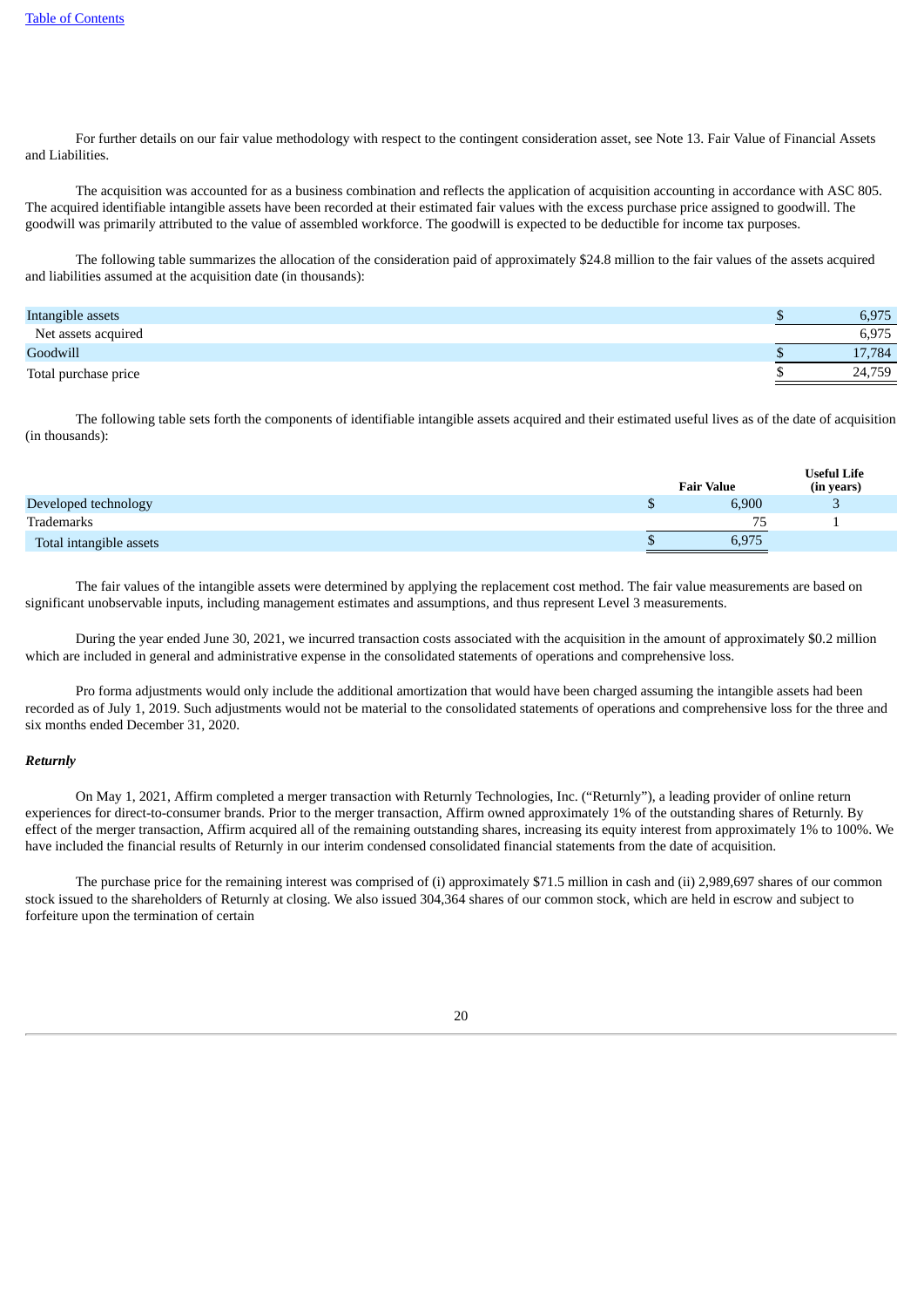employees or if certain revenue milestones are not met. Because the future payment of the escrowed shares is contingent on continued employment, the arrangement represents stock-based compensation in the post combination period. Refer to Note 15. Equity Incentive Plans for additional information on the escrowed share arrangement.

The acquisition date fair value of the consideration transferred for Returnly was approximately \$286.0 million, which consisted of the following (in thousands):

| Cash                                                           | 71.484  |
|----------------------------------------------------------------|---------|
| Fair value of common stock transferred                         | 214.475 |
| Total acquisition date fair value of consideration transferred | 285,959 |

The acquisition date fair value of the equity interest in Returnly held by Affirm immediately before the acquisition date was \$2.1 million, resulting in the recognition of a \$1.6 million gain included in other (expense) income, net in the interim condensed consolidated statements of operations and comprehensive loss.

The acquisition of Returnly was accounted for as a business combination and reflects the application of acquisition accounting in accordance with ASC 805. The acquired Returnly assets, including identifiable intangible assets and liabilities assumed, have been recorded at their estimated fair values with the excess purchase price assigned to goodwill. The goodwill was primarily attributed to future synergies from integration, new customer acquisitions, and the value of assembled workforce. Goodwill is not expected to be deductible for income tax purposes.

The following table summarizes the allocation of the fair value of the consideration paid and the previously held equity interest of approximately \$288.1 million to the fair values of the assets acquired and liabilities assumed at the acquisition date (in thousands):

| Cash and cash equivalents                                                    | \$<br>3,788 |
|------------------------------------------------------------------------------|-------------|
| Accounts receivable, net                                                     | 9,585       |
| Property, equipment and software                                             | 127         |
| Intangible assets                                                            | 45,900      |
| Other assets                                                                 | 1,830       |
| Total assets acquired                                                        | 61,230      |
| Accounts payable                                                             | 594         |
| Accrued expenses and other liabilities                                       | 6,205       |
| Total liabilities assumed                                                    | 6,799       |
| Net assets acquired                                                          | 54,431      |
| Goodwill                                                                     | 233,623     |
| Total fair value of consideration transferred and previously held investment | 288,054     |
|                                                                              |             |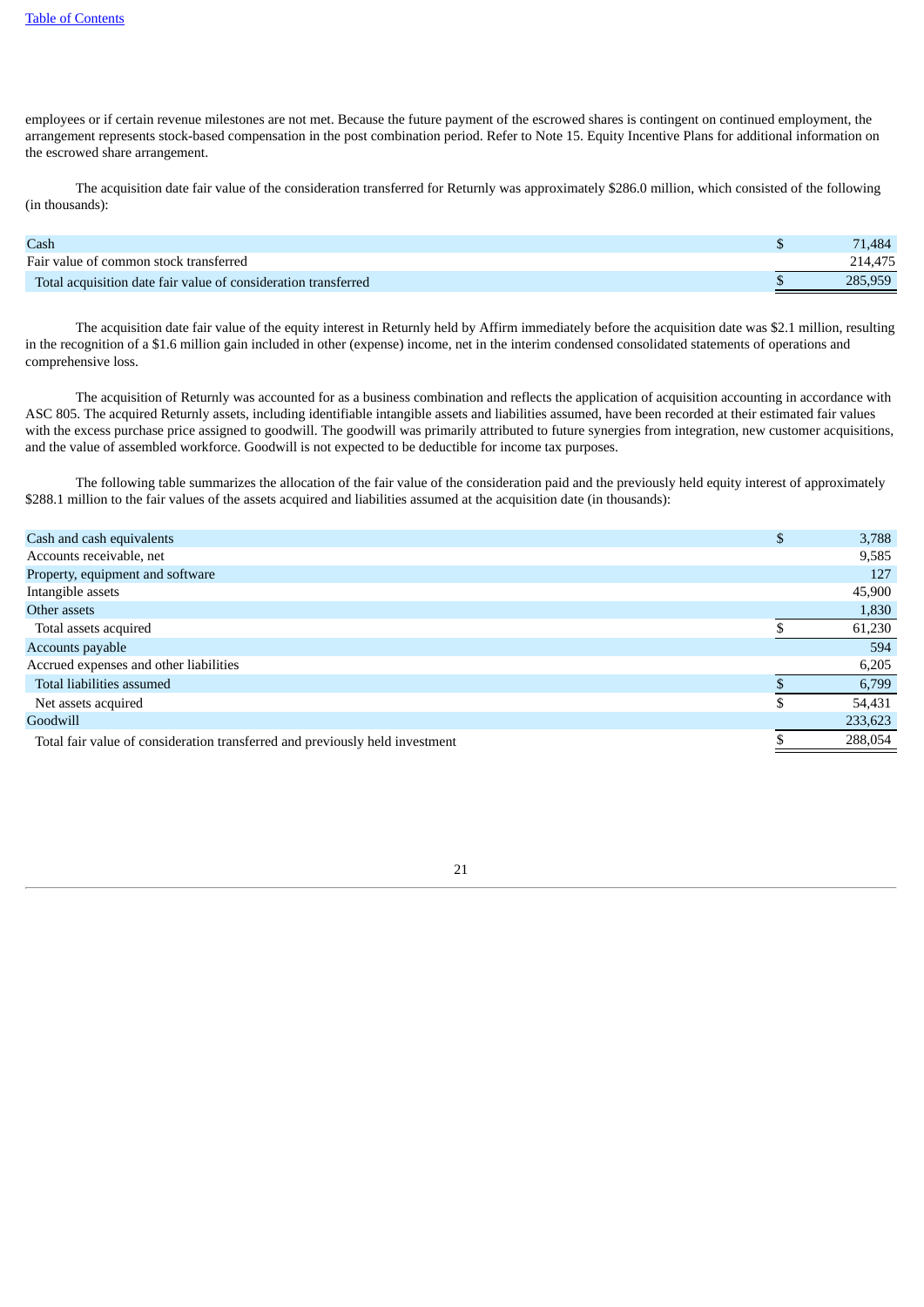The following table sets forth the components of identifiable intangible assets acquired and their estimated useful lives as of the date of acquisition (in thousands):

|                         | <b>Fair Value</b> | <b>Useful Life</b><br>(in years) |
|-------------------------|-------------------|----------------------------------|
| Developed technology    | 16,200            | 3                                |
| Merchant relationships  | 29,200            | -                                |
| Trade name              | 500               |                                  |
| Total intangible assets | 45,900            |                                  |

The fair value of the merchant relationship intangible asset was estimated by applying the income approach, which is based upon the discounted projected future cash flows attributable to the existing merchant relationships. The fair value of the developed technology intangible asset was determined by applying the replacement cost method. The fair value measurements are based on significant unobservable inputs, including management estimates and assumptions, and thus represent Level 3 measurements.

During the year ended June 30, 2021, we incurred transaction costs associated with the acquisition costs in the amount of approximately \$1.8 million which are included in general and administrative expense in the consolidated statements of operations and comprehensive loss.

# *Unaudited Pro Forma Information*

The following table reflects the pro forma consolidated total revenue and net loss for the periods presented as if the acquisition of Returnly had occurred on July 1, 2019 and combines the historical results of Affirm and Returnly. This supplemental unaudited pro forma information is based upon accounting estimates and judgments that we believe are reasonable and includes certain adjustments to conform accounting standards to U.S. GAAP. This supplemental unaudited pro forma financial information has been prepared for illustrative purposes only and is not necessarily indicative of what actual results would have occurred, or of results that may occur in the future.

|          |  | <b>Three Months Ended</b><br>December 31,<br>2020 |  | <b>Six Months Ended</b><br>December 31,<br>2020 |  |
|----------|--|---------------------------------------------------|--|-------------------------------------------------|--|
|          |  |                                                   |  |                                                 |  |
| Revenue  |  | 207,484                                           |  | 384,085                                         |  |
| Net loss |  | (30, 236)                                         |  | (37, 943)                                       |  |

# *PayBright*

On January 1, 2021, Affirm Canada Holdings Ltd. ("Affirm Canada"), a subsidiary of Affirm, and Affirm acquired all outstanding stock of PayBright, Inc., one of Canada's leading buy now, pay later providers, for approximately \$288.8 million. We have included the financial results of PayBright in our interim condensed consolidated financial statements from the date of acquisition.

The purchase price was comprised of (i) approximately \$114.5 million in cash, (ii) 3,622,445 shares of our common stock issued to the shareholders of PayBright at closing and (iii) 2,587,362 shares of our common stock held in escrow and subject to forfeiture if certain revenue milestones are not met. On January 12, 2021, these shares were reclassified into an aggregate of 1,811,222 shares of our Class A common stock and 1,811,222 shares of our Class B common stock issued to the shareholders of PayBright at closing and an aggregate of 1,293,681 shares of our Class A common stock and 1,293,681 shares of our Class B common stock held in escrow.

The acquisition date fair value of the consideration transferred for PayBright was approximately \$288.8 million, which consisted of the following (in thousands):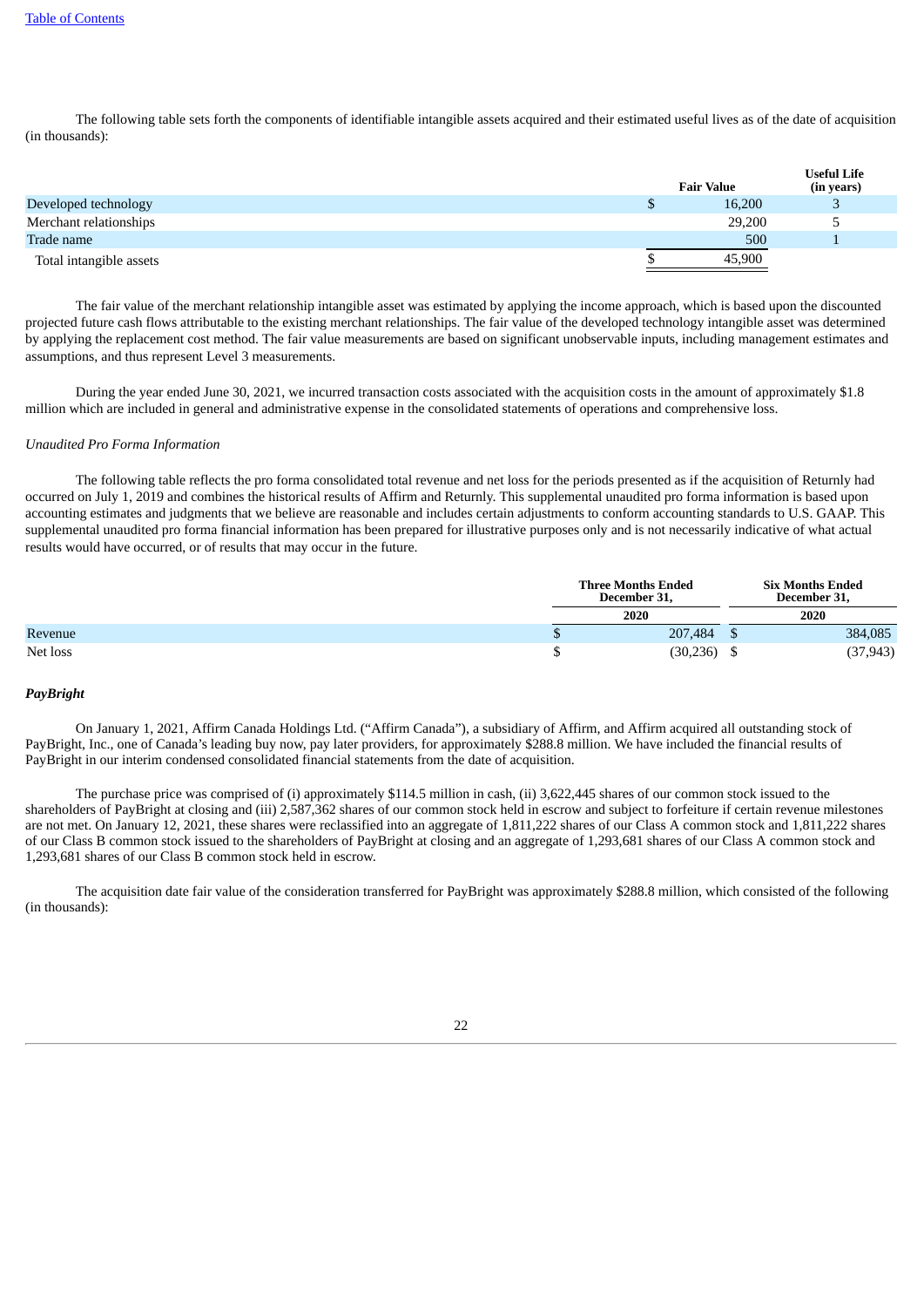| Cash                                   | 114.490 |
|----------------------------------------|---------|
| Fair value of common stock transferred | 116.989 |
| Fair value of contingent consideration | 57,275  |
| Total purchase price                   | 288.754 |

For further details on our fair value methodology with respect to the contingent consideration, see Note 13. Fair Value of Financial Assets and Liabilities.

The acquisition of PayBright was accounted for as a business combination and reflects the application of acquisition accounting in accordance with ASC 805. The acquired PayBright assets, including identifiable intangible assets and liabilities assumed, have been recorded at their estimated fair values with the excess purchase price assigned to goodwill. The goodwill was primarily attributed to future synergies from integration, new customer acquisitions, and the value of assembled workforce in Canada. Goodwill is not expected to be deductible for income tax purposes.

The following table summarizes the allocation of the consideration paid of approximately \$288.8 million to the fair values of the assets acquired and liabilities assumed at the acquisition date (in thousands):

| Cash and cash equivalents              | \$<br>8,219 |
|----------------------------------------|-------------|
| Restricted cash                        | 1,469       |
| Loans held for investment              | 89,570      |
| Accounts receivable, net               | 1,537       |
| Property, equipment and software, net  | 586         |
| Intangible assets                      | 16,653      |
| Other assets                           | 5,651       |
| Total assets acquired                  | 123,685     |
| Accounts payable                       | 6,579       |
| Accrued interest payable               | 23          |
| Accrued expenses and other liabilities | 193         |
| Funding debt                           | 85,310      |
| Total liabilities assumed              | 92,105      |
| Net assets acquired                    | 31,580      |
| Goodwill                               | 257,174     |
| Total purchase price                   | 288,754     |
|                                        |             |

The following table sets forth the components of identifiable intangible assets acquired and their estimated useful lives as of the date of acquisition (in thousands) **Useful Life** 

|                         | <b>Fair Value</b> | Useful Life<br>(in years) |
|-------------------------|-------------------|---------------------------|
| Developed technology    | 6,127             |                           |
| Merchant relationships  | 9,505             | 4                         |
| Trade name              | 1,021             |                           |
| Total intangible assets | 16,653            |                           |

During the year ended June 30, 2021, we incurred transaction costs associated with the acquisition costs in the amount of approximately \$2.4 million, which are included in general and administrative expense in the consolidated statements of operations and comprehensive loss.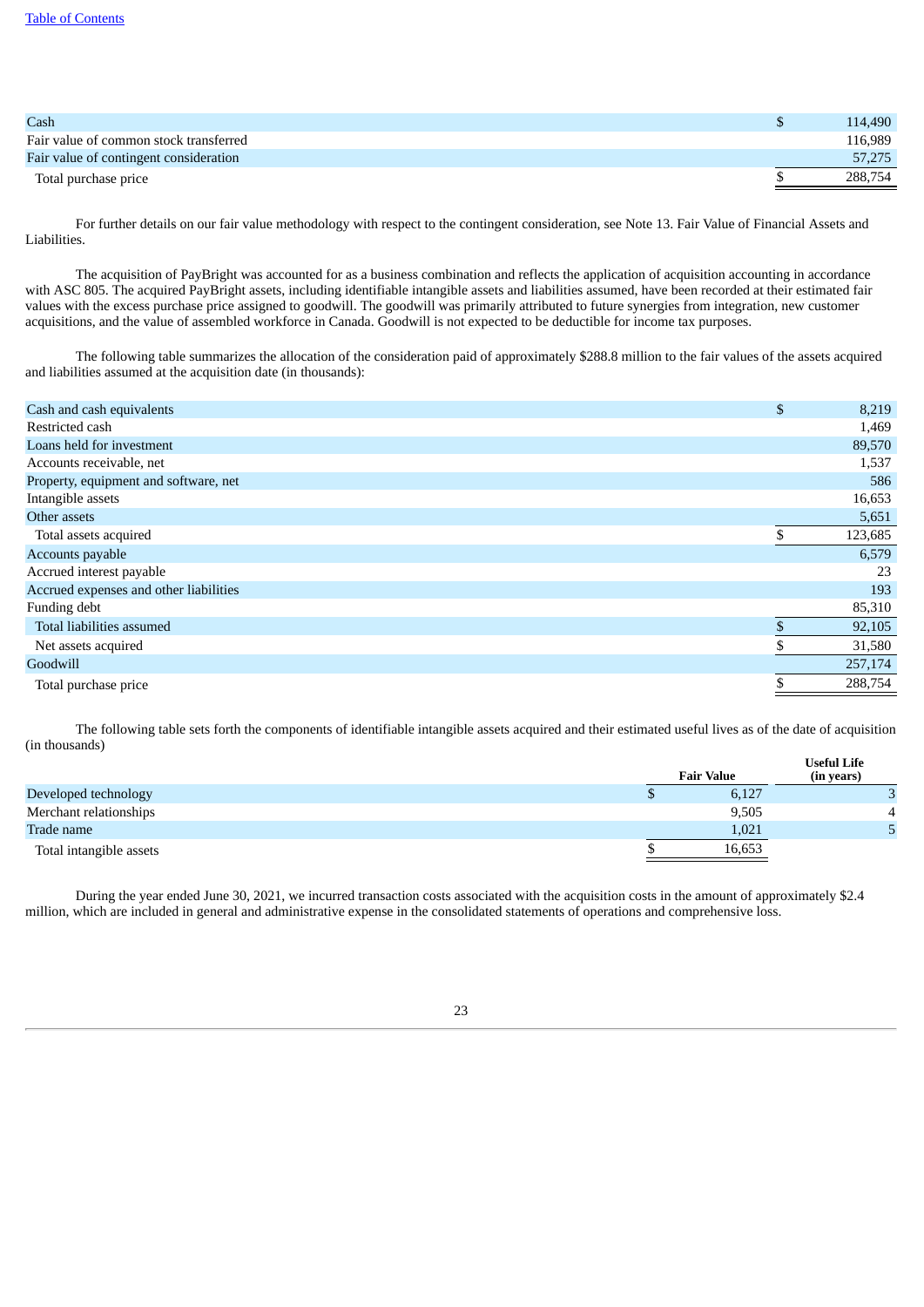# *Unaudited Pro Forma Information*

The following table reflects the pro forma consolidated total revenue and net loss for the periods presented as if the acquisition of PayBright had occurred on July 1, 2019 and combines the historical results of Affirm and PayBright. This supplemental unaudited pro forma information is based upon accounting estimates and judgments that we believe are reasonable and includes certain adjustments to conform accounting standards to U.S. GAAP. This supplemental unaudited pro forma financial information has been prepared for illustrative purposes only and is not necessarily indicative of what actual results would have occurred, or of results that may occur in the future.

|          | <b>Three Months Ended</b><br>December 31, | <b>Six Months Ended</b><br>December 31,<br>2020 |  |
|----------|-------------------------------------------|-------------------------------------------------|--|
|          | 2020                                      |                                                 |  |
| Revenue  | 208,715                                   | 386,675                                         |  |
| Net loss | (49, 720)                                 | (60, 460)                                       |  |

# <span id="page-24-0"></span>**6. Balance Sheet Components**

# *Accounts Receivable, net*

Our accounts receivable consist primarily of amounts due from payment processors, merchant partners, and servicing fees due from third-party loan owners. We evaluate accounts receivable estimated to be uncollectible and provide an allowance, as necessary, for doubtful accounts. This allowance was \$8.7 million and \$4.1 million as of December 31, 2021 and June 30, 2021, respectively.

# *Goodwill and Intangible Assets*

The changes in the carrying amount of goodwill during the six months ended December 31, 2021 were as follows (in thousands):

| Balance as of June 30, 2021            | 516.515 |
|----------------------------------------|---------|
| <b>Additions</b>                       | 31,434  |
| Effect of foreign currency translation | (6,550) |
| Balance as of December 31, 2021        | 541.399 |
|                                        |         |

Refer to Note 5. Business Combinations for a description of additions to goodwill during the six months ended December 31, 2021. No impairment losses related to goodwill were recorded during the six months ended December 31, 2021 and 2020.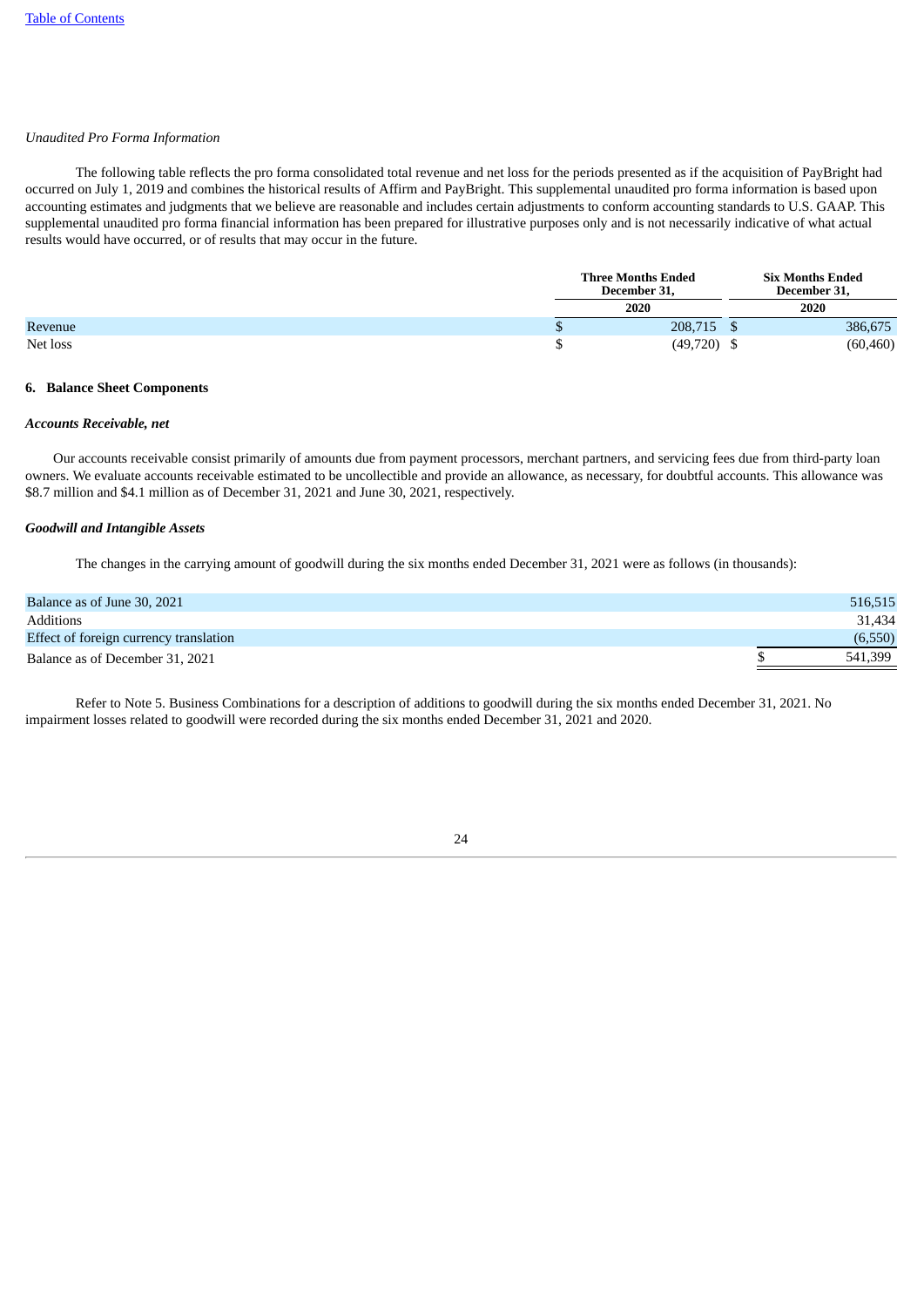# Intangible assets consisted of the following (in thousands):

|                                      | <b>December 31, 2021</b> |                             |              |                |                                                                       |  |  |
|--------------------------------------|--------------------------|-----------------------------|--------------|----------------|-----------------------------------------------------------------------|--|--|
|                                      | Gross                    | Accumulated<br>Amortization |              |                | <b>Weighted Average</b><br><b>Remaining Useful</b><br>Life (in years) |  |  |
| Merchant relationships               | 38,510                   | -S                          | $(6,244)$ \$ | 32,266         | 4.1                                                                   |  |  |
| Developed technology                 | 39,870                   |                             | (9, 427)     | 30,443         | 2.4                                                                   |  |  |
| Trademarks and domains, useful lives | 1,522                    |                             | (537)        | 985            | 3.5                                                                   |  |  |
| Trademarks and domains, indefinite   | 2,146                    |                             |              | 2.146          | Indefinite                                                            |  |  |
| Other intangibles                    |                          | 350                         |              | 350            | Indefinite                                                            |  |  |
| Total intangible assets              | 82,398                   |                             | (16,208)     | 66,190<br>- \$ |                                                                       |  |  |

|                         | June 30, 2021 |                                             |  |              |            |                                                                          |            |
|-------------------------|---------------|---------------------------------------------|--|--------------|------------|--------------------------------------------------------------------------|------------|
|                         |               | Accumulated<br><b>Gross</b><br>Amortization |  |              | <b>Net</b> | <b>Weighted Average</b><br><b>Remaining Useful</b><br>Life<br>(in years) |            |
| Merchant relationships  | D             | $38,951$ \$                                 |  | $(2,192)$ \$ |            | 36,759                                                                   | 4.5        |
| Developed technology    |               | 30,176                                      |  | (2,930)      |            | 27,246                                                                   | 2.8        |
| Trademarks and domains  |               | 3,769                                       |  | (194)        |            | 3,575                                                                    | 3.3        |
| Other intangibles       |               | 350                                         |  |              |            | 350                                                                      | Indefinite |
| Total intangible assets |               | 73,246                                      |  | (5,316)      |            | 67,930                                                                   |            |

Amortization expense for intangible assets was \$5.5 million and \$2.2 million for the three months ended December 31, 2021 and 2020, respectively, and \$11.0 million and \$4.8 million for the six months ended December 31, 2021 and 2020, respectively. No impairment losses related to intangible assets were recorded during the three and six months ended December 31, 2021 and 2020.

The expected future amortization expense of these intangible assets as of December 31, 2021 is as follows (in thousands):

| 2022 (remaining six months) | 10,857 |
|-----------------------------|--------|
| 2023                        | 21,344 |
| 2024                        | 19,231 |
| 2025                        | 7,252  |
| 2026 and thereafter         | 5,010  |
| Total amortization expense  | 63,694 |
|                             |        |

# *Commercial Agreement Assets*

In July 2020, we recognized an asset in connection with a commercial agreement with Shopify Inc. ("Shopify"), in which we granted warrants in exchange for the opportunity to acquire new merchant partners. This asset represents the probable future economic benefit to be realized over the four-year expected benefit period and is valued based on the fair value of the warrants on the grant date. We recognized an asset of \$270.6 million associated with the fair value of the warrants, which were fully vested as of December 31, 2021. During the three and six months ended December 31, 2021, we recorded amortization expense related to the commercial agreement asset of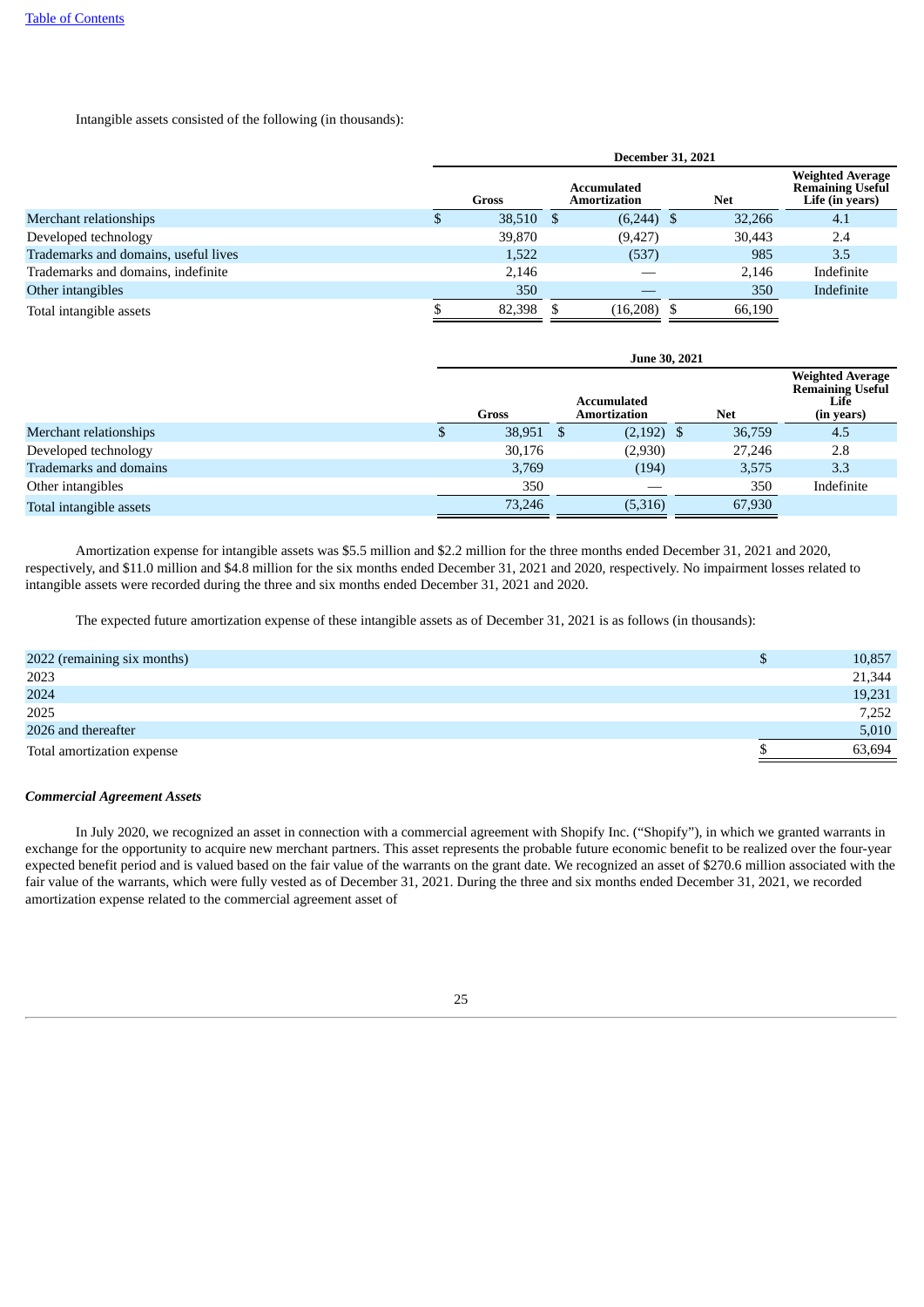\$17.0 million and \$34.0 million, respectively, and \$17.0 million and \$31.3 million for the three and six months ended December 31, 2020, respectively, in our interim condensed consolidated statements of operations and comprehensive loss as a component of sales and marketing expense.

In January 2021, we recognized an asset in connection with a commercial agreement with an enterprise partner, in which we granted stock appreciation rights in exchange for the benefit of acquiring access to the partner's consumers. This asset represents the probable future economic benefit to be realized over the three-year expected benefit period and is valued based on the fair value of the stock appreciation rights on the grant date. We initially recognized an asset of \$25.9 million associated with the fair value of the stock appreciation rights. During the three and six months ended December 31, 2021, we recorded amortization expense related to the asset of \$2.1 million and \$4.0 million respectively, in our interim condensed consolidated statements of operations and comprehensive loss as a component of sales and marketing expense.

In November 2021, we entered into a commercial agreement with Amazon.com Services LLC and Amazon Payments, Inc. ("Amazon") and granted warrants in exchange for certain exclusivity and performance provisions and the benefit of acquiring new users. In connection with the agreements, we recognized an asset of \$133.5 million associated with the portion of the warrants that were fully vested upon execution of the agreement. The asset is valued based on the fair value of the warrants on the grant date and represents the probable future economic benefit to be realized over the approximately 3.2 year remaining initial term of the commercial agreement. For the three and six months ended December 31, 2021, we recognized amortization expense of \$5.8 million in our interim condensed consolidated statements of operations and comprehensive loss as a component of sales and marketing expense. Refer to Note 14. Redeemable Convertible Preferred Stock and Stockholders' Equity for further discussion of the warrants.

# *Other Assets*

Other assets consisted of the following (in thousands):

|                                                    | <b>December 31, 2021</b> |         | <b>June 30, 2021</b> |  |
|----------------------------------------------------|--------------------------|---------|----------------------|--|
| Operating lease right-of-use assets                |                          | 55,843  | 57,828               |  |
| Prepaid payroll taxes for stock-based compensation |                          | 37,307  | 111,278              |  |
| Prepaid expenses                                   |                          | 23,864  | 21,069               |  |
| Equity securities, at cost                         |                          | 30,172  | 11,278               |  |
| Processing reserves                                |                          | 19,685  | 14,042               |  |
| Other receivables                                  |                          | 17.474  | 26,423               |  |
| Other assets                                       |                          | 11,518  | 32,761               |  |
| Total other assets                                 |                          | 195,863 | 274,679              |  |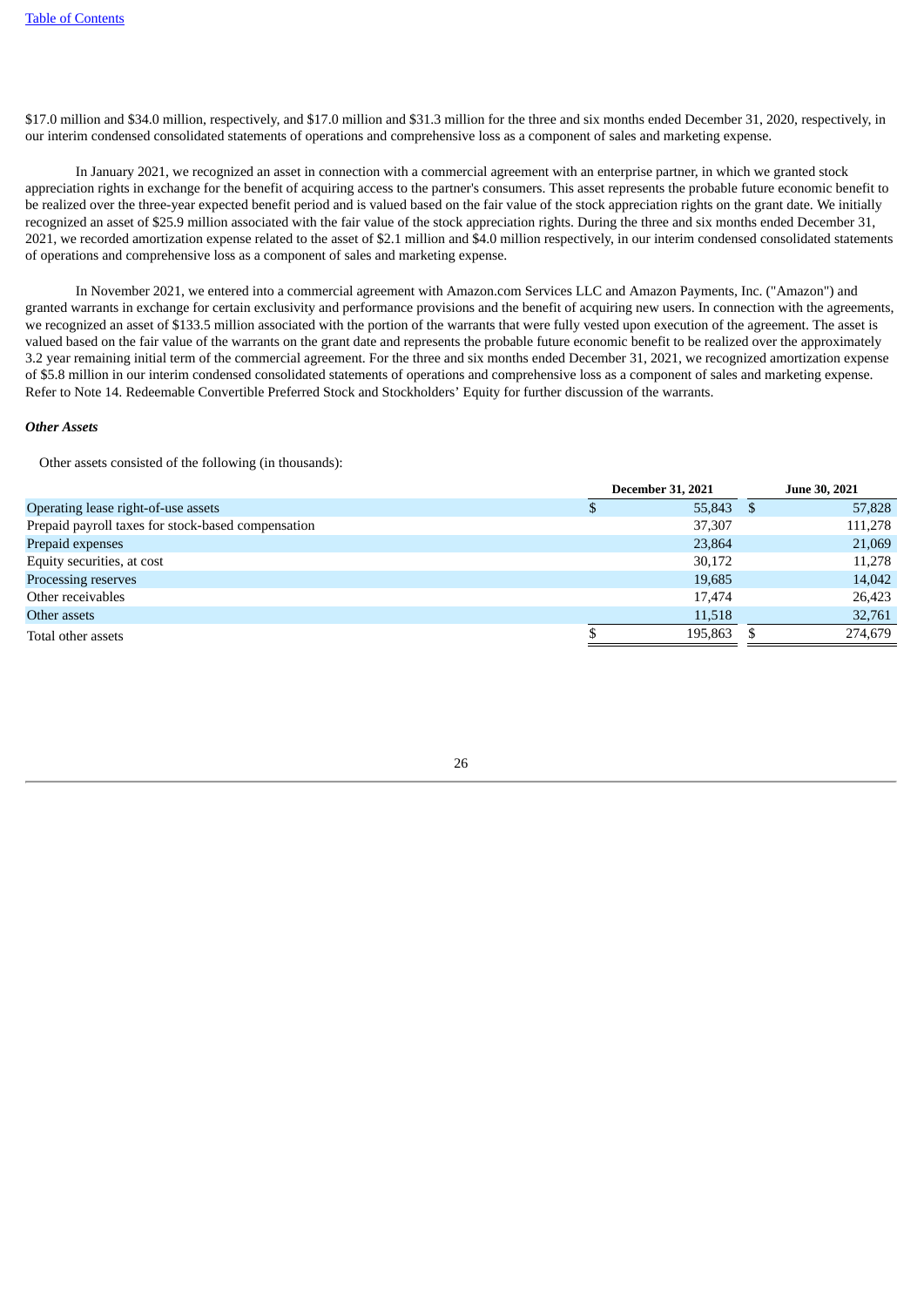# *Accrued Expenses and Other Liabilities*

Accrued expenses and other liabilities consisted of the following (in thousands)

|                                              | <b>December 31, 2021</b> | June 30, 2021 |  |
|----------------------------------------------|--------------------------|---------------|--|
| Contingent consideration liability           | 253,750                  | 153,447       |  |
| Operating lease liability                    | 71.562                   | 74,952        |  |
| <b>Accrued expenses</b>                      | 54,651                   | 47,674        |  |
| Commercial agreement liability               | 12,847                   | 25,357        |  |
| Other liabilities                            | 43.723                   | 22,147        |  |
| Total accrued expenses and other liabilities | 436,533                  | 323,577       |  |

Our acquisition of PayBright included consideration transferred and shares held in escrow, contingent upon the achievement of future milestones. We classified the contingent consideration as a liability and will remeasure the liability to its fair value at each reporting date until the contingency is resolved. As of December 31, 2021, the fair value of the contingent consideration liability was \$253.8 million. For further details on our fair value methodology with respect to the contingent consideration, see Note 13. Fair Value of Financial Assets and Liabilities.

In January 2021, we recognized a liability in connection with a commercial agreement with an enterprise partner of \$25.9 million. During the six months ended December 31, 2021, we settled \$12.8 million, or fifty percent, of this liability. The remaining fifty percent will be settled 30 days after the first year anniversary of the final prospectus date of January 12, 2021.

# <span id="page-27-0"></span>**7. Leases**

We lease facilities under operating leases with various expiration dates through 2030. We have the option to renew or extend our leases. Certain lease agreements include the option to terminate the lease with prior written notice ranging from 180 days to one year. As of December 31, 2021, we have not considered such provisions in the determination of the lease term, as it is not reasonably certain these options will be exercised. Leases have remaining terms that range from less than one year to nine years.

Several leases require us to obtain standby letters of credit, naming the lessor as a beneficiary. These letters of credit act as security for the faithful performance by us of all terms, covenants and conditions of the lease agreement. The cash collateral and deposits for the letters of credit have been recognized as restricted cash in the interim condensed consolidated balance sheets and totaled \$9.6 million and \$9.9 million as of December 31, 2021 and June 30, 2021, respectively.

The weighted average remaining lease term as of December 31, 2021 was 5.3 years. The discount rate used in determining the lease liability for each individual lease was derived from a corporate yield curve which corresponded with the remaining lease term as of July 1, 2020 for leases that existed at the adoption of Leases (ASC Topic 842) ("ASC 842") and as of the lease commencement date for leases subsequently entered into or modified after July 1, 2020.

There was no impairment expense related to leases during the three and six months ended December 31, 2021 and 2020.

Total lease expense incurred for all locations totaled \$3.7 million and \$7.5 million for the three and six months ended December 31, 2021, respectively, and \$4.0 million and \$7.8 million for the three and six months ended December 31, 2020, respectively. Total lease expense incurred for short term leases with a term 12 months or less totaled \$0.2 million and \$0.4 million for the three and six months ended December 31, 2021, respectively, and \$0.5 million and \$1.0 million for the three and six months ended December 31, 2020, respectively.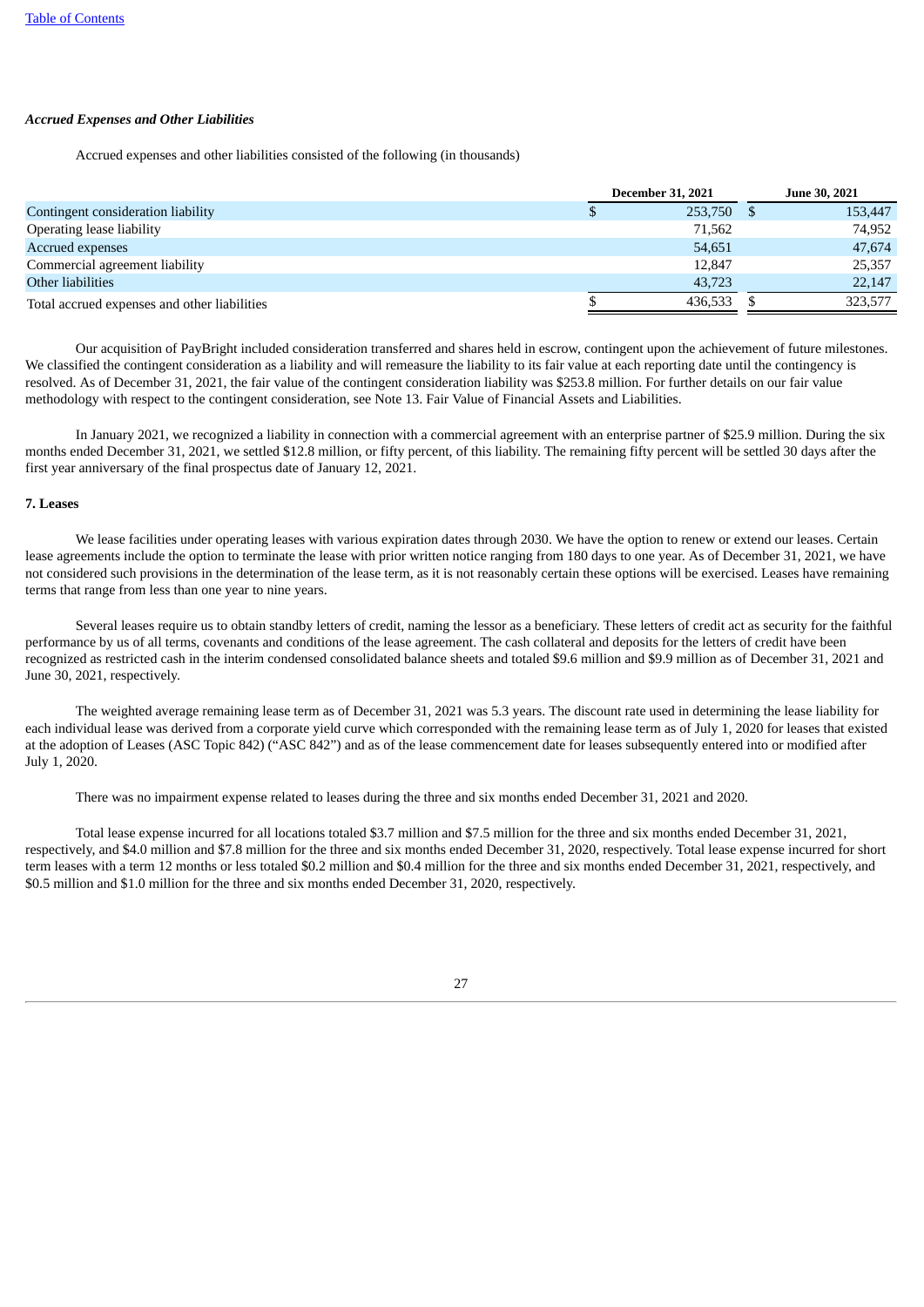We have subleased a portion of our leased facilities. Sublease income totaled \$0.9 million and \$1.5 million during the three and six months ended December 31, 2021, respectively. There was no sublease income during the three and six months ended December 31, 2020.

Lease term and discount rate information are summarized as follows:

|                                                  | <b>December 31, 2021</b> |
|--------------------------------------------------|--------------------------|
| Weighted average remaining lease term (in years) |                          |
| Weighted average discount rate                   | 4.7%                     |

# Maturities of lease liabilities as of December 31, 2021 are as follows (in thousands) for the years ended:

| 2022 (remaining six months)        | 8,020     |
|------------------------------------|-----------|
| 2023                               | 16,149    |
| 2024                               | 16,029    |
| 2025                               | 16,132    |
| 2026 and thereafter                | 25,702    |
| Total lease payments               | 82,032    |
| Less imputed interest              | (10, 470) |
| Present value of lease liabilities | 71,562    |

# <span id="page-28-0"></span>**8. Commitments and Contingencies**

# *Repurchase Obligation*

Under the normal terms of our whole loans sales to third-party investors, we may become obligated to repurchase loans from investors in certain instances where a breach in representation and warranties is identified. Generally, a breach in representation and warranties would occur where a loan has been identified as subject to verified or suspected fraud, or in cases where a loan was serviced or originated in violation of Affirm's guidelines. We would only experience a loss if the contractual repurchase price of the loan exceeds the fair value on the repurchase date. The aggregate outstanding balance of loans held by third-party investors or unconsolidated VIEs was \$3,746.6 million and \$2,453.9 million as of December 31, 2021 and June 30, 2021, respectively, of which we have recorded a repurchase liability of \$4.2 million and \$2.1 million as of December 31, 2021 and June 30, 2021, respectively, within accrued expenses and other liabilities in our interim condensed consolidated balance sheets.

# *Legal Proceedings*

From time to time, we are subject to legal proceedings and claims in the ordinary course of business. The results of such matters often cannot be predicted with certainty. In accordance with applicable accounting guidance, we establish an accrued liability for legal proceedings and claims when those matters present loss contingencies which are both probable and reasonably estimable. All such liabilities arising from current legal and regulatory matters have been recorded in accrued expenses and other liabilities in our interim condensed consolidated balance sheets and these matters are immaterial, as of December 31, 2021.

# *Concentrations of Credit Risk*

Financial instruments that potentially subject us to significant concentrations of credit risk consist principally of cash and cash equivalents and restricted cash. We maintain our cash and cash equivalents and restricted cash in accounts at regulated domestic financial institutions and conduct ongoing evaluations of the creditworthiness of the financial institutions with which we do business.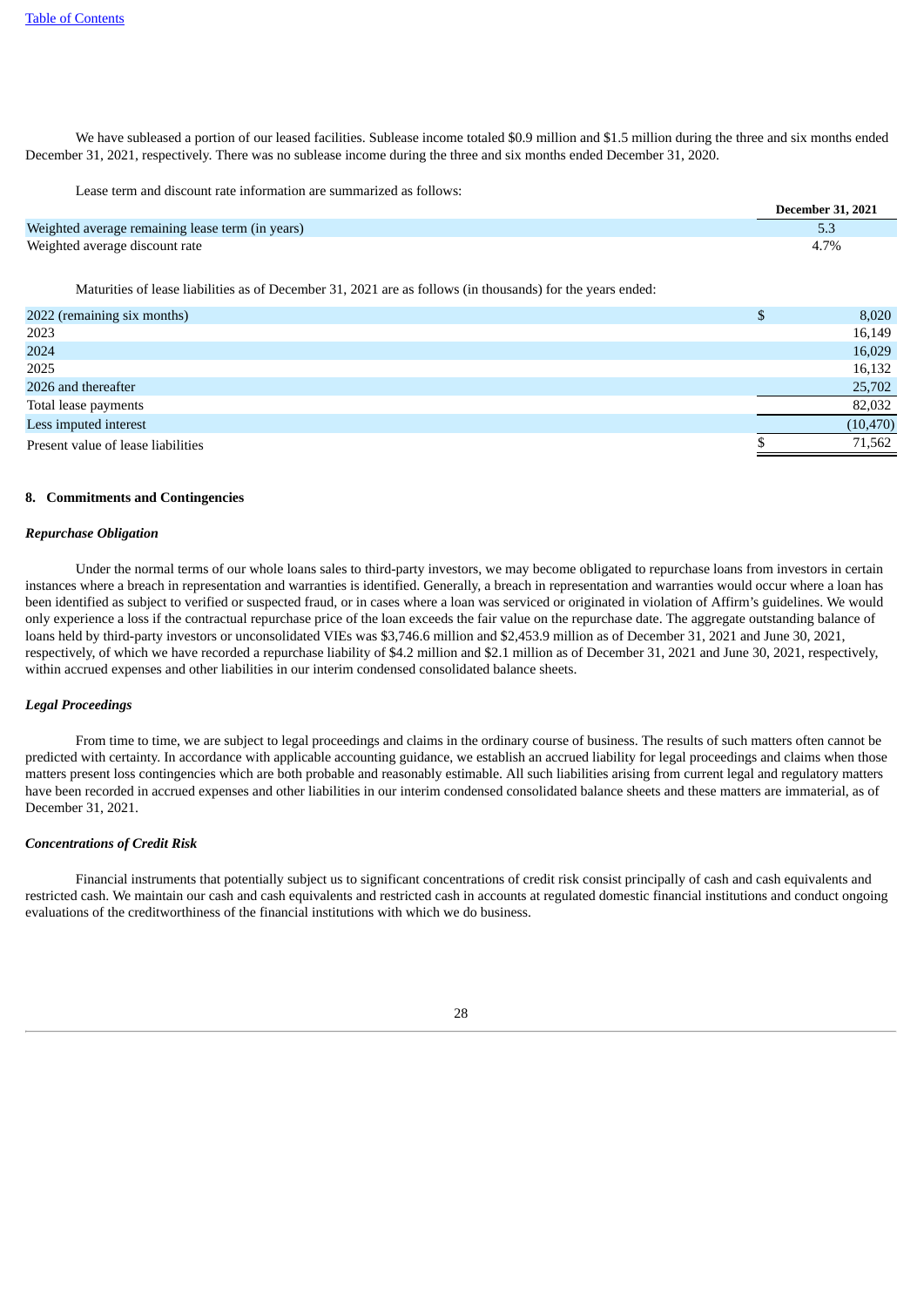We are exposed to default risk on both loan receivables purchased from our originating bank partners and loan receivables that are self-originated. The ultimate collectability of a substantial portion of the loan portfolio is susceptible to changes in economic and market conditions. As of December 31, 2021 and June 30, 2021, approximately 12% and 15%, respectively, of loan receivables related to customers residing in the state of California. No other states or provinces exceeded 10%.

#### *Concentrations of Revenue*

For the three months ended December 31, 2021 and 2020, approximately 11% and 24%, respectively, and for the six months ended December 31, 2021 and 2020, approximately 10% and 27%, respectively, of total revenue was driven by one merchant.

# <span id="page-29-0"></span>**9. Transactions with Related Parties**

In the ordinary course of business, we may enter into transactions with directors, principal officers, their immediate families and affiliated companies in which they are principal stockholders (commonly referred to as related parties). Some of our directors, principal officers, and their immediate families have received loans facilitated by us, in accordance with our regular consumer loan offerings. As of December 31, 2021, the outstanding balance and interest earned on such accounts is immaterial.

# <span id="page-29-1"></span>**10. Debt**

Debt encompasses funding debt, convertible senior notes and our revolving credit facility.

# *Funding Debt*

Funding debt and its aggregate future maturities consists of the following (in thousands):

|                                                         | <b>December 31, 2021</b> | <b>June 30, 2021</b> |         |  |  |
|---------------------------------------------------------|--------------------------|----------------------|---------|--|--|
| 2022                                                    | 172,320                  |                      | 104,159 |  |  |
| 2023                                                    |                          |                      | 460,289 |  |  |
| 2024                                                    | 381,622                  |                      | 22,705  |  |  |
| 2025                                                    |                          |                      |         |  |  |
| 2026 and thereafter                                     | 102,694                  |                      | 102,203 |  |  |
| Total                                                   | 656,636                  |                      | 689,356 |  |  |
| Deferred debt issuance costs                            | (10, 638)                |                      | (8,754) |  |  |
| Total funding debt, net of deferred debt issuance costs | 645,998                  |                      | 680,602 |  |  |

# *Warehouse Credit Facilities*

Through trusts, we entered into warehouse credit facilities with certain lenders to finance the purchase and origination of our loans. Each trust entered into a credit agreement and security agreement with a third-party as administrative agent and a national banking association as collateral trustee and paying agent. Borrowings under these agreements are referred to as funding debt and these proceeds from the borrowings can only be used for the purposes of facilitating loan funding and origination, with advance rates ranging from 73% to 88% of the total collateralized balance. These trusts are bankruptcyremote special-purpose vehicles in which creditors do not have recourse against the general credit of Affirm. These revolving facilities mature between fiscal years 2024 and 2029, and subject to covenant compliance, generally permit borrowings up to 12 months prior to the final maturity date of each respective facility. As of December 31, 2021, the aggregate commitment amount of these facilities was \$1,975.0 million on a revolving basis, of which \$484.3 million was drawn, with \$1,490.7 million remaining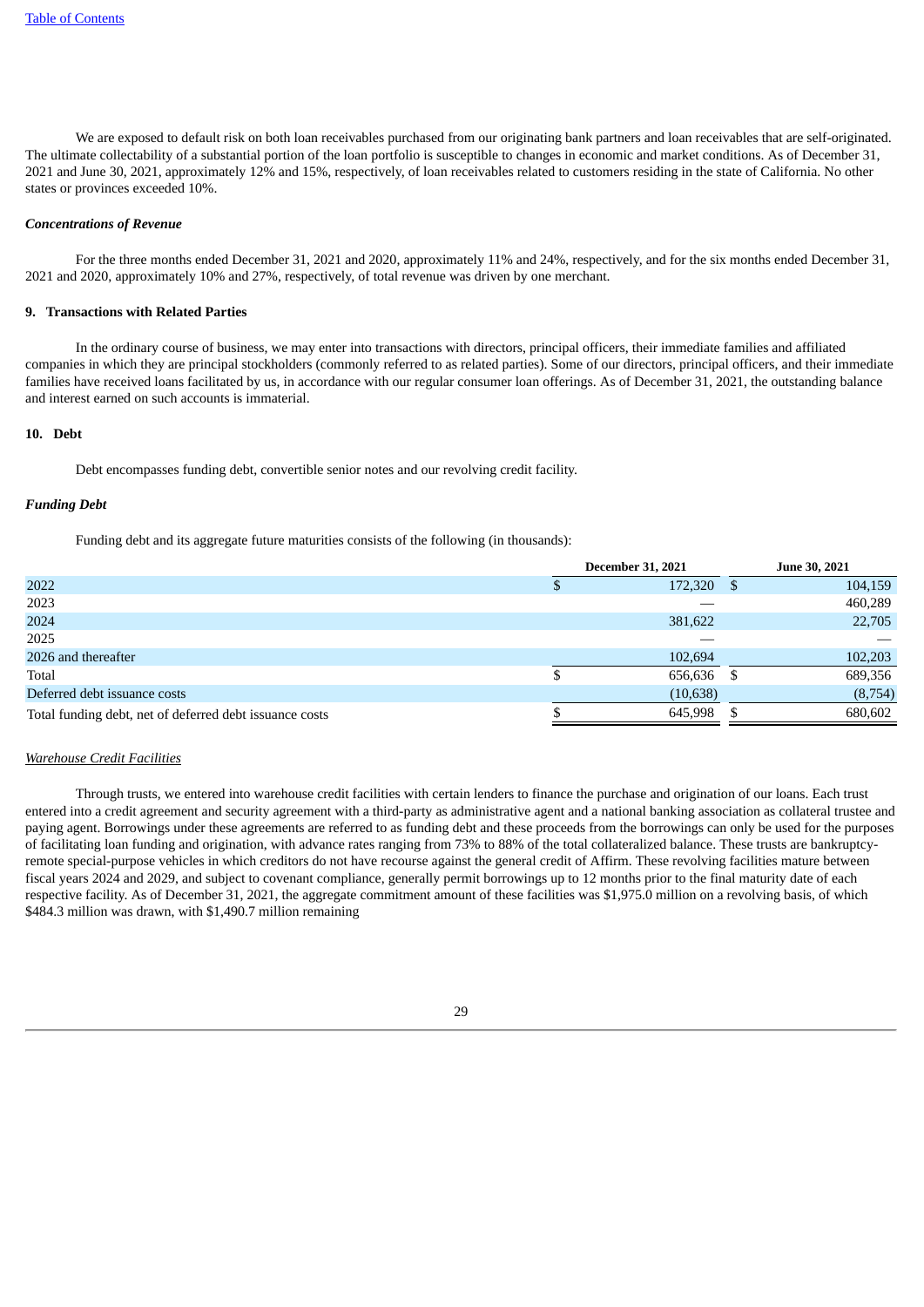available. Some of the loans originated or purchased from the originating bank partners are pledged as collateral for borrowings in our facilities. The unpaid principal balance of these loans totaled \$557.2 million and \$664.1 million as of December 31, 2021 and June 30, 2021, respectively.

Borrowings under these warehouse credit facilities bear interest at an annual benchmark rate of LIBOR or an alternative commercial paper rate (which is either (i) the per annum rate equivalent to the weighted-average of the per annum rates at which all commercial paper notes were issued by certain lenders to fund advances or maintain loans, or (ii) the daily weighted-average of LIBOR, as set forth in the applicable credit agreement), plus a spread ranging from 1.65% to 4.00%. Interest is payable monthly. In addition, these agreements require payment of a monthly unused commitment fee ranging from 0.00% to 0.75% per annum on the undrawn portion available.

These agreements contain certain customary negative covenants and financial covenants including maintaining certain levels of minimum liquidity, maximum leverage, and minimum tangible net worth. As of December 31, 2021, we were in compliance with all applicable covenants in the agreements.

#### *Other Funding Facilities*

Prior to our acquisition of PayBright on January 1, 2021, PayBright entered into various credit facilities utilized to finance the origination of loan receivables in Canada. Similar to our warehouse credit facilities, borrowings under these agreements are referred to as funding debt, and proceeds from the borrowings may only be used for the purposes of facilitating loan funding and origination. These facilities are secured by PayBright loan receivables pledged to the respective facility as collateral, mature in 2022, and bear interest based on a benchmark rate plus a spread ranging from 1.25% to 4.45%.

As of December 31, 2021, the aggregate commitment amount of these facilities was \$412.6 million on a revolving basis, of which \$150.6 million was drawn, with \$262.0 million remaining available. The unpaid principal balance of loans pledged to these facilities totaled \$175.9 million as of December 31, 2021.

These agreements contain certain customary negative covenants and financial covenants including maintaining certain levels of minimum liquidity, maximum leverage, and minimum tangible net worth at the PayBright subsidiary level or the Affirm Holdings level. As of December 31, 2021, we were in compliance with all applicable covenants in the agreements.

# *Repurchase Agreements*

We entered into certain sale and repurchase agreements pursuant to our retained interests in our off balance sheet securitizations where we have sold these securities to a counterparty with an obligation to repurchase at a future date and price. The repurchase agreements each have an initial term of three months and subject to mutual agreement by Affirm and the counterparty, we may enter into a repurchase date extension for an additional three month term at market interest rates on such extension date. As of December 31, 2021, the interest rates were 1.10% on the senior pledged securities and 2.65% on the residual certificate pledged securities. We had \$21.7 million and \$13.9 million in debt outstanding under our repurchase agreements disclosed within funding debt on the interim condensed consolidated balance sheets as of December 31, 2021 and June 30, 2021, respectively. The debt will be amortized through regular principal and interest payments on the pledged securities. The outstanding debt relates to \$25.3 million and \$16.2 million in pledged securities disclosed within securities available for sale at fair value on the interim condensed consolidated balance sheets as of December 31, 2021 and June 30, 2021, respectively.

# *Convertible Senior Notes*

On November 23, 2021, we issued \$1,725 million in aggregate principal amount of 0% convertible senior notes due 2026 (the "2026 Notes") in a private placement to qualified institutional buyers pursuant to Rule 144A under the Securities Act of 1933, as amended. The total net proceeds from this offering, after deducting debt issuance costs, were approximately \$1,704 million. The 2026 Notes represent senior unsecured obligations of the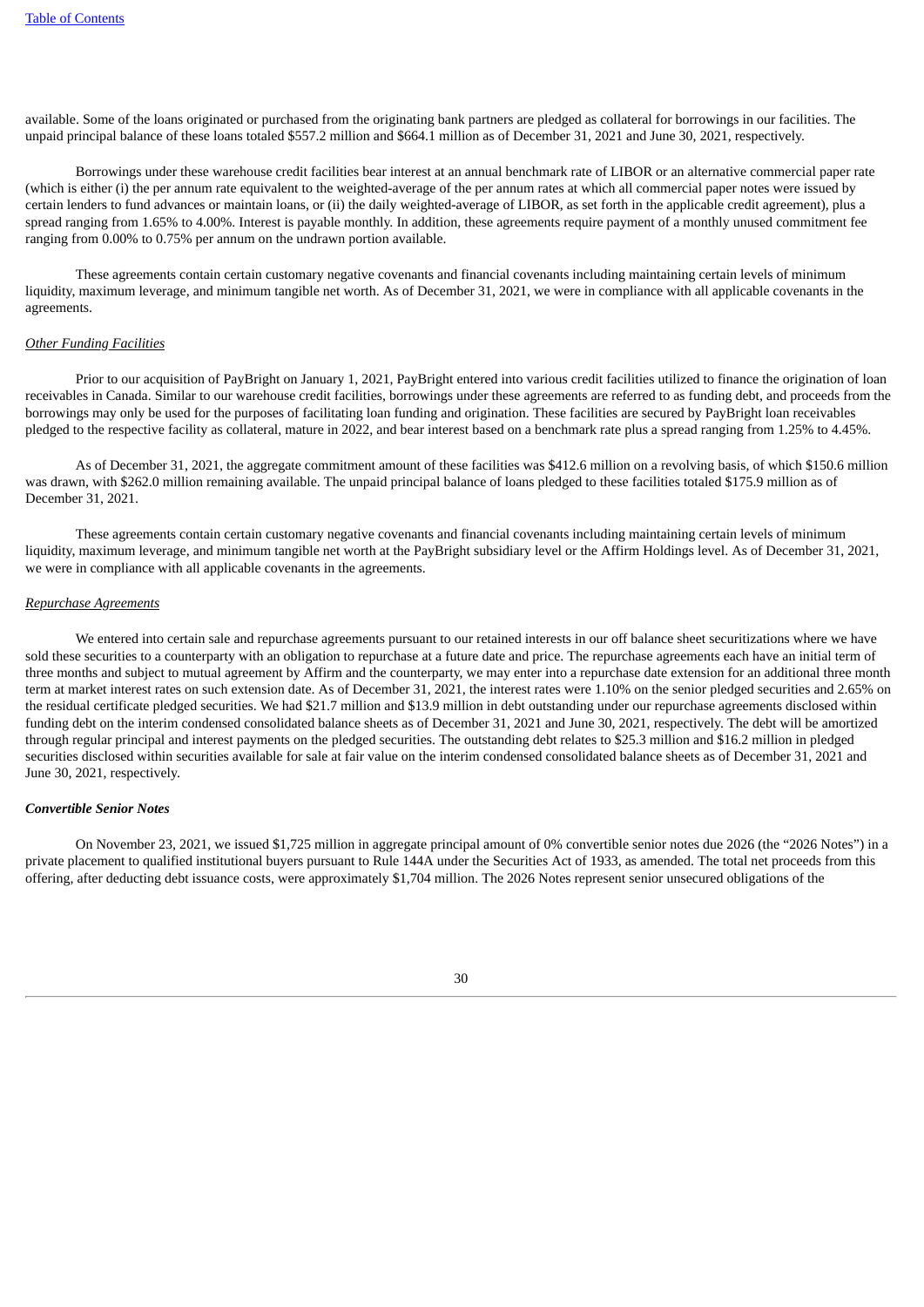Company. The 2026 Notes do not bear interest except in special circumstances described below, and the principal amount of the 2026 Notes does not accrete. The 2026 Notes mature on November 15, 2026.

Each \$1,000 of principal of the 2026 Notes will initially be convertible into 4.6371 shares of our common stock, which is equivalent to an initial conversion price of approximately \$215.65 per share, subject to adjustment upon the occurrence of certain specified events set forth in the indenture governing the 2026 Notes (the "Indenture"). Holders of the 2026 Notes may convert their 2026 Notes at their option at any time on or after August 15, 2026 until close of business on the second scheduled trading day immediately preceding the maturity date of November 15, 2026. Further, holders of the 2026 Notes may convert all or any portion of their 2026 Notes at their option prior to the close of business on the business day immediately preceding August 15, 2026, only under the following circumstances:

1) during any calendar quarter commencing after March 31, 2022 (and only during such calendar quarter), if the last reported sale price of the Class A common stock for at least 20 trading days (whether or not consecutive) during a period of 30 consecutive trading days ending on, and including, the last trading day of the immediately preceding calendar quarter is greater than or equal to 130% of the conversion price on each applicable trading day;

2) during the five business day period after any five consecutive trading day period (the measurement period) in which the trading price (as defined in the indenture governing the 2026 Notes) per \$1,000 principal amount of the 2026 Notes for each trading day of the measurement period was less than 98% of the product of the last reported sale price of the Company's Class A common stock and the conversion rate on each such trading day;

3) if the Company calls any or all of the notes for redemption, at any time prior to the close of business on the scheduled trading day immediately preceding the redemption date; or

4) upon the occurrence of certain specified corporate events.

Upon conversion of the 2026 Notes, the Company will pay or deliver, as the case may be, cash, shares of our common stock or a combination of cash and shares of our common stock, at the Company's election. If we satisfy our conversion obligation solely in cash or through payment and delivery, as the case may be, of a combination of cash and shares of our common stock, the amount of cash and shares of common stock, if any, due upon conversion will be based on a daily conversion value (as set forth in the Indenture) calculated on a proportionate basis for each trading day in a 40 trading day observation period.

No sinking fund is provided for the 2026 Notes. We may not redeem the notes prior to November 20, 2024. We may redeem for cash all or part of the notes on or after November 20, 2024 if the last reported sale price of our Class A common stock has been at least 130% of the conversion price then in effect for at least 20 trading days (whether or not consecutive) during any 30 consecutive trading day period (including the last trading day of such period) ending on, and including, the trading day immediately preceding the date on which we provide notice of redemption at a redemption price equal to 100% of the principal amount of the notes to be redeemed, plus accrued and unpaid special interest, if any.

If a fundamental change (as defined in the Indenture) occurs prior to the maturity date, holders of the 2026 Notes may require us to repurchase all or a portion of their notes for cash at a repurchase price equal to 100% of the principal amount of the 2026 Notes, plus any accrued and unpaid interest to, but excluding, the repurchase date. In addition, if specific corporate events occur prior to the maturity date of the 2026 Notes, we will be required to increase the conversion rate for holders who elect to convert their 2026 Notes in connection with such corporate events.

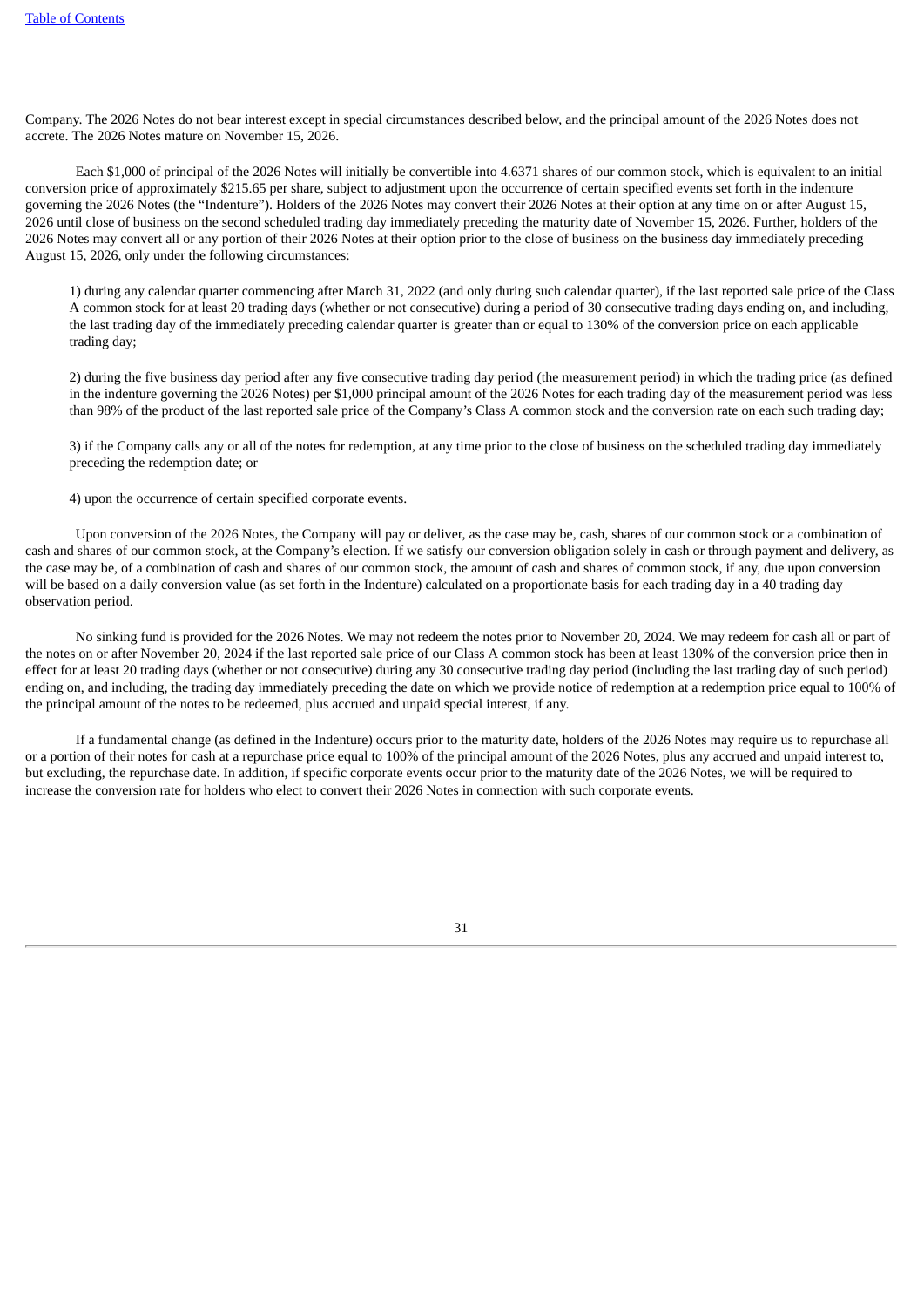The convertible senior notes outstanding as of December 31, 2021 consisted of the following (in thousands):

|                                 | Unamortized Discount and |  |               |                            |          |  |  |  |
|---------------------------------|--------------------------|--|---------------|----------------------------|----------|--|--|--|
|                                 | <b>Principal Amount</b>  |  | Issuance Cost | <b>Net Carrying Amount</b> |          |  |  |  |
| <b>Convertible Senior Notes</b> | 1.725.000                |  | (20.393)      |                            | .704.607 |  |  |  |

The 2026 Notes do not bear interest. In both the three and six months ended December 31, 2021, we recognized \$0.4 million, respectively, of interest expense related to the amortization of debt discount and issuance costs in the interim condensed consolidated statement of operations and comprehensive loss within other (expense) income, net. As of December 31, 2021, the remaining life of the 2026 Notes is approximately 59 months.

# *Revolving Credit Facility*

On January 19, 2021, we entered into a revolving credit agreement with a syndicate of commercial banks for a \$185.0 million unsecured revolving credit facility. This facility bears interest at a rate equal to, at our option, either (a) a Eurodollar rate determined by reference to adjusted LIBOR for the interest period, plus an applicable margin of 2.50% per annum or (b) a base rate determined by reference to the highest of (i) the federal funds rate plus 0.50% per annum, (ii) the rate last quoted by The Wall Street Journal as the U.S. prime rate, and (iii) the one-month adjusted LIBOR plus 1.00% per annum, in each case, plus an applicable margin of 1.50% per annum. The revolving credit agreement has a final maturity date of January 19, 2024. The facility contains certain covenants and restrictions, including certain financial maintenance covenants, and requires payment of a monthly unused commitment fee of 0.35% per annum on the undrawn balance available. We executed our right to terminate the revolving credit agreement effective December 15, 2021, no early termination penalties were incurred. We had not drawn on the facility and there was no outstanding balance to be repaid. Upon termination, we accelerated \$1.2 million of issuance costs which were recorded in other (expense) income, net.

# <span id="page-32-0"></span>**11. Securitization and Variable Interest Entities**

#### *Consolidated VIEs*

We consolidate VIEs when we are deemed to be the primary beneficiary.

# *Warehouse Credit Facilities*

We established certain entities, deemed to be VIEs, to enter into warehouse credit facilities for the purpose of purchasing loans from our originating bank partners and funding self-originated loans. Refer to Note 10. Debt for additional information. The creditors of the VIEs have no recourse to the general credit of Affirm and the liabilities of the VIEs can only be settled by the respective VIEs' assets; however, as the servicer of the loans pledged to our warehouse funding facilities, we have the power to direct the activities that most significantly impact the VIEs' economic performance. In addition, we retain significant economic exposure to the pledged loans and therefore, we are the primary beneficiary.

# *Securitizations*

In connection with our asset-backed securitization program, we sponsor and establish trusts (deemed to be VIEs) to ultimately purchase loans facilitated by our platform. Securities issued from our asset-backed securitizations are senior or subordinated, based on the waterfall criteria of loan payments to each security class. The subordinated residual interests issued from these transactions are first to absorb credit losses in accordance with the waterfall criteria. For these VIEs, the creditors have no recourse to the general credit of Affirm and the liabilities of

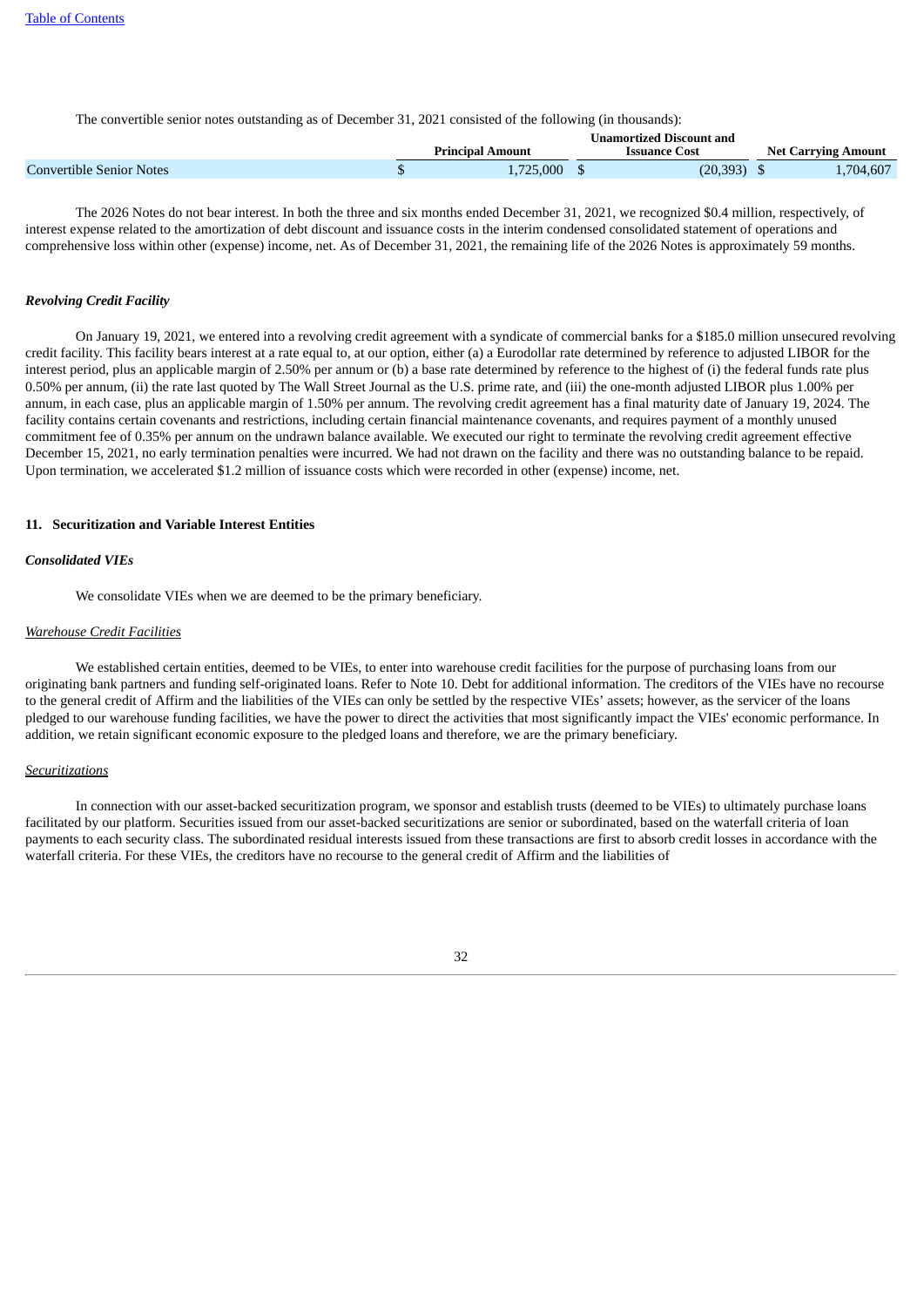the VIEs can only be settled by the respective VIEs' assets. Additionally, the assets of the VIEs can be used only to settle obligations of the VIEs.

We consolidate securitization VIEs when we are deemed to be the primary beneficiary and therefore have the power to direct the activities that most significantly affect the VIEs' economic performance and a variable interest that could potentially be significant to the VIE. Through our role as the servicer, we have the power to direct the activities that most significantly affect the VIEs' economic performance. In evaluating whether we have a variable interest that could potentially be significant to the VIE, we consider our retained interests. We also earn a servicing fee which has a senior distribution priority in the payment waterfall.

In evaluating whether we are the primary beneficiary, management considers both qualitative and quantitative factors regarding the nature, size and form of our involvement with the VIEs. Management assesses whether we are the primary beneficiary of the VIEs on an ongoing basis.

Where we consolidate the securitization trusts, the loans held in the securitization trusts are included in loans held for investment, and the notes sold to third-party investors are recorded in notes issued by securitization trusts in the consolidated balance sheets.

As of December 31, 2021, we consolidated Affirm Asset Securitization Trust 2020-Z1 ("2020-Z1"), Affirm Asset Securitization Trust 2020-A ("2020-A"), Affirm Asset Securitization Trust 2020-Z2 ("2020-Z2"), Affirm Asset Securitization Trust 2021-A ("2021-A"), and Affirm Asset Securitization Trust 2021-B ("2021-B"). Each securitization trust issued interest-bearing notes and residual certificates to finance the purchase of the loans facilitated by our platform. At the closing of each securitization, we contributed loans, facilitated through our technology platform and purchased from our originating bank partners, with an aggregate outstanding principal balance of \$2,024.3 million. The 2020-Z1 and 2020-Z2 securitizations are secured by static pools of loans contributed at closing, whereas the 2020-A, 2021-A, and 2021-B securitization are revolving and we may contribute additional loans from time to time until the end of the revolving period. For the 2020-Z2 securitization, we purchased \$27.9 million of loan receivables from our third-party loan buyers which were then contributed to the trust.

For each securitization, the residual certificates represent the right to receive excess cash on the loans each collection period after all fees and required distributions have been made to the note holders on the related payment date. For 2020-Z1, 2020-A, 2021-A and 2021-B, all notes were sold to third-party investors and we retained 100% of the residual certificates issued by the securitization trusts. For 2020-Z2, all notes were sold to third-party investors and we retained 93.3% of the residual certificates issued by the securitization trust, and a third-party investor holds the remaining 6.7% of the residual certificates in 2020-Z2. The residual trust certificates held by third-party investors are measured at fair value, using a discounted cash flow model, and presented within accrued expenses and other liabilities on the interim condensed consolidated balance sheets. In addition to the retained residual certificates, our continued involvement includes loan servicing responsibilities over the life of the underlying loans.

The following tables present the aggregate carrying value of financial assets and liabilities from our involvement with consolidated VIEs.

| <b>December 31, 2021</b> |               |                    |           |  |                   |  |  |
|--------------------------|---------------|--------------------|-----------|--|-------------------|--|--|
|                          | <b>Assets</b> | <b>Liabilities</b> |           |  | <b>Net Assets</b> |  |  |
|                          | 615,446       |                    | 517,151   |  | 98,295            |  |  |
|                          | 1,610,369     |                    | 1,578,922 |  | 31,447            |  |  |
|                          | 2,225,815     |                    | 2,096,073 |  | 129,742           |  |  |
|                          |               |                    |           |  |                   |  |  |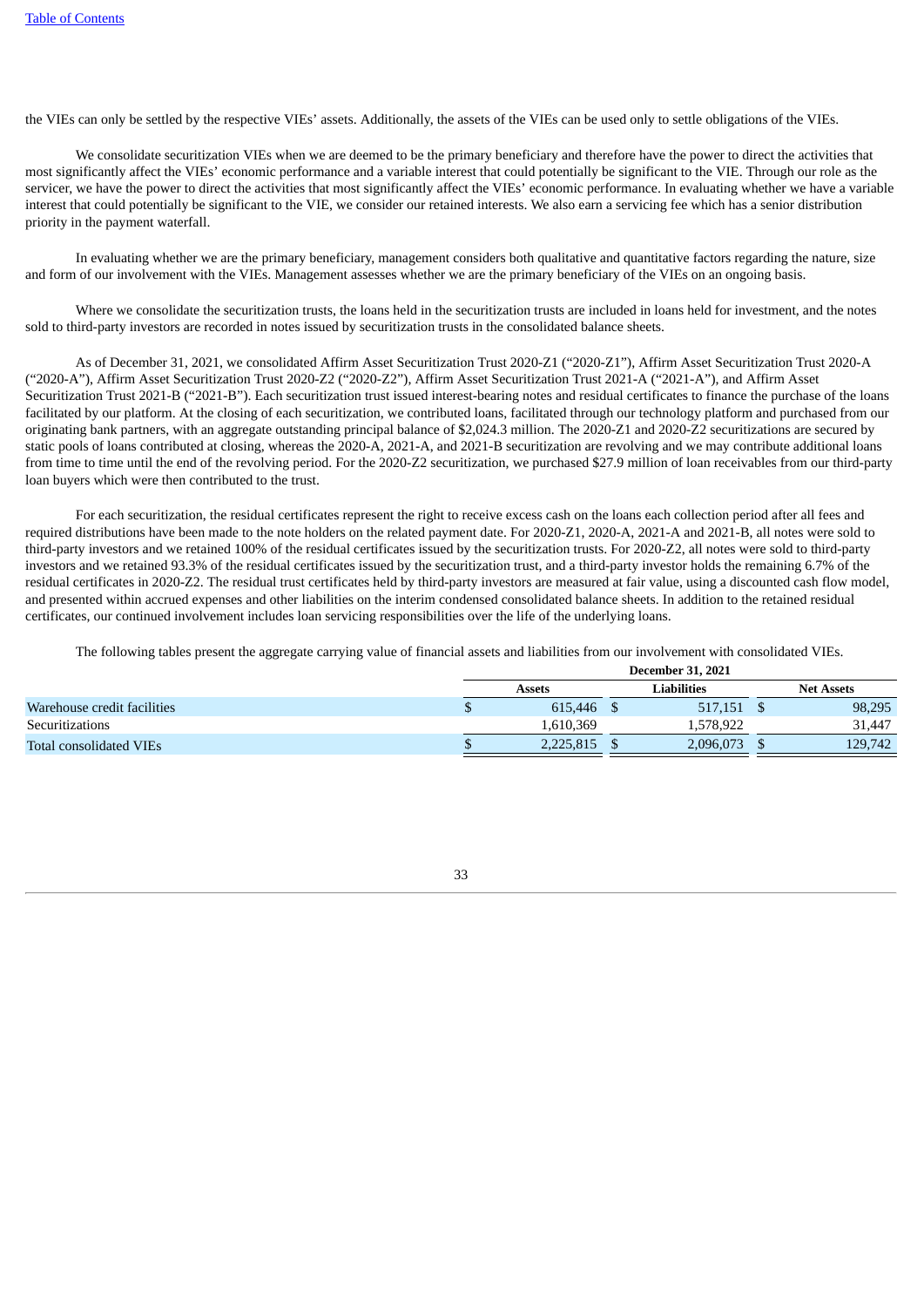|                             | <b>June 30, 2021</b> |               |  |                    |                   |           |  |
|-----------------------------|----------------------|---------------|--|--------------------|-------------------|-----------|--|
|                             |                      | <b>Assets</b> |  | <b>Liabilities</b> | <b>Net Assets</b> |           |  |
| Warehouse credit facilities |                      | 688,197       |  | 614.882            |                   | 73,315    |  |
| Securitizations             |                      | 1.115.427     |  | 1,178,545          |                   | (63, 118) |  |
| Total consolidated VIEs     |                      | 1,803,624     |  | 1,793,427          |                   | 10,197    |  |
|                             |                      |               |  |                    |                   |           |  |

# *Unconsolidated VIEs*

As of December 31, 2021, Affirm Asset Securitization Trust 2021-Z1 ("2021-Z1") and Affirm Asset Securitization Trust 2021-Z2 ("2021-Z2") were unconsolidated VIEs. We did not retain significant economic exposure through our variable interests and therefore we determined that we are not the primary beneficiary as of December 31, 2021.

# *2021-Z1*

On May 5, 2021, the notes under 2021-Z1 securitization were issued as a single class: Class A in the amount of \$320.0 million (the "2021-Z1 notes"). The 2021-Z1 notes bear interest at a fixed rate of 1.07% and have a maturity date of August 15, 2025. Principal and interest payments began in June 2021 and are payable monthly.

The 2021-Z1 securitization is secured by a static pool of loans which were contributed at the closing date to the 2021-Z1 trust. The loans contributed at closing were facilitated through our technology platform and purchased from our originating bank partners, with an aggregate outstanding principal balance of \$351.0 million. Of the loans sold to the 2021-Z1 trust, we purchased \$41.4 million of loan receivables from one of our third-party loan buyers, which were contributed to the trust at closing.

At closing, we retained 5% of the 2021-Z1 notes and 86.9% of the residual certificates issued by the 2021-Z1 trust. The third-party loan contributor received 13.1% of the residual certificates at closing. On May 17, 2021, we sold a majority of the residual certificates retained at closing, comprising 81.9% of the par value, to five third-party investors. Subsequent to this sale, we retained only a 5% vertical interest in the 2021-Z1 trust via our ownership of 5% par amount of the 2021-Z1 notes and 5% par amount of the residual interests. We were required to retain these interests for compliance with U.S. risk retention rules.

We initially consolidated the 2021-Z1 trust at closing due to retaining a majority of the residual interest. However, upon completing the subsequent third-party sale of 81.9% of the residual certificates on May 17, 2021, we determined that we no longer had significant economic exposure through our variable interests and as such, we determined that we were no longer the primary beneficiary as of this date.

Upon deconsolidating the 2021-Z1 trust, we recognized a gain of \$16.7 million, primarily driven by the gain on sale of the loans sold to the trust at closing.

# *2021-Z2*

On November 10, 2021, the notes under 2021-Z2 securitization were issued as a single class: Class A in the amount of \$260.0 million (the "2021- Z2 notes"). The 2021-Z2 notes bear interest at a fixed rate of 1.17% and have a maturity date of November 16, 2026. Principal and interest payments began in January 2022 and are payable monthly.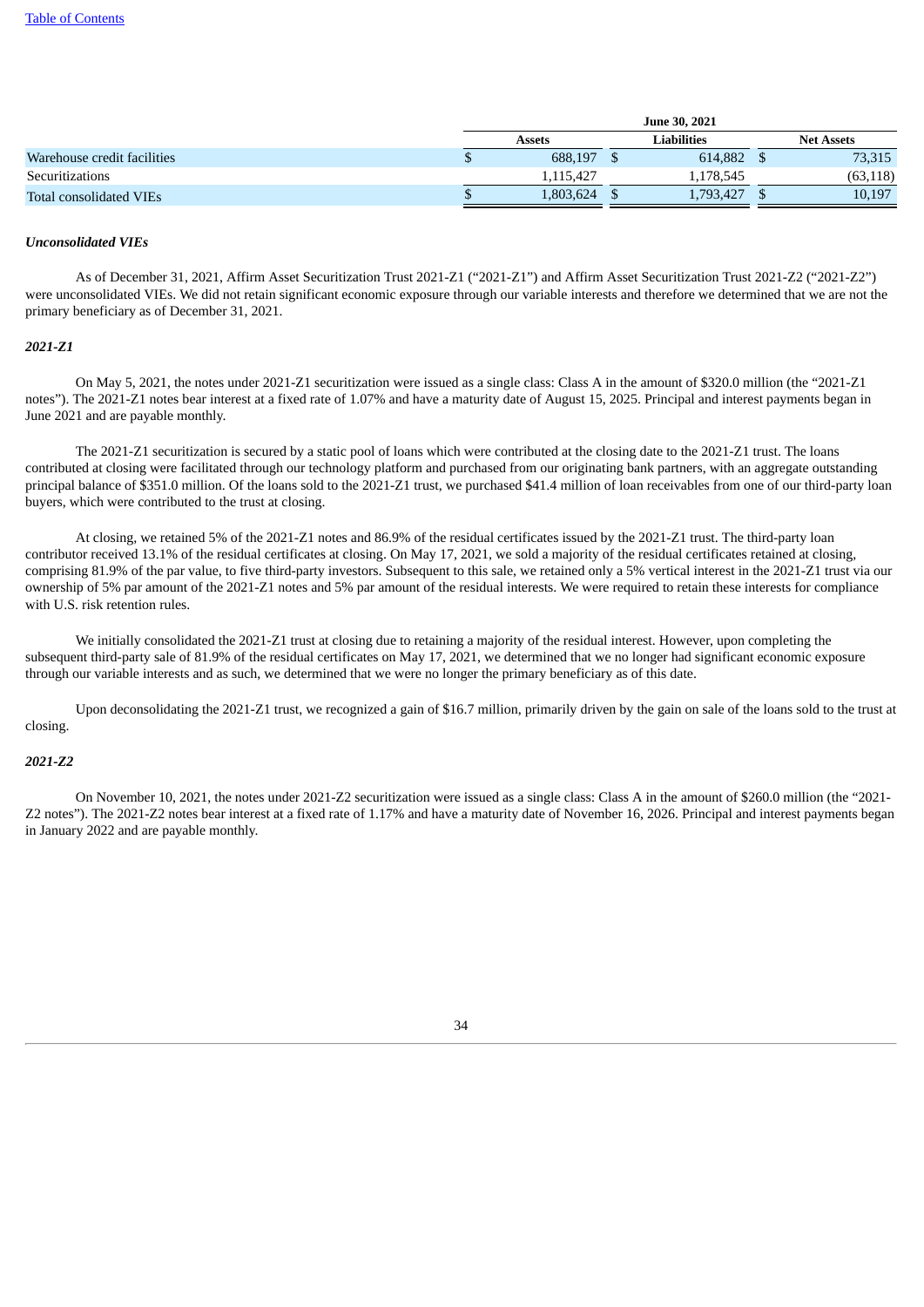The 2021-Z2 securitization is secured by a static pool of loans which were contributed at the closing date to the 2021-Z2 trust. The loans contributed at closing were facilitated through our technology platform and purchased from our originating bank partners, with an aggregate outstanding principal balance of \$287.5 million. Of the loans sold to the 2021-Z2 trust, we purchased \$192.5 million of loan receivables from one of our third-party loan buyers, which were contributed to the trust at closing.

At closing, we retained only a 5% vertical interest in the 2021-Z2 trust via our ownership of 5% par amount of the 2021-Z2 notes and 5% par amount of the residual interests. We were required to retain these interests for compliance with U.S. risk retention rules. The third-party loan contributor received 95% of the residual certificates at closing.

On the closing date of the 2021-Z2 trust, we recognized a gain on sales of loans sold to the trust of \$6.1 million, which is included within gain on sales of loans in our interim condensed consolidated statements of operations and comprehensive loss.

The following tables present the aggregate carrying value of financial assets and liabilities for unconsolidated VIEs where we hold a variable interest but are not the primary beneficiary:

|                           | <b>December 31, 2021</b> |         |             |         |                   |        |  |                                      |  |
|---------------------------|--------------------------|---------|-------------|---------|-------------------|--------|--|--------------------------------------|--|
|                           |                          | Assets  | Liabilities |         | <b>Net Assets</b> |        |  | <b>Maximum Exposure</b><br>to Losses |  |
| <b>Securitizations</b>    |                          | 492,096 |             | 481,979 |                   | 10.117 |  | 26,050                               |  |
| Total unconsolidated VIEs |                          | 492,096 |             | 481.979 |                   | 10.117 |  | 26,050                               |  |

|                           | <b>June 30, 2021</b> |         |             |         |  |                   |                                      |        |
|---------------------------|----------------------|---------|-------------|---------|--|-------------------|--------------------------------------|--------|
|                           |                      | Assets  | Liabilities |         |  | <b>Net Assets</b> | <b>Maximum Exposure</b><br>to Losses |        |
| Securitizations           |                      | 305,414 |             | 304.567 |  | 847               |                                      | 16,850 |
| Total unconsolidated VIEs |                      | 305,414 |             | 304,567 |  | 847               |                                      | 16,850 |

Assets of unconsolidated VIEs include the carrying value for loans held in the 2021-Z1 and 2021-Z2 trust and cash held in the collection and reserve accounts established for the trust. Liabilities include the outstanding principal balance of the 2021-Z1 and 2021-Z2 notes.

Maximum exposure to losses represents our exposure through our continuing involvement as servicer and through our retained interests. For 2021- Z1 and 2021-Z2, this includes \$25.3 million in retained notes and residual certificates disclosed within securities available for sale at fair value in our interim condensed consolidated balance sheets and \$0.7 million related to our servicing asset and receivables disclosed within other assets in our interim condensed consolidated balance sheets.

Additionally, we may experience a loss due to future repurchase obligations resulting from breaches in representations and warranties in our securitization and third-party sale agreements. In connection with 2021-Z1 and 2021-Z2, this amount was not material as of December 31, 2021.

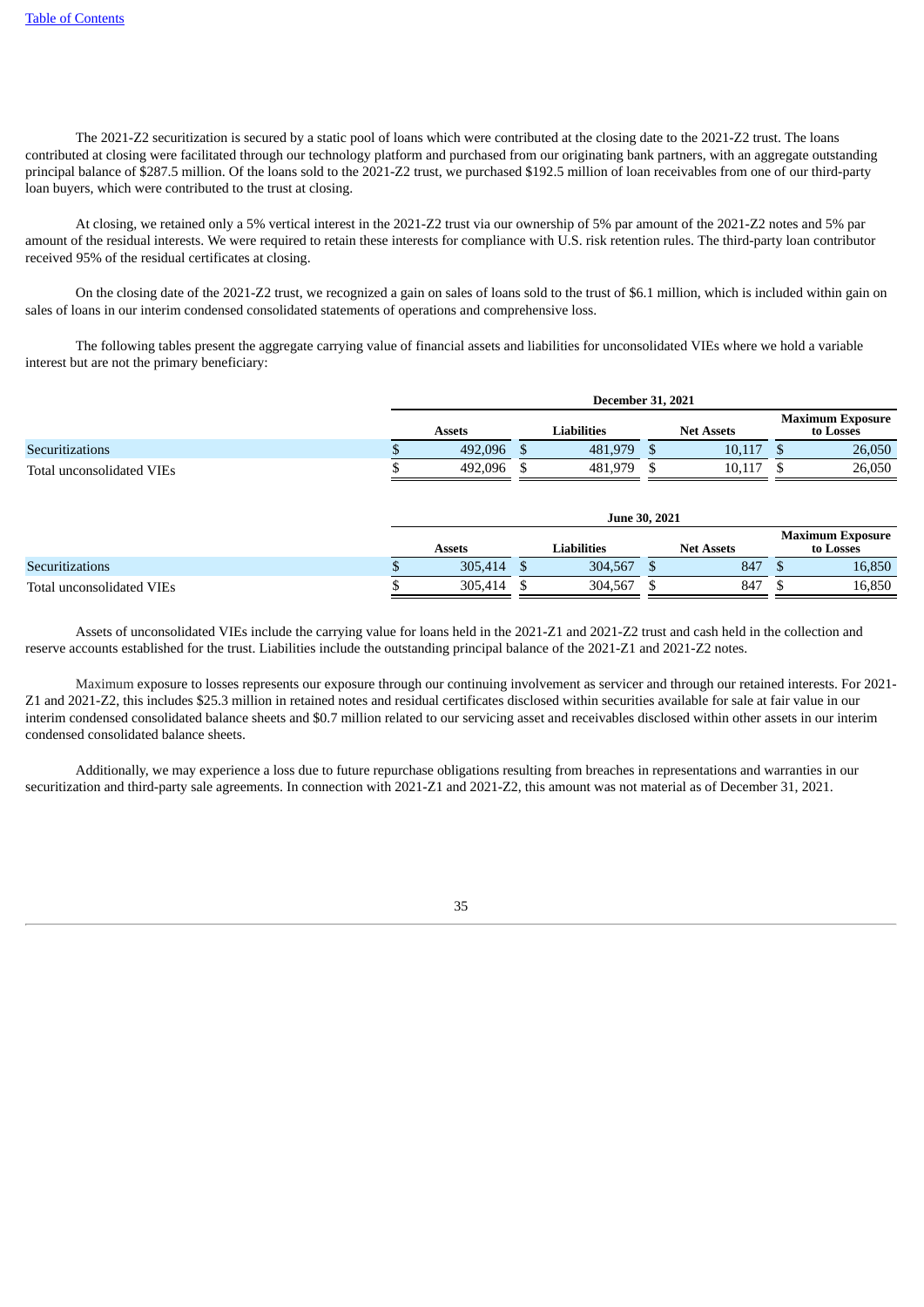#### *Retained Beneficial Interests in Unconsolidated VIEs*

The investors of the securitizations have no direct recourse to the assets of Affirm, and the timing and amount of beneficial interest payments is dependent on the performance of the underlying loan assets held within each trust. We have classified our retained beneficial interests in 2021-Z1 and 2021-Z2 as "available for sale" and as such they are disclosed at fair value in our interim condensed consolidated balance sheets.

See Note 12. Investments and Note 13. Fair Value of Financial Assets and Liabilities for additional information on the fair value sensitivity of the notes receivable and residual certificates. Additionally, as of December 31, 2021, we have pledged the 2021-Z1 and 2021-Z2 retained beneficial interests as collateral in connection with a repurchase agreement as described in Note 10. Debt.

## **12. Investments**

#### *Marketable Securities*

Marketable securities include certain investments classified as cash and cash equivalents and securities available for sale, at fair value, and consist of the following as of each date presented within the condensed consolidated balance sheets (in thousands):

|                                                                 | <b>December 31, 2021</b> | June 30, 2021 |
|-----------------------------------------------------------------|--------------------------|---------------|
| Cash and cash equivalents:                                      |                          |               |
| Money market funds                                              | \$<br>1,462,310 \$       | 143,241       |
| Certificates of deposit                                         | 7,013                    |               |
| Corporate bonds                                                 | 4,241                    |               |
| Commercial paper                                                | 175,187                  |               |
| Government bonds                                                |                          |               |
| Non-US                                                          | 13,142                   |               |
| Restricted cash:                                                |                          |               |
| Money market funds                                              | 42,659                   | 42,659        |
| Securities, available for sale:                                 |                          |               |
| Certificates of deposit                                         | 15,205                   |               |
| Corporate bonds                                                 | 194,987                  |               |
| Commercial paper                                                | 102,446                  |               |
| Government bonds                                                |                          |               |
| Non-US                                                          | 57,322                   |               |
| US                                                              | 80,100                   |               |
| Securitization notes receivable and certificates <sup>(1)</sup> | 25,319                   | 16,170        |
| Total marketable securities:                                    | 2,179,931                | 202,070       |

These securities have been pledged as collateral in connection with sale and repurchase agreements as discussed within Note 10. Debt. **(1)**

36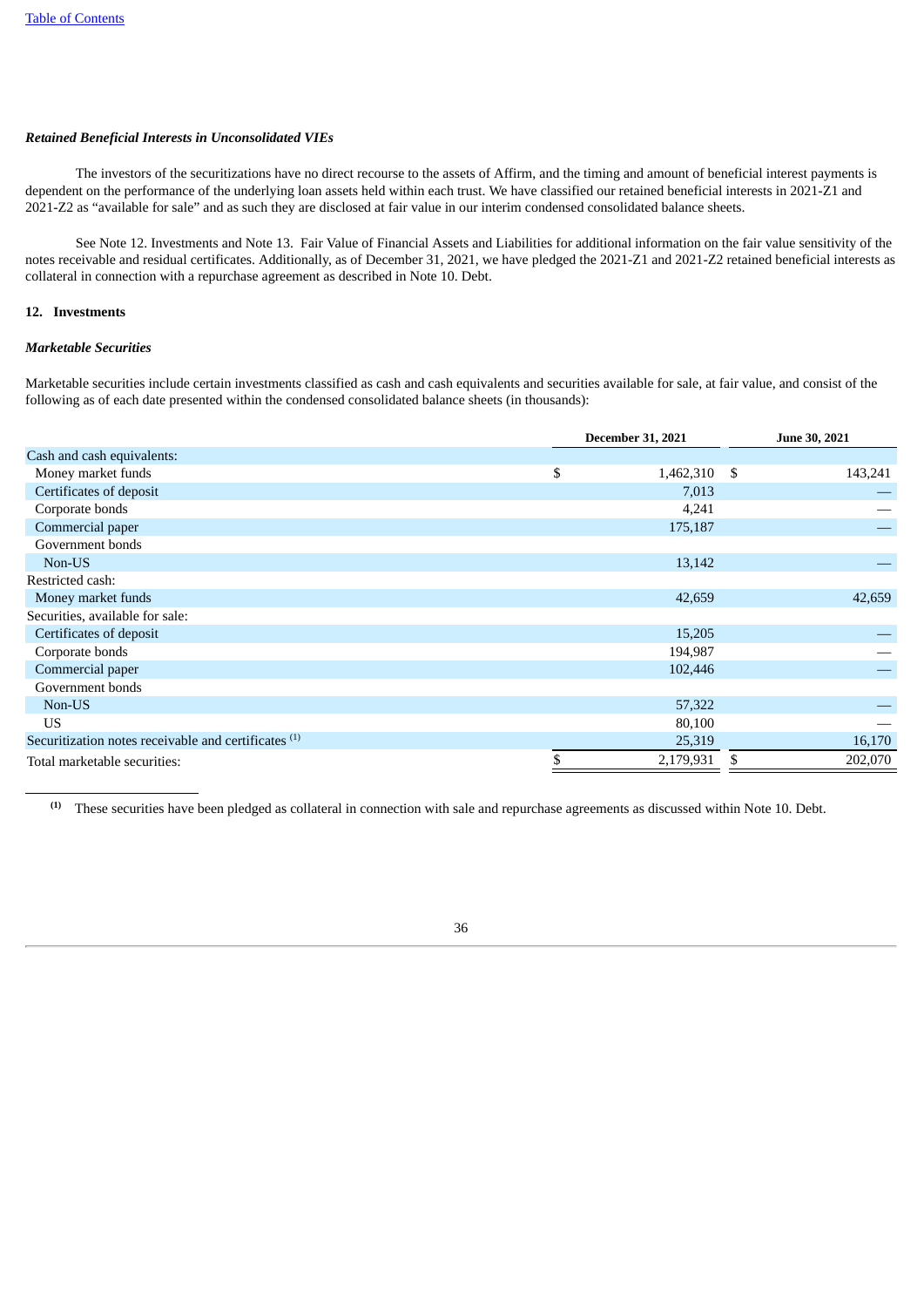## *Securities Available for Sale, at Fair Value*

The amortized cost, gross unrealized gains and losses, allowance for credit losses, and fair value of securities available for sale as of December 31, 2021 were as follows:

|                                                      | <b>Amortized Cost</b> |         | <b>Gross Unrealized</b><br>Gains |          | <b>Gross Unrealized</b><br>Losses |       | <b>Allowance for</b><br><b>Credit Losses</b> |      | <b>Fair Value</b> |
|------------------------------------------------------|-----------------------|---------|----------------------------------|----------|-----------------------------------|-------|----------------------------------------------|------|-------------------|
| Certificates of deposit $(1)$                        |                       | 22,230  | - S                              | $\equiv$ |                                   | (12)  | - 5                                          |      | 22,218            |
| Corporate bonds <sup>(1)</sup>                       |                       | 199.713 |                                  | 4        |                                   | (489) |                                              |      | 199,228           |
| Commercial paper <sup>(1)</sup>                      |                       | 277,641 |                                  | 8        |                                   | (17)  |                                              |      | 277,632           |
| Government bonds                                     |                       |         |                                  |          |                                   |       |                                              |      |                   |
| Non-US $(1)$                                         |                       | 70,561  |                                  |          |                                   | (97)  |                                              |      | 70,464            |
| US                                                   |                       | 80.248  |                                  |          |                                   | (148) |                                              |      | 80,100            |
| Securitization notes receivable and certificates (2) |                       | 25,526  |                                  |          |                                   | (155) |                                              | (52) | 25,319            |
| Total securities available for sale                  |                       | 675,919 |                                  | 12       |                                   | (918) |                                              | (52) | 674.961           |

Certificates of deposit, corporate bonds, non-US government bonds and commercial paper include \$199.6 million classified as cash and cash equivalents within the interim condensed consolidated balance sheets. (1)

The amortized cost, gross unrealized gains and losses, allowance for credit losses, and fair value of securities available for sale as of June 30, 2021 were as follows:

|                                                  | Amortized Cost | <b>Gross Unrealized</b><br>Gains | <b>Gross Unrealized</b><br>$\mathbf{\color{blue}\omega}$ osses | <b>Allowance for</b><br>Credit Losses | <b>Fair Value</b> |
|--------------------------------------------------|----------------|----------------------------------|----------------------------------------------------------------|---------------------------------------|-------------------|
| Securitization notes receivable and certificates | 16.144         | 29                               |                                                                | (3)                                   | 16,170            |
| Total securities available for sale              | 16.144         | CΩ                               | $\hspace{0.1mm}-\hspace{0.1mm}$                                | 3                                     | 16.170            |

As of December 31, 2021 and June 30, 2021, there were no material reversals of prior period allowance for credit losses recognized for available for sale securities.

37

These securities have been pledged as collateral in connection with sale and repurchase agreements as discussed within Note 10. Debt - Funding Debt- Repurchase Agreements. (2)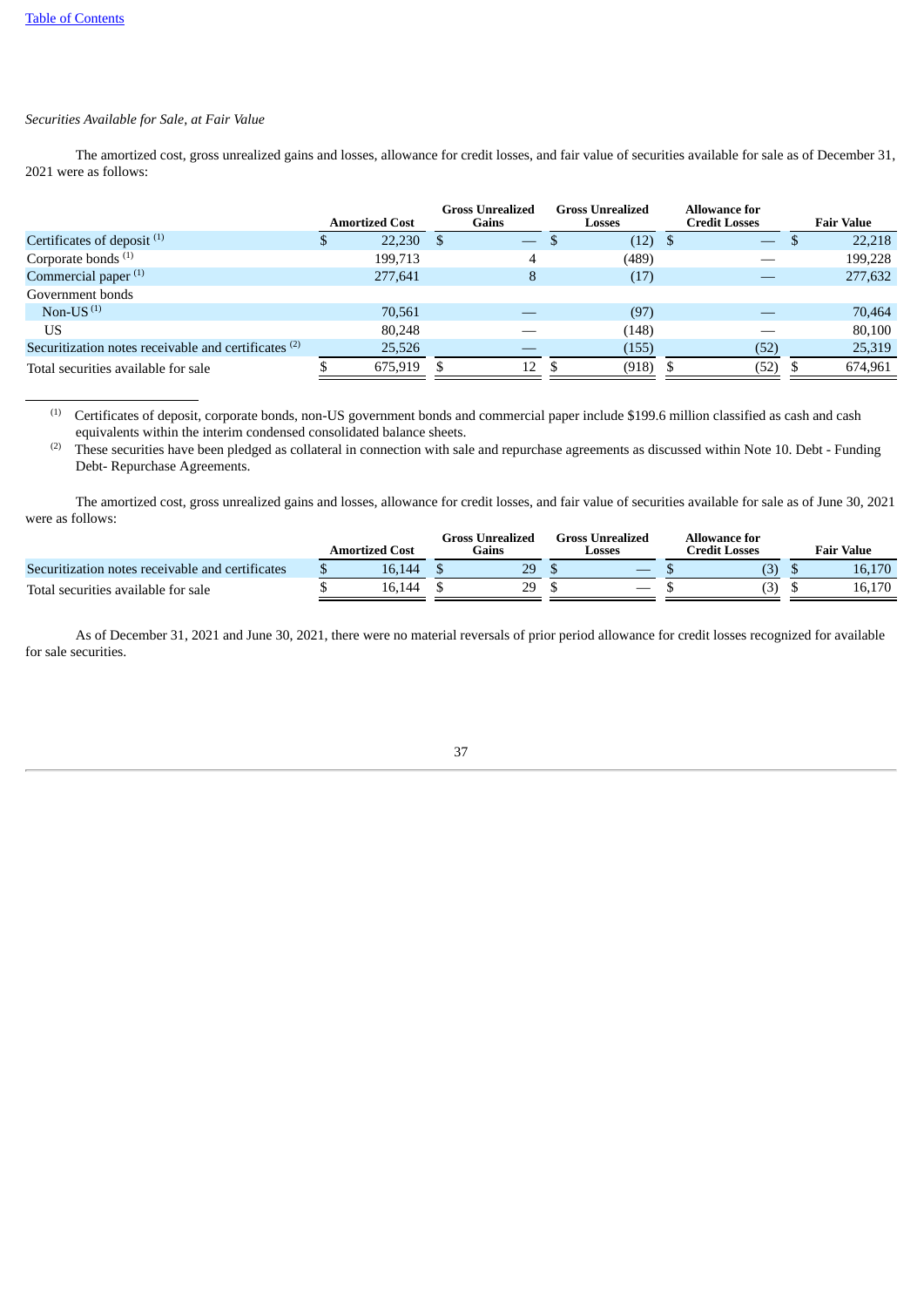A summary of securities available for sale with unrealized losses for which an allowance for credit losses has not been recorded, aggregated by investment category and the length of time that individual securities have been in a continuous loss position as of December 31, 2021, is as follows:

|                                                     | Less than 12 months |                   |               |                             | <b>Greater than 12 months</b> |                               |  |                      | <b>Total</b> |                   |   |                      |
|-----------------------------------------------------|---------------------|-------------------|---------------|-----------------------------|-------------------------------|-------------------------------|--|----------------------|--------------|-------------------|---|----------------------|
|                                                     |                     | <b>Fair Value</b> |               | <b>Unrealized</b><br>Losses |                               | <b>Fair Value</b>             |  | Unrealized<br>Losses |              | <b>Fair Value</b> |   | Unrealized<br>Losses |
| Certificates of deposit                             |                     | 22,218            | <sup>\$</sup> | (12)                        | - S                           | $\overbrace{\phantom{12333}}$ |  |                      |              | 22,218            | S | (12)                 |
| Corporate bonds                                     |                     | 197,281           |               | (489)                       |                               |                               |  |                      |              | 197,281           |   | (489)                |
| Commercial paper                                    |                     | 72,948            |               | (17)                        |                               |                               |  |                      |              | 72,948            |   | (17)                 |
| Government bonds                                    |                     |                   |               |                             |                               |                               |  |                      |              |                   |   |                      |
| Non-US                                              |                     | 68,746            |               | (97)                        |                               |                               |  |                      |              | 68,746            |   | (97)                 |
| US                                                  |                     | 80,100            |               | (148)                       |                               |                               |  |                      |              | 80,100            |   | (148)                |
| Securitization notes receivable and<br>certificates |                     | 24,615            |               | (155)                       |                               |                               |  |                      |              | 24,615            |   | (155)                |
| Total securities available for sale <sup>(1)</sup>  |                     | 465,908           |               | $(918)$ \$                  |                               |                               |  |                      |              | 465,908           |   | (918)                |

The number of positions with unrealized losses as of December 31, 2021 totaled 107. (1)

There were no securities available for sale with unrealized losses for which an allowance for credit losses had not been recorded as of June 30, 2021.

The length of time to contractual maturities of securities available for sale as of December 31, 2021, were as follows:

|                                                                    |   | Less than 1 year      |   |                   | 1 year through 5 years |                          |   |                                 | <b>Total</b> |                |   |                   |
|--------------------------------------------------------------------|---|-----------------------|---|-------------------|------------------------|--------------------------|---|---------------------------------|--------------|----------------|---|-------------------|
|                                                                    |   | <b>Amortized Cost</b> |   | <b>Fair Value</b> |                        | <b>Amortized Cost</b>    |   | <b>Fair Value</b>               |              | Amortized Cost |   | <b>Fair Value</b> |
| Certificates of deposit                                            | Φ | 22,230                | S | 22,218            | -S                     | $\overline{\phantom{m}}$ | D | $\hspace{0.1mm}-\hspace{0.1mm}$ | D            | 22,230         | S | 22,218            |
| Corporate bonds                                                    |   | 147,298               |   | 147,090           |                        | 52,415                   |   | 52,138                          |              | 199,713        |   | 199,228           |
| Commercial paper                                                   |   | 277,641               |   | 277,632           |                        |                          |   |                                 |              | 277,641        |   | 277,632           |
| Government bonds                                                   |   |                       |   |                   |                        |                          |   |                                 |              |                |   |                   |
| Non-US                                                             |   | 60,316                |   | 60,285            |                        | 10,245                   |   | 10,179                          |              | 70,561         |   | 70,464            |
| US.                                                                |   | 63.017                |   | 62,929            |                        | 17,231                   |   | 17,171                          |              | 80.248         |   | 80,100            |
| Securitization notes receivable and<br>certificates <sup>(1)</sup> |   | 11,798                |   | 11,664            |                        | 13,728                   |   | 13,655                          |              | 25,526         |   | 25,319            |
| Total securities available for sale                                |   | 582,300               |   | 581,818           |                        | 93,619                   |   | 93,143                          |              | 675,919        |   | 674,961           |

Based on weighted average life of expected cash flows as of December 31, 2021. (1)

Gross proceeds from matured or redeemed securities for the three and six months ended December 31, 2021 were \$584.9 million and \$635.6 million, respectively.

There were no portfolio sales or associated realized gains or losses for available for sale securities for the three and six months ended December 31, 2021.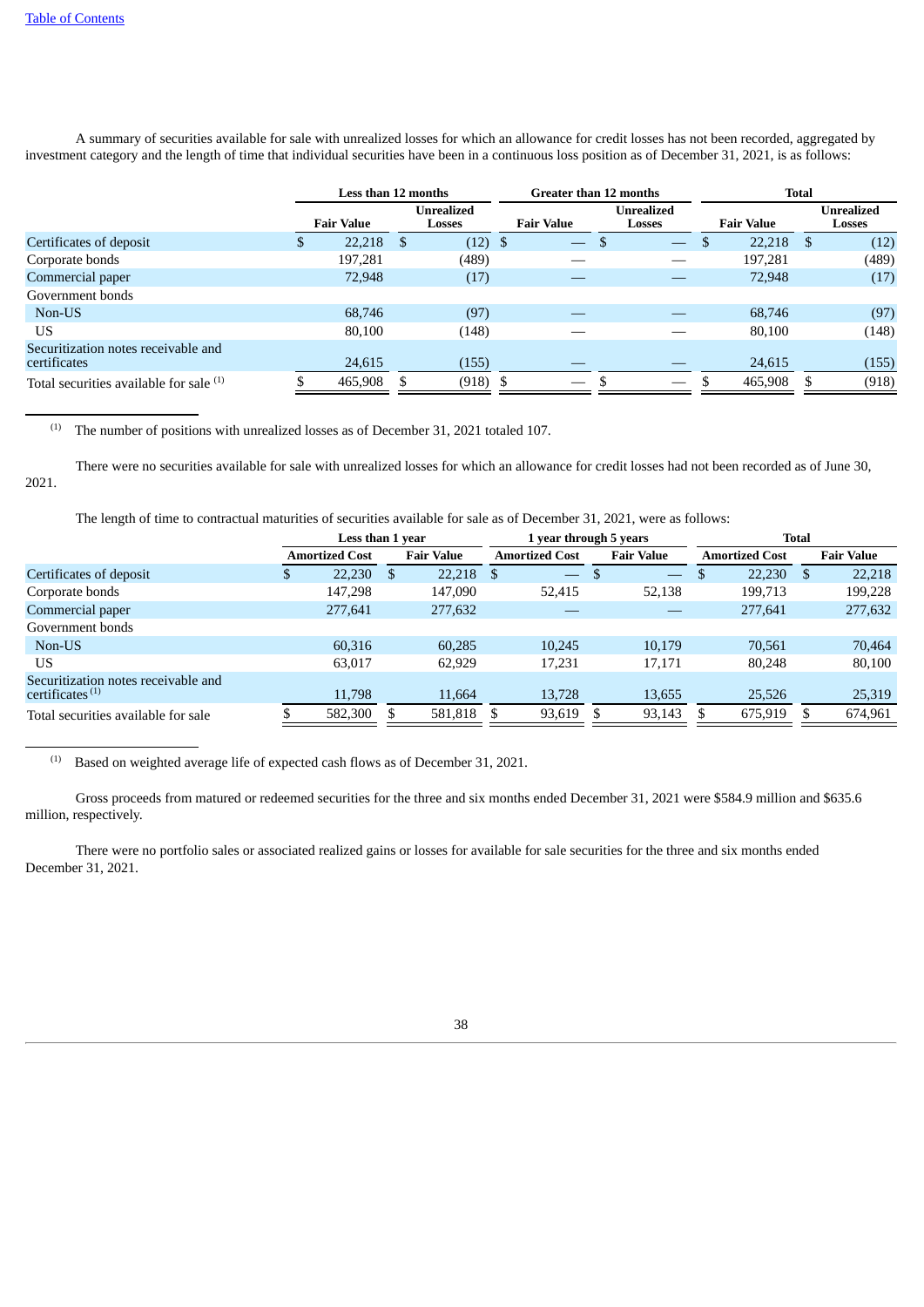## *Non-marketable Equity Securities*

Non-marketable equity securities which do not have a readily determinable fair value are measured at cost less impairment, if any, and adjusted for changes resulting from observable price changes in orderly transactions for an identical or similar investment in the same issuer (the "measurement alternative").

Unrealized and realized gains and losses on the investment due to impairment or observable price changes in orderly transaction for an identical or similar investment of the same issuer, if any, are recognized in other (expense) income, net on our interim condensed consolidated statements of operations and comprehensive loss and a new carrying value is established for the investment upon such recognition.

Equity investments without a readily determinable fair value held at cost were \$30.2 million and \$11.3 million as of December 31, 2021 and June 30, 2021, respectively, and are included in other assets within the interim condensed consolidated balance sheets.

There have been no unrealized or realized gains and losses due to observable changes in orderly transactions and we did not record any impairment for the three and six months ended December 31, 2021 or December 31, 2020.

## **13. Fair Value of Financial Assets and Liabilities**

ASC Topic 820, "Fair Value Measurement" ("ASC 820") establishes a fair value hierarchy that prioritizes the use of inputs used in valuation methodologies into the following three levels:

- Level 1: Inputs to the valuation methodology are quoted prices, unadjusted, for identical assets or liabilities in active markets. A quoted price in an active market provides the most reliable evidence of fair value and shall be used to measure fair value whenever available.
- *Level 2:* Inputs to the valuation methodology include quoted prices for similar assets or liabilities in active markets; inputs to the valuation methodology include quoted prices for identical or similar assets or liabilities in markets that are not active; or inputs to the valuation methodology that are derived principally from or can be corroborated by observable market data by correlation or other means.
- *Level 3:* Inputs to the valuation methodology are unobservable and significant to the fair value measurement. Level 3 assets and liabilities include financial instruments whose value is determined using discounted cash flow methodologies, as well as instruments for which the determination of fair value requires significant management judgment or estimation.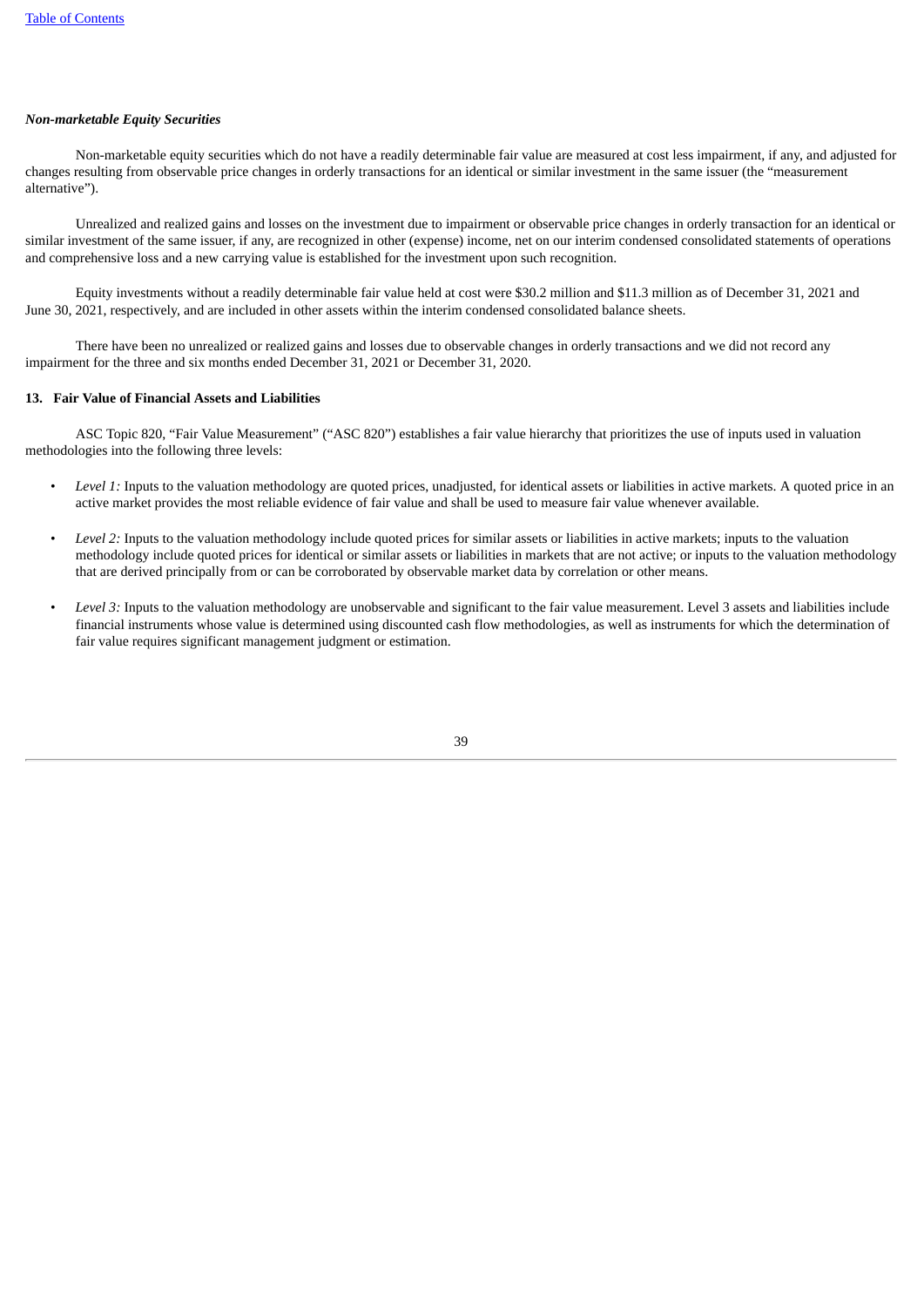# *Financial Assets and Liabilities Recorded at Fair Value*

The following tables present information about our assets and liabilities that are measured at fair value on a recurring basis as of December 31, 2021 (in thousands):

|                                                                 |              | Level 1   |                | Level 2 | Level 3       | <b>Total</b>    |
|-----------------------------------------------------------------|--------------|-----------|----------------|---------|---------------|-----------------|
| Assets:                                                         |              |           |                |         |               |                 |
| Cash and cash equivalents:                                      |              |           |                |         |               |                 |
| Money market funds                                              | $\mathbb{S}$ | 1,462,310 | $\mathfrak{s}$ |         | \$            | \$<br>1,462,310 |
| Certificate of deposit                                          |              |           |                | 7,013   |               | 7,013           |
| Corporate bonds                                                 |              |           |                | 4,241   |               | 4,241           |
| Commercial paper                                                |              |           |                | 175,186 |               | 175,186         |
| Government bonds:                                               |              |           |                |         |               |                 |
| Non-U.S.                                                        |              |           |                | 13,142  |               | 13,142          |
| Restricted cash:                                                |              |           |                |         |               |                 |
| Money market funds                                              |              | 42,659    |                |         |               | 42,659          |
| Securities available for sale:                                  |              |           |                |         |               |                 |
| Certificate of deposit                                          |              |           |                | 15,205  |               | 15,205          |
| Corporate bonds                                                 |              |           |                | 194,987 |               | 194,987         |
| Commercial paper                                                |              |           |                | 102,446 |               | 102,446         |
| Government bonds:                                               |              |           |                |         |               |                 |
| Non-U.S.                                                        |              |           |                | 57,322  |               | 57,322          |
| U.S.                                                            |              |           |                | 80,100  |               | 80,100          |
| Securitization notes receivable and residual trust certificates |              |           |                |         | 25,319        | 25,319          |
| Total securities available for sale                             |              |           |                | 450,060 | 25,319        | 475,379         |
| Servicing assets                                                |              |           |                |         | 2,178         | 2,178           |
| Derivative agreements                                           |              |           |                | 7,887   |               | 7,887           |
| <b>Total assets</b>                                             | \$           | 1,504,969 | \$             | 657,529 | \$<br>27,497  | \$<br>2,189,995 |
| Liabilities:                                                    |              |           |                |         |               |                 |
| Servicing liabilities                                           | \$           |           | \$             |         | \$<br>8,626   | \$<br>8,626     |
| Performance fee liability                                       |              |           |                |         | 1,530         | 1,530           |
| Residual trust certificates, held by third-parties              |              |           |                |         | 619           | 619             |
| Contingent consideration                                        |              |           |                |         | 253,750       | 253,750         |
| Profit share liability                                          |              |           |                |         | 2,052         | 2,052           |
| <b>Total liabilities</b>                                        | \$           |           | \$             |         | \$<br>266,577 | \$<br>266,577   |

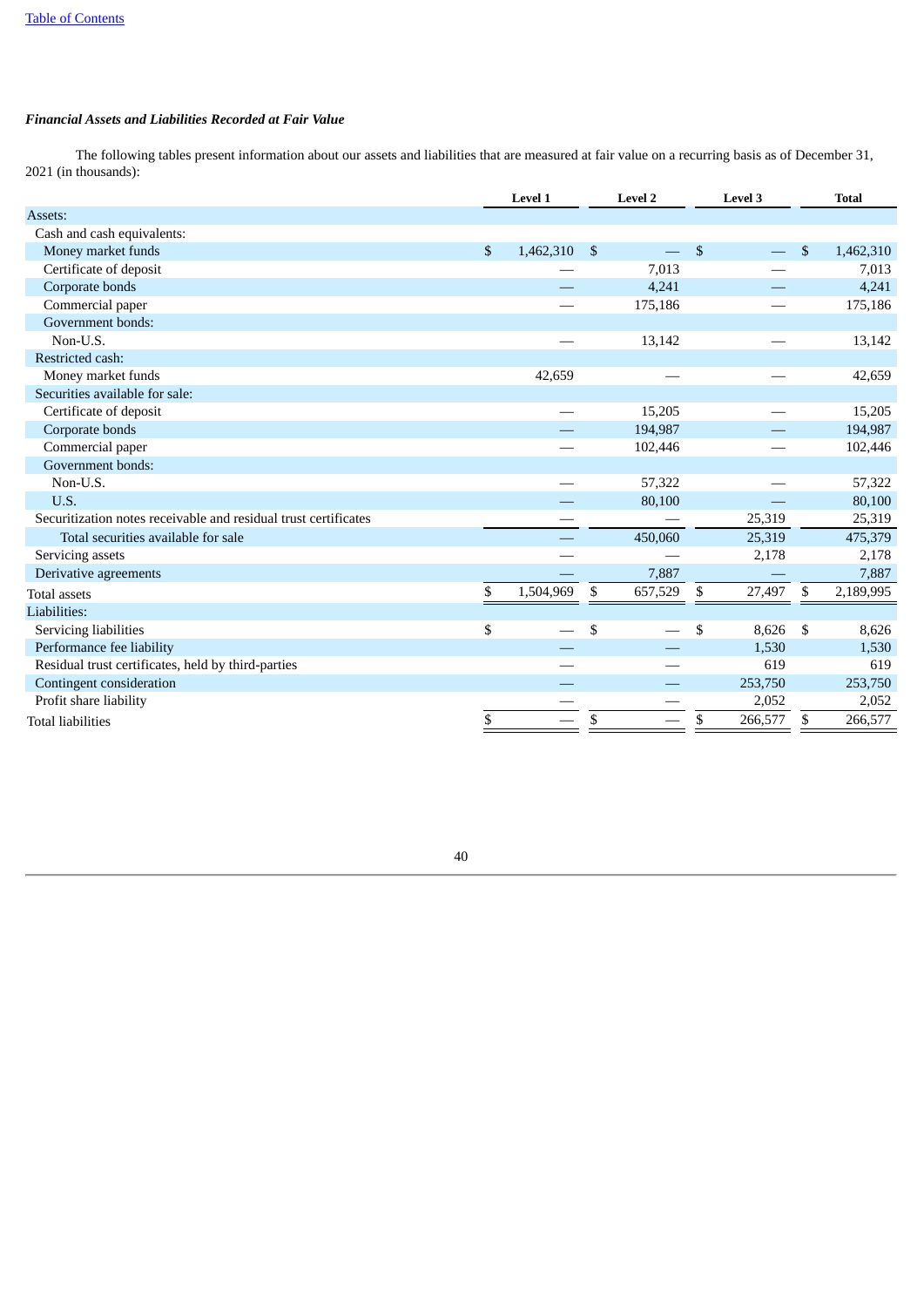The following tables present information about our assets and liabilities that are measured at fair value on a recurring basis as of June 30, 2021 (in thousands):

|                                                                 | <b>Level 1</b> |    | <b>Level 2</b> | <b>Level 3</b> |               | <b>Total</b> |
|-----------------------------------------------------------------|----------------|----|----------------|----------------|---------------|--------------|
| Assets:                                                         |                |    |                |                |               |              |
| Cash and cash equivalents:                                      |                |    |                |                |               |              |
| Money market funds                                              | \$<br>143,241  | -S |                | \$             | \$            | 143,241      |
| Restricted cash:                                                |                |    |                |                |               |              |
| Money market funds                                              | 42,659         |    |                |                |               | 42,659       |
| Securitization notes receivable and residual trust certificates |                |    |                | 16,170         |               | 16,170       |
| Servicing assets                                                |                |    |                | 2,349          |               | 2,349        |
| Derivative agreements                                           |                |    | 2,880          |                |               | 2,880        |
| <b>Total assets</b>                                             | 185,900        | -S | 2,880          | \$<br>18,519   | <sup>\$</sup> | 207,299      |
| Liabilities:                                                    |                |    |                |                |               |              |
| Servicing liabilities                                           |                |    |                | 3,961          |               | 3,961        |
| Performance fee liability                                       |                |    |                | 1,290          |               | 1,290        |
| Residual trust certificates, held by third-parties              |                |    |                | 914            |               | 914          |
| Contingent consideration                                        |                |    |                | 153,447        |               | 153,447      |
| Profit share liability                                          |                |    |                | 2,464          |               | 2,464        |
| <b>Total liabilities</b>                                        |                |    |                | \$<br>162,076  | \$            | 162,076      |

There were no transfers between levels during the periods ended December 31, 2021 and June 30, 2021.

## *Assets and Liabilities Measured at Fair Value on a Recurring Basis (Level 2)*

## *Securities Available for Sale*

As of December 31, 2021, we held marketable securities classified as available for sale. Management obtains pricing from one or more third-party pricing services for the purpose of determining fair value. Whenever available, the fair value is based on quoted bid prices as of the end of the trading day. When quoted prices are not available, other methods may be utilized including evaluated prices provided by third-party pricing services.

## *Derivative Instruments (Interest Rate Cap Agreements and Constant Maturity Swaps)*

As of December 31, 2021 and June 30, 2021, derivatives instruments included interest rate cap agreements which we entered into to manage interest costs and the risk associated with variable interest rates or in certain instances to offset pricing fluctuations with third-party loan buyers. As of December 31, 2021, derivatives instruments also included a series of constant maturity swaps which were entered into for the purpose of offsetting variable cash flows related to loan sale pricing fluctuations with third-party loan buyers. Neither the interest rate caps or the constant maturity swaps have been designated as hedging instruments.

As of December 31, 2021 and June 30, 2021, each of the interest rate caps and constant maturity swaps are in a net asset position and classified as Level 2 within the fair value hierarchy, based on prices quoted for similar financial instruments in markets that are not active. The fair values are presented gross within other assets and offsetting collateral received by the counterparty is presented as a liability within accrued expenses and other liabilities on the interim condensed consolidated balance sheets. Any changes in the fair value of these financial instruments are reflected in other (expense) income, net, on the interim condensed consolidated statements of operations and comprehensive loss.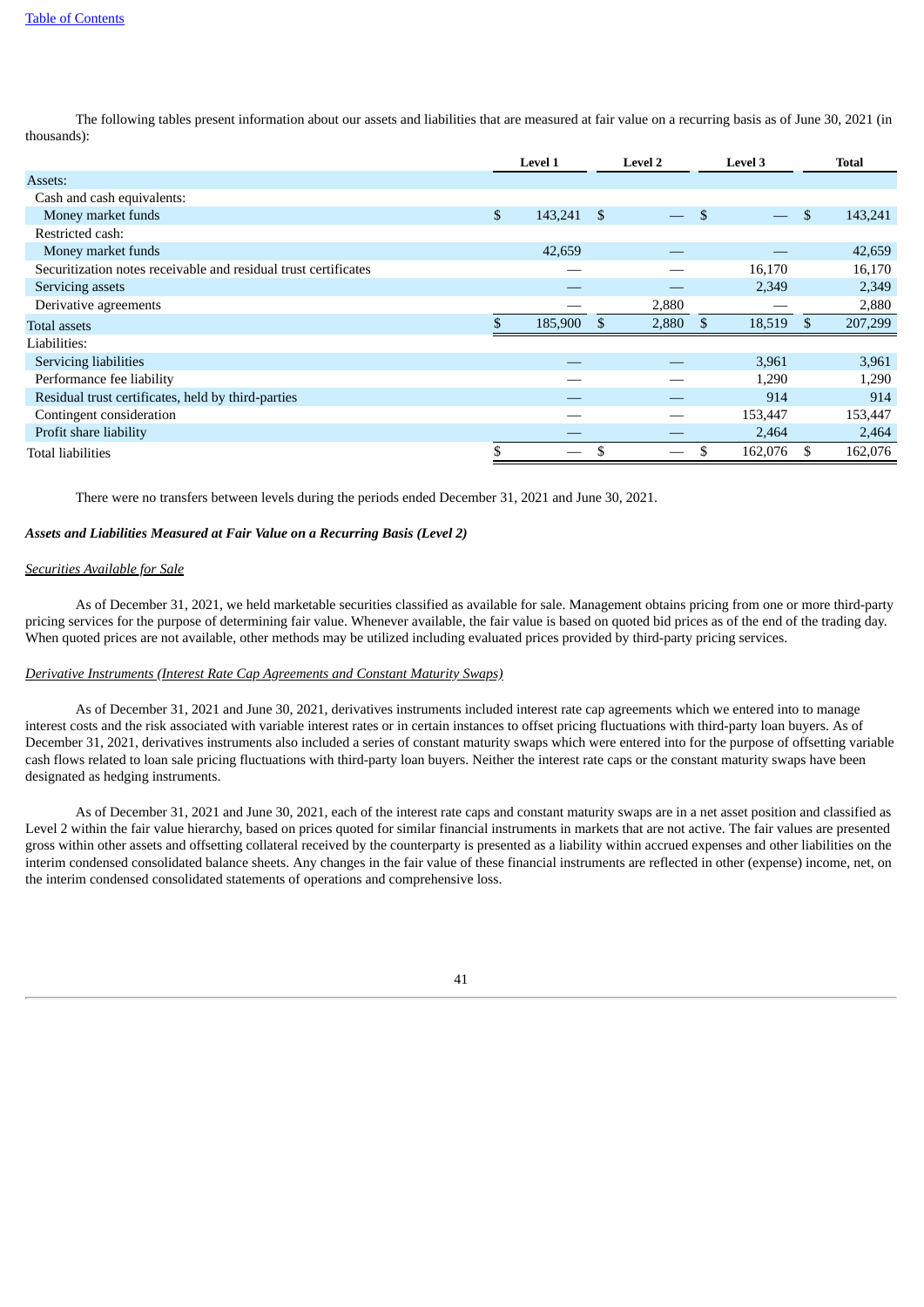#### Assets and Liabilities Measured at Fair Value on a Recurring Basis using Significant Unobservable Inputs (Level 3)

We evaluate our financial assets and liabilities subject to fair value measurements on a recurring basis to determine the appropriate level at which to classify them each reporting period. Since our servicing assets and liabilities, performance fee liability, securitization notes and residual trust certificates, contingent consideration, and profit share liability do not trade in an active market with readily observable prices, we use significant unobservable inputs to measure fair value. This determination requires significant judgments to be made.

#### *Servicing Assets and Liabilities*

We sold loans with an unpaid balance of \$2,511.9 million and \$3,605.0 million for the three and six months ended December 31, 2021, respectively, and \$834.9 million and \$1,256.5 million for the three and six months ended December 31, 2020, respectively, for which we retained servicing rights.

As of December 31, 2021 and June 30, 2021, we serviced loans which we sold with a remaining unpaid principal balance of \$3,746.6 million and \$2,453.9 million, respectively.

We use discounted cash flow models to arrive at an estimate of fair value. Significant assumptions used in the valuation of our servicing rights are as follows:

### *Adequate Compensation*

We estimate adequate compensation as the rate a willing market participant would require for servicing loans with similar characteristics as those in the serviced portfolio.

#### *Discount Rate*

Estimated future payments to be received under servicing agreements are discounted as a part of determining the fair value of the servicing rights. For servicing rights on loans, the discount rate reflects the time value of money and a risk premium intended to reflect the amount of compensation market participants would require.

#### *Net Default Rate*

We estimate the timing and probability of early loan payoffs, loan defaults and write-offs, thus affecting the projected unpaid principal balance and expected term of the loan, which are used to project future servicing revenue and expenses.

We earned \$11.3 million and \$20.8 million of servicing income for the three and six months ended December 31, 2021, respectively, and \$5.2 million and \$9.3 million for the three and six months ended December 31, 2020, respectively.

As of both December 31, 2021 and June 30, 2021, the aggregate fair value of the servicing assets was measured at \$2.2 million and \$2.3 million, respectively and presented within other assets on the interim condensed consolidated balance sheets. As of December 31, 2021 and June 30, 2021, the aggregate fair value of the servicing liabilities was measured at \$8.6 million and \$4.0 million, respectively, and presented within accrued expenses and other liabilities on the interim condensed consolidated balance sheets.

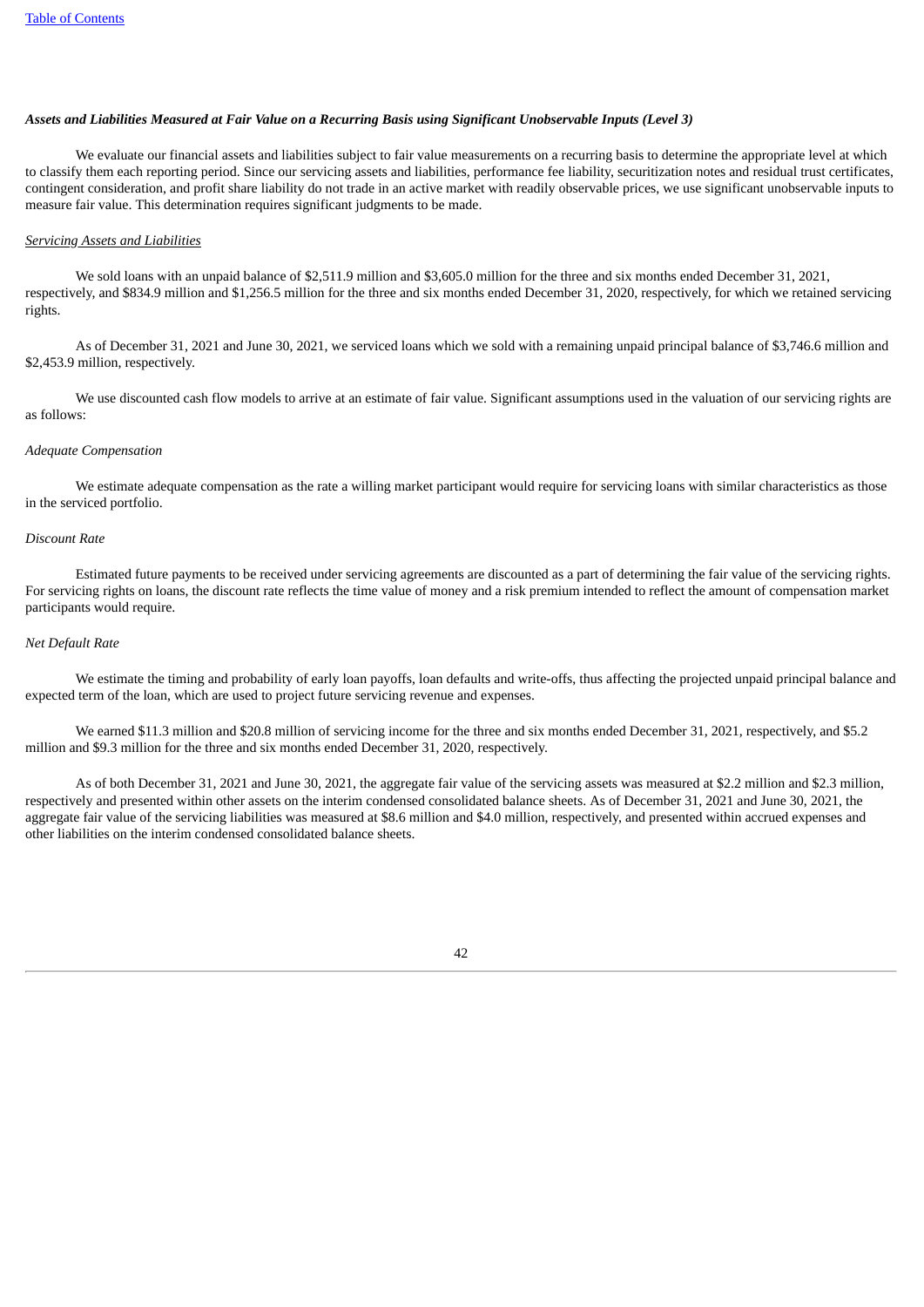|        |                                | <b>Servicing Assets</b> |                                        |       |    |         |                                         |         |  |  |  |  |
|--------|--------------------------------|-------------------------|----------------------------------------|-------|----|---------|-----------------------------------------|---------|--|--|--|--|
|        |                                |                         | <b>Three Months Ended December 31,</b> |       |    |         | <b>Six Months Ended</b><br>December 31, |         |  |  |  |  |
|        |                                | 2021                    |                                        | 2020  |    | 2021    | 2020                                    |         |  |  |  |  |
| period | Fair value at beginning of     | \$<br>2,287             | \$                                     | 1,453 | \$ | 2,349   | S                                       | 2,132   |  |  |  |  |
| assets | Initial transfers of financial | 645                     |                                        | 1,280 |    | 1,114   |                                         | 1,530   |  |  |  |  |
| value  | Subsequent changes in fair     | (754)                   |                                        | (810) |    | (1,285) |                                         | (1,739) |  |  |  |  |
|        | Fair value at end of period    | 2,178                   |                                        | 1,923 |    | 2,178   |                                         | 1,923   |  |  |  |  |
|        |                                |                         |                                        |       |    |         |                                         |         |  |  |  |  |

The following table summarizes the activity related to the aggregate fair value of our servicing assets (in thousands):

The following table summarizes the activity related to the aggregate fair value of our servicing liabilities (in thousands):

|        |                                | <b>Servicing Liabilities</b>           |    |       |    |         |                                         |          |  |  |  |
|--------|--------------------------------|----------------------------------------|----|-------|----|---------|-----------------------------------------|----------|--|--|--|
|        |                                | <b>Three Months Ended December 31,</b> |    |       |    |         | <b>Six Months Ended</b><br>December 31. |          |  |  |  |
|        |                                | 2021                                   |    | 2020  |    | 2021    |                                         | 2020     |  |  |  |
| period | Fair value at beginning of     | 3,610                                  | \$ | 1,521 | \$ | 3,961   | \$                                      | 1,540    |  |  |  |
| assets | Initial transfers of financial | 6.749                                  |    | 2,207 |    | 8.724   |                                         | 3,213    |  |  |  |
| value  | Subsequent changes in fair     | (1,733)                                |    | (902) |    | (4,059) |                                         | (1, 927) |  |  |  |
|        | Fair value at end of period    | 8,626                                  |    | 2,826 |    | 8,626   |                                         | 2,826    |  |  |  |

The following table presents quantitative information about the significant unobservable inputs used for our Level 3 fair value measurement of servicing assets and liabilities as of December 31, 2021:

|                       | Unobservable Input                   | <b>Minimum</b> | Maximum    | <b>Weighted Average</b> |
|-----------------------|--------------------------------------|----------------|------------|-------------------------|
| Servicing assets      | Discount rate                        | $30.00 \%$     | $30.00 \%$ | 30.00 %                 |
|                       | Adequate compensation <sup>(1)</sup> | 0.86%          | 0.93%      | 0.88%                   |
|                       | Net default rate                     | 0.79%          | 2.32%      | 1.04 %                  |
| Servicing liabilities | Discount rate                        | $30.00 \%$     | $30.00 \%$ | 30.00 %                 |
|                       | Adequate compensation (1)            | 0.60%          | 1.76 %     | 1.31 %                  |
|                       | Net default rate                     | 1.39 %         | 24.22 %    | 10.52 %                 |

Estimated cost of servicing a loan as a percentage of unpaid principal balance (1)

The following table presents quantitative information about the significant unobservable inputs used for our Level 3 fair value measurement of servicing assets and liabilities as of June 30, 2021:

|                       | Unobservable Input                   | <b>Minimum</b> | Maximum    | <b>Weighted Average</b> |
|-----------------------|--------------------------------------|----------------|------------|-------------------------|
| Servicing assets      | Discount rate                        | $30.00 \%$     | $30.00 \%$ | 30.00 %                 |
|                       | Adequate compensation <sup>(1)</sup> | 0.70%          | 0.84%      | 0.81%                   |
|                       | Net default rate                     | 0.53%          | 0.95%      | 0.64%                   |
| Servicing liabilities | Discount rate                        | 30.00 %        | 30.00 %    | 30.00 %                 |
|                       | Adequate compensation $(1)$          | 1.29 %         | 3.70%      | 2.71 %                  |
|                       | Net default rate                     | 0.80%          | 8.42 %     | 7.12%                   |

 $(1)$  Estimated cost of servicing a loan as a percentage of unpaid principal balance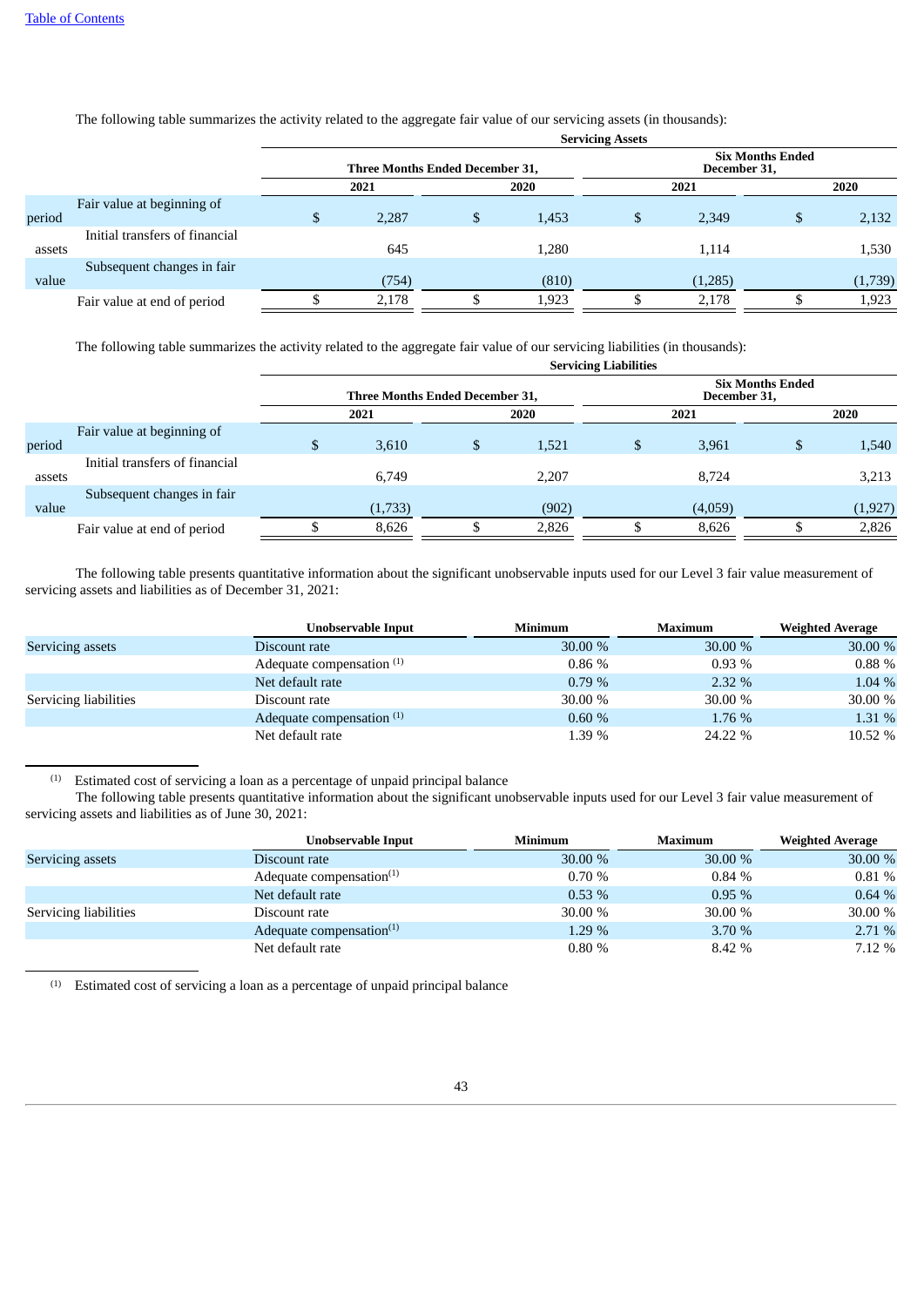The following table summarizes the effect that adverse changes in estimates would have on the fair value of the servicing assets and liabilities given hypothetical changes in significant unobservable inputs (in thousands):

|                                       |                | <b>December 31, 2021</b> |     | June 30, 2021 |
|---------------------------------------|----------------|--------------------------|-----|---------------|
| Servicing assets                      |                |                          |     |               |
| Net default rate assumption:          |                |                          |     |               |
| Net default rate increase of 25%      | \$             | $(11)$ \$                |     | (7)           |
| Net default rate increase of 50%      | \$             | $(21)$ \$                |     | (15)          |
| Adequate compensation assumption:     |                |                          |     |               |
| Adequate compensation increase of 25% | \$             | $(2,296)$ \$             |     | (2,006)       |
| Adequate compensation increase of 50% | $\mathcal{S}$  | $(4,592)$ \$             |     | (4,011)       |
| Discount rate assumption:             |                |                          |     |               |
| Discount rate increase of 25%         | \$             | 23                       | \$  | (4)           |
| Discount rate increase of 50%         | \$             | 37                       | S   | (1)           |
| Servicing liabilities                 |                |                          |     |               |
| Net default rate assumption:          |                |                          |     |               |
| Net default rate increase of 25%      | \$             | $(65)$ \$                |     | (40)          |
| Net default rate increase of 50%      | \$             | $(174)$ \$               |     | (61)          |
| Adequate compensation assumption:     |                |                          |     |               |
| Adequate compensation increase of 25% | \$             | 6,376                    | -\$ | 3,060         |
| Adequate compensation increase of 50% | $\mathbf{s}$   | 12,756                   | -S  | 6,119         |
| Discount rate assumption:             |                |                          |     |               |
| Discount rate increase of 25%         | $\mathfrak{L}$ | $(285)$ \$               |     | (137)         |
| Discount rate increase of 50%         | \$             | (547)                    | -5  | (263)         |

## *Performance Fee Liability*

In accordance with our agreements with our originating bank partners, we pay a fee for each loan that is fully repaid by the consumer, due at the end of the period in which the loan is fully repaid. We recognize a liability upon the purchase of a loan for the expected future payment of the performance fee. This liability is measured using a discounted cash flow model and recorded at fair value and presented within accrued expenses and other liabilities on the interim condensed consolidated balance sheets. Any changes in the fair value of the liability are reflected in other (expense) income, net, on the interim condensed consolidated statements of operations and comprehensive loss.

The following table summarizes the activity related to the fair value of the performance fee liability (in thousands):

|                                      | <b>Performance Fee Liability</b> |                                        |   |       |  |       |                                         |       |
|--------------------------------------|----------------------------------|----------------------------------------|---|-------|--|-------|-----------------------------------------|-------|
|                                      |                                  | <b>Three Months Ended December 31,</b> |   |       |  |       | <b>Six Months Ended</b><br>December 31, |       |
|                                      |                                  | 2021                                   |   | 2020  |  | 2021  |                                         | 2020  |
| Fair value at beginning of<br>period |                                  | 1,335                                  | D | 1,010 |  | 1,290 |                                         | 875   |
| Purchases of loans                   |                                  | 503                                    |   | 375   |  | 833   |                                         | 721   |
| Subsequent changes in<br>fair value  |                                  | (308)                                  |   | (180) |  | (593) |                                         | (391) |
| Fair value at end of period          |                                  | 1,530                                  |   | 1.205 |  | 1,530 |                                         | 1,205 |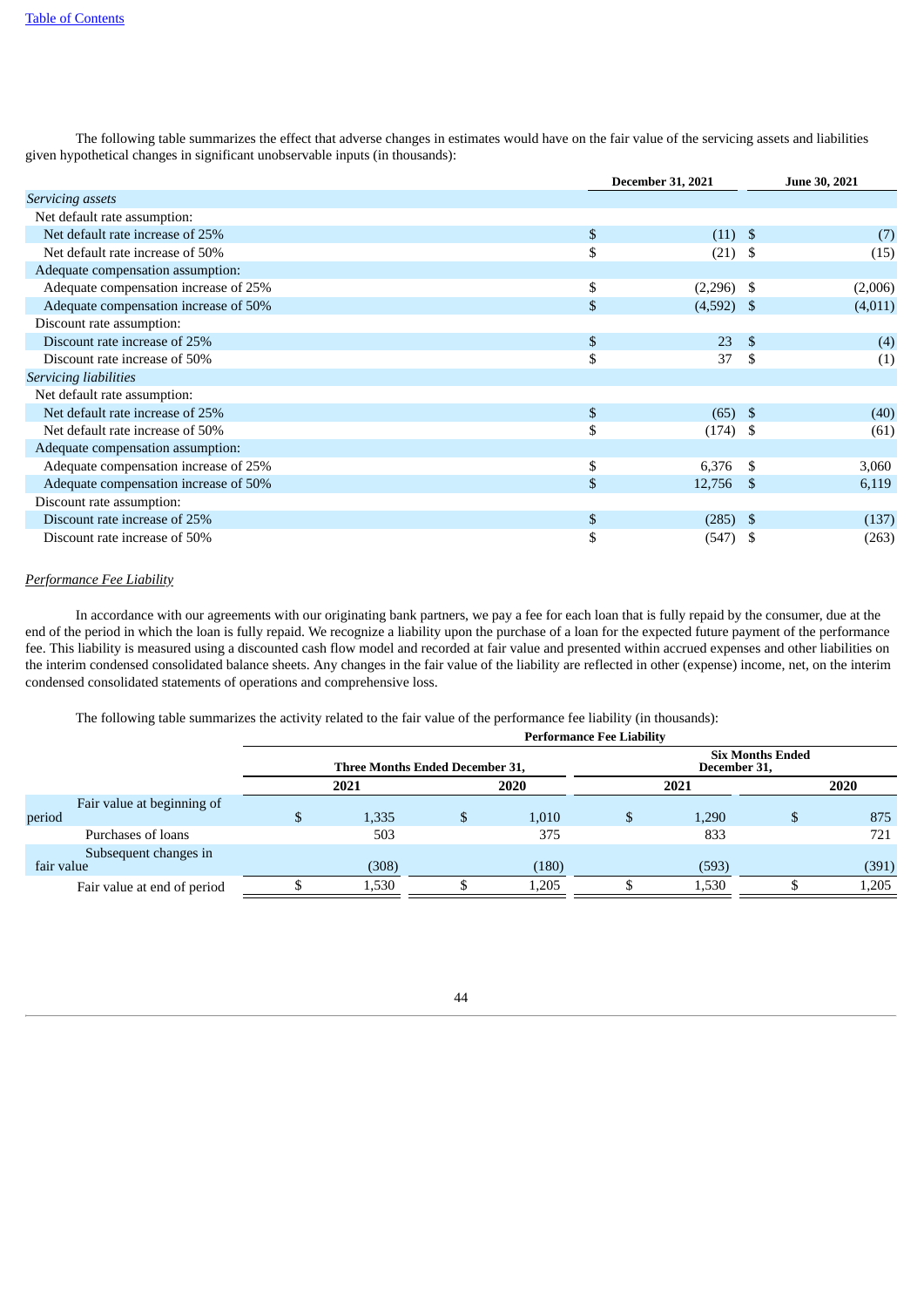Significant unobservable inputs used for our Level 3 fair value measurement of the performance fee liability are the discount rate, refund rate, and default rate. Significant increases or decreases in any of the inputs in isolation could result in a significantly lower or higher fair value measurement.

The following table presents quantitative information about the significant unobservable inputs used for our Level 3 fair value measurement of the performance fee liability as of December 31, 2021:

| Unobservable Input | <b>Minimum</b> | <b>Maximum</b> | <b>Weighted Average</b> |
|--------------------|----------------|----------------|-------------------------|
| Discount rate      | 10.00%         | 10.00%         | 10.00%                  |
| Refund rate        | 4.50%          | 4.50%          | 4.50%                   |
| Default rate       | .78%           | 2.89%          | 2.15%                   |

The following table presents quantitative information about the significant unobservable inputs used for our Level 3 fair value measurement of the performance fee liability as of June 30, 2021:

| Unobservable Input | <b>Minimum</b> | <b>Maximum</b> | <b>Weighted Average</b> |
|--------------------|----------------|----------------|-------------------------|
| Discount rate      | 10.00%         | 10.00%         | 10.00%                  |
| Refund rate        | 4.50%          | 4.50%          | 4.50%                   |
| Default rate       | 1.78%          | 2.83%          | .80%                    |

## *Residual Trust Certificates Held by Third-Parties in Consolidated VIEs*

Refer to Note 11. Securitization and Variable Interest Entities for a description of the 2020-Z2 securitization trust. Residual trust certificates held by third-party investor(s) are measured at fair value, using a discounted cash flow model, and presented within accrued expenses and other liabilities on the interim condensed consolidated balance sheets. Any changes in the fair value of the liability are reflected in other (expense) income, net, on the interim condensed consolidated statements of operations and comprehensive loss.

The following table summarizes the activity related to the fair value of the residual trust certificates held by third-parties (in thousands):

|                                   | <b>Three Months Ended</b><br><b>December 31, 2021</b> |       | <b>December 31, 2021</b> | <b>Six Months Ended</b> |
|-----------------------------------|-------------------------------------------------------|-------|--------------------------|-------------------------|
| Fair value at beginning of period |                                                       | 745   |                          | 914                     |
| Repayments                        |                                                       | (148) |                          | (403)                   |
| Subsequent changes in fair value  |                                                       | つつ    |                          | 108                     |
| Fair value at end of period       |                                                       | 619   |                          | 619                     |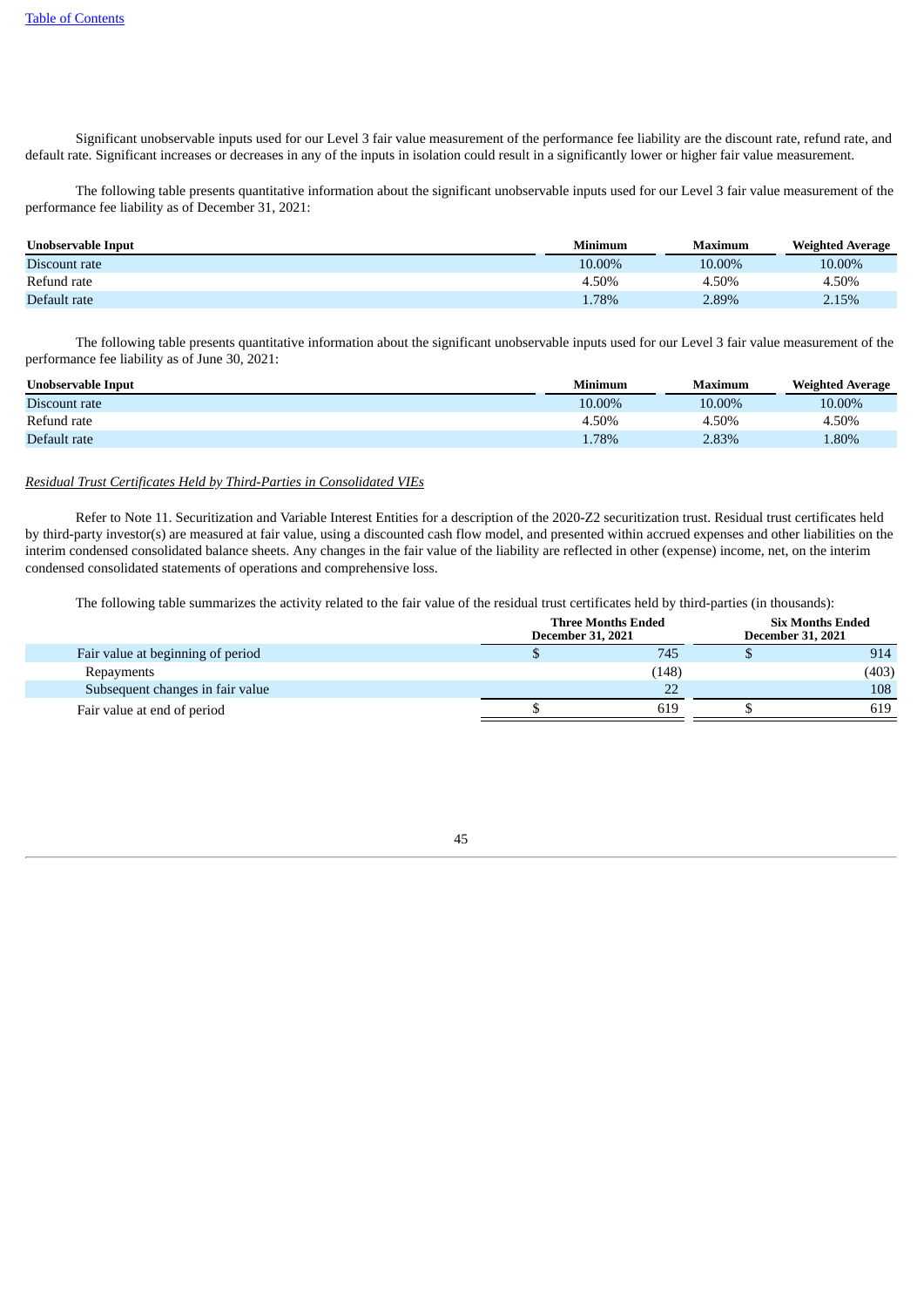Significant unobservable inputs used for our Level 3 fair value measurement of the residual trust certificates held by third-parties are the discount rate, loss rate, and prepayment rate. Significant increases or decreases in any of the inputs in isolation could result in a significantly lower or higher fair value measurement.

The following table presents quantitative information about the significant unobservable inputs used for our Level 3 fair value measurement of the residual trust certificates held by third-parties as of December 31, 2021:

| Unobservable Input | <b>Minimum</b> | Maximum | <b>Weighted Average</b> |
|--------------------|----------------|---------|-------------------------|
| Discount rate      | 10.00%         | 10.00%  | 10.00%                  |
| Loss rate          | 0.75%          | 0.75%   | 0.75%                   |
| Prepayment rate    | 8.00%          | 8.00%   | 8.00%                   |

The following table summarizes the effect that adverse changes in estimates would have on the fair value of the securitization residual certificates held by third-party investor(s) given hypothetical changes in significant unobservable inputs (in thousands):

|                                 | <b>December 31, 2021</b> |
|---------------------------------|--------------------------|
| Discount rate assumption:       |                          |
| Discount rate increase of 25%   | (12)                     |
| Discount rate increase of 50%   | (23)                     |
| Loss rate assumption:           |                          |
| Loss rate increase of 25%       | (16)                     |
| Loss rate increase of 50%       | (32)                     |
| Prepayment rate assumption:     |                          |
| Prepayment rate decrease of 25% | (9)                      |
| Prepayment rate decrease of 50% | (5)                      |
|                                 |                          |

#### *Retained Beneficial Interests in Unconsolidated VIEs*

As of December 31, 2021, the Company held notes receivable and residual trust certificates with an aggregate fair value of \$25.3 million in connection with the 2021-Z1 and 2021-Z2 securitizations, which are both unconsolidated securitizations. The balances correspond to the 5% economic risk retention the Company is required to maintain as the securitization sponsor. Refer to Note 11. Securitization and Variable Interest Entities for a further description of the 2021-Z1 and 2021-Z2 securitization trusts.

These assets are measured at fair value using a discounted cash flow model, and presented within securities available for sale at fair value on the interim condensed consolidated balance sheets. Changes in the fair value, other than declines in fair value due to credit recognized as an impairment, are reflected in other comprehensive income (loss) on the interim condensed consolidated statements of operations and comprehensive loss. Declines in fair value due to credit are reflected in other (expense) income, net on the interim condensed consolidated statements of operations and comprehensive loss.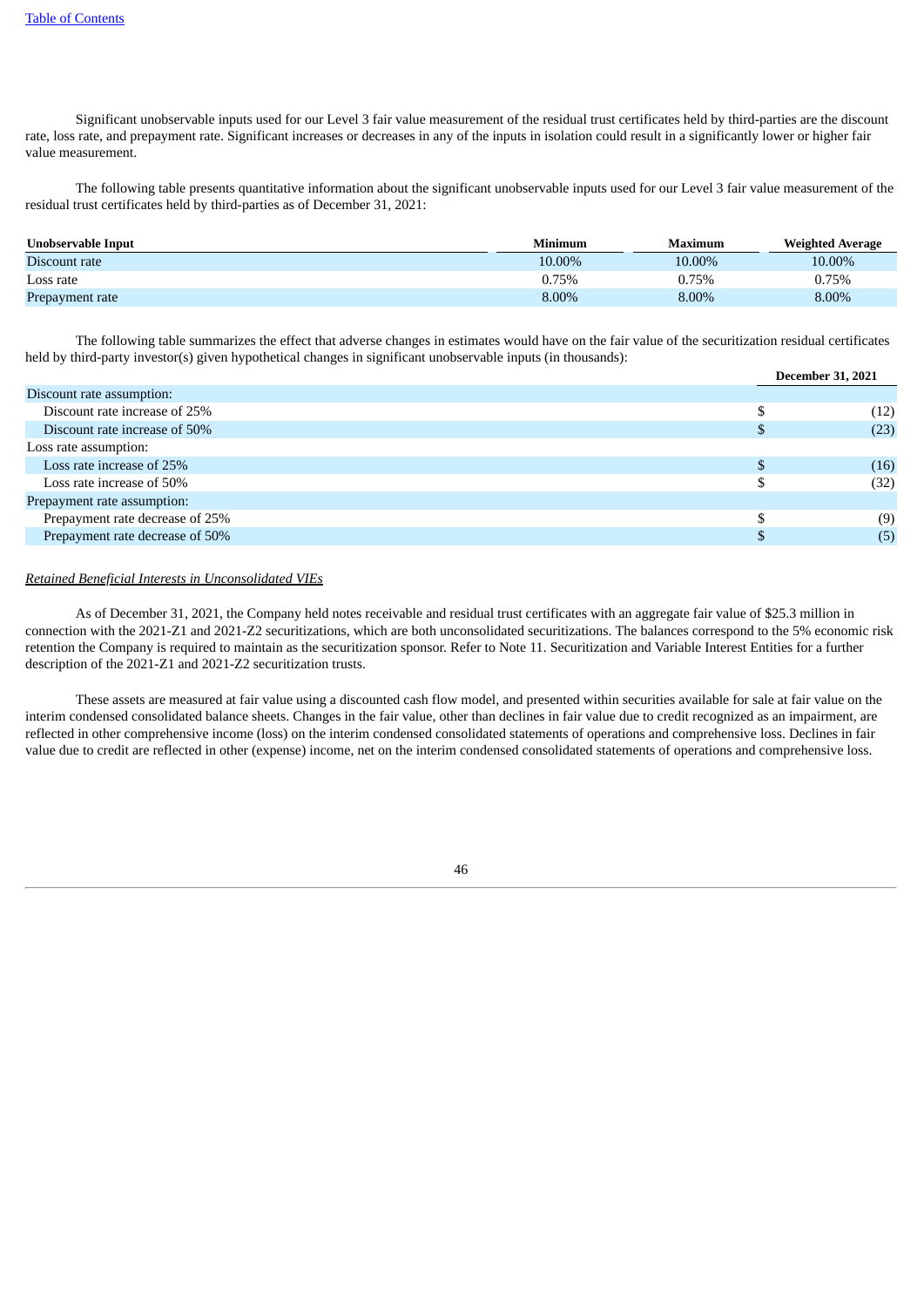The following table summarizes the activity related to the fair value of the residual trust certificates during the three and six months ended December 31, 2021 (in thousands):

|                                                           | <b>Three Months Ended</b><br><b>December 31, 2021</b> |         | <b>December 31, 2021</b> | <b>Six Months Ended</b> |
|-----------------------------------------------------------|-------------------------------------------------------|---------|--------------------------|-------------------------|
| Fair value at beginning of period                         |                                                       | 13.744  |                          | 16,170                  |
| <b>Additions</b>                                          |                                                       | 13.695  |                          | 13,695                  |
| Cash received (due to payments or sales)                  |                                                       | (2,080) |                          | (4, 384)                |
| Change in unrealized gain (loss)                          |                                                       | (73)    |                          | (184)                   |
| <b>Accrued</b> interest                                   |                                                       | 84      |                          | 70                      |
| Reversal of (impairment on) securities available for sale |                                                       | (51)    |                          | (48)                    |
| Fair value at end of period                               |                                                       | 25,319  |                          | 25,319                  |

Significant unobservable inputs used for our Level 3 fair value measurement of the notes and residual trust certificates are the discount rate, loss rate, and prepayment rate. Significant increases or decreases in any of the inputs in isolation could result in a significantly lower or higher fair value measurement.

The following table presents quantitative information about the significant unobservable inputs used for our Level 3 fair value measurement of the residual trust certificates as of December 31, 2021:

| Unobservable Input | <b>Minimum</b> | Maximum | <b>Weighted Average</b> |
|--------------------|----------------|---------|-------------------------|
| Discount rate      | .28%           | 20.25%  | .96%                    |
| Loss rate          | 0.61%          | .55%    | 0.84%                   |
| Prepayment rate    | 5.25%          | 12.00%  | 11.31%                  |

The following table summarizes the effect that adverse changes in estimates would have on the fair value of the securitization residual trust certificates given hypothetical changes in significant unobservable inputs (in thousands):

|                                 | <b>December 31, 2021</b> |
|---------------------------------|--------------------------|
| Discount rate assumption:       |                          |
| Discount rate increase of 25%   | (131)                    |
| Discount rate increase of 50%   | (259)                    |
| Loss rate assumption:           |                          |
| Loss rate increase of 25%       | (48)                     |
| Loss rate increase of 50%       | (97)                     |
| Prepayment rate assumption:     |                          |
| Prepayment rate decrease of 25% | (56)                     |
| Prepayment rate decrease of 50% | (27)                     |
|                                 |                          |

47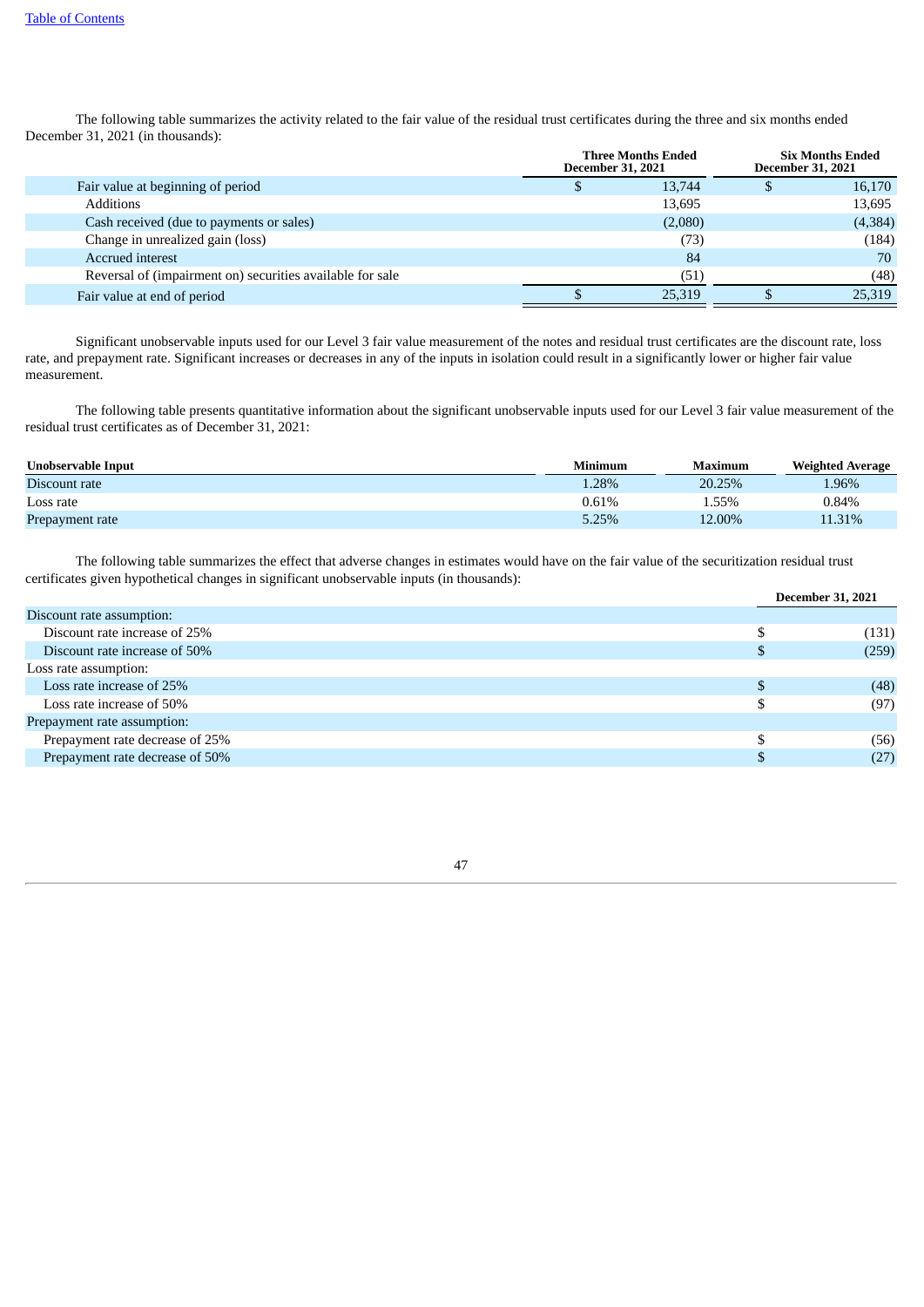## *Contingent Consideration*

Our acquisition of PayBright included consideration transferred and shares held in escrow, contingent upon the achievement of future milestones. We classified the contingent consideration as a liability. The acquisition date fair value of the contingent consideration liability was estimated using a Monte Carlo simulation in which the fair value is equal to the estimated number of shares to be released from escrow, which are determined based on simulated revenue, multiplied by the simulated share price, discounted at the risk-free rate. The liability is remeasured to its fair value at each reporting date, utilizing a Monte Carlo simulation for periods in which actual revenues are unknown, until the contingency is resolved. The change in fair value of the contingent consideration at each reporting date is recognized as a component of other (expense) income, net in the interim condensed consolidated statements of operations and comprehensive loss for the respective period.

The following table summarizes the activity related to the fair value of the PayBright contingent consideration during the three and six months ended December 31, 2021 (in thousands):

| <b>Three Months Ended</b><br><b>December 31, 2021</b> |          |  | <b>Six Months Ended</b><br><b>December 31, 2021</b> |  |  |
|-------------------------------------------------------|----------|--|-----------------------------------------------------|--|--|
|                                                       |          |  | 153,447                                             |  |  |
|                                                       | (34,026) |  | 107.567                                             |  |  |
|                                                       | (2,943)  |  | (7,264)                                             |  |  |
|                                                       | 253,750  |  | 253,750                                             |  |  |
|                                                       |          |  | 290,719 \$                                          |  |  |

Significant unobservable inputs used for our Level 3 fair value measurement of the PayBright contingent consideration are the discount rate, equity volatility, and revenue volatility. Significant increases or decreases in any of the inputs in isolation could result in a significantly lower or higher fair value measurement.

The following table presents quantitative information about the significant unobservable inputs used for our Level 3 fair value measurement of the contingent consideration as of December 31, 2021:

| Unobservable Input | <b>Minimum</b> | <b>Maximum</b> | <b>Weighted Average</b> |
|--------------------|----------------|----------------|-------------------------|
| Discount rate      | 13.00%         | 13.00%         | 13.00%                  |
| Equity volatility  | 19.00%         | 90.00%         | 68.00%                  |
| Revenue volatility | 12.00%         | 105.00%        | 31.00%                  |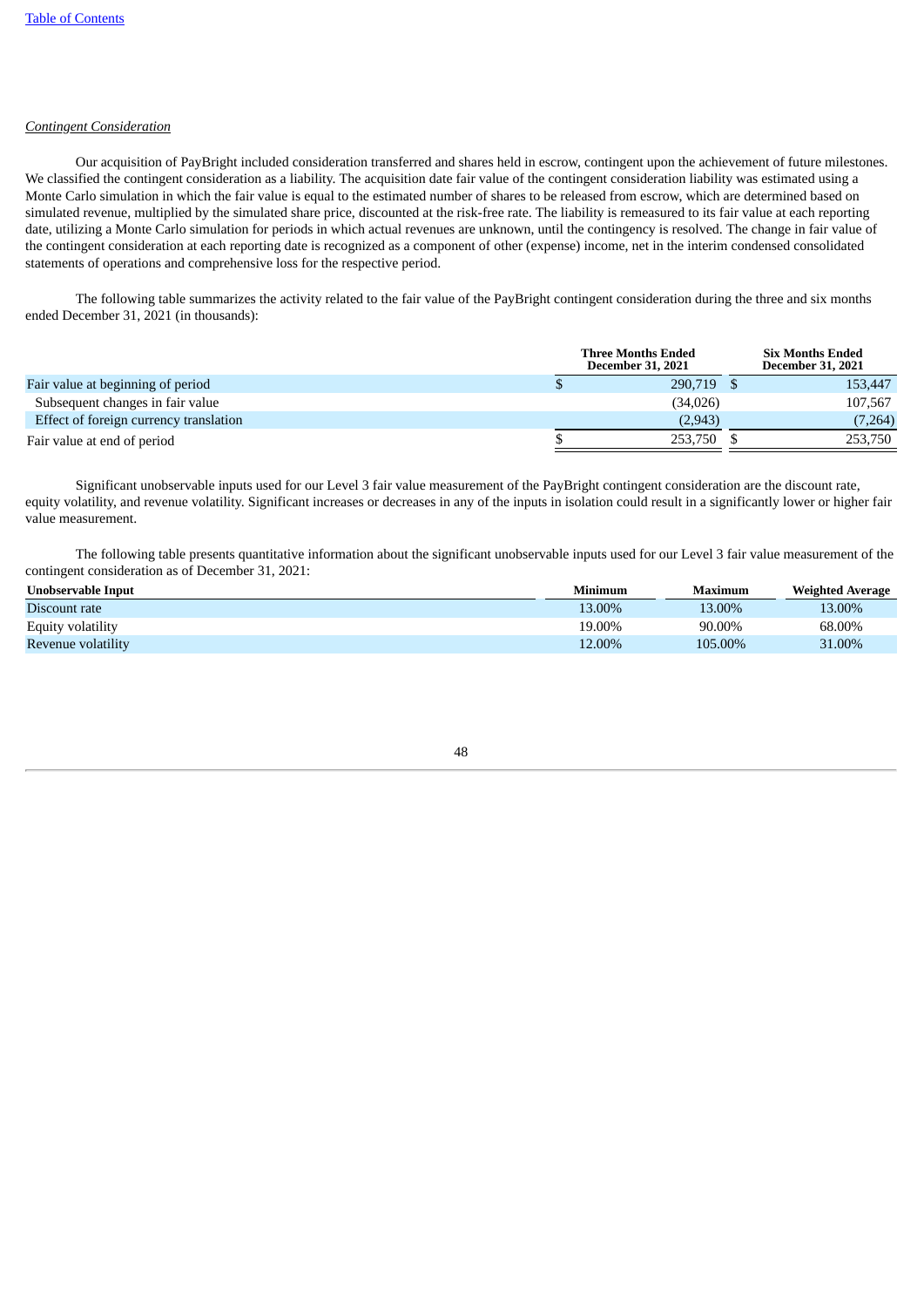The Kite acquisition included \$9.0 million of cash held in escrow, the release of which is determined based on employee retention. The acquisition date fair value of the contingent consideration was estimated using a probability-weighted approach in which the likelihoods of potential employee retention outcomes were applied to the respective payout amounts and discounted to present value. The contingent consideration asset will be remeasured to fair value at each reporting date based on the remaining amount held in escrow, passage of time, and any changes in expectations regarding employee retention outcomes until the contingency is resolved. The change in fair value of the contingent consideration asset at each reporting date is recognized as a component of other (expense) income, net in the interim condensed consolidated statements of operations and comprehensive loss for the respective period. For the three and six months ended December 31, 2021, the change in fair value of the contingent consideration asset related to the Kite acquisition was not material.

### *Profit Share Liability*

During the fiscal year ended June 30, 2021, we entered into a commercial agreement with an enterprise partner, in which we are obligated to share in the profitability of transactions facilitated by our platform. Upon capture of a loan under this program, we record a liability associated with the estimated future profit to be shared over the life of the loan based on estimated program profitability levels. This liability is measured using a discounted cash flow model and recorded at fair value and presented within accrued expenses and other liabilities on the interim condensed consolidated balance sheets.

The following table summarizes the activity related to the fair value of the profit share liability during the three and six months ended December 31, 2021 (in thousands):

|                                   | <b>Three Months Ended</b><br><b>December 31, 2021</b> |         |  | <b>Six Months Ended</b><br><b>December 31, 2021</b> |  |
|-----------------------------------|-------------------------------------------------------|---------|--|-----------------------------------------------------|--|
| Fair value at beginning of period |                                                       | 1,400   |  | 2,464                                               |  |
| Facilitation of loans             |                                                       | 2,534   |  | 3,574                                               |  |
| Actual performance                |                                                       | (1,011) |  | (1,011)                                             |  |
| Subsequent changes in fair value  |                                                       | (871)   |  | (2, 975)                                            |  |
| Fair value at end of period       |                                                       | 2.052   |  | 2,052                                               |  |

Significant unobservable inputs used for our Level 3 fair value measurement of the profit share liability are the discount rate and estimated program profitability. Significant increases or decreases in any of the inputs in isolation could result in a significantly lower or higher fair value measurement.

The following table presents quantitative information about the significant unobservable inputs used for our Level 3 fair value measurement of the profit sharing liability as of December 31, 2021:

| Unobservable Input       | Minimum                    | Maximum        | <b>Weighted Average</b> |
|--------------------------|----------------------------|----------------|-------------------------|
| Discount rate            | 30.00%                     | 30.00%         | 30.00%                  |
| profitability<br>Program | 700 <sub>6</sub><br>1.ZY70 | 5504<br>J.JJ/U | 1.31%                   |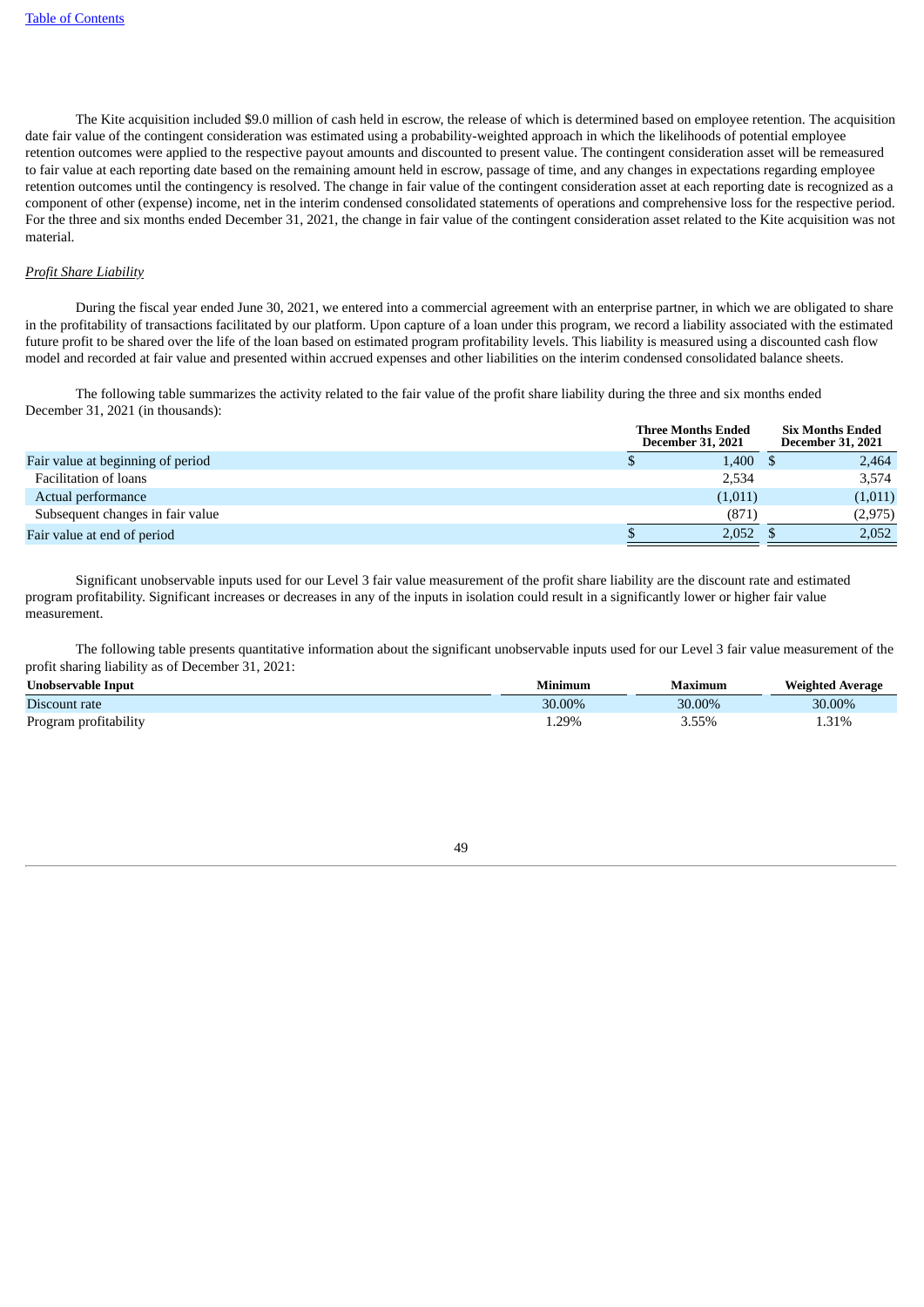# *Financial Assets and Liabilities Not Recorded at Fair Value*

The following table presents the fair value hierarchy for financial assets and liabilities not recorded at fair value as of December 31, 2021 (in thousands):

|                                        | <b>Carrying Amount</b> |           |    | <b>Level 2</b><br><b>Level 1</b> |  |     | <b>Level 3</b> |     | <b>Balance at Fair</b><br>Value |    |           |
|----------------------------------------|------------------------|-----------|----|----------------------------------|--|-----|----------------|-----|---------------------------------|----|-----------|
| Assets:                                |                        |           |    |                                  |  |     |                |     |                                 |    |           |
| Loans held for sale                    |                        | 27,394    |    |                                  |  |     | 27,394         |     |                                 |    | 27,394    |
| Loans held for investment, net         |                        | 2,267,230 |    |                                  |  |     |                |     | 2,206,786                       |    | 2,206,786 |
| Accounts receivable, net               |                        | 134,571   |    |                                  |  |     | 134,571        |     |                                 |    | 134,571   |
| Other assets                           |                        | 96,994    |    |                                  |  |     | 96,994         |     |                                 |    | 96,994    |
| Total assets                           |                        | 2,526,189 | S  |                                  |  | \$  | 258,959        | \$. | 2,206,786                       | \$ | 2,465,745 |
| Liabilities:                           |                        |           |    |                                  |  |     |                |     |                                 |    |           |
| Accounts payable                       | \$                     | 45,589 \$ |    |                                  |  | -\$ | 45,589 \$      |     |                                 | \$ | 45,589    |
| Payable to third-party loan owners     |                        | 71,515    |    |                                  |  |     | 71,515         |     |                                 |    | 71,515    |
| Accrued interest payable               |                        | 2,621     |    |                                  |  |     | 2,621          |     |                                 |    | 2,621     |
| Accrued expenses and other liabilities |                        | 169,956   |    |                                  |  |     | 165,732        |     | 4,224                           |    | 169,956   |
| Convertible senior notes, net (1)      |                        | 1,704,607 |    |                                  |  |     | 1,569,895      |     |                                 |    | 1,569,895 |
| Notes issued by securitization trusts  |                        | 1,577,264 |    |                                  |  |     |                |     | 1,576,600                       |    | 1,576,600 |
| Funding debt                           |                        | 656,636   |    |                                  |  |     |                |     | 656,641                         |    | 656,641   |
| <b>Total liabilities</b>               |                        | 4,228,188 | \$ |                                  |  |     | 1,855,352      |     | 2,237,465                       |    | 4,092,817 |

The estimated fair value of the Convertible senior notes is determined based on a market approach, using the estimated or actual bids and offers of the Notes in an over-the-counter market on the last business day of the period. (1)

<sup>50</sup>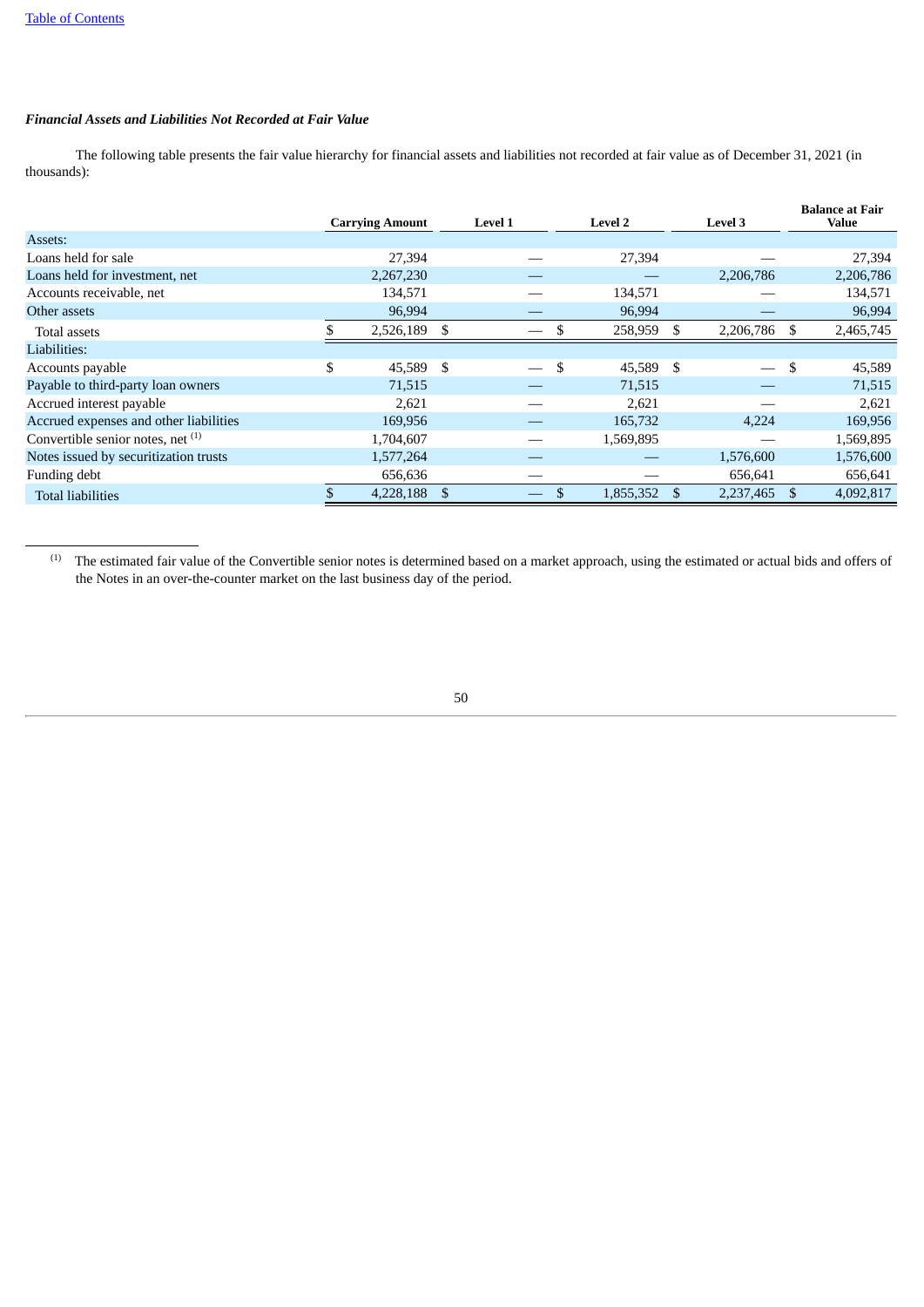The following table presents the fair value hierarchy for financial assets and liabilities not recorded at fair value as of June 30, 2021 (in thousands):

|                                        | <b>Carrying Amount</b> | <b>Level 1</b> |  | <b>Level 2</b> |           | <b>Level 3</b> |           | <b>Balance at Fair</b><br>Value |           |
|----------------------------------------|------------------------|----------------|--|----------------|-----------|----------------|-----------|---------------------------------|-----------|
| Assets:                                |                        |                |  |                |           |                |           |                                 |           |
| Loans held for sale                    | 13,030                 |                |  |                | 13,030    |                |           |                                 | 13,030    |
| Loans held for investment, net         | 1,904,560              |                |  |                |           |                | 1,883,364 |                                 | 1,883,364 |
| Accounts receivable, net               | 91,575                 |                |  |                | 91,575    |                |           |                                 | 91,575    |
| Other assets                           | 171,250                |                |  |                | 171,250   |                |           |                                 | 171,250   |
| Total assets                           | 2,180,415 \$           |                |  |                | 275,855   | \$.            | 1,883,364 | \$                              | 2,159,219 |
| Liabilities:                           |                        |                |  |                |           |                |           |                                 |           |
| Accounts payable                       | \$<br>57,758 \$        |                |  | -\$            | 57,758 \$ |                |           | $\mathbf{s}$                    | 57,758    |
| Payable to third-party loan owners     | 50,079                 |                |  |                | 50,079    |                |           |                                 | 50,079    |
| Accrued interest payable               | 2,751                  |                |  |                | 2,751     |                |           |                                 | 2,751     |
| Accrued expenses and other liabilities | 161,502                |                |  |                | 159,387   |                | 2,115     |                                 | 161,502   |
| Notes issued by securitization trusts  | 1,176,673              |                |  |                |           |                | 1,184,663 |                                 | 1,184,663 |
| Funding debt                           | 689,356                |                |  |                |           |                | 689,356   |                                 | 689,356   |
| <b>Total liabilities</b>               | 2,138,119              | - \$           |  |                | 269,975   |                | 1,876,134 |                                 | 2,146,109 |

### **14. Redeemable Convertible Preferred Stock and Stockholders' Equity**

#### *Redeemable Convertible Preferred Stock*

In September 2020, we issued 21,836,687 shares of Series G redeemable convertible preferred stock at \$19.93 per share for an aggregate purchase amount of \$434.9 million. These shares had a liquidation preference of \$435.1 million. As part of this equity financing round, the convertible notes converted into 4,444,321 shares of Series G-1 redeemable convertible preferred stock. These shares had a liquidation preference of \$75.3 million prior to conversion.

On January 12, 2021, prior to our initial public offering, all outstanding shares of redeemable convertible preferred stock were converted into shares of our common stock on a one-to-one basis and their carrying value of \$1,327.3 million was reclassified into stockholders' deficit. Following this conversion, we amended and restated our certificate of incorporation to effect a reclassification of each share of our outstanding common stock into ½ share of Class A common stock and ½ share of Class B common stock, with cash paid for fractional shares. As of December 31, 2021 and June 30, 2021, there were no shares of redeemable convertible preferred stock issued and outstanding.

#### *Common Stock*

The Company had shares of common stock reserved for issuance as follows:

|                                                    | <b>December 31, 2021</b> | <b>June 30, 2021</b> |
|----------------------------------------------------|--------------------------|----------------------|
| Available outstanding under stock option plan      | 44,708,748               | 58,417,514           |
| Available for future grant under stock option plan | 43,607,734               | 29,793,755           |
| <b>Total</b>                                       | 88.316.482               | 88.211.269           |

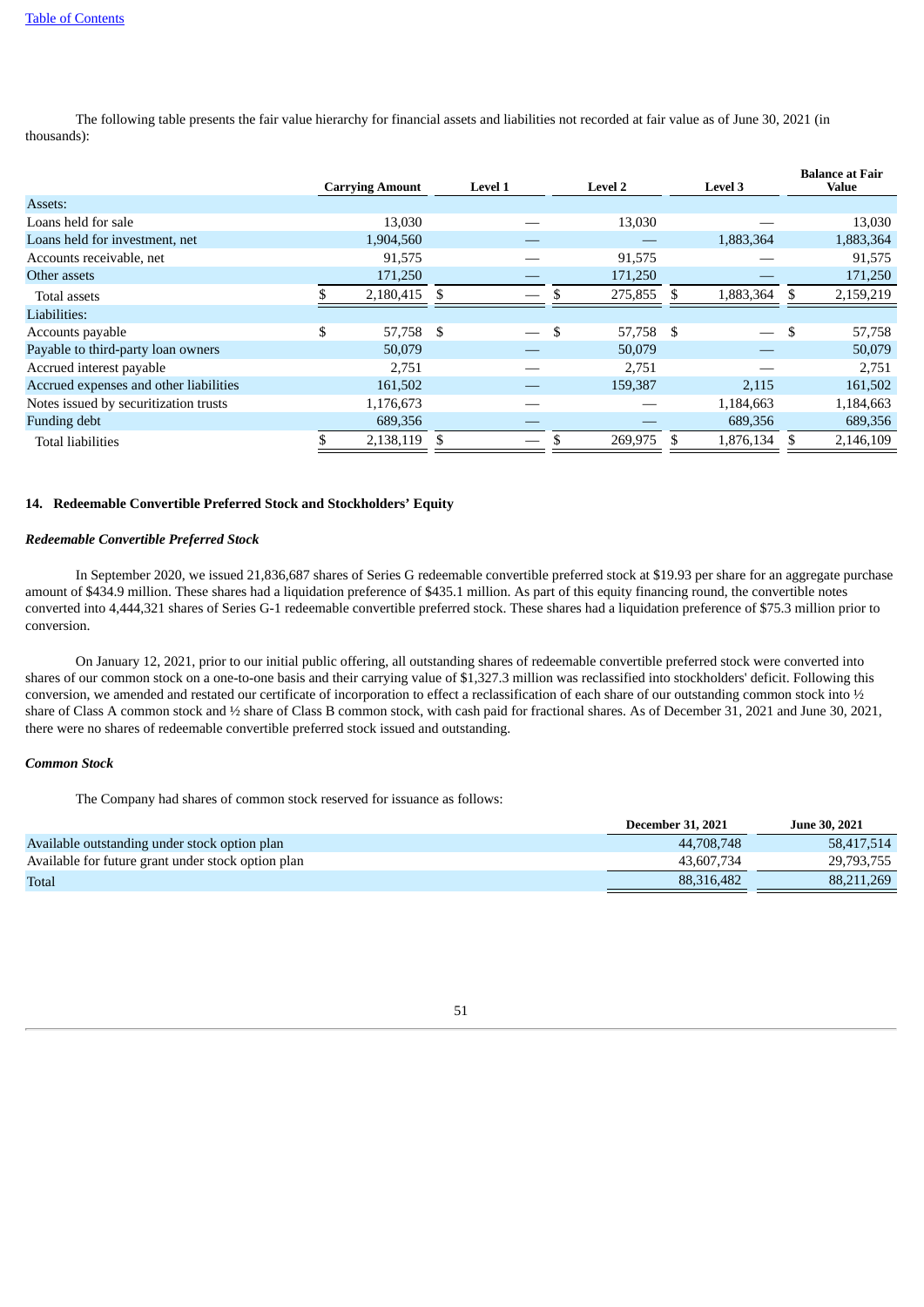The common stock is not redeemable. We have two classes of common stock: Class A common stock and Class B common stock. Each holder of Class A common stock has the right to one vote per share of common stock. Each holder of Class B common stock has the right to 15 votes and can be converted at any time into one share of Class A common stock. Holders of Class A and Class B common stock are entitled to notice of any stockholders' meeting in accordance with the bylaws of the corporation, and are entitled to vote upon such matters and in such manner as may be provided by law. Subject to the prior rights of holders of all classes of stock at the time outstanding having prior rights as to dividends, the holders of the common stock are entitled to receive, when and as declared by the Board of Directors, out of any assets of the corporation legally available therefore, such dividends as may be declared from time to time by the Board of Directors.

#### *Common Stock Warrants*

Common stock warrants are included as a component of additional paid in capital within the consolidated balance sheets.

In November 2021, we granted warrants to purchase 22,000,000 shares of common stock in connection with a commercial agreement with Amazon. 7,000,000 of the warrant shares have an exercise price of \$0.01 per share and a term of 3.5 years, while the remaining 15,000,000 warrant shares have an exercise price of \$100 per share and a term of 7.5 years. We valued the warrants at the grant date using the Black-Scholes-Merton option pricing model with the following assumptions: a dividend yield of zero; years to maturity of 3.5 and 7.5 years, respectively; volatility of 45%; and a risk-free rate of 0.93% and 1.47%, respectively. In connection with the portion of these warrants that were fully vested upon execution, we recognized a commercial agreement asset of \$133.5 million as of December 31, 2021. Refer to Note 6. Balance Sheet Components for more information on the asset and related amortization during the period. The remaining grant-date fair value of the warrants will be recognized within our condensed consolidated statements of operations and comprehensive loss as a component of sales and marketing expense as the warrants vest, based upon Amazon's satisfaction of the vesting conditions. During the three and six months ended December 31, 2021, a total of \$70.6 million was recognized within sales and marketing expense, which included \$5.8 million in amortization expense of the commercial agreement asset and \$64.9 million in expense based upon the grant-date fair value for the warrant shares that vested during the period.

#### **15. Equity Incentive Plans**

#### *2012 Stock Plan*

Under our Amended and Restated 2012 Stock Plan (the "Plan"), we may grant incentive and nonqualified stock options, restricted stock, and restricted stock units ("RSUs") to employees, officers, directors, and consultants. As of December 31, 2021, the maximum number of shares of common stock which may be issued under the Plan is 118,374,202 Class A shares. As of December 31, 2021 and June 30, 2021, there were 43,607,734 and 29,793,755 shares of Class A common stock, respectively, available for future grants under the Plan.

### *Stock Options*

For stock options granted before our IPO in January 2021, the minimum expiration period is seven years after termination of employment or 10 years from the date of grant. For stock options granted after our IPO, the minimum expiration period is three months after termination of employment or 10 years from the date of grant. Stock options generally vest over a period of four years or with 25% vesting on the 12 month anniversary of the vesting commencement date, and the remainder vesting on a pro-rata basis each month over the next three years.

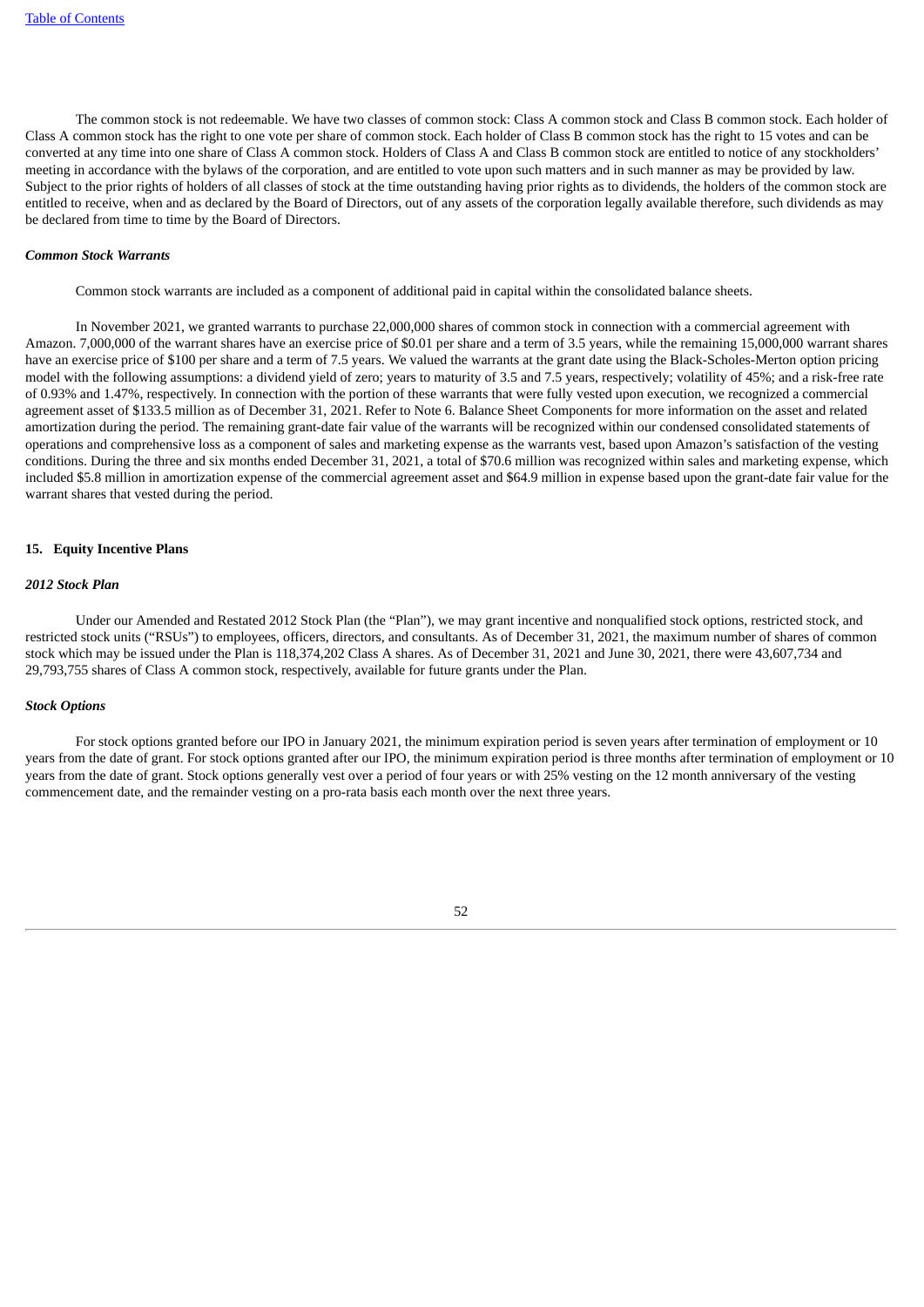The following table summarizes our stock option activity for the six months ended December 31, 2021:

|                                                                                    | <b>Number of Options</b> |     | <b>Weighted Average</b><br><b>Exercise Price</b> | <b>Weighted Average</b><br>Remaining<br><b>Contractual Term</b><br>(Years) |    | <b>Aggregate Intrinsic</b><br><b>Value (in thousands)</b> |
|------------------------------------------------------------------------------------|--------------------------|-----|--------------------------------------------------|----------------------------------------------------------------------------|----|-----------------------------------------------------------|
| Balance, June 30, 2021                                                             | 31,662,750               |     | 10.42                                            | 6.30                                                                       |    |                                                           |
| Granted                                                                            |                          |     |                                                  |                                                                            |    |                                                           |
| Exercised                                                                          | (11,789,663)             |     | 5.00                                             |                                                                            |    |                                                           |
| Forfeited, expired or cancelled                                                    | (1,021,152)              |     | 23.83                                            |                                                                            |    |                                                           |
| Balance, December 31, 2021                                                         | 18,851,935               |     | 13.09                                            | 6.93                                                                       |    |                                                           |
| Vested and exercisable, December 31, 2021                                          | 11,128,720               | -S  | 5.30                                             | 6.16                                                                       | S  | 1,051,026                                                 |
| Vested and exercisable, and expected to vest thereafter $(1)$<br>December 31, 2021 | 18,313,310               | \$. | 10.70                                            | 6.87                                                                       | \$ | 1,610,832                                                 |
|                                                                                    |                          |     |                                                  |                                                                            |    |                                                           |

 $(1)$  Options expected to vest reflect the application of an estimated forfeiture rate.

When an employee exercises stock options, we collect and remit taxes on the employee's behalf to applicable taxing authorities. As of December 31, 2021 and June 30, 2021, the balance of equity exercise taxes payable was \$1.3 million and \$23.7 million, respectively, which is included in accounts payable on the interim condensed consolidated balance sheets.

#### *Stock Options with Early Exercise Rights*

In accordance with the Plan, we allow for early exercise of stock options while retaining the right to repurchase any unvested options upon termination at the original exercise price. The proceeds received from early exercise of stock options has been recorded within accrued expenses and other liabilities on the interim condensed consolidated balance sheets. As of December 31, 2021, the early exercise liability totaled \$0.4 million.

### *Value Creation Award*

In November 2020, in connection with an overall review of the compensation of Max Levchin, our Chief Executive Officer, in advance of the IPO, and taking into account Mr. Levchin's leadership since the inception of the Company, the comparatively modest level of cash compensation he had received from the Company during his many years of service, and that he did not hold any unvested equity awards, the Company's Board of Directors approved a long-term, multi-year performance-based stock option grant providing Mr. Levchin with the opportunity to earn the right to purchase up to 12,500,000 shares of the Company's Class A common stock (the "Value Creation Award"). We recognize stock-based compensation on these awards using an accelerated attribution method over the requisite service period, and only if performance-based conditions are considered probable of being satisfied. During the three and six months ended December 31, 2021, we incurred stock-based compensation expense of \$42.3 million and \$85 million, respectively, associated with the Value Creation Award as a component of general and administrative expense within the interim condensed consolidated statements of operations and comprehensive loss.

As of December 31, 2021, unrecognized compensation expense related to the Value Creation Award was approximately \$263.6 million. The period over which such compensation expense will be recognized is approximately four years.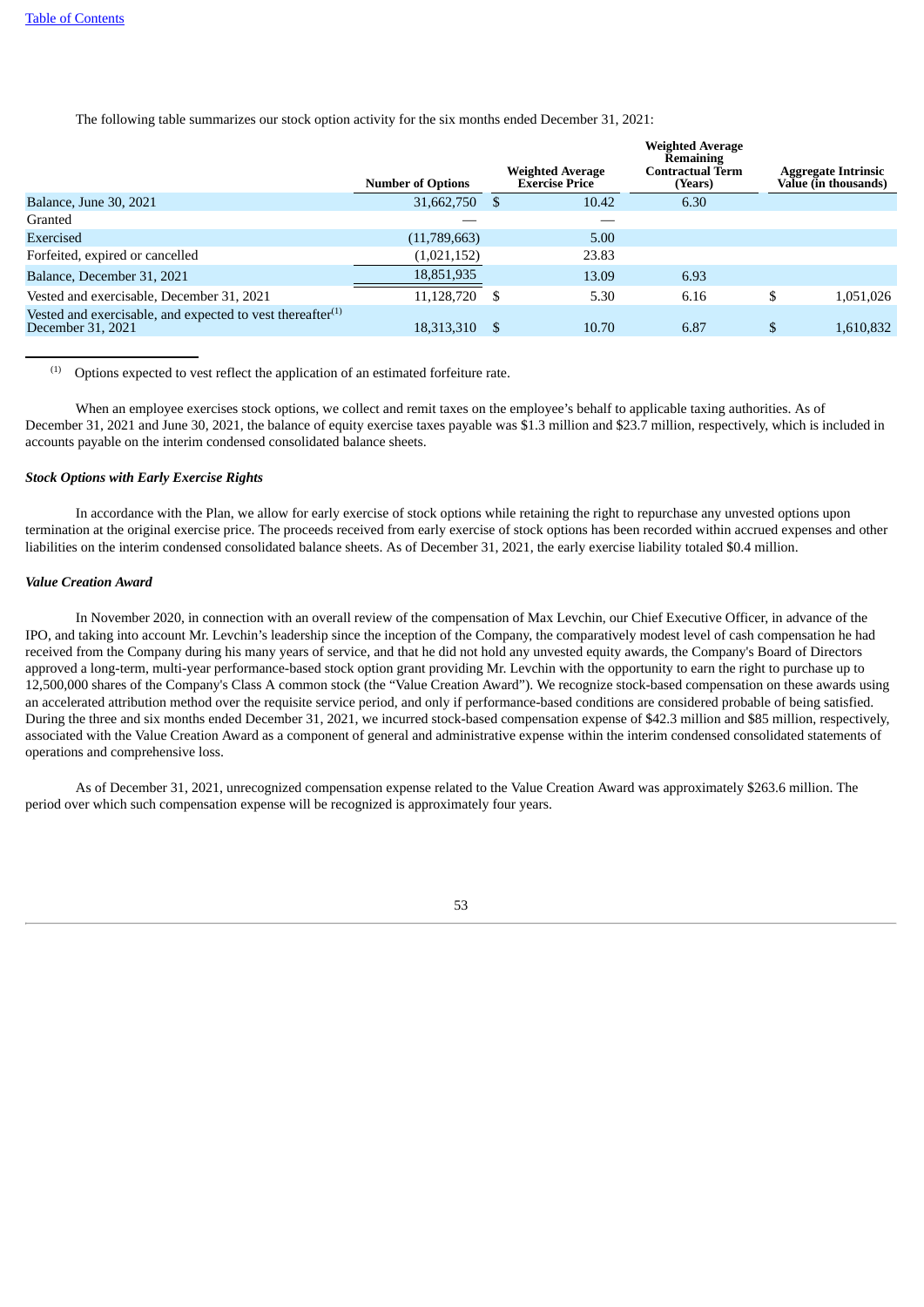### *Restricted Stock Units*

RSUs granted prior to the IPO were subject to two vesting conditions: a service-based vesting condition (i.e., employment over a period of time) and a performance-based vesting condition (i.e., a liquidity event in the form of either a change of control or an initial public offering, each as defined in the Plan), both of which must be met in order to vest. We record stock-based compensation expense for performance-based equity awards on an accelerated attribution method over the requisite service period, which is generally four years, and only if performance-based conditions are considered probable of being satisfied.

RSUs granted after IPO are subject to a service-based vesting condition. We record stock-based compensation expense for service-based RSUs on a straight-line basis over the requisite service period, which is generally four years.

During the six months ended December 31, 2021, we awarded 2,835,938 RSUs to certain employees under the Plan.

The following table summarizes our RSU activity during the six months ended December 31, 2021:

|                                 | Number of Shares | <b>Weighted Average Grant</b><br>Date Fair Value |
|---------------------------------|------------------|--------------------------------------------------|
| Non-vested at June 30, 2021     | 14,242,111       | 37.93                                            |
| Granted                         | 2,835,938        | 96.29                                            |
| <b>Vested</b>                   | (2,657,905)      | 26.89                                            |
| Forfeited, expired or cancelled | (1,074,592)      | 38.24                                            |
| Non-vested at December 31, 2021 | 13,345,552       | 48.82                                            |

As of December 31, 2021, unrecognized compensation expense related to unvested RSUs was approximately \$517.2 million. The weightedaverage period over which such compensation expense will be recognized is approximately three years.

### *2020 Employee Stock Purchase Plan*

On November 18, 2020, our Board of Directors adopted and approved the 2020 Employee Stock Purchase Plan (ESPP). A total of 9.1 million shares of Class A common stock were reserved and available for issuance under the ESPP as of December 31, 2021. The ESPP provides for six-month offering periods beginning December 1 and June 1 of each year, with the first offering period beginning December 1, 2021. At the end of each offering period, ESPP participants may purchase shares of our Class A common stock at a price per share equal to 85% of the lesser of (1) the fair market value of the Class A common stock on first day of the offering period (the grant date) or (2) the fair market value of the Class A common stock on the on the last day of the offering period (the purchase date). We use the Black-Scholes-Merton option pricing model to measure the fair value of the purchase rights issued under the ESPP. We record stock-based compensation expense on a straight-line basis over the six-month offering period, the requisite service period of the award.

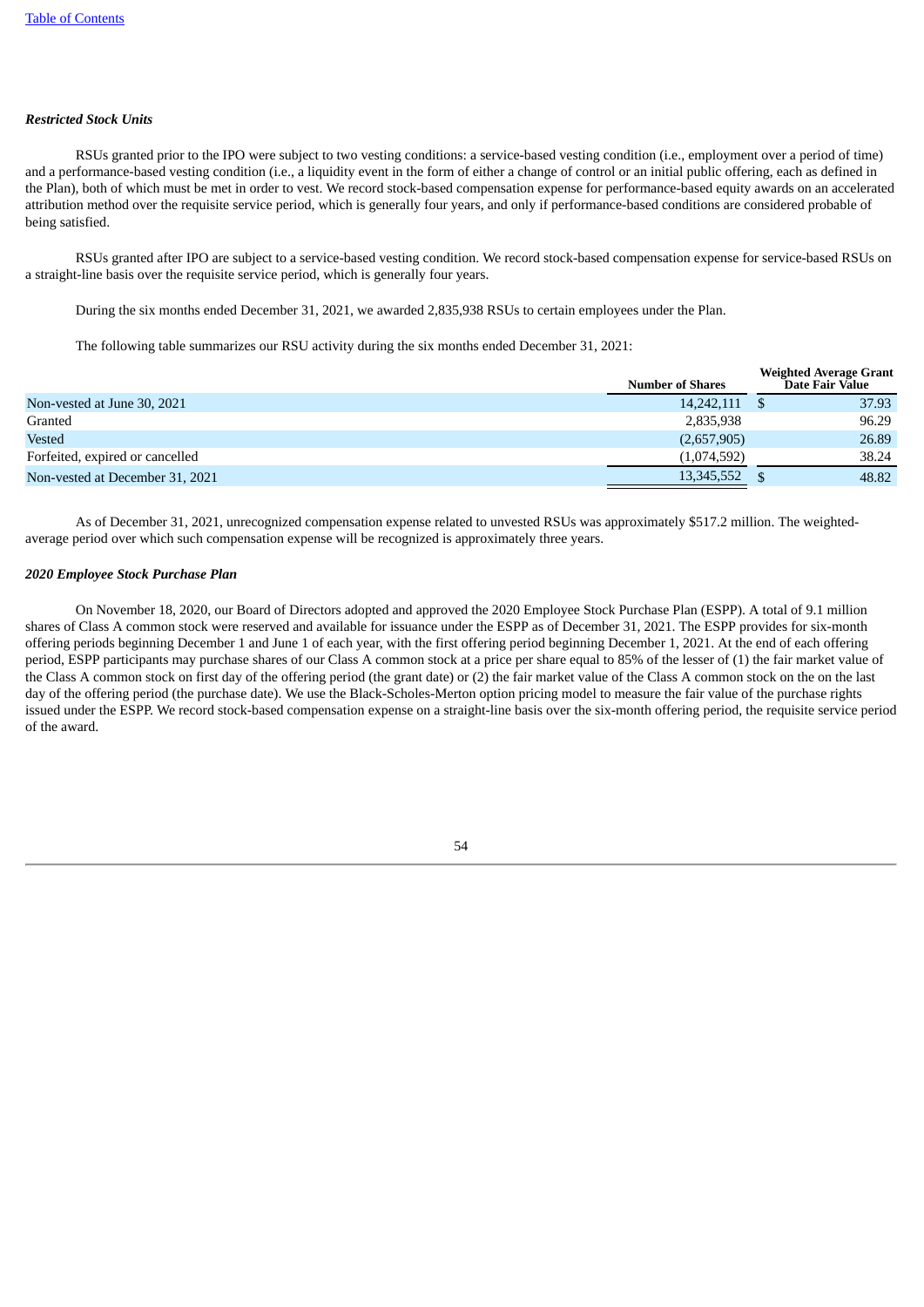## *Stock-Based Compensation Expense*

The following table presents the components and classification of stock-based compensation (in thousands):

|                                                        |         | <b>Three Months Ended December 31,</b> | <b>Six Months Ended December 31,</b> |        |  |  |
|--------------------------------------------------------|---------|----------------------------------------|--------------------------------------|--------|--|--|
|                                                        | 2021    | 2020                                   | 2021                                 | 2020   |  |  |
| General and administrative                             | 61,947  | 3.097                                  | 129,689                              | 6,301  |  |  |
| Technology and data analytics                          | 21,427  | 2,556                                  | 41,494                               | 4,769  |  |  |
| Sales and marketing                                    | 4,633   | 581                                    | 9.657                                | 1,341  |  |  |
| Processing and servicing                               | 530     | 287                                    | 886                                  | 313    |  |  |
| Total stock-based compensation in operating expenses   | 88,537  | 6,521                                  | 181,726                              | 12.724 |  |  |
| Capitalized into property, equipment and software, net | 13,383  | 253                                    | 25,073                               | 1,225  |  |  |
| Total stock-based compensation expense                 | 101.920 | 6.774                                  | 206,799                              | 13,949 |  |  |

In connection with the acquisition of Returnly on May 1, 2021, we issued 304,364 shares of our Class A common stock, which are held in escrow. Because the future payment of the escrowed shares is contingent on continued employment of certain employees, the arrangement represents stock-based compensation in the post combination period. The grant-date fair value was estimated based on the value of the shares at the date of closing. The escrowed shares have a requisite service period of two years and contain a performance-based vesting condition (i.e., the achievement of certain revenue targets). We record stock-based compensation expense on a straight-line basis for each tranche over the requisite service period, as long as the performance-based conditions are considered probable of being satisfied.

We estimate the grant date fair value based on the probability of achievement of the revenue targets at each reporting period.

## **16. Income Taxes**

For the three and six months ended December 31, 2021, we recorded income tax expense of \$0.3 million and \$0.4 million, respectively, which was primarily attributable to various U.S state and foreign income taxes and the tax amortization of certain intangibles. For three and six months ended December 31, 2020, we recorded income tax expense of \$0.1 million and \$0.2 million, respectively, which was primarily attributable to the effects of foreign income taxes on our Canadian subsidiary and various U.S state income taxes.

As of December 31, 2021, we continue to recognize a full valuation allowance against our U.S. federal and state as well as the majority of our foreign net deferred tax assets. This determination was based on the assessment of the available positive and negative evidence to estimate whether sufficient future taxable income will be generated to utilize the existing deferred tax assets. A significant piece of objective negative evidence evaluated was the cumulative loss incurred by the Company for the prior three fiscal years. The presence of a three-year cumulative loss limits the ability to consider other subjective evidence, such as our expectations of future taxable income and projections for growth.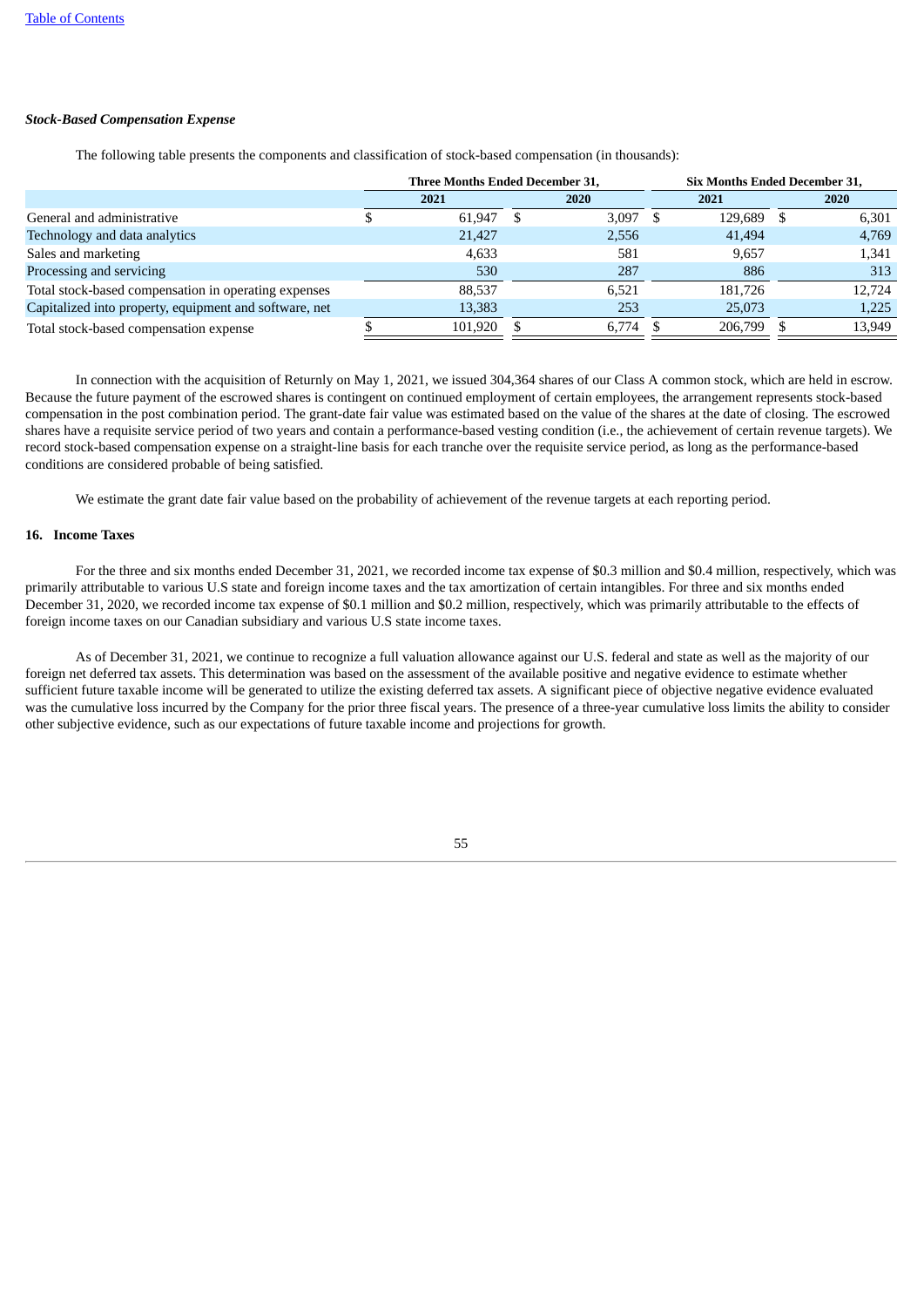# **17. Net Loss per Share Attributable to Common Stockholders**

On January 12, 2021, we amended and restated our certificate of incorporation to effect a reclassification of each share of our outstanding common stock into ½ share of Class A common stock and ½ share of Class B common stock, with cash paid for fractional shares. Therefore, we have two classes of common stock: Class A common stock and Class B common stock. The rights, including the dividends and distributions, of the holders of our Class A and Class B common stock are identical, except with respect to voting. Additionally, the conversion of all outstanding shares of redeemable convertible preferred stock into shares of our common stock occurred immediately prior to the reclassification.

The following table presents basic and diluted net loss per share attributable to common stockholders for Class A and Class B common stock (in thousands, except share and per share data):

| <b>Three Months Ended December 31, 2021</b> |                |                | Six Months Ended December 31, 2021 |                |             |               |                            |
|---------------------------------------------|----------------|----------------|------------------------------------|----------------|-------------|---------------|----------------------------|
|                                             | <b>Class A</b> | <b>Class B</b> |                                    | <b>Class A</b> |             |               | Class B                    |
|                                             |                |                |                                    |                |             |               |                            |
|                                             |                |                |                                    |                |             |               |                            |
| \$                                          | (121, 609)     | S              | (38, 126)                          | S.             | (332, 251)  | -S            | (134,099)                  |
|                                             | (121, 609)     | S.             | (38, 126)                          | S              | (332,251)   | S             | (134,099)                  |
|                                             |                |                |                                    |                |             |               |                            |
| \$                                          | (121, 609)     | S              | (38, 126)                          | S              | (332, 251)  | -S            | (134,099)                  |
|                                             | (121, 609)     | S              | (38, 126)                          | S              | (332, 251)  | <sup>\$</sup> | (134,099)                  |
|                                             |                |                |                                    |                |             |               |                            |
|                                             |                |                |                                    |                |             |               |                            |
|                                             | 214, 335, 757  |                | 67,198,131                         |                | 194,918,082 |               | 78,670,012                 |
|                                             | 214, 335, 757  |                | 67,198,131                         |                | 194,918,082 |               | 78,670,012                 |
|                                             |                |                |                                    |                |             |               |                            |
|                                             | 214, 335, 757  |                | 67,198,131                         |                | 194,918,082 |               | 78,670,012                 |
|                                             | 214,335,757    |                | 67,198,131                         |                | 194,918,082 |               | 78,670,012                 |
|                                             |                |                |                                    |                |             |               |                            |
| \$                                          |                |                |                                    |                |             |               | (1.70)                     |
| \$                                          |                |                | (0.57)                             | - \$           |             |               | (1.70)                     |
|                                             |                |                | $(0.57)$ \$<br>$(0.57)$ \$         |                | $(0.57)$ \$ |               | $(1.70)$ \$<br>$(1.70)$ \$ |

56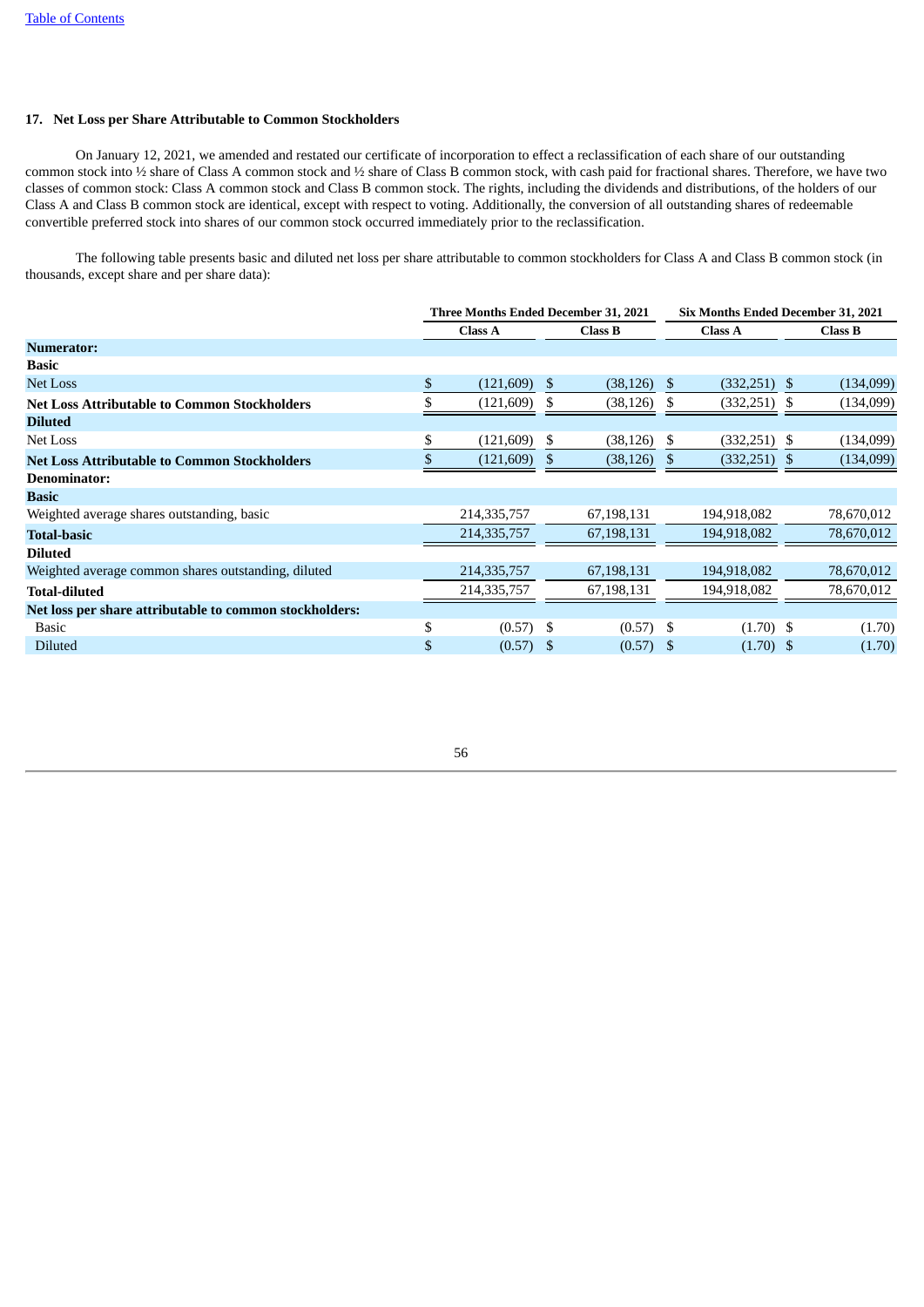The following table presents basic and diluted net loss per share attributable to common stockholders for common stock (in thousands, except share and per share data):

|                                                                                     | <b>Three Months Ended</b><br><b>December 31, 2020</b> |               |    | <b>Six Months Ended December</b><br>31, 2020 |  |  |
|-------------------------------------------------------------------------------------|-------------------------------------------------------|---------------|----|----------------------------------------------|--|--|
| <b>Numerator:</b>                                                                   |                                                       |               |    |                                              |  |  |
| <b>Basic</b>                                                                        |                                                       |               |    |                                              |  |  |
| Net Loss                                                                            | \$                                                    | $(26,610)$ \$ |    | (30, 556)                                    |  |  |
| <b>Net Loss Attributable to Common Stockholders</b>                                 |                                                       | (26, 610)     |    | (30, 556)                                    |  |  |
| <b>Diluted</b>                                                                      |                                                       |               |    |                                              |  |  |
| <b>Net Loss</b>                                                                     | \$                                                    | $(26,610)$ \$ |    | (30, 556)                                    |  |  |
| Gain on conversion of convertible debt                                              |                                                       |               |    | (30, 106)                                    |  |  |
| Interest on convertible debt prior to conversion                                    |                                                       |               |    | 398                                          |  |  |
| Amortization of debt discount prior to conversion                                   |                                                       |               |    | 1,792                                        |  |  |
| <b>Net Loss Attributable to Common Stockholders</b>                                 | S                                                     | (26, 610)     | -S | (58, 472)                                    |  |  |
| <b>Denominator:</b>                                                                 |                                                       |               |    |                                              |  |  |
| <b>Basic</b>                                                                        |                                                       |               |    |                                              |  |  |
| Weighted average shares outstanding, basic                                          |                                                       | 70,801,521    |    | 67,795,598                                   |  |  |
| <b>Total-basic</b>                                                                  |                                                       | 70,801,521    |    | 67,795,598                                   |  |  |
| <b>Diluted</b>                                                                      |                                                       |               |    |                                              |  |  |
| Weighted average common shares outstanding, diluted                                 |                                                       | 70,801,521    |    | 67,795,598                                   |  |  |
| Weighted average common shares attributable to convertible debt prior to conversion |                                                       |               |    | 1,739,082                                    |  |  |
| <b>Total-diluted</b>                                                                |                                                       | 70,801,521    |    | 69,534,680                                   |  |  |
| Net loss per share attributable to common stockholders:                             |                                                       |               |    |                                              |  |  |
| Basic                                                                               | \$                                                    | $(0.38)$ \$   |    | (0.45)                                       |  |  |
| Diluted                                                                             | $\mathfrak{S}$                                        | $(0.38)$ \$   |    | (0.84)                                       |  |  |

The following common stock equivalents, presented based on amounts outstanding, were excluded from the calculation of diluted net loss per share attributable to common stockholders because their inclusion would have been anti-dilutive:

|                                                    |            | As of December 31, |
|----------------------------------------------------|------------|--------------------|
|                                                    | 2021       | 2020               |
| Stock options, including early exercise of options | 18,851,935 | 36,108,658         |
| Restricted stock units                             | 13,345,552 | 13,500,657         |
| Common stock warrants                              | 6,075,005  | 706,065            |
| Employee stock purchase plan shares                | 123,093    |                    |
| Redeemable convertible preferred stock             |            | 148,396,979        |
| Total                                              | 38,395,585 | 198,712,359        |
|                                                    |            |                    |

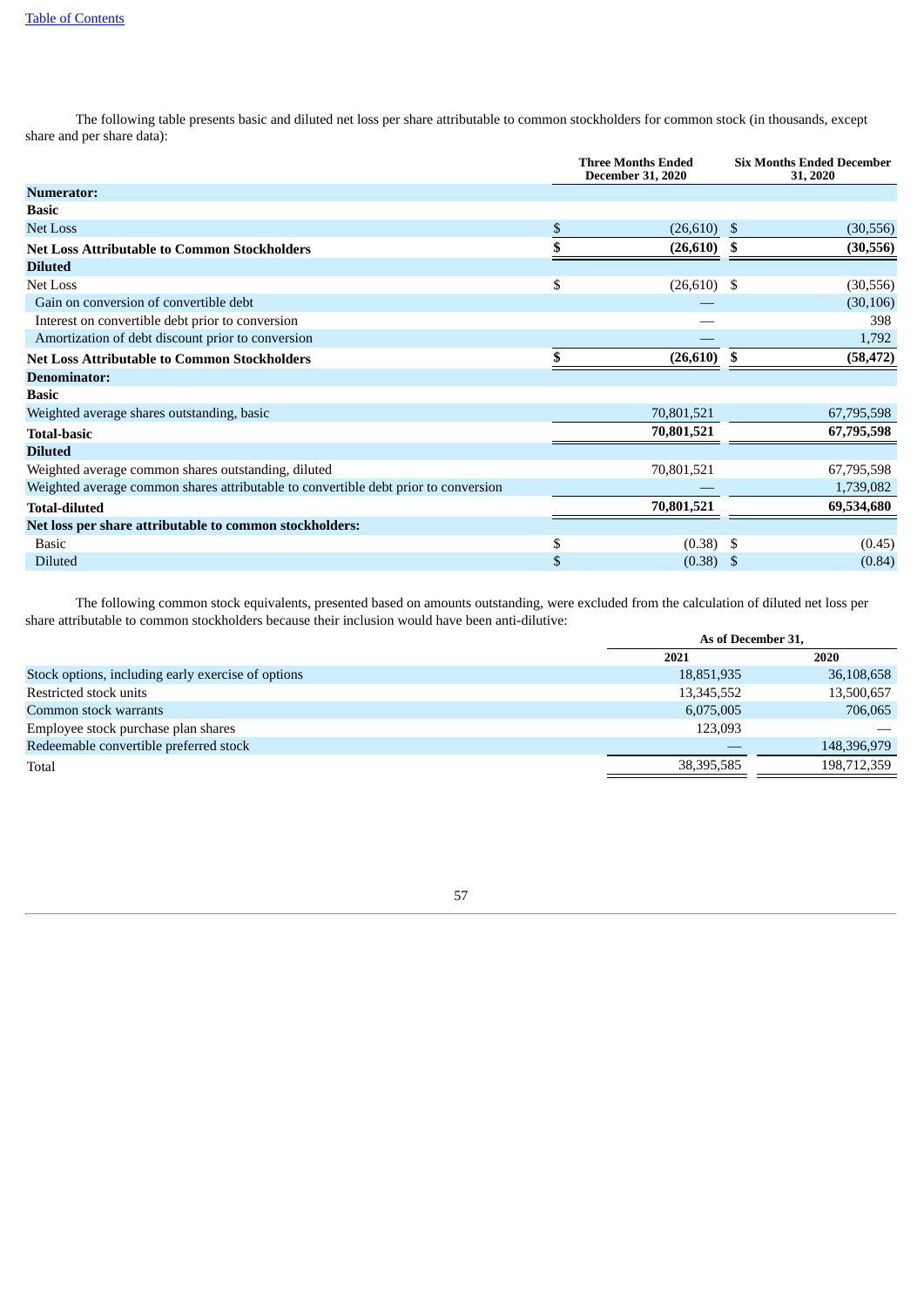## **18. Segments and Geographical Information**

We conduct our operations through a single operating segment and, therefore, one reportable segment.

## *Revenue*

Revenue by geography is based on the billing addresses of the borrower or the location of the merchant's national headquarters. The following table sets forth revenue by geographic area (in thousands):

|                      | Three Months Ended December 31, |         | <b>Six Months Ended December 31.</b> |         |  |         |  |
|----------------------|---------------------------------|---------|--------------------------------------|---------|--|---------|--|
|                      | 2021                            | 2020    |                                      | 2021    |  | 2020    |  |
| <b>United States</b> | 350,486                         | 205,943 |                                      | 612.089 |  | 378,185 |  |
| Canada               | 10,525                          | (1,902) |                                      | 18.307  |  | (166)   |  |
| <b>Total</b>         | 361.011                         | 204.041 |                                      | 630.396 |  | 378,019 |  |

## *Long-Lived Assets*

The following table sets forth our long-lived assets, consisting of property, equipment and software, net and operating lease right-of-use assets, by geographic area (in thousands):

|                      | <b>December 31, 2021</b> | June 30, 2021 |  |  |
|----------------------|--------------------------|---------------|--|--|
| <b>United States</b> | 166,533                  | 118,076       |  |  |
| Canada               | 2,883                    | 2,251         |  |  |
| <b>Total</b>         | 169.416                  | 120,327       |  |  |
|                      |                          |               |  |  |

## **19. Subsequent Events**

The Company has evaluated the impact of events that have occurred subsequent to December 31, 2021, through the date of the interim condensed consolidated financial statements were filed with the SEC. There were no significant subsequent events identified other than the matters described below.

## *Revolving Credit Facility*

On February 4, 2022, we entered into a revolving credit agreement with a syndicate of commercial banks for a \$165.0 million unsecured revolving credit facility, maturing on February 4, 2025. This facility bears interest at a rate equal to, at our option, either (a) a Secured Overnight Financing Rate ("SOFR") rate determined by reference to the forward-looking term SOFR rate for the interest period, plus an applicable margin of 1.85% per annum or (b) a base rate determined by reference to the highest of (i) the federal funds rate plus 0.50% per annum, (ii) the rate last quoted by the Wall Street Journal as the U.S. prime rate and (iii) the one-month forward-looking term SOFR rate plus 1.0% per annum, in each case, plus an applicable margin of 0.85% per annum. The facility contains certain covenants and restrictions, including certain financial maintenance covenants, and requires payment of a monthly unused commitment fee of 0.20% per annum on the undrawn balance available. There are no borrowings outstanding under the facility.

58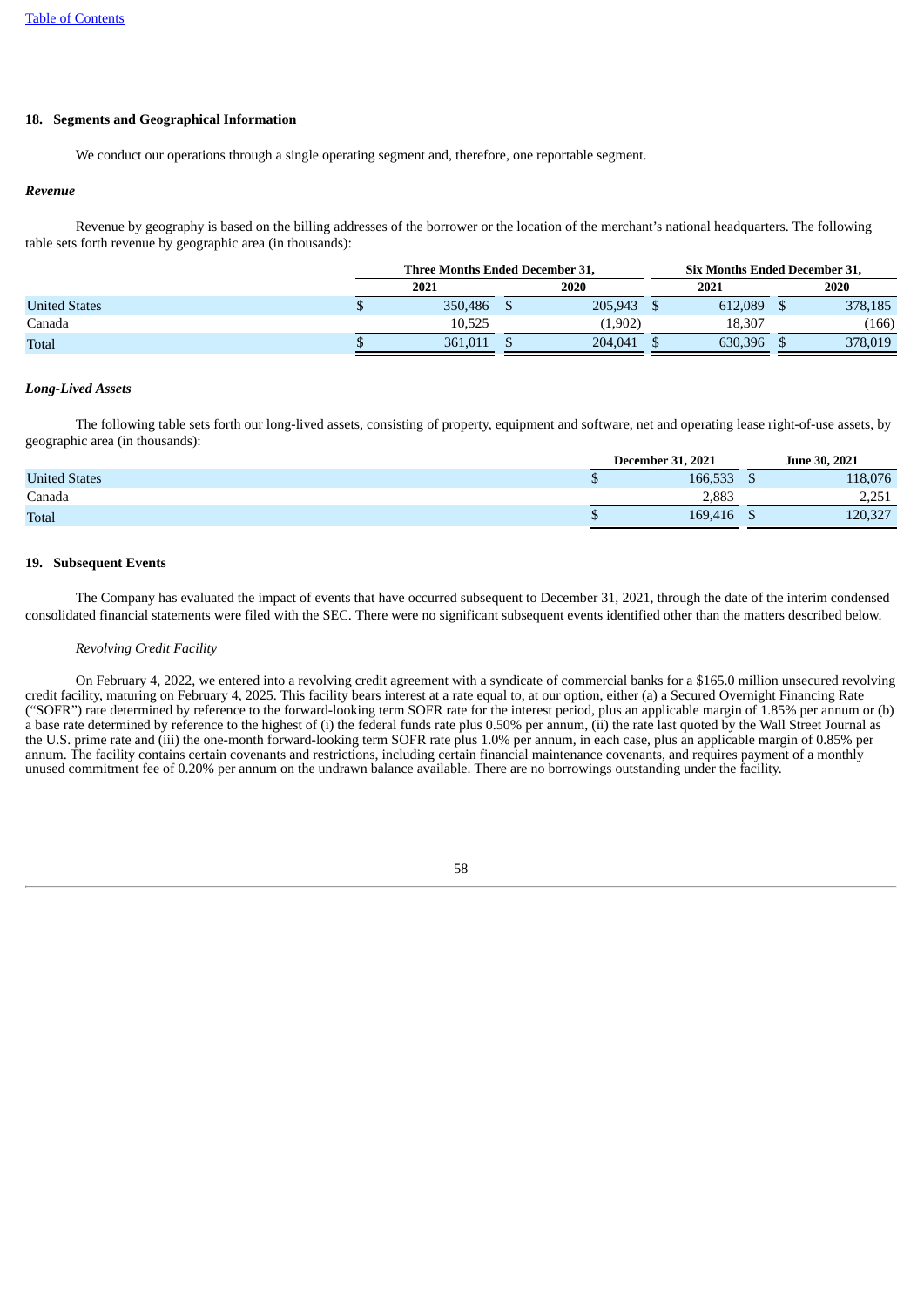## **Item 2. MANAGEMENT'S DISCUSSION AND ANALYSIS OF FINANCIAL CONDITION AND RESULTS OF OPERATIONS**

The following discussion and analysis of our financial condition and results of operations should be read in conjunction with the interim condensed consolidated financial statements and related notes included elsewhere in this Quarterly Report on Form 10-Q ("Form 10-Q") and our audited consolidated financial statements and the related notes and the discussion under the heading "Management's Discussion and Analysis of Financial Condition and Results of Operations" for the fiscal vear ended June 30, 2021 included in our Annual Report on Form 10-K (our "Annual Report"). Some of the information contained in this discussion and analysis, including information with respect to our planned investments to drive future growth, includes forward-looking statements that involve risks and uncertainties. You should review the sections titled "Cautionary Note Regarding Forward-Looking Statements" and "Risk Factors" of this Form 10-Q and our most recently filed Annual Report on Form 10-K for a discussion of forward-looking statements and important factors that could cause actual results to differ materially from the results described in or implied by the forward-looking statements contained in the following discussion and analysis. For the periods presented, references to originating bank partners are to Cross River Bank *and Celtic Bank.*

#### **Overview**

We are building the next generation platform for digital and mobile-first commerce. We believe that by using modern technology, the very best engineering talent, and a mission-driven approach, we can reinvent payments and commerce. Our solutions, which are built on trust and transparency, make it easier for consumers to spend responsibly and with confidence, easier for merchants to convert sales and grow, and easier for commerce to thrive.

Our point-of-sale solutions allow consumers to pay for purchases in fixed amounts without deferred interest, hidden fees, or penalties. We empower consumers to pay over time rather than paying for a purchase entirely upfront. This increases consumers' purchasing power and gives them more control and flexibility. Our platform facilitates both true 0% APR payment options and interest-bearing loans. On the merchant side, we offer commerce enablement, demand generation, and customer acquisition tools. Our solutions empower merchants to more efficiently promote and sell their products, optimize their customer acquisition strategies, and drive incremental sales. We also provide valuable product-level data and insights — information that merchants cannot easily get elsewhere — to better inform their strategies. Finally, our consumer app unlocks the full suite of Affirm products for a delightful end-to-end consumer experience. Consumers can use our app to manage payments, open a high-yield savings account, and access a personalized marketplace.

Our company is predicated on the principles of simplicity, transparency, and putting people first. By adhering to these principles, we have built enduring, trust-based relationships with consumers and merchants that we believe will set us up for long-term, sustainable success. We believe our innovative approach uniquely positions us to define the future of commerce and payments.

Technology and data are at the core of everything we do. Our expertise in sourcing, aggregating, and analyzing data has been what we believe to be the key competitive advantage of our platform since our founding. We believe our proprietary technology platform and data give us a unique advantage in pricing risk. We use data to inform our risk scoring in order to generate value for our consumers, merchants, and capital partners. We collect and store petabytes of information that we carefully structure and use to regularly recalibrate and revalidate our models, thereby getting to risk scoring and pricing faster, more efficiently, and with a higher degree of confidence. We also prioritize building our own technology and investing in product and engineering talent as we believe these are enduring competitive advantages that are difficult to replicate. Our solutions use the latest in machine learning, artificial intelligence, cloud-based technologies, and other modern tools to create differentiated and scalable products.

We have achieved significant growth in recent periods. Our total revenue, net was approximately \$361.0 million and \$630.4 million for the three and six months ended December 31, 2021, respectively, and \$204.0

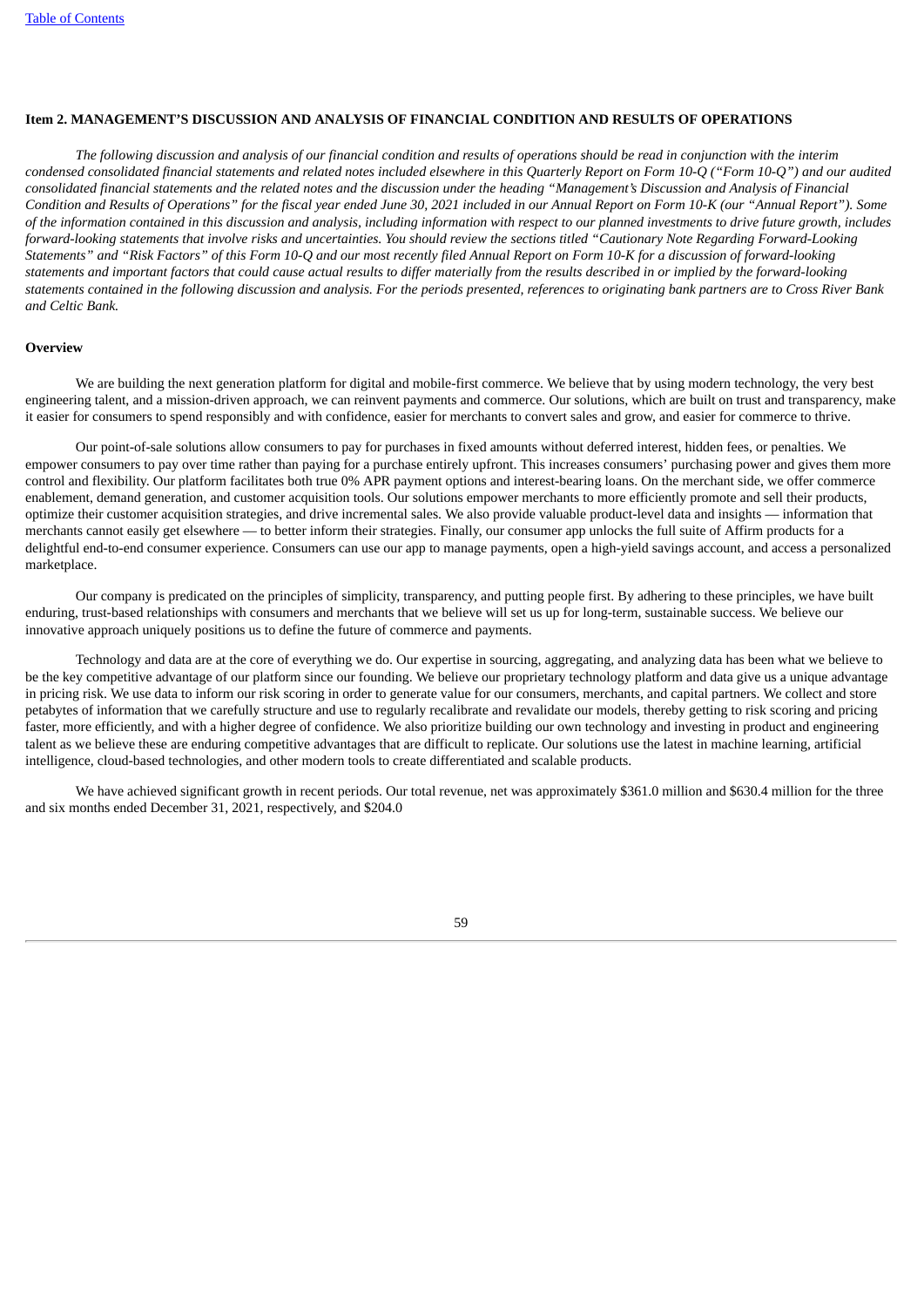million and \$378.0 million for the three and six months ended December 31, 2020, respectively. We incurred net losses of \$159.7 million and \$466.4 million for the three and six months ended December 31, 2021, respectively, and \$26.6 million and \$30.6 million for the three and six months ended December 31, 2020, respectively.

The combination of our differentiated product offering, efficient go-to-market strategy, and strong monetization engine has resulted in fast growth.

- *• Rapid GMV growth.* We grew our Gross Merchandise Volume ("GMV") by approximately 115% period-over-period to \$4.5 billion during the three months ended December 31, 2021 from \$2.1 billion during the three months ended December 31, 2020. During the six months ended December 31, 2021, GMV was \$7.2 billion, which represented 102% growth over the six months ended December 31, 2020.
- *• Increased consumer engagement.* The number of active consumers on our platform grew by 6.7 million consumers from December 31, 2020 to December 31, 2021, an increase of 150%, to a total of 11.2 million.
- *• Expanded merchant network.* We have also continued to scale the breadth and reach of our platform. From December 31, 2020 to December 31, 2021, our merchant base expanded by 2,030% to 168,030 active merchants due primarily to continued expansion to merchants related to the Shopify partnership.

Our business is designed to scale efficiently. Our partnerships with banks and other funding relationships have allowed us to remain equity capital efficient. Since July 1, 2016, we have processed approximately \$24.7 billion of GMV on our platform. As of December 31, 2021, we had over \$8.8 billion in funding capacity from a diverse set of capital partners, including through our warehouse facilities, securitization trusts, and forward flow arrangements, an increase of \$2.3 billion from \$6.5 billion as of June 30, 2021.

Through the diversity of these funding relationships, the equity capital required to build our total platform portfolio has remained stable at approximately 4% of the total platform portfolio from June 30, 2021 to December 31, 2021. This metric measures the equity intensity of our business or the amount of capital used in relation to the scale of our enterprise. We define our total platform portfolio as the unpaid principal balance outstanding of all loans facilitated through our platform as of the balance sheet date, including both those loans held for investment and those loans owned by third-parties. This amount totaled \$6.3 billion and \$4.7 billion as of December 31, 2021 and June 30, 2021, respectively. Additionally, we define the equity capital required as the balance of loans held for investment plus loans held for sale less funding debt and notes issued by securitization trusts, per our interim condensed consolidated balance sheet. This amount totaled \$229.7 million and \$178.1 million as of December 31, 2021 and June 30, 2021, respectively. Equity capital required as a percent of the last twelve months' GMV was 2% as of both December 31, 2021 and June 30, 2021.

We believe that our continued success will depend on many factors, including our ability to attract additional merchant partners, retain our existing merchant partners, and grow and develop our relationships with new and existing merchant partners (including our relationship with Amazon), help our merchants grow their revenue on our platform, and develop new innovative solutions to establish the ubiquity of our network and breadth of our platform. For a further discussion of trends, uncertainties and other factors that could impact our operating results, see the section entitled "Risk Factors" in Item 1A, which is incorporated herein by reference.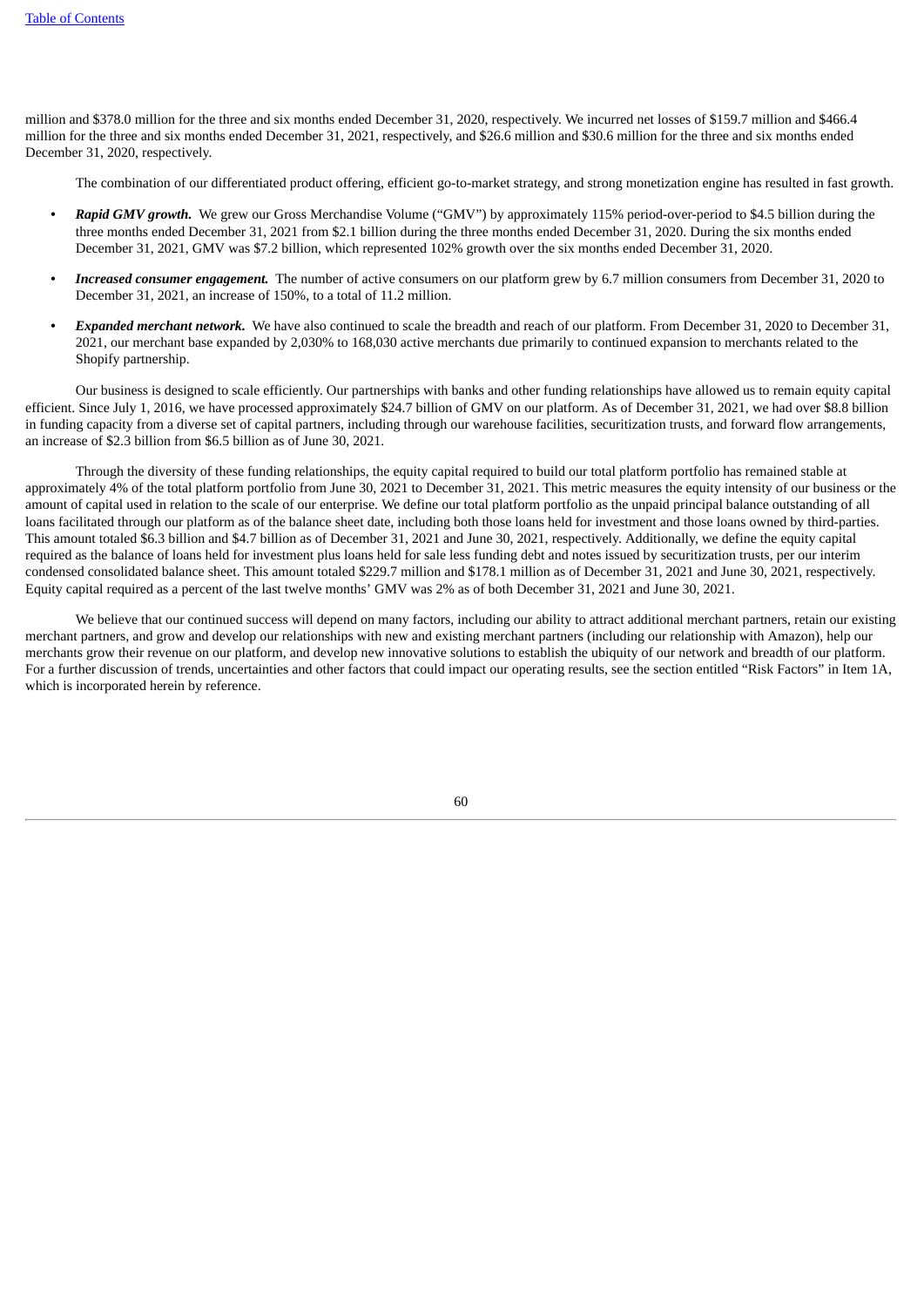## **Our Financial Model**

#### *Our Revenue Model*

From merchants, we earn a fee when we help them convert a sale and facilitate a transaction. While merchant fees depend on the individual arrangement between us and each merchant and vary based on the terms of the product offering, we generally earn larger merchant fees on 0% APR financing products. For both the three and six months ended December 31, 2021, 0% APR financing represented 44% of total GMV facilitated through our platform. For both the three and six months ended December 31, 2020, 0% APR financing represented 46% of total GMV facilitated through our platform.

From consumers, we earn interest income on the simple interest loans that we originate or purchase from our originating bank partners. Interest rates charged to our consumers vary depending on the transaction risk, creditworthiness of the consumer, the repayment term selected by the consumer, the amount of the loan, and the individual arrangement with a merchant. Because our consumers are never charged deferred or compounding interest, late fees, or penalties on the loans, we are not incentivized to profit from our consumers' hardships. In addition, interest income includes the amortization of any discounts or premiums on loan receivables created upon either the purchase of a loan from our originating bank partners or the origination of a loan.

In order to accelerate our ubiquity, we facilitate the issuance of virtual cards directly to consumers through our app, allowing them to shop with merchants that may not yet be fully integrated with Affirm. When these virtual cards are used over established card networks, we earn a portion of the interchange fee from the transaction.

#### *Our Loan Origination and Servicing Model*

When a consumer applies for a loan through our platform, the loan is underwritten using our proprietary risk model. Once approved for the loan, the consumer then selects his/her preferred repayment option. The substantial majority of these loans are funded and issued by our originating bank partners.

A substantial majority of the loans facilitated through our platform are originated through our originating bank partners: Cross River Bank, an FDIC-insured New Jersey state-chartered bank, and Celtic Bank, an FDIC-insured Utah state-chartered industrial bank. These partnerships allow us to benefit from our partners' ability to originate loans under their banking licenses while complying with various federal, state, and other laws. Under this arrangement, we must comply with our originating bank partners' credit policies and underwriting procedures, and our originating bank partners maintain ultimate authority to decide whether to originate a loan or not. When an originating bank partner originates a loan, it funds the loan through its own funding sources and may subsequently offer and sell the loan to us. Pursuant to our agreements with these partners, we are obligated to purchase the loans facilitated through our platform that our partner offers us and our obligation is secured by cash deposits. To date, we have purchased all of the loans facilitated through our platform and originated by our originating bank partners. When we purchase a loan from an originating bank partner, the purchase price is equal to the outstanding principal balance of the loan, plus a fee and any accrued interest. The originating bank partner also retains an interest in the loans purchased by us through a loan performance fee that is payable by us on the aggregate principal amount of a loan that is paid by a consumer. See Note 13. Fair Value of Financial Assets and Liabilities for more information on the performance fee liability.

We are also able to originate loans directly under our lending, servicing, and brokering licenses in Canada and across various states in the U.S. through our consolidated subsidiaries. For the three and six months ended December 31, 2021, we originated approximately \$293.4 million and \$429.7 million of loans in Canada, respectively, compared to approximately \$61.3 million for both the three and six months ended December 31, 2020. For the three and six months ended December 31, 2021, we directly originated \$728.3 million and \$1,114.6 million of loans in the U.S. pursuant to our state licenses, compared to approximately \$72.6 million for both the three and six months ended December 31, 2020. For the three and six months ended December 31, 2021, we self-originated 23% and 22% of total loans through our state and other licenses, respectively, compared to 6% and 4% for the three and six months ended December 31, 2020, respectively.

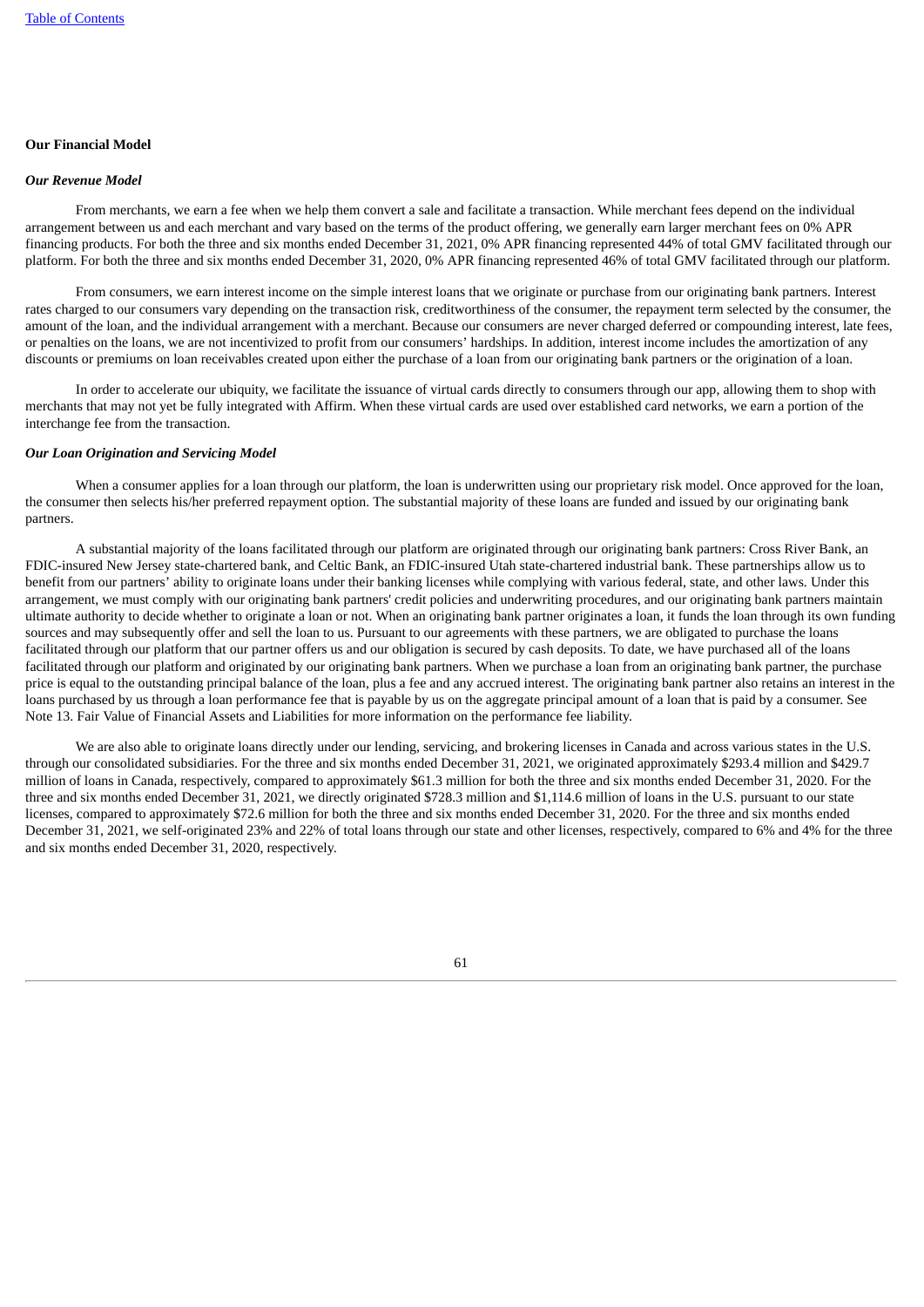We act as the servicer on all loans that we originate directly or purchase from our originating bank partners and earn a servicing fee on loans we sell to our funding sources. We do not sell the servicing rights on any of the loans, allowing us to control the consumer experience end-to-end. To allow for flexible staffing to support overflow and seasonal traffic, we partner with several sub-servicers to manage customer care, first priority collections, and third-party collections in accordance with our policies and procedures.

### *Our Funding Sources*

We maintain a capital-efficient model through a diverse set of funding sources. When we originate a loan directly or purchase a loan originated by our originating bank partners, we often utilize warehouse facilities with certain lenders to finance our lending activities or loan purchases. We sell the loans we originate or purchase from our originating bank partners to whole loan buyers and securitization investors through forward flow arrangements and securitization transactions, and earn servicing fees from continuing to act as the servicer on the loans.

## **Key Operating Metrics**

We collect and analyze operating and financial data of our business to assess our performance, formulate financial projections, and make strategic decisions. In addition to revenue, net (loss) income, and other results under accounting principles generally accepted in the United States ("U.S. GAAP"), the following tables set forth key operating metrics we use to evaluate our business.

|                                | <b>Three Months Ended</b><br>December 31, |                |  | Six Months Ended<br>December 31, |      |           |  |  |  |
|--------------------------------|-------------------------------------------|----------------|--|----------------------------------|------|-----------|--|--|--|
|                                | 2021<br>2020                              |                |  | 2021                             | 2020 |           |  |  |  |
|                                |                                           | (in thousands) |  |                                  |      |           |  |  |  |
| Gross Merchandise Volume (GMV) | 4,457,574                                 | 2,075,112      |  | 7,170,513                        |      | 3,551,041 |  |  |  |

#### *GMV*

We measure gross merchandise volume to assess the volume of transactions that take place on our platform. We define GMV as the total dollar amount of all transactions on the Affirm platform during the applicable period, net of refunds. GMV does not represent revenue earned by us. However, the GMV processed through our platform is an indicator of the success of our merchants and the strength of our platform. For the three months ended December 31, 2021, GMV was \$4.5 billion, which represented an increase of approximately 115% as compared to \$2.1 billion for the three months ended December 31, 2020. For the six months ended December 31, 2021, GMV was \$7.2 billion, which represents an increase of approximately 102% as compared to \$3.6 billion for the six months ended December 31, 2020.

|                                      | <b>December 31, 2021</b>                 | <b>June 30, 2021</b> | <b>December 31, 2020</b> |  |  |  |  |  |  |
|--------------------------------------|------------------------------------------|----------------------|--------------------------|--|--|--|--|--|--|
|                                      | (in thousands, except per consumer data) |                      |                          |  |  |  |  |  |  |
| <b>Active Consumers</b>              | 11.231                                   | 7.121                | 4.493                    |  |  |  |  |  |  |
| Transactions per Active Consumer (x) | 2.5                                      |                      | 2.2                      |  |  |  |  |  |  |

#### *Active Consumers*

We assess consumer adoption and engagement by the number of active consumers across our platform. Active consumers are the primary measure of the size of our network. We define an active consumer as a consumer who engages in at least one transaction on our platform during the 12 months prior to the measurement date. As of December 31, 2021, we had 11.2 million active consumers, representing an increase of approximately 58% compared to 7.1 million at June 30, 2021, and approximately 150% compared to 4.5 million at December 31, 2020.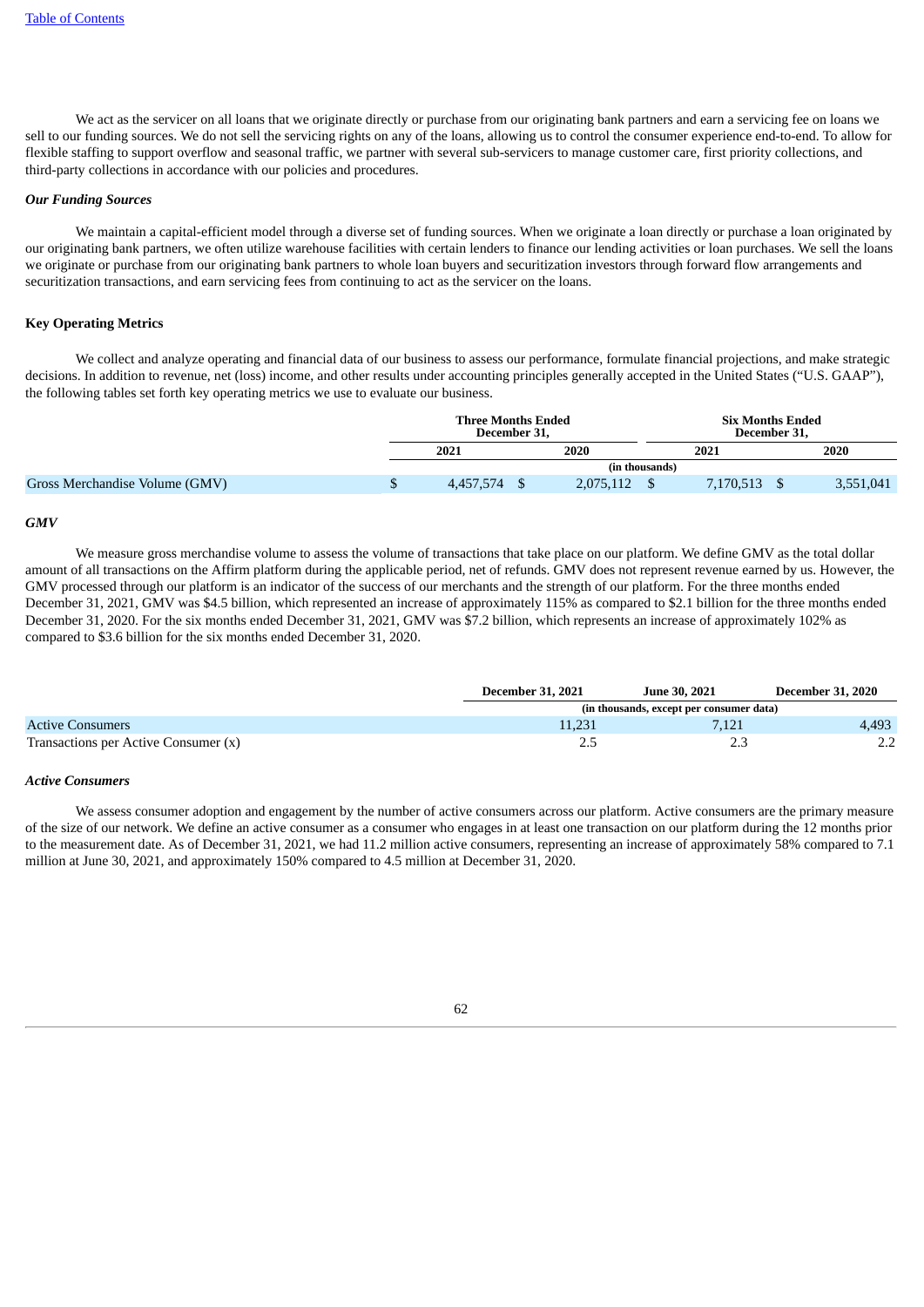#### *Transactions per Active Consumer*

We believe the value of our network is amplified with greater consumer engagement and repeat usage, highlighted by increased transactions per active consumer. Transactions per active consumer is defined as the average number of transactions that an active consumer has conducted on our platform during the 12 months prior to the measurement date. As of December 31, 2021, we had approximately 2.5 transactions per active consumer, an increase of 11% compared to June 30, 2021, and approximately 15% compared to December 31, 2020. Transactions per active consumer includes incremental transactions completed by active consumers on the PayBright and Returnly platforms during the twelve months prior to the measurement date and prior to the acquisitions of PayBright and Returnly by Affirm.

## **Factors Affecting Our Performance**

## *Expanding our Network, Diversity, and Mix of Funding Relationships*

Our capital efficient funding model is integral to the success of our platform. As we scale the number of transactions on our network and grow GMV, we maintain a variety of funding relationships in order to support our network. Our diversified funding relationships include warehouse facilities, securitization trusts, forward flow arrangements, and partnerships with banks. Given the short duration and strong performance of our assets, funding can be recycled quickly, resulting in a high-velocity, capital efficient funding model. The percentage of equity capital required to fund our total platform portfolio has remained relatively flat at approximately 4% from June 30, 2021 to December 31, 2021. The mix of on-balance sheet and off-balance sheet funding is a function of both how we choose to allocate loan volume and the available supply of capital, both of which may also impact our results in any given period.

#### *Mix of Business on Our Platform*

The mix of products that our merchants offer and our consumers purchase in any period affects our operating results. In addition, shifts in volume among merchants in any period also affects our operating results. These mix impacts affect GMV, revenue, our financial results, and our key operating metric performance for that period. Differences in product mix relate to different loan durations, APR mix, and varying proportion of 0% APR versus interest-bearing financings. Differences in merchant mix relate to the variations in the product and economic terms of the commercial agreements among our merchants. For example, our low average order value ("AOV") products generally benefit from shorter duration, but also have lower revenue as a percentage of GMV when compared to high AOV products. Merchant mix shifts are driven in part by the products offered by the merchant, the economic terms negotiated with the merchant, merchant-side activity relating to the marketing of their products, whether the merchant is fully integrated within our network, and general economic conditions affecting consumer demand. Our revenue as a percentage of GMV in any given period varies across products. As such, as we continue to expand our network to include more merchants, revenue as a percentage of GMV will vary. In addition, our commercial agreement with Shopify to offer Shop Pay Installments powered by Affirm and our recent Split Pay offering, a short-term payment plan with 0% APR, will continue to increase the mix of our shorter duration, low AOV products. Differences in the mix of high versus low AOV will also impact our results. For example, we expect that transactions per active consumer may increase while revenue as a percentage of GMV may decline in the medium term to the extent that a greater portion of our GMV comes from Split Pay and other low-AOV offerings.

#### *Sales and Marketing Investment*

We rely on the strength of our merchant relationships and positive user experience to develop our consumer brand and grow the ubiquity of our platform. During the three and six months ended December 31, 2021, we increased our investment in sales and marketing channels that we believe will drive further brand awareness and preference among both consumers and merchants. Given the nature of our revenue, our investment in sales and marketing in a given period may not impact results until subsequent periods. Additionally, given the increasingly competitive nature of merchant acquisition, we expect that we may make significant investments in retaining and

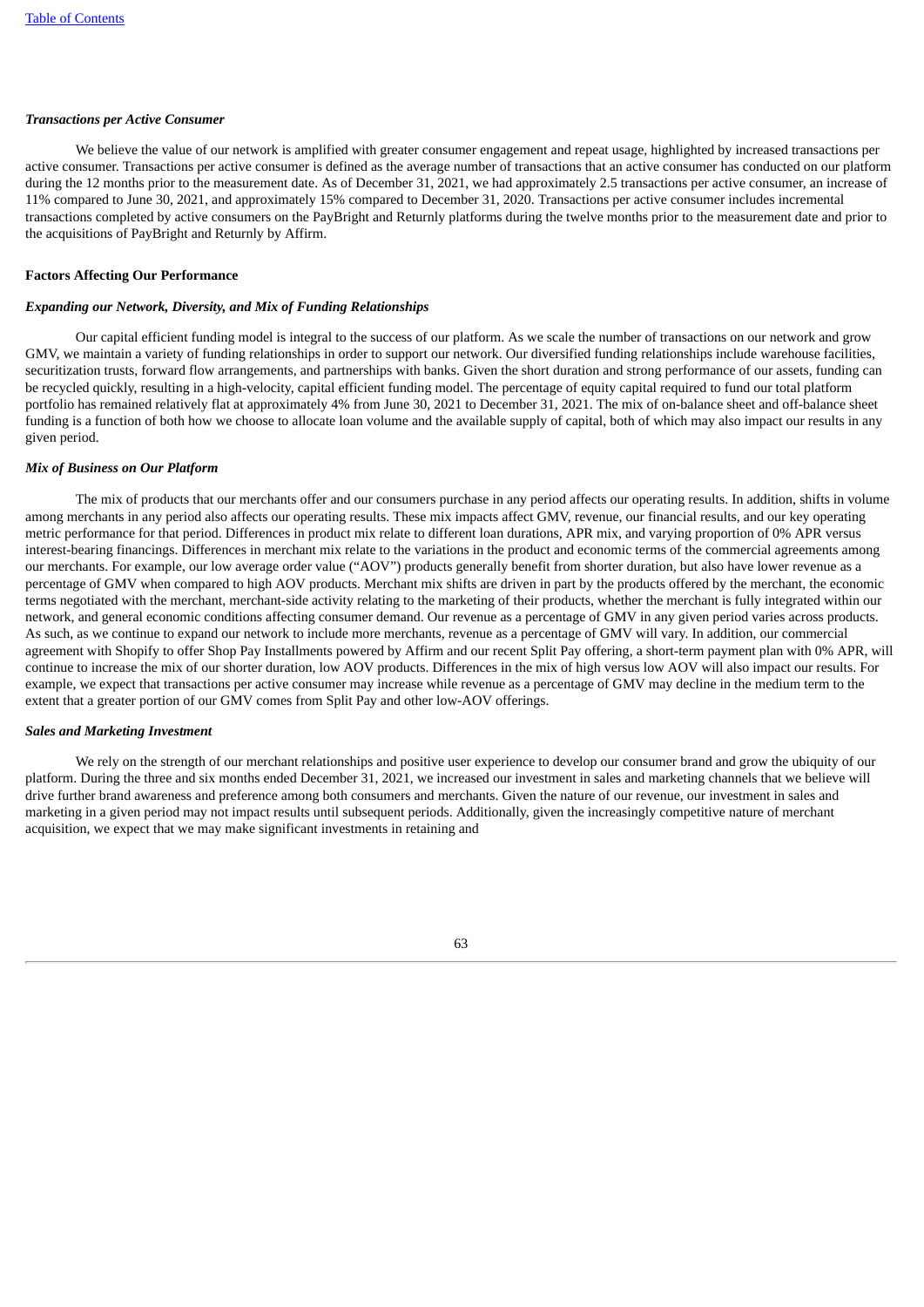acquiring new merchants. We are focused on the effectiveness of sales and marketing spending and will continue to be strategic in maintaining efficient consumer and merchant acquisition.

### *Seasonality*

We experience seasonal fluctuations in our revenue as a result of consumer spending patterns. Historically, our revenue has been the strongest during the second quarter of our fiscal year due to increases in retail commerce occurring through the holiday season. Adverse events that occur during these months could have a disproportionate effect on our financial results for the fiscal year.

#### **Impact of COVID-19**

The COVID-19 pandemic has had, and continues to have, a significant impact on the U.S. economy and the markets in which we operate. Our positive performance during this period demonstrates the value and effectiveness of our platform, the resiliency of our business model, and the capabilities of our risk management and underwriting approach. As we enter a new phase of the pandemic, our focus will turn to both changing macro-economic conditions and individual consumer spending habits. As we observe new behavior, we will rely on our flexible and robust risk infrastructure to make appropriate decisions for our business.

#### *Diversified Mix of Merchant Partners*

We have a diversified set of merchant partners across industries, which allows us to capitalize on industry tailwinds and changing consumer spending behavior, economic conditions, and other factors that may affect a particular type of merchant or industry. For example, following the onset of the COVID-19 pandemic, our revenue from merchant partners in the travel, hospitality, and entertainment industries declined significantly, but we saw a significant increase in revenue from merchant partners offering home fitness equipment, home office products, and home furnishings. As we move past the period of extended lock-downs due to COVID-19, we have observed strong changes in consumer preferences. Industries impacted by the lock-down such as travel and hospitality have seen a strong resurgence and have either replaced or offset the spending decreases we experienced in the aforementioned categories.

#### *Dynamic Changes to Risk Model*

As part of our risk mitigation platform, we closely track data and trends to measure risk and manage exposure, leveraging our flexibility to quickly adjust and adapt. In response to the macroeconomic impact of the COVID-19 pandemic, we initiated a series of refinements to our risk model based on our real-time data observations and analysis. We were able to respond, implement, and test the updates to our model quickly due to the adaptability of our infrastructure, underwriting, and risk management models. This resulted in continued decreases across both charge-offs and delinquencies. As macroeconomic conditions improved, the embedded flexibility of the model allowed our risk tolerances to return closer to pre-pandemic levels while still maintaining low losses. Our proprietary risk model was not designed to take into account the longer-term impacts of social, economic, and financial disruptions caused by the COVID-19 pandemic, and while we continue to make refinements to our risk model as new information becomes available to us, any changes to our risk model may be ineffective and the performance of our risk model may decline.

## *Resilient Allowance Model*

At the onset of the COVID-19 pandemic in March 2020, we factored in updated loss multiples using macroeconomic data to reflect stressed expected loss scenarios emerging from forecasted delinquencies and defaults. This stressing of the model resulted in an increase of the allowance for credit losses as a percentage of loans held for investment to a high of 14.8% as of March 31, 2020. In the months subsequent to this and during fiscal year 2021, we saw stronger than expected repayment history in the portfolio and increased credit quality of loans held on our balance sheet from credit tightening, resulting in a release of the allowance over time. As the economic reopening and recovery continues, we believe our allowance model is well equipped to forecast expected loss scenarios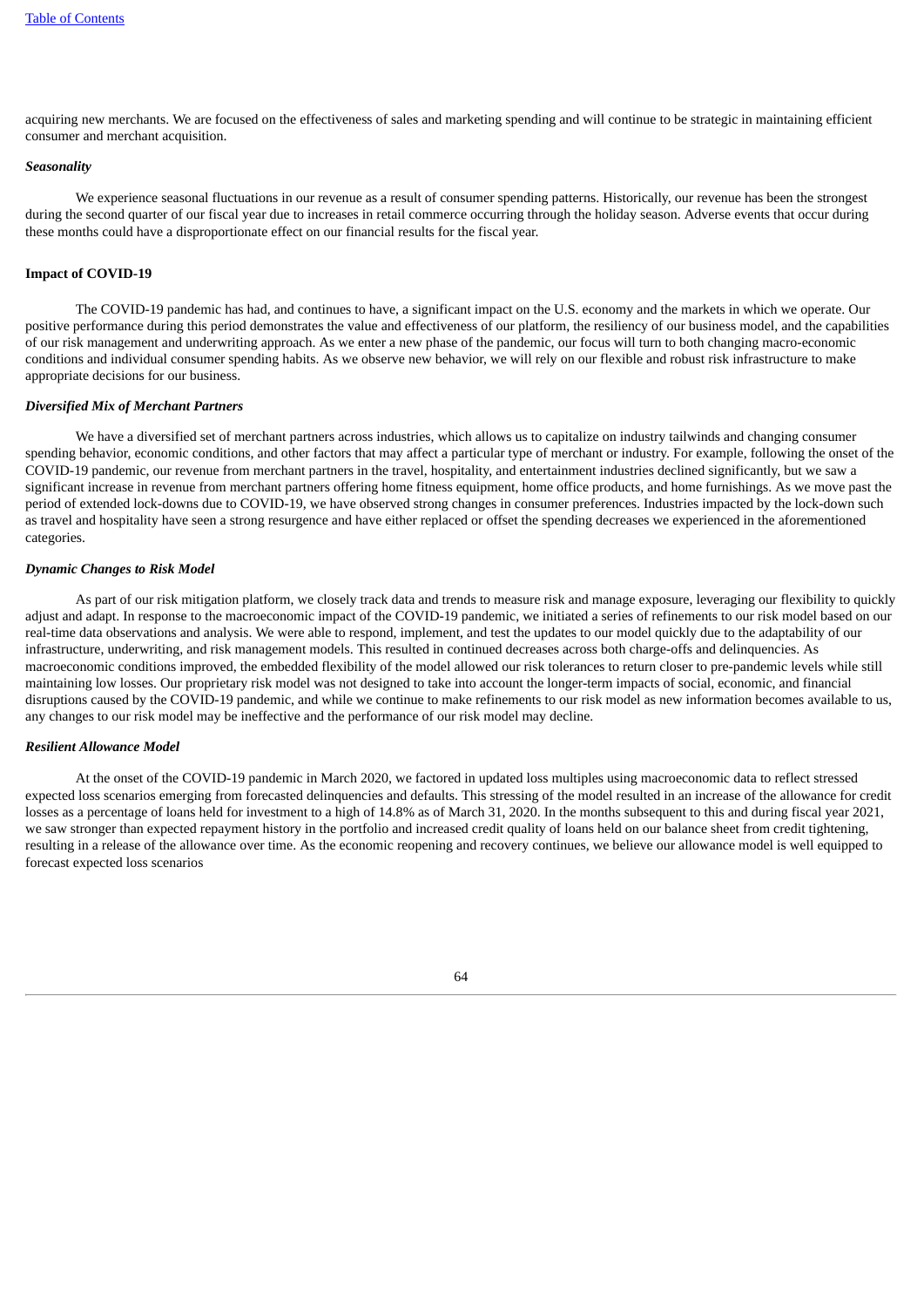resulting from both the shifting product mix of loans on our balance sheet as well as a return to pre-pandemic credit levels over time. The allowance for credit losses as a percentage of loans held for investment increased from 5.8% as of June 30, 2021 to 6.5% as of December 31, 2021 due to a shift in the composition of loans retained on balance sheet. Should macroeconomic factors or expected losses change, we may increase or decrease the allowance for credit losses.

#### **Components of Results of Operations**

#### *Revenue*

#### *Merchant Network Revenue*

Merchant partners are charged a fee on each transaction processed through the Affirm platform. The fees vary depending on the individual arrangement between us and each merchant and on the terms of the product offering. The fee is recognized at the point in time the terms of the executed merchant agreement have been fulfilled and the merchant successfully confirms the transaction. We may originate certain loans via our wholly-owned subsidiaries, with zero or below market interest rates. In these instances, the par value of the loans originated is in excess of the fair market value of such loans, resulting in a loss, which we record as a reduction to merchant network revenue. In order to continue to expand our consumer base, we may originate loans under certain merchant arrangements that we do not expect to achieve positive revenue. In these instances, the loss is recorded as sales and marketing expense. During the three and six months ended December 31, 2020, we generated 49% and 51% of our revenue from merchant network fees, respectively. During both the three and six months ended December 31, 2021, we generated 35% of our revenue from merchant network fees.

#### *Virtual Card Network Revenue*

A smaller portion of our revenue comes from our Virtual Card product. We have an agreement with an issuer processor to facilitate transactions through the issuance of virtual debit cards to be used by consumers at checkout. Consumers can apply for a virtual debit card through the Affirm app and, upon approval, receive a single-use virtual debit card to be used for their purchase online or offline at a non-integrated merchant. The virtual debit card is funded at the time a transaction is authorized using cash held by the issuer processor in a reserve fund, which is ultimately funded and maintained by us. Our originating bank partner then originates a loan to the consumer once the transaction is confirmed by the merchant. The non-integrated merchants are charged interchange fees by the issuer processor for virtual debit card transactions, as with all debit card purchases, and the issuer processor shares a portion of this revenue with us. We also leverage this issuer processor as a means of integrating certain merchants. Similarly, for these arrangements with integrated merchants, the merchant is charged interchange fees by the issuer processor and the issuer processor shares a portion of this revenue with us. This revenue is recognized as a percentage of both our loan volume transacted on the payment processor network and net interchange income, and this revenue is presented net of associated processing fees. We generated 7% of our revenue from virtual card network fees for both the three and six months ended December 31, 2021, and 5% and 4% of our revenue from virtual card network fees for the three and six months ended December 31, 2020, respectively.

#### *Interest Income*

We also earn revenue through interest earned on loans facilitated by our platform. Interest income includes interest charged to consumers over the term of the consumers' loans based on the principal outstanding and is calculated using the effective interest method. In addition, interest income includes the amortization of any discounts or premiums on loan receivables created upon either the purchase of a loan from our originating bank partners or the origination of a loan. These discounts and premiums are accreted or amortized over the life of the loan using the effective interest method and represented 40% and 37% of total interest income for the three and six months ended December 31, 2021, respectively, compared to 30% and 29% for the three and six months ended December 31, 2020. During the three and six months ended December 31, 2021, we generated 38% and 41% of our revenue from interest income, respectively. During the three and six months ended December 31, 2020, we generated 36% and 34% of our revenue from interest income, respectively.

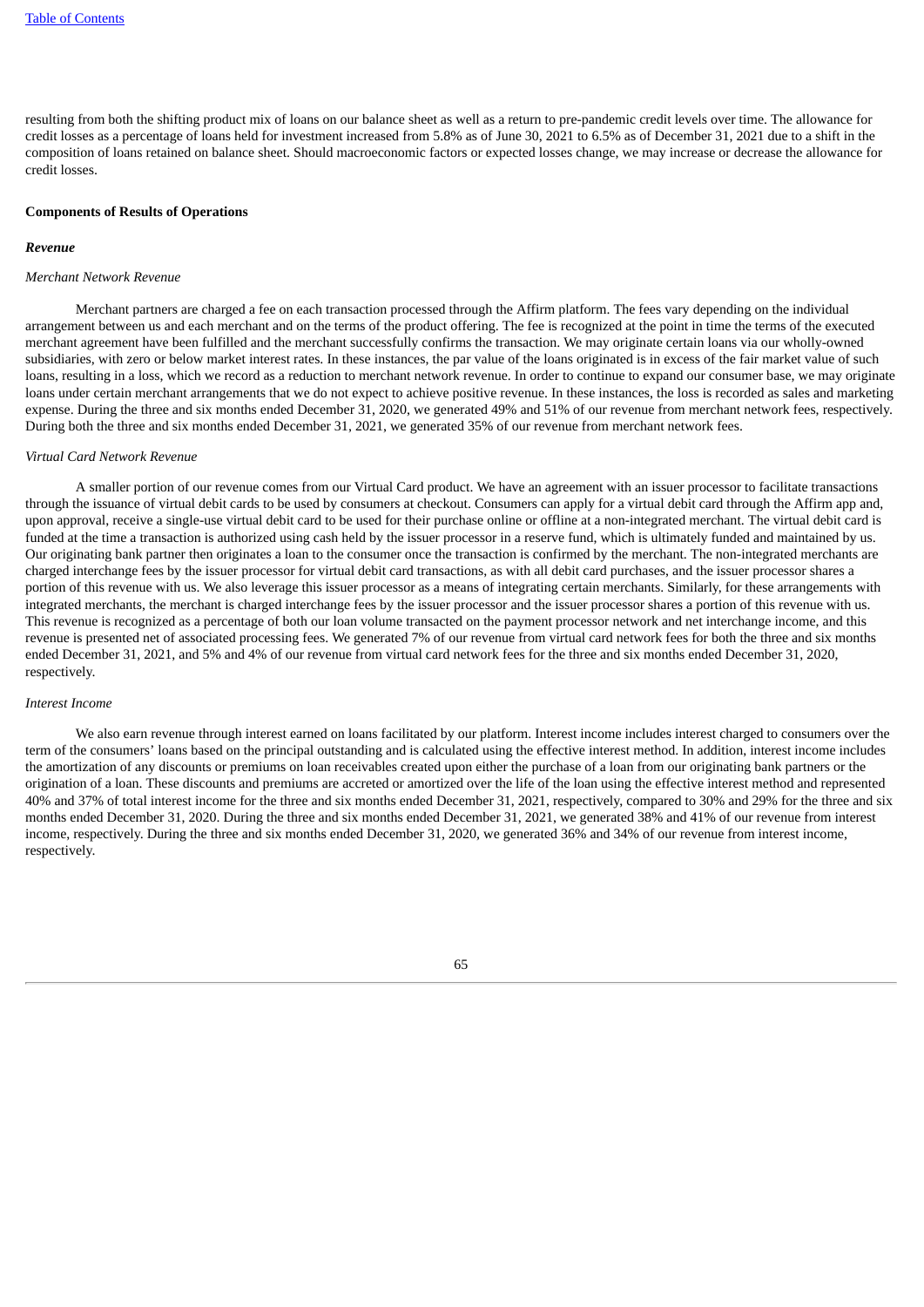#### *Gain on Sales of Loans*

We sell a portion of the loans we originate or purchase from our originating bank partners to third-party investors. We recognize a gain or loss on sale of such loans as the difference between the proceeds received, adjusted for initial recognition of servicing assets and liabilities obtained at the date of sale, and the carrying value of the loan. During the three and six months ended December 31, 2021, we recognized a decrease of \$3.5 million and \$2.2 million in gain on sales of loans due to the net impact of the servicing assets and liabilities of the loans sold, respectively. During the three and six months ended December 31, 2020, we generated 7% and 8% of our revenue from gain on sales of loans, respectively. During the three and six months ended December 31, 2021, we generated 16% and 14% of our revenue from gain on sales of loans, respectively.

## *Servicing Income*

We earn a specified fee from providing professional services to manage loan portfolios on behalf of our third-party loan owners. Under the servicing agreements with our third-party loan owners, we are entitled to collect servicing fees on the loans that we service, which are paid monthly based upon an annual fixed percentage of the outstanding loan portfolio balance. During the three and six months ended December 31, 2020, we generated 3% and 2% of our revenue from servicing fees, respectively. During both the three and six months ended December 31, 2021, we generated 3% of our revenue from servicing fees.

We expect our revenue may vary from period to period based on, among other things, the timing of onboarding and size of new merchants, the mix of 0% APR loans versus interest-bearing loans with simple interest, loan funding strategy and mix, type and mix of products that our merchants offer to their customers, the rate of repeat transactions, transaction volume, and seasonality of or fluctuations in usage of our platform.

## *Operating Expenses*

Our operating expenses consist of the loss on loan purchase commitment made to our originating bank partners, the provision for credit losses, funding costs, processing and servicing, technology and data analytics, sales and marketing, and general and administrative expenses. Salaries and personnel-related costs, including benefits, bonuses, stock-based compensation expense and occupancy, comprise a significant component of several of these expense categories. An allocation of overhead, such as rent and other overhead, is based on employee headcount and included in processing and servicing, technology and data analytics, sales and marketing, and general and administrative expenses.

As of December 31, 2021, we had 2,071 employees, compared to 1,641 employees as of June 30, 2021. We increased our headcount and personnel related costs across our business in order to support our growth expansion strategy. We expect headcount to continue to increase during fiscal year 2022 given our focus on growth and expansion.

#### *Loss on Loan Purchase Commitment*

We purchase certain loans from our originating bank partners that are processed through our platform and our originating bank partner puts back to us. Under the terms of the agreements with our originating bank partners, we are generally required to pay the principal amount plus accrued interest for such loans. In certain instances, our originating bank partners may originate loans with zero or below market interest rates that we are required to purchase. In these instances, we may be required to purchase the loan for a price in excess of the fair market value of such loans, which results in a loss. These losses are recognized as loss on loan purchase commitment in our interim condensed consolidated statements of operations and comprehensive loss. These costs are incurred on a per loan basis.

### *Provision for Credit Losses*

Provision for credit losses consists of amounts charged against income during the period to maintain an allowance for credit losses. Our allowance for credit losses represents our estimate of the credit losses inherent in

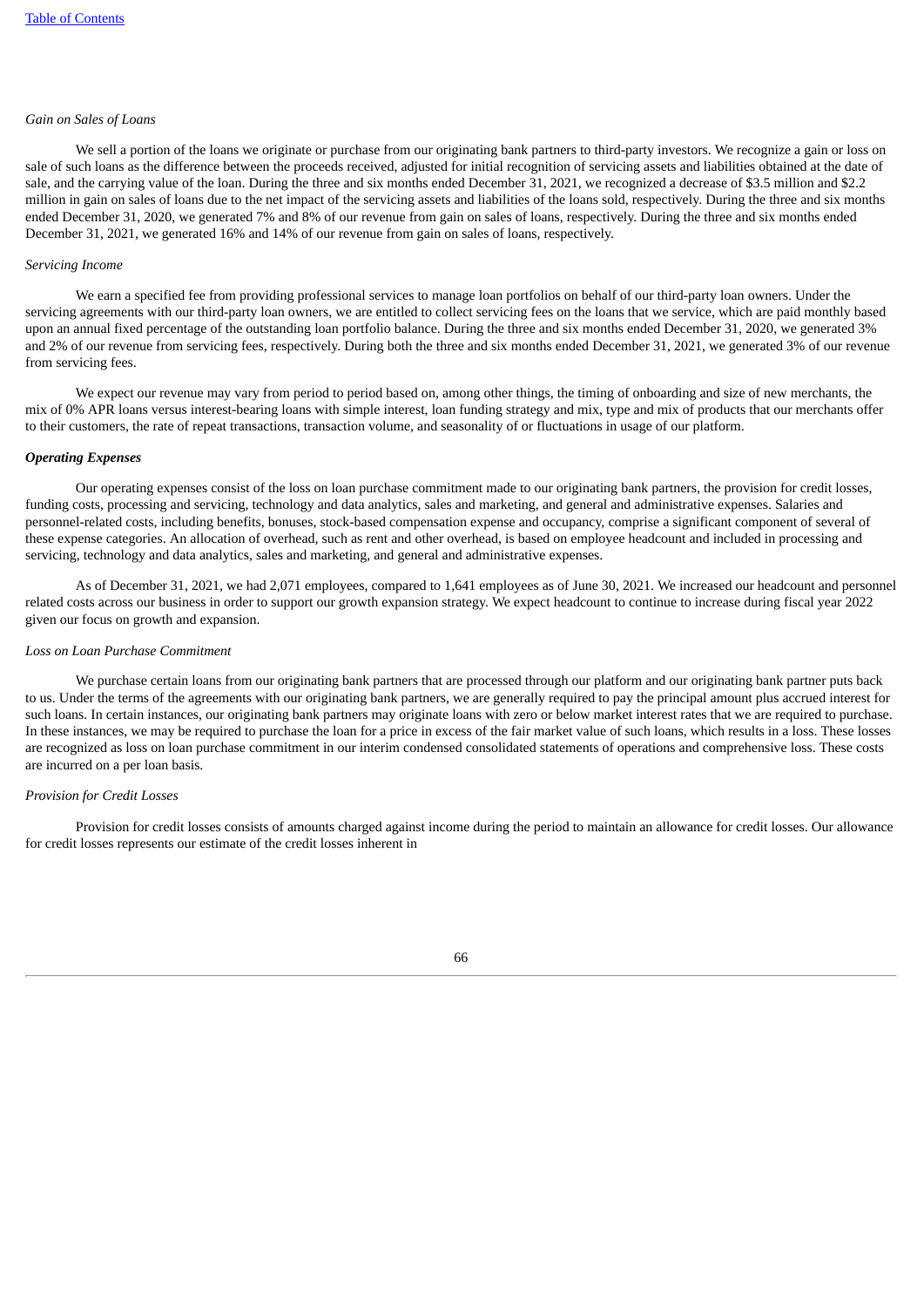our loans held for investment and is based on a variety of factors, including the composition and quality of the portfolio, loan specific information gathered through our collection efforts, current economic conditions, future reasonable and supportable forecasts, and our historical net charge-off and loss experience. These costs are incurred on a per loan basis.

#### *Funding Costs*

Funding costs consist of the interest expense we incur on our borrowings and amortization of fees and other costs incurred in connection with funding the purchases and originations of loans. Excluding the amortization of debt issuance costs, which totaled \$1.3 million and \$2.4 million for the three and six months ended December 31, 2020, respectively, and \$4.3 million and \$9.6 million for the three and six months ended December 31, 2021, respectively, we incur an expense based on the dollar amount of loans pledged to our debt funding sources.

### *Processing and Servicing*

Processing and servicing expense consists primarily of payment processing fees, third-party customer support and collection expense salaries and personnel-related costs of our customer care team, platform fees, and allocated overhead. Payment processing costs are primarily driven by the number and dollar value of consumer repayments which grow as the number of transactions and GMV processed on our platform increases. Customer care loan servicing costs are primarily staffing costs related to third-party and in-house loan servicing agents, the demand for which generally increases with the number of transactions on our platform. Collection fees are fees paid to agencies as percentages of the dollars of repayment they recuperate from borrowers whose loans had previously been charged off. Platform fees are revenue sharing fees paid to our e-commerce platform partners. Processing and servicing expenses are predominantly per transaction processing fees and third-party staffing fees that generally increase with consumer contact.

#### *Technology and Data Analytics*

Technology and data analytics expense consists primarily of the salaries, stock-based compensation, and personnel-related costs of our engineering and product employees as well as our credit and analytics employees who develop our proprietary risk model, which totaled \$24.9 million and \$46.0 million for the three and six months ended December 31, 2020, respectively, and \$53.4 million and \$103.9 million for the three and six months ended December 31, 2021, respectively.

Additionally, for the three and six months ended December 31, 2020, \$2.4 million and \$7.5 million, respectively, of salaries and personnel costs that relate to the creation of internally-developed software were capitalized into property, equipment and software, net on the interim condensed consolidated balance sheets, and amortized into technology and data analytics expense over the useful life of the developed software. This amortization expense totaled \$2.2 million and \$4.8 million for the three and six months ended December 31, 2020, respectively. For the three and six months ended December 31, 2021, \$34.0 million and \$60.8 million, respectively, of salaries and personnel costs that relate to the creation of internally-developed software were capitalized into property, equipment and software, net on our interim condensed consolidated balance sheets, and we recorded amortization expense of \$5.3 million and \$8.9 million for the three and six months ended December 31, 2021, respectively. Additional technology and data analytics expenses include platform infrastructure and hosting costs, third-party data acquisition expenses, and expenses related to the maintenance of existing technology assets and our technology platform as a whole.

#### 67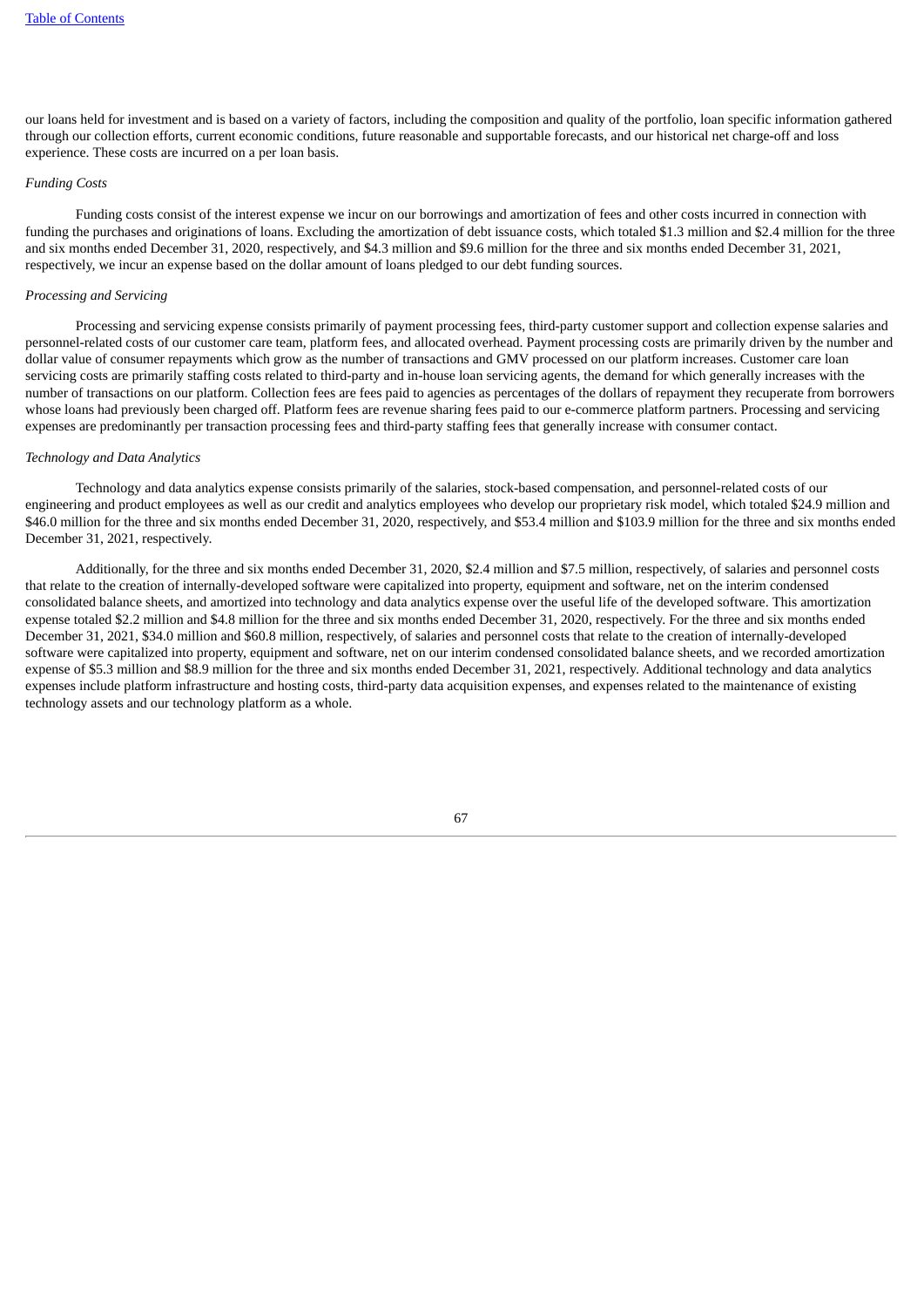#### *Sales and Marketing*

Sales and marketing costs consist of the expense related to warrants and other share-based payments granted to our enterprise partners, salaries and personnel-related costs, as well as costs of general marketing and promotional activities, promotional event programs, sponsorships, and allocated overhead. In July 2020, we recognized an asset in connection with a commercial agreement with Shopify in which we granted warrants in exchange for their promotion of the Affirm platform with potential new merchant partners. This asset represents the probable future economic benefit to be realized over the four-year expected benefit period and is valued based on the fair value of the warrants at the grant date. This value is amortized on a straight-line basis over the four-year expected benefit period into sales and marketing expense, due to the nature of the expected benefit. In November 2021, we entered into a commercial agreement with Amazon and granted warrants in exchange for certain exclusivity provisions and the benefit of acquiring new users. In connection with the agreements, we recognized an asset associated with the portion of the warrants that were fully vested upon execution of the agreement. The asset is valued based on the fair value of the warrants on the grant date and represents the probable future economic benefit to be realized over the approximately 3.2 year remaining initial term of the commercial agreement. For both the three and six months ended December 31, 2021, we recognized \$70.6 million of expenses related to the warrants within sales and marketing expense, which included the amortization expense of the commercial agreement asset and the expense based upon the grant-date fair value for the warrant shares that vested during the period. For the three and six months ended December 31, 2021, warrants and stock appreciation rights comprised 61% and 44% of sales and marketing expenses, respectively, compared to 50% and 51% for the three and six months ended December 31, 2020, respectively.

Additionally, in order to continue to expand our consumer base, we may originate certain loans via our wholly-owned subsidiaries with zero or below market interest rates under certain merchant arrangements that we do not expect to achieve positive revenue. In these instances, the par value of the loans originated is in excess of the fair market value of such loans, which results in a loss. These losses are recorded as sales and marketing expense. These losses totaled \$9.6 million and \$14.7 million, respectively, during the three and six months ended December 31, 2021, compared to \$1.0 million for both the three and six months ended December 31, 2020, respectively. We expect that our sales and marketing expense will continue to increase as we expand our sales and marketing efforts to drive our growth, expansion, and diversification.

#### *General and Administrative*

General and administrative expenses consist primarily of expenses related to our finance, legal, risk operations, human resources, and administrative personnel. General and administrative expenses also include costs related to fees paid for professional services, including legal, tax and accounting services, and allocated overhead.

We continue to incur additional expenses as a result of operating as a public company, including costs to comply with the rules and regulations applicable to companies listed on a national securities exchange, costs related to compliance and reporting obligations pursuant to the rules and regulations of the SEC, and increased expenses for insurance, investor relations, and professional services. We expect that our general and administrative expense will increase in absolute dollars as our business grows.

### *Other Income and Expenses*

#### *Other (Expense) Income, Net*

Other (expense) income, net consists of interest earned on our money market funds included in cash and cash equivalents and restricted cash, interest earned on securities available for sale, gains and losses incurred on both our interest rate caps, amortization of convertible debt issuance costs, and fair value adjustments resulting from changes in the fair value of our contingent consideration liability, primarily driven by changes in the market price of our common stock.

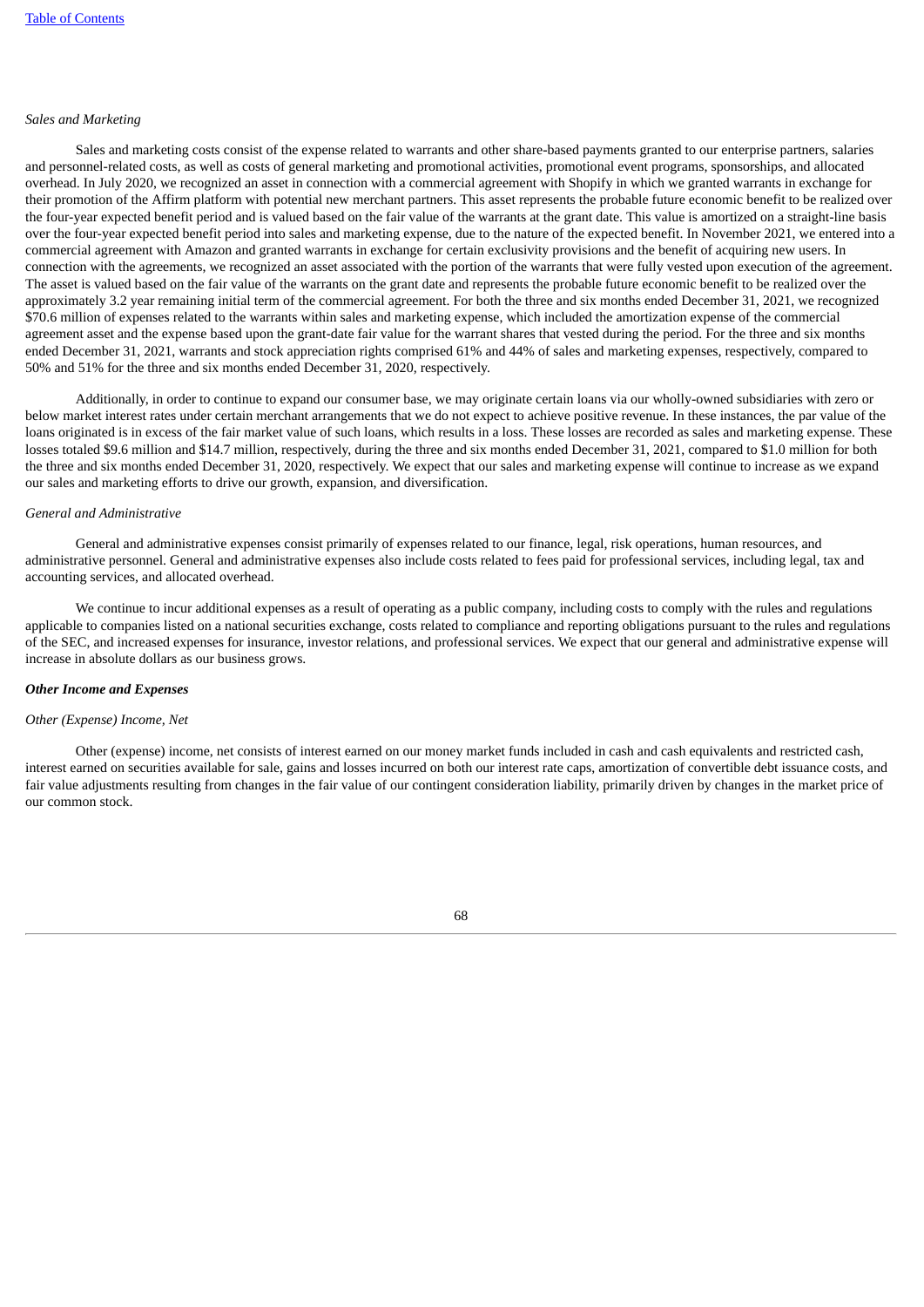## *Income Tax Expense*

Our income tax expense consists of U.S. federal and state income taxes, Canadian federal and provincial income taxes, and income taxes attributable to other foreign jurisdictions.

#### **Results of Operations**

The following tables set forth selected interim condensed consolidated statements of operations and comprehensive loss data for each of the periods presented in dollars:

|                                                              | <b>Three Months Ended December 31,</b> |               |                | <b>Six Months Ended December 31.</b> |            |     |           |  |  |
|--------------------------------------------------------------|----------------------------------------|---------------|----------------|--------------------------------------|------------|-----|-----------|--|--|
|                                                              | 2021                                   |               | 2020           |                                      | 2021       |     | 2020      |  |  |
|                                                              |                                        |               | (in thousands) |                                      |            |     |           |  |  |
| <b>Revenue</b>                                               |                                        |               |                |                                      |            |     |           |  |  |
| Merchant network revenue                                     | \$<br>127,087                          | \$            | 99,630         | -\$                                  | 219,331    | \$  | 192,895   |  |  |
| Virtual card network revenue                                 | 26,558                                 |               | 10,820         |                                      | 45,953     |     | 16,778    |  |  |
| Total network revenue                                        | 153,645                                |               | 110,450        |                                      | 265,284    |     | 209,673   |  |  |
| Interest income $(1)$                                        | 138,355                                |               | 73,857         |                                      | 255,657    |     | 128,094   |  |  |
| Gain on sales of loans (1)                                   | 57,690                                 |               | 14,560         |                                      | 88,669     |     | 30,994    |  |  |
| Servicing income                                             | 11,321                                 |               | 5,174          |                                      | 20,786     |     | 9,258     |  |  |
| <b>Total Revenue, net</b>                                    | \$<br>361,011                          | \$            | 204,041        | S.                                   | 630,396    | \$  | 378,019   |  |  |
| <b>Operating Expenses</b> <sup>(2)</sup>                     |                                        |               |                |                                      |            |     |           |  |  |
| Loss on loan purchase commitment                             | \$<br>65,265                           | -\$           | 67,768         | -\$                                  | 116,943    | \$  | 133,636   |  |  |
| Provision for credit losses                                  | 52,640                                 |               | 12,521         |                                      | 116,287    |     | 41,452    |  |  |
| Funding costs                                                | 17,700                                 |               | 12,060         |                                      | 34,453     |     | 22,412    |  |  |
| Processing and servicing                                     | 41,849                                 |               | 16,802         |                                      | 67,050     |     | 30,300    |  |  |
| Technology and data analytics                                | 94,989                                 |               | 41,634         |                                      | 173,002    |     | 75,402    |  |  |
| Sales and marketing                                          | 143,476                                |               | 39,112         |                                      | 207,436    |     | 61,694    |  |  |
| General and administrative                                   | 141,292                                |               | 40,916         |                                      | 277,496    |     | 73,189    |  |  |
| <b>Total Operating Expenses</b>                              | 557,211                                |               | 230,813        |                                      | 992,667    |     | 438,085   |  |  |
| <b>Operating Loss</b>                                        | \$<br>(196, 200)                       | \$            | (26, 772)      | \$                                   | (362, 271) | \$  | (60,066)  |  |  |
| Other (expense) income, net                                  | 36,741                                 |               | 240            |                                      | (103, 632) |     | 29,685    |  |  |
| <b>Loss Before Income Taxes</b>                              | \$<br>(159, 459)                       | \$            | (26, 532)      | $\boldsymbol{\mathsf{s}}$            | (465, 903) | \$  | (30, 381) |  |  |
| <b>Income Tax Expense</b>                                    | 276                                    |               | 78             |                                      | 447        |     | 175       |  |  |
| <b>Net Loss</b>                                              | \$<br>(159, 735)                       | \$            | (26, 610)      | \$                                   | (466, 350) | \$  | (30, 556) |  |  |
| <b>Other Comprehensive Income (Loss)</b>                     |                                        |               |                |                                      |            |     |           |  |  |
| Foreign currency translation adjustments                     | \$<br>2,341                            | <sup>\$</sup> | 1,814          | -\$                                  | (1,461)    | -\$ | 2,219     |  |  |
| Unrealized gain (loss) on securities available for sale, net | (657)                                  |               |                |                                      | (936)      |     |           |  |  |
| <b>Net Other Comprehensive Income (Loss)</b>                 | 1,684                                  |               | 1,814          |                                      | (2, 397)   |     | 2,219     |  |  |
| <b>Comprehensive Loss</b>                                    | \$<br>(158, 051)                       | \$            | (24,796)       | \$                                   | (468, 747) | \$  | (28, 337) |  |  |

 $^{(1)}$  Upon purchase of a loan from our originating bank partners at a price above the fair market value of the loan or upon the origination of a loan with a par value in excess of the fair market value of the loan, a discount is included in the amortized cost basis of the loan. For loans held for investment, this discount is amortized over

<sup>69</sup>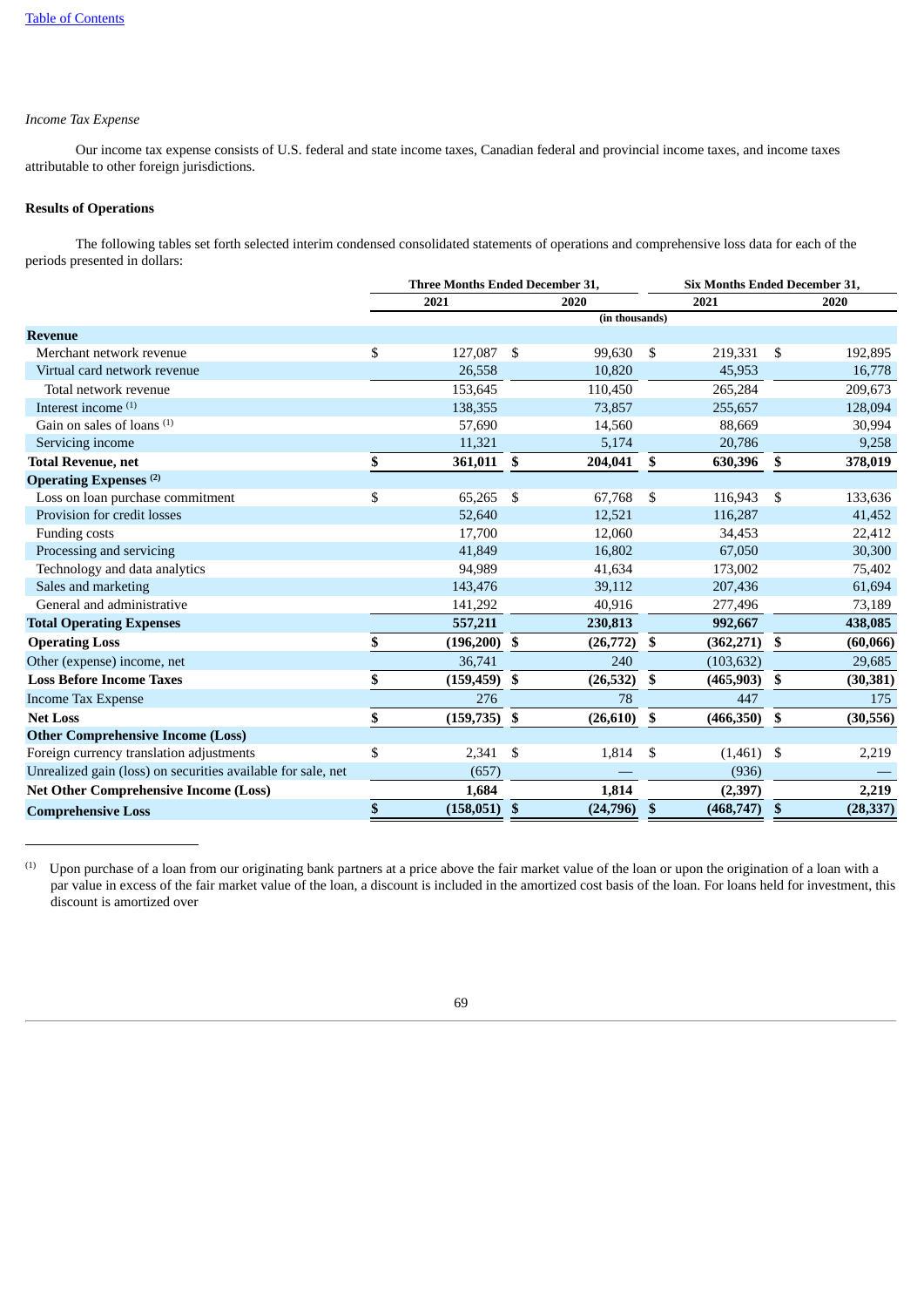the life of the loan into interest income. When a loan is sold to a third-party loan buyer, the unamortized discount is released in full at the time of sale and recognized as part of the gain or loss on sales of loans. However, the cumulative value of the loss on loan purchase commitment or loss on origination, the interest income recognized over time from the amortization of discount while retained, and the release of discount into gain on sales of loans, together net to zero over the life of the loan. The following table details activity for the discount, included in loans held for investment, for the periods indicated:

|                                                              |      | <b>Three Months Ended December 31,</b> |  |                | <b>Six Months Ended December 31,</b> |            |  |           |  |  |
|--------------------------------------------------------------|------|----------------------------------------|--|----------------|--------------------------------------|------------|--|-----------|--|--|
|                                                              | 2021 |                                        |  | 2020           | 2021                                 |            |  | 2020      |  |  |
|                                                              |      |                                        |  | (in thousands) |                                      |            |  |           |  |  |
| Balance at the beginning of the period                       |      | 53,657 \$                              |  | 56,035 \$      |                                      | 53,177     |  | 28,659    |  |  |
| Additions from loans purchased or originated, net of refunds |      | 121,603                                |  | 72,094         |                                      | 198,873    |  | 130,237   |  |  |
| Amortization of discount                                     |      | (54, 965)                              |  | (22, 448)      |                                      | (93, 410)  |  | (37,218)  |  |  |
| Unamortized discount released on loans sold                  |      | (72, 335)                              |  | (34, 110)      |                                      | (110, 680) |  | (50, 107) |  |  |
| Balance at the end of the period                             |      | 47.960                                 |  | 71.571         |                                      | 47,960     |  | 71,571    |  |  |

Amounts include stock-based compensation as follows: (2)

| 2021 |         |     | 2020  | 2021                                                     |                          |  | 2020                                               |  |
|------|---------|-----|-------|----------------------------------------------------------|--------------------------|--|----------------------------------------------------|--|
|      |         |     |       |                                                          |                          |  |                                                    |  |
|      | 61,947  | -86 |       |                                                          |                          |  | 6,301                                              |  |
|      | 21,427  |     | 2,556 |                                                          | 41,494                   |  | 4,769                                              |  |
|      | 4,633   |     | 581   |                                                          | 9,657                    |  | 1,341                                              |  |
|      | 530     |     | 287   |                                                          | 886                      |  | 313                                                |  |
|      | 88,537  |     | 6,521 |                                                          | 181,726                  |  | 12,724                                             |  |
|      | 13,383  |     | 253   |                                                          | 25,073                   |  | 1,225                                              |  |
|      | 101,920 |     |       |                                                          | 206,799                  |  | 13,949                                             |  |
|      |         |     |       | <b>Three Months Ended December 31,</b><br>(in thousands) | $3,097$ \$<br>$6,774$ \$ |  | <b>Six Months Ended December 31,</b><br>129,689 \$ |  |

## **Comparison of the Three and Six Months Ended December 31, 2021 and 2020**

### *Total Revenue, net*

|                                 | <b>Three Months Ended</b><br>December 31,<br>Change |         |    |         |    |         |                                   |       |      | <b>Six Months Ended December</b><br>31, |    | Change  |     |         |  |       |  |
|---------------------------------|-----------------------------------------------------|---------|----|---------|----|---------|-----------------------------------|-------|------|-----------------------------------------|----|---------|-----|---------|--|-------|--|
|                                 | 2020<br>2021                                        |         |    |         |    |         | $\%$                              |       | 2021 |                                         |    | 2020    |     |         |  | $\%$  |  |
|                                 |                                                     |         |    |         |    |         | (in thousands, except percentage) |       |      |                                         |    |         |     |         |  |       |  |
| Merchant network<br>revenue     |                                                     | 127,087 | -S | 99,630  | \$ | 27,457  |                                   | 28 %  | \$   | 219,331                                 | \$ | 192,895 | \$. | 26,436  |  | 14 %  |  |
| Virtual card network<br>revenue |                                                     | 26,558  |    | 10,820  |    | 15,738  |                                   | 145 % |      | 45,953                                  |    | 16,778  |     | 29,175  |  | 174 % |  |
| Total network revenue           |                                                     | 153,645 |    | 110,450 |    | 43,195  |                                   | 39 %  |      | 265,284                                 |    | 209,673 |     | 55,611  |  | 27 %  |  |
| Interest income                 |                                                     | 138,355 |    | 73,857  |    | 64,498  |                                   | 87 %  |      | 255,657                                 |    | 128,094 |     | 127,563 |  | 100 % |  |
| Gain on sales of loans          |                                                     | 57,690  |    | 14,560  |    | 43,130  |                                   | 296 % |      | 88,669                                  |    | 30,994  |     | 57,675  |  | 186 % |  |
| Servicing income                |                                                     | 11,321  |    | 5,174   |    | 6,147   |                                   | 119 % |      | 20,786                                  |    | 9,258   |     | 11,528  |  | 125 % |  |
| Total Revenue, net              |                                                     | 361,011 |    | 204,041 |    | 156,970 |                                   | 77 %  |      | 630,396                                 |    | 378,019 |     | 252,377 |  | 67 %  |  |

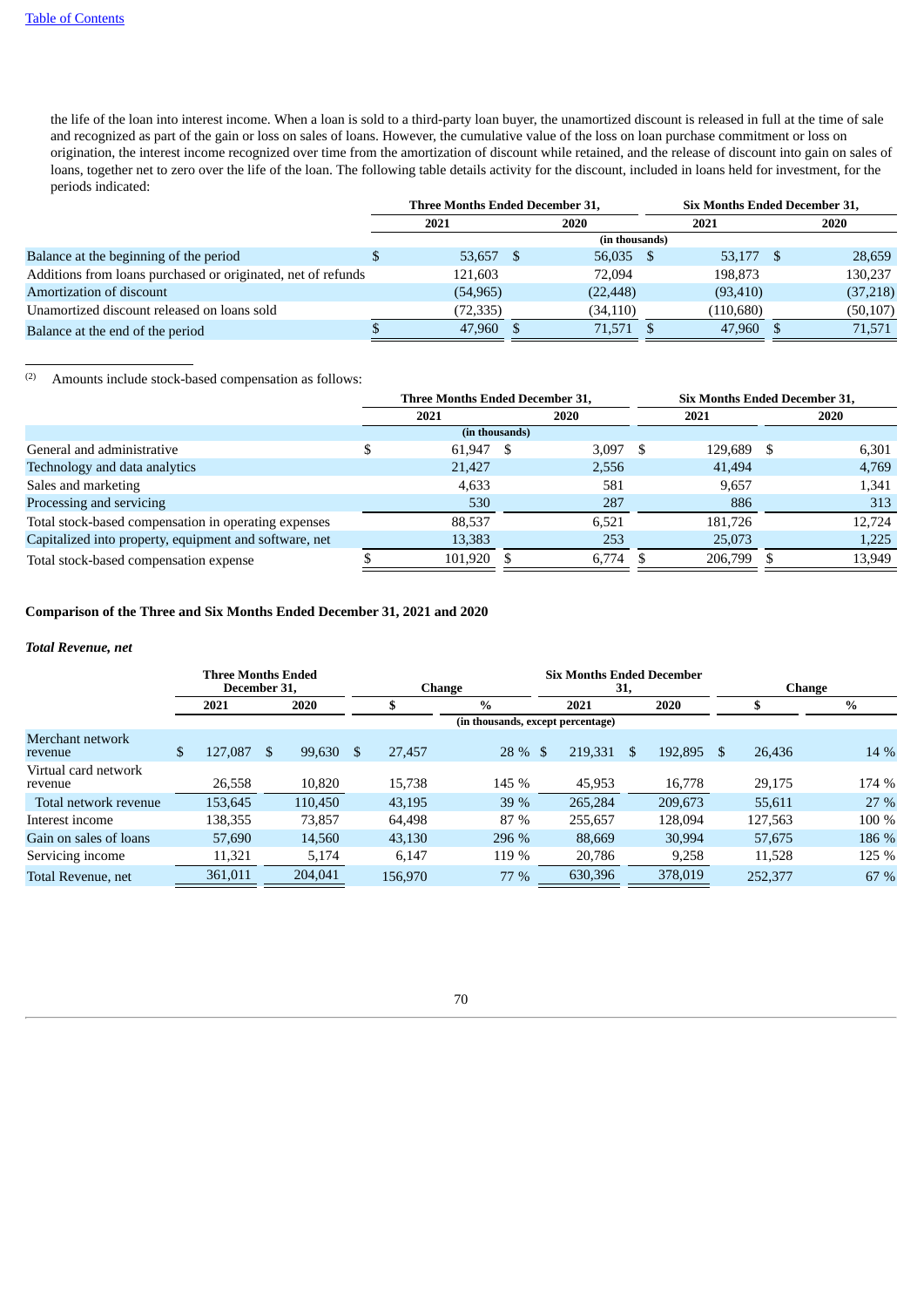*Total Revenue, net* for the three and six months ended December 31, 2021 increased by \$157.0 million or 77% and \$252.4 million or 67%, respectively, compared to the three and six months ended December 31, 2020. The increase is primarily due to an increase of \$2,382.5 million or 115% and \$3,619.5 million or 102% in GMV on our platform during the quarter, from \$2,075.1 million and \$3,551.0 million for the three and six months ended December 31, 2020, respectively, to \$4,457.6 million and \$7,171 million for the three and six months ended December 31, 2021, respectively. This increase in GMV was driven by the strong network effects of the expansion of our active merchant base from 7,890 as of December 31, 2020 to 168,030 as of December 31, 2021, an increase in active consumers from 4.5 million as of December 31, 2020 to 11.2 million as of December 31, 2021, and an increase in average transactions per consumer from 2.2 as of December 31, 2020 to 2.5 as of December 31, 2021.

*Merchant network revenue* for the three and six months ended December 31, 2021 increased by \$27.5 million or 28% and \$26.4 million or 14%, compared to the three and six months ended December 31, 2020, respectively. Merchant network revenue as a percentage of GMV for the three months ended December 31, 2021 decreased to 2.9% compared to 4.8% for the three months ended December 31, 2020, and decreased to 3.1% for the six months ended December 31, 2020 to 5.4% compared to the six months ended December 31, 2021.

Merchant network revenue growth is generally correlated with both GMV growth and the mix of loans on our platform as different loan characteristics are positively or negatively correlated with merchant fee revenue as a percentage of GMV. In particular, merchant network revenue as a percentage of GMV typically increases with the term length and AOV of our loans, and typically decreases with shorter duration and higher APR loans. Specifically, long-term 0% APR loans typically carry higher merchant fees as a percentage of GMV and have higher AOVs.

The increase in merchant network revenue during the three and six month period was primarily driven by an increase in GMV, partially offset by reductions in the concentration of long-term 0% APR loans, our highest merchant fee category. For the three and six months ended December 31, 2021, approximately 11% and 10%, respectively, of total revenue was driven by our largest merchant partner by merchant network revenue, Peloton, for which we facilitate long-term 0% APR loans with a higher merchant fee, compared with 24% and 27% of total revenue in the comparative periods. More broadly, for both the three and six months ended December 31, 2021, loans with term lengths greater than 12 months accounted for 21% of GMV, compared to 31% and 34% for the three and six months ended December 31, 2020, respectively, primarily due to the increased adoption of our Split Pay product. AOV was lower at \$365 and \$379 for the three and six months ended December 31, 2021, respectively, compared to \$541 and \$585 for the three and six months ended December 31, 2020, respectively, primarily due to the increased adoption of our Split Pay product.

Additionally, we recorded reductions to merchant network revenue of \$28.7 million and \$42.2 million for the three and six months ended December 31, 2021, respectively, associated with the creation of discounts upon origination of loans with par values in excess of the fair value of such loans, which was not material during the three and six months ended December 31, 2020. These reductions to merchant network revenue are primarily due to our Split Pay product and our 0% APR lending programs outside of the United States.

*Virtual card network revenue* for the three and six months ended December 31, 2021 increased by \$15.7 million or 145% and \$29.2 million or 174%, compared to the three and six months ended December 31, 2020, respectively. This increase was driven by an increase in GMV processed through our issuer processor of 133% and 160% for the three and six months December 31, 2021, respectively, due to increased activity on our virtual card-enabled mobile application as well as growth in existing and new merchants integrated using our virtual card platform.

*Interest income* for the three and six months ended December 31, 2021 increased by \$64.5 million or 87% and \$127.6 million or 100%, respectively, compared to the three and six months ended December 31, 2020. Generally, interest income is correlated with the changes in the average balance of loans held for investment, as we recognize interest on loans held for investment using the effective interest method over the life of the loan. The average balance of loans held for investment increased by 41% to \$2,335.2 million, and by 54% to \$2,223.9 million for the three and six months ended December 31, 2021, respectively, compared to the same period in the prior fiscal year.

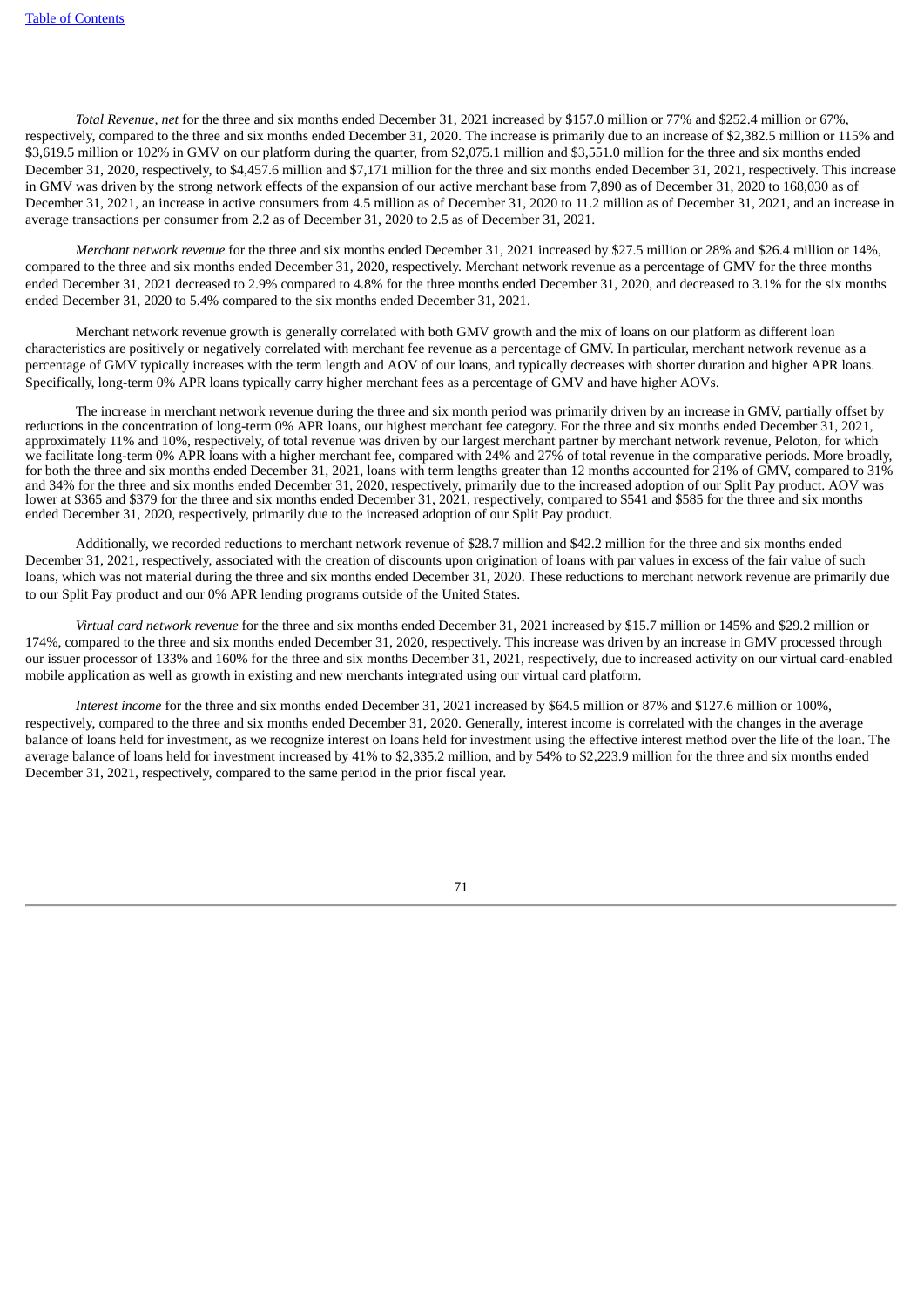As an annualized percentage of average loans held for investment, total interest income increased from approximately 18% during the three months ended December 31, 2020 to 24% during the three months ended December 31, 2021. This change was driven by a decrease in the average proportion of 0% APR loans being held on our interim condensed consolidated balance sheet as a percentage of the total loans held for investment, which decreased from 49% and 45% during the three and six months ended December 31, 2020 to 41% and 41% during the three and six months ended December 31, 2021. The shift was largely due to increased concentration of loans with large enterprise merchant partners; those loans tend to be interestbearing.

While we do recognize interest income on 0% APR loans via the amortization of the loan discount, short term 0% APR loans (Split Pay) carry higher annualized discounts as percentages of annualized loan balances than longer term loans, and thus amortize more discount into interest income as percentages of unpaid principal balance than longer term loans. Therefore, the change in the mix of 0% APR loans held for investment is also contributing to the increase in interest income as an annualized percentage of average loans held for investment. The total amortization of discounts on loans held for investment increased by \$32.5 million or 145% and \$56.2 million or 151% for the three and six months ended December 31, 2021, respectively, compared with the three and six months ended December 31, 2020, and represented 40% and 37% of total interest income for the three and six months ended December 31, 2021, compared to 30% and 29% for the three and six months ended December 31, 2020, respectively. This increase included the amortization of discounts arising from self-originated loans held for investment of \$38.0 million and \$46.6 million during the three and six months ended December 31, 2021, respectively, which was \$1.9 million for both the three and six months ended December 31, 2020.

*Gain on sales of loans* for the three and six months ended December 31, 2021 increased by \$43.1 million or 296%, and \$57.7 million or 186%, compared to the three and six months ended December 31, 2020. We sold loans with an unpaid balance of \$834.9 million and \$1,256.5 million for the three and six months ended December 31, 2020, respectively, and \$2,511.9 million and \$3,605.0 million for the three and six months ended and December 31, 2021, for which we retained servicing rights. This increase was primarily due to higher loan sale volume, favorable loan sale pricing terms, and optimizing the allocation of loans to loan buyers with higher pricing terms.

*Servicing income* for the three and six months ended December 31, 2021 increased by \$6.1 million or 119% and \$11.5 million or 125%, compared to the three and six months ended December 31, 2020, respectively. This increase was primarily due to an increase in the average unpaid principal balance of loans owned by third-party loan owners and increases in negotiated servicing rates with new and existing third-party loan owners. Offsetting the increase in service income, during the three months ended December 31, 2020 we recognized a reduction of servicing income of \$0.2 million related to the changes in fair value of servicing assets and liabilities compared with a reduction to servicing income of \$1.6 million during the three months ended December 31, 2021. Similarly, during the six months ended December 31, 2020, we recognized a reduction of \$1.0 million compared with a reduction of \$2.7 million during the six months ended December 31, 2021.

| Operating Expenses |  |
|--------------------|--|
|--------------------|--|

|                                  |                   |         | 31, | <b>Three Months Ended December</b> |               | <b>Six Months Ended December</b> | 31, |         |
|----------------------------------|-------------------|---------|-----|------------------------------------|---------------|----------------------------------|-----|---------|
|                                  |                   | 2021    |     | 2020                               |               | 2021                             |     | 2020    |
|                                  |                   |         |     | (in thousands)                     |               |                                  |     |         |
| Loss on loan purchase commitment | \$                | 65,265  | S   | 67,768                             | <sup>\$</sup> | 116,943                          | - S | 133,636 |
| Provision for credit losses      |                   | 52,640  |     | 12,521                             |               | 116,287                          |     | 41,452  |
| <b>Funding costs</b>             |                   | 17,700  |     | 12,060                             |               | 34,453                           |     | 22,412  |
| Processing and servicing         |                   | 41,849  |     | 16,802                             |               | 67,050                           |     | 30,300  |
| <b>Total transaction costs</b>   |                   | 177,454 |     | 109,151                            |               | 334,733                          |     | 227,800 |
| Technology and data analytics    |                   | 94.989  |     | 41.634                             |               | 173,002                          |     | 75,402  |
| Sales and marketing              |                   | 143,476 |     | 39,112                             |               | 207,436                          |     | 61,694  |
| General and administrative       | 141.292<br>40.916 |         |     |                                    |               | 277,496                          |     | 73,189  |
| <b>Total operating expenses</b>  |                   | 557,211 |     | 230.813                            |               | 992.667                          |     | 438,085 |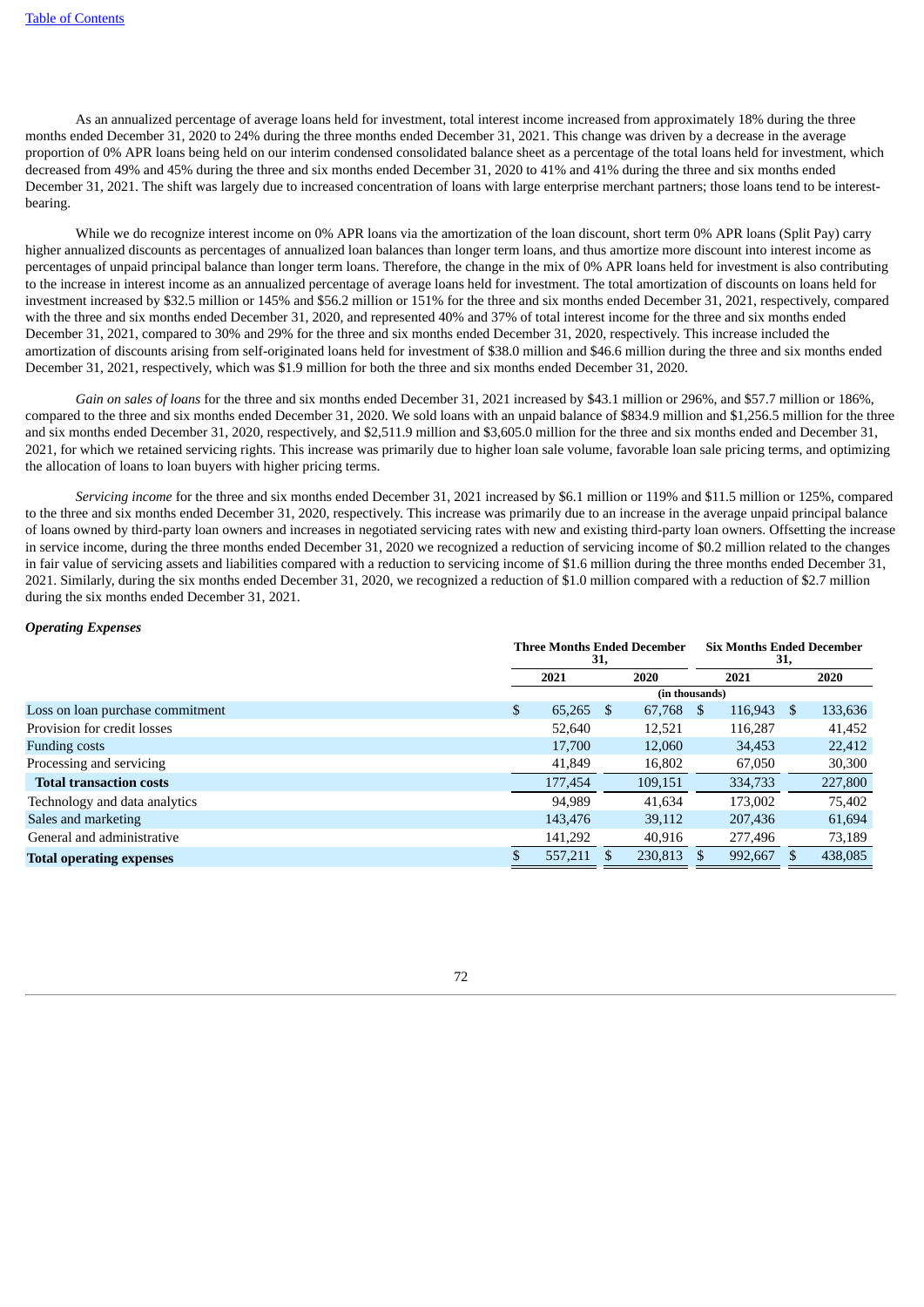#### *Loss on Loan Purchase Commitment*

|                                     | <b>Three Months Ended</b><br>December 31, |        | Change  |                                   | <b>Six Months Ended December 31,</b> |         |  |         |  | Change    |          |  |
|-------------------------------------|-------------------------------------------|--------|---------|-----------------------------------|--------------------------------------|---------|--|---------|--|-----------|----------|--|
|                                     | 2021                                      | 2020   |         | $\%$                              |                                      | 2021    |  | 2020    |  |           | $\%$     |  |
|                                     |                                           |        |         | (in thousands, except percentage) |                                      |         |  |         |  |           |          |  |
| Loss on loan purchase<br>commitment | 65,265                                    | 67.768 | (2,503) | $(4) \%$ \$                       |                                      | 116.943 |  | 133.636 |  | (16, 693) | $(12)\%$ |  |
| Percentage of total<br>revenue, net | 18 %                                      | 33 %   |         |                                   |                                      | 19 %    |  | 35 %    |  |           |          |  |

Loss on loan purchase commitment for the three and six months ended December 31, 2021 decreased by \$2.5 million or 4% and \$16.7 million or 12%, compared to the three and six months ended December 31, 2020, respectively. This decrease was due to a decrease in the volume and concentration of long-term 0% APR loans purchased from our originating bank partners compared to the prior period, which are purchased above fair market value. During the three and six months ended December 31, 2021, we purchased \$917.8 million and \$1,642.2 million, respectively, of 0% APR loan receivables from our originating bank partners, representing a decrease of \$9.4 million or 1% and \$22.6 million or 1% compared to the three and six months ended December 31, 2020, respectively.

#### *Provision for Credit Losses*

|                                                | Three Months Ended<br>December 31, |                                   | Change |        |             |  | <b>Six Months Ended December 31,</b> |      |         |  | Change |       |  |
|------------------------------------------------|------------------------------------|-----------------------------------|--------|--------|-------------|--|--------------------------------------|------|---------|--|--------|-------|--|
|                                                | 2021                               | 2020                              |        |        | $\%$        |  | 2021                                 | 2020 |         |  |        | $\%$  |  |
|                                                |                                    | (in thousands, except percentage) |        |        |             |  |                                      |      |         |  |        |       |  |
| Provision for credit losses \$                 | 52,640                             | 12.521                            | \$     | 40,119 | $320 \%$ \$ |  | 116,287                              |      | 41,452  |  | 74.835 | 181 % |  |
| Percentage of total<br>revenue, net            | 15 %                               | 6 %                               |        |        |             |  | 18 %                                 |      | 11 %    |  |        |       |  |
| Allowance as a percentage<br>of loans held for |                                    |                                   |        |        |             |  |                                      |      |         |  |        |       |  |
| investment                                     | 6.5 $%$                            | 6.6 $%$                           |        |        |             |  | 6.5 $%$                              |      | 6.6 $%$ |  |        |       |  |

Provision for credit losses generally represents the amount of expense required to maintain the allowance for credit losses on our interim condensed consolidated balance sheet, which represents management's estimate of future losses. In the event that our loans outperform expectation and/or we reduce our expectation of credit losses in future periods, we may release reserves and thereby reduce the allowance for credit losses, yielding income in the provision for credit losses. The provision is determined by the change in estimates for future losses and the net charge-offs incurred in the period. We record provision expense for each loan we retain as loans held for investment, whether we originate the loan or purchase it from one of our originating bank partners.

At the onset of the COVID-19 pandemic in March 2020, we factored in updated loss multiples using macroeconomic data to reflect stressed expected loss scenarios emerging from forecasted delinquencies and defaults. This stressing of the model resulted in an increase of the allowance for credit losses as a percentage of loans held for investment up to 14.6% at its peak as of March 31, 2020. In the months subsequent to this, we saw stronger than expected repayment history and increased credit quality in the portfolio, and this percentage decreased slightly from 6.6% as of December 31, 2020 to 6.5% as of December 31, 2021.

Additionally, during the prior fiscal year, following the loss of our emerging growth company status, we adopted ASU 2016-13, "Financial Instruments — Credit Losses (Topic 326)" using the modified retrospective approach. The amendments replaced the incurred loss impairment methodology for computing our allowance for credit losses with the current expected credit loss model ("CECL"), effective July 1, 2020. As part of this modified retrospective approach to adoption, we recorded an adjustment further reducing the provision for credit losses by \$11.3 million and \$16.3 million for the three and six months ended December 31, 2020, respectively.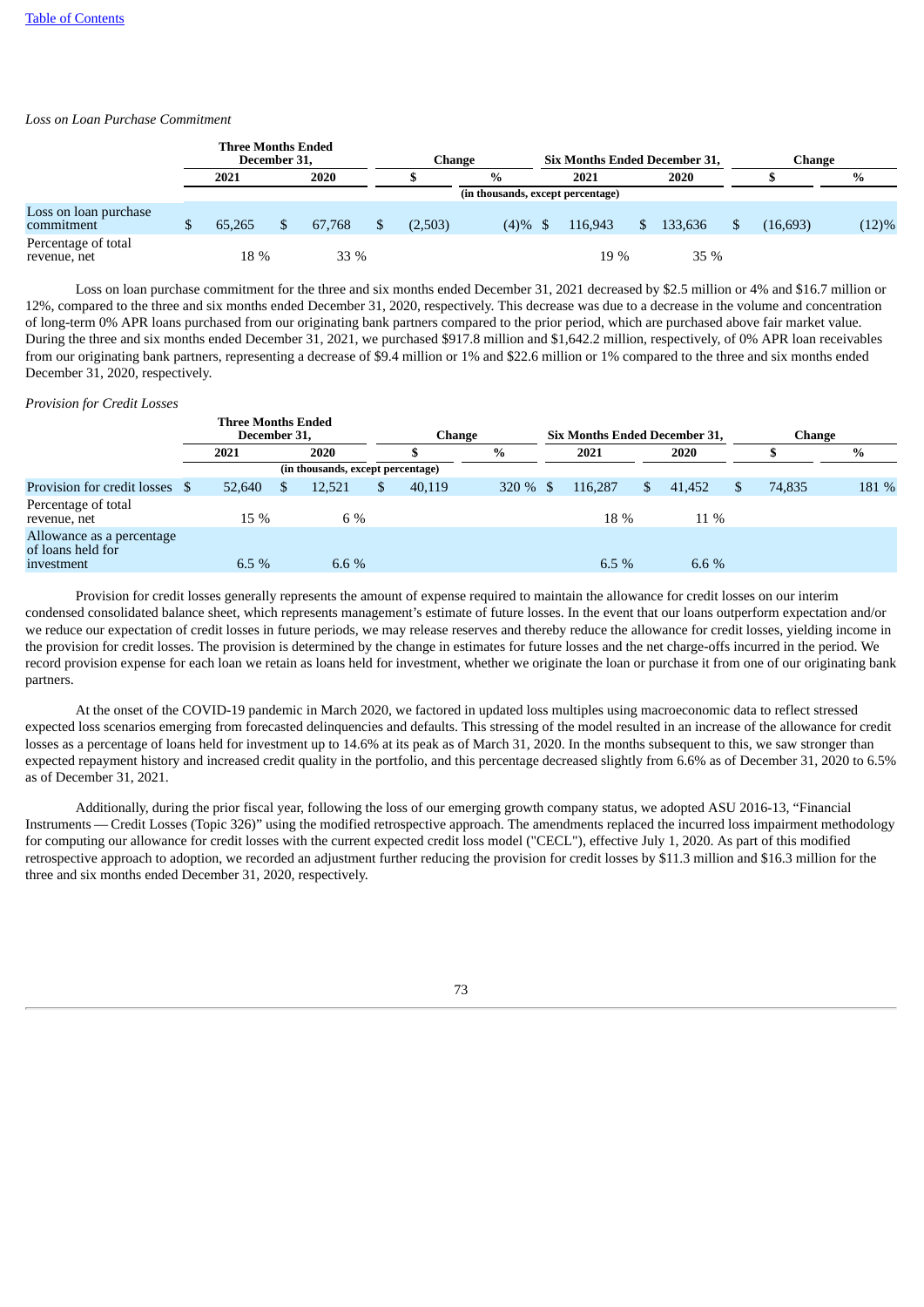During the six months ended December 31, 2021, the allowance for credit losses as a percentage of loans held for investment increased from 5.8% as of June 30, 2021 to 6.5%. This increase was driven in part by a deconcentration of long-term, lower-credit-risk 0% APR loans and rapid growth of new platforms and partnerships with higher expected losses. Prior year provision for credit losses was unusually low due to release of stressed expected loss scenarios and the adoption of CECL. Those prior year impacts combined with normalization of credit levels in the current period resulted in an increase in provision for credit losses of \$40.1 million or 320%, and \$74.8 million or 181%, compared to the three and six months ended December 31, 2020.

### *Funding Costs*

|                                     | <b>Three Months Ended</b><br>December 31, |        |       | Change                            | <b>Six Months Ended December 31,</b> |        |  |        |  | Change |      |  |
|-------------------------------------|-------------------------------------------|--------|-------|-----------------------------------|--------------------------------------|--------|--|--------|--|--------|------|--|
|                                     | 2021                                      | 2020   |       | $\frac{0}{0}$                     |                                      | 2021   |  | 2020   |  |        | %    |  |
|                                     |                                           |        |       | (in thousands, except percentage) |                                      |        |  |        |  |        |      |  |
| <b>Funding costs</b>                | 17.700                                    | 12.060 | 5,640 | 47 % \$                           |                                      | 34,453 |  | 22,412 |  | 12.041 | 54 % |  |
| Percentage of total<br>revenue, net | 5 %                                       | 6 %    |       |                                   |                                      | 5 %    |  | 6 %    |  |        |      |  |

Funding costs for the three and six months ended December 31, 2021 increased by \$5.6 million or 47%, and \$12.0 million or 54%, compared to the three and six months ended December 31, 2020, respectively. Funding costs for a given period are correlated with the sum of the average balance of funding debt and the average balance of notes issued by securitization trusts. This increase was primarily due to the increase of notes issued by securitization trusts during the current fiscal year, which bear interest at fixed rates. The average balance of notes issued by securitization trusts during the three and six months ended December 31, 2021 was \$1,599.5 million and \$1,458.5 million, respectively, compared with \$658.7 million and \$439.1 million, respectively, during the three and six months ended December 31, 2020. The average balance of funding debt for the three and six months ended December 31, 2021 was \$565.4 million and \$603.8 million, respectively, compared with \$751.9 million and \$773.9 million, respectively, during the three and six months ended December 31, 2020. Combined, average total debt for the three and six months ended December 31, 2021 increased by \$754.3 million or 53% and \$849.3 million or 70%, respectively, compared to the three and six months ended December 31, 2020 while the average reference interest rate decreased by 38% and 39% during each period, respectively.

#### *Processing and Servicing*

|                                     | <b>Three Months Ended</b><br>December 31, |        |        | Change                            | <b>Six Months Ended December 31,</b> |        | Change |       |  |
|-------------------------------------|-------------------------------------------|--------|--------|-----------------------------------|--------------------------------------|--------|--------|-------|--|
|                                     | 2021                                      | 2020   |        | $\%$                              | 2021                                 | 2020   |        | $\%$  |  |
|                                     |                                           |        |        | (in thousands, except percentage) |                                      |        |        |       |  |
| Processing and servicing            | 41,849                                    | 16.802 | 25,047 | $149\%$ \$                        | 67,050                               | 30,300 | 36,750 | 121 % |  |
| Percentage of total<br>revenue, net | 12 %                                      | 8 %    |        |                                   | 11 %                                 | 8 %    |        |       |  |

Processing and servicing expense for the three and six months ended December 31, 2021 increased by \$25.0 million or 149% and \$36.8 million or 121%, respectively, compared to the three and six months ended December 31, 2020. This increase was primarily due to a \$15.3 million or 207% and \$23.7 million or 177%, increase in payment processing fees due to increased servicing activity and payments volume for the three and six months ended December 31, 2021, respectively. Additionally, processing fees paid to our customer referral partners increased by \$3.1 million or 344% and \$1.7 million or 113%, for the three and six months ended December 31, 2021, respectively. Personnel costs increased by \$2.2 million or 91% and \$4.6 million or 117%, respectively, for the three and six months ended December 31, 2021 driven by growth in headcount, while third-party loan servicing and collections spend increased 80% and 66%, respectively, due to increased loan volume.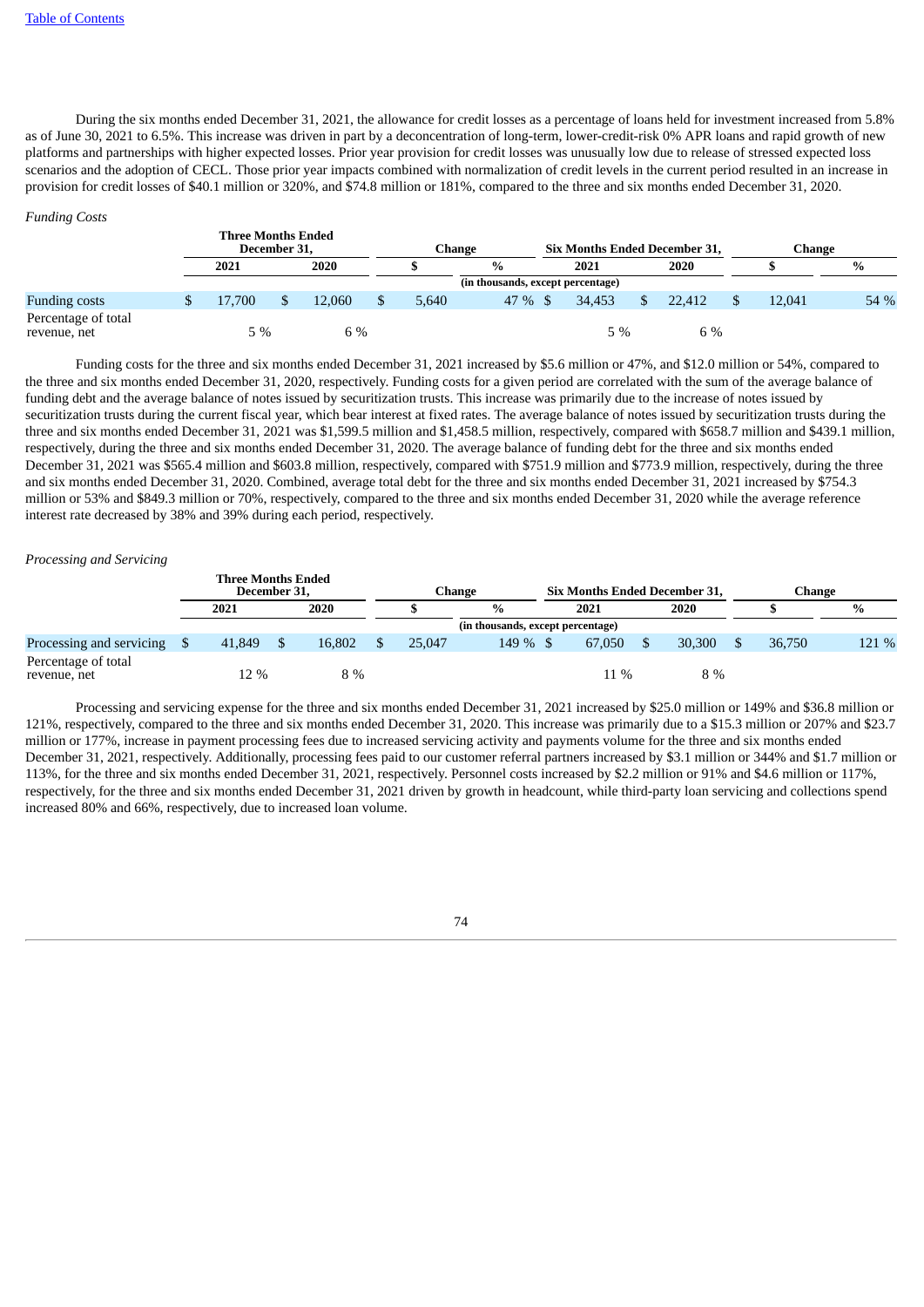#### *Technology and Data Analytics*

|                                     | <b>Three Months Ended</b><br>December 31, |        |        | Change                            | <b>Six Months Ended December 31,</b> |         |  |        |  | Change |               |  |
|-------------------------------------|-------------------------------------------|--------|--------|-----------------------------------|--------------------------------------|---------|--|--------|--|--------|---------------|--|
|                                     | 2021                                      | 2020   |        | $\%$                              |                                      | 2021    |  | 2020   |  |        | $\frac{6}{9}$ |  |
|                                     |                                           |        |        | (in thousands, except percentage) |                                      |         |  |        |  |        |               |  |
| Technology and data<br>analytics    | 94.989                                    | 41.634 | 53,355 | $128\%$ \$                        |                                      | 173,002 |  | 75,402 |  | 97,600 | 129 %         |  |
| Percentage of total<br>revenue, net | 26 %                                      | 20 %   |        |                                   |                                      | $27\%$  |  | 20 %   |  |        |               |  |

Technology and data analytics expense for the three and six months ended December 31, 2021 increased by \$53.4 million or 128% and \$97.6 million or 129%, respectively, compared to the three and six months ended December 31, 2020. This increase was primarily due to a \$28.5 million or 114% and \$57.9 million or 126%, respectively, increase in engineering, product, and data science personnel costs for the three and six months ended December 31, 2021, compared to the three and six months ended December 31, 2020, net of capitalized costs for internally developed software, to continue to support our growth and technology platform as a whole. The largest component of these personnel costs was stock-based compensation, which accounted for \$18.9 million and \$36.7 million of the increase compared to the three and six months ended December 31, 2020, respectively, largely due to vesting of RSUs.

Additionally, there was a \$14.3 million or 138% and \$22.3 million or 130%, increase in data infrastructure and hosting costs for the three and six months ended December 31, 2021, respectively, compared to the three and six months ended December 31, 2020, due to increased capacity requirements of our technology platform, as well as a \$3.4 million or 89% and a \$5.5 million or 79%, increase in underwriting data provider costs for the three and six months ended December 31, 2021, compared to the three and six months ended December 31, 2020, respectively, due to the increased capacity requirements, partially offset by cost improvements achieved as a result of contract renegotiations.

### *Sales and Marketing*

|                                     | <b>Three Months Ended</b><br>December 31, |                                   |         | Change     | <b>Six Months Ended December 31,</b> |        | Change  |       |
|-------------------------------------|-------------------------------------------|-----------------------------------|---------|------------|--------------------------------------|--------|---------|-------|
|                                     | 2021                                      | 2020                              |         | $\%$       | 2021                                 | 2020   |         | %     |
|                                     |                                           | (in thousands, except percentage) |         |            |                                      |        |         |       |
| Sales and marketing                 | 143.476                                   | 39.112                            | 104.364 | $267\%$ \$ | 207,436                              | 61.694 | 145,742 | 236 % |
| Percentage of total<br>revenue, net | 40 %                                      | 19 %                              |         |            | 33 %                                 | 16 %   |         |       |

Sales and marketing expense for the three and six months ended December 31, 2021 increased by \$104.4 million or 267% and \$145.7 million or 236%, compared to the three and six months ended December 31, 2020, respectively. This increase was primarily due to \$70.6 million of expense related to warrants granted to Amazon during the three and six months ended December 31, 2021. Additionally, stock-based compensation related to employees in the sales and marketing functions increased \$4.1 million or 697% and \$8.3 million or 620%, compared to the three and six months ended December 31, 2020, respectively, largely due to the vesting of RSUs. Loss on loan originations increased \$8.6 million or 865% and \$14.7 million or 1,375%, compared to the three and six months ended December 31, 2020, respectively, primarily due to an increase in self-originated loans.

Furthermore, there was a \$9.5 million or 78% and \$20.3 million or 155%, increase in brand and consumer marketing spend during the three and six months ended December 31, 2021, respectively, compared to the three and six months ended December 31, 2020, associated with our expanded brandactivation, holiday shopping, lifestyle, and travel marketing campaigns, as well as a \$2.2 million or 120% and \$7.9 million or 357% increase in business-tobusiness marketing spend compared to the three and six months ended December 31, 2020, respectively.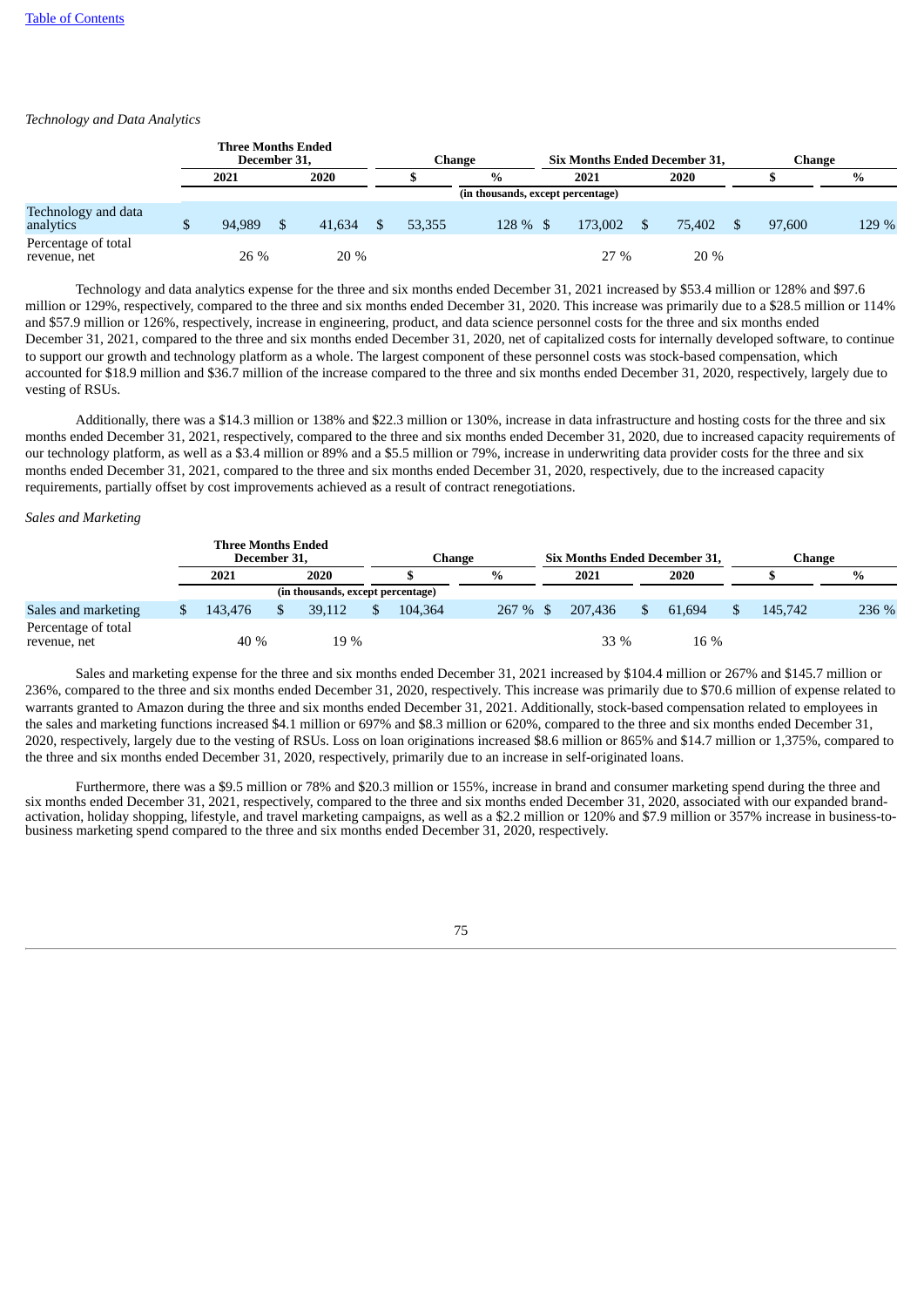# *General and Administrative*

|                                     | <b>Three Months Ended</b><br>December 31, |                                   |  |         | Change     |  | <b>Six Months Ended December 31.</b> |  |        |  | Change  |       |  |
|-------------------------------------|-------------------------------------------|-----------------------------------|--|---------|------------|--|--------------------------------------|--|--------|--|---------|-------|--|
|                                     | 2021                                      | 2020                              |  |         | $\%$       |  | 2021                                 |  | 2020   |  |         | %     |  |
|                                     |                                           | (in thousands, except percentage) |  |         |            |  |                                      |  |        |  |         |       |  |
| General and administrative \$       | 141.292                                   | 40.916                            |  | 100.376 | $245\%$ \$ |  | 277.496                              |  | 73.189 |  | 204.307 | 279 % |  |
| Percentage of total<br>revenue, net | 39 %                                      | 20 %                              |  |         |            |  | 44 %                                 |  | 19 %   |  |         |       |  |

General and administrative expense for the three and six months ended December 31, 2021 increased by \$100.4 million or 245% and \$204.3 million or 279%, compared to the three and six months ended December 31, 2020, respectively. This increase was primarily due to an increase of \$78.4 million or 342% and \$160.2 million or 371%, in personnel costs during the three and six months ended December 31, 2021, respectively, compared to the three and six months ended December 31, 2020, as a result of increased headcount as we continue to grow our finance, legal, operations, and administrative organizations. The largest component of these personnel costs was stock-based compensation, which increased by \$58.9 million and \$123.4 million compared to the three and six months ended December 31, 2020, respectively. This was primarily due to \$42.3 million and \$84.5 million of expense recognized during the three and six months ended December 31, 2021, respectively, based on a long-term, multi-year performance-based stock option award granted to our Chief Executive Officer prior to our IPO, as well as the vesting of RSUs for which the service-based condition had been met prior to the IPO and the performance-based condition that was met on the IPO date.

Additionally, professional fees increased by \$0.6 million or 7% and \$4.0 million or 31%, during the three and six months ended December 31, 2021, respectively, compared to the three and six months ended December 31, 2020, to support our acquisitions, international expansion, and regulatory compliance programs.

## *Other (Expense) Income, net*

|                                     | <b>Three Months Ended</b><br>December 31, |       |        | Change                            | <b>Six Months Ended December 31,</b> |        | Change     |               |  |
|-------------------------------------|-------------------------------------------|-------|--------|-----------------------------------|--------------------------------------|--------|------------|---------------|--|
|                                     | 2021                                      | 2020  |        | %                                 | 2021                                 | 2020   |            | $\frac{9}{6}$ |  |
|                                     |                                           |       |        | (in thousands, except percentage) |                                      |        |            |               |  |
| Other (expense) income,<br>net      | 36.741                                    | 240   | 36.501 | $15,209\%$ \$                     | (103, 632)                           | 29.685 | (133, 317) | (449)%        |  |
| Percentage of total<br>revenue, net | 10 %                                      | $-$ % |        |                                   | (16)%                                | 8 %    |            |               |  |

For the three and six months ended December 31, 2021, other (expense) income, net, was largely comprised of a gain of \$34.0 million and a loss of \$107.6 million, respectively, recognized based on the change in fair value of the contingent consideration liability associated with our acquisition of PayBright, driven by increases in the value of our common stock. In addition, we recognized \$1.2 million of expense due to the acceleration of issuance costs related to the termination of our revolving credit facility.

For both the three and six months ended December 31, 2020, other (expense) income, net was primarily comprised of a gain of \$30.1 million recognized upon the conversion of convertible notes into shares of Series G-1 preferred stock. The conversion of convertible notes was accounted for as a debt extinguishment since the number of shares of Series G-1 preferred stock issued upon conversion was variable and this gain represented the difference between the carrying value of the debt at the time of extinguishment and the allocated proceeds.

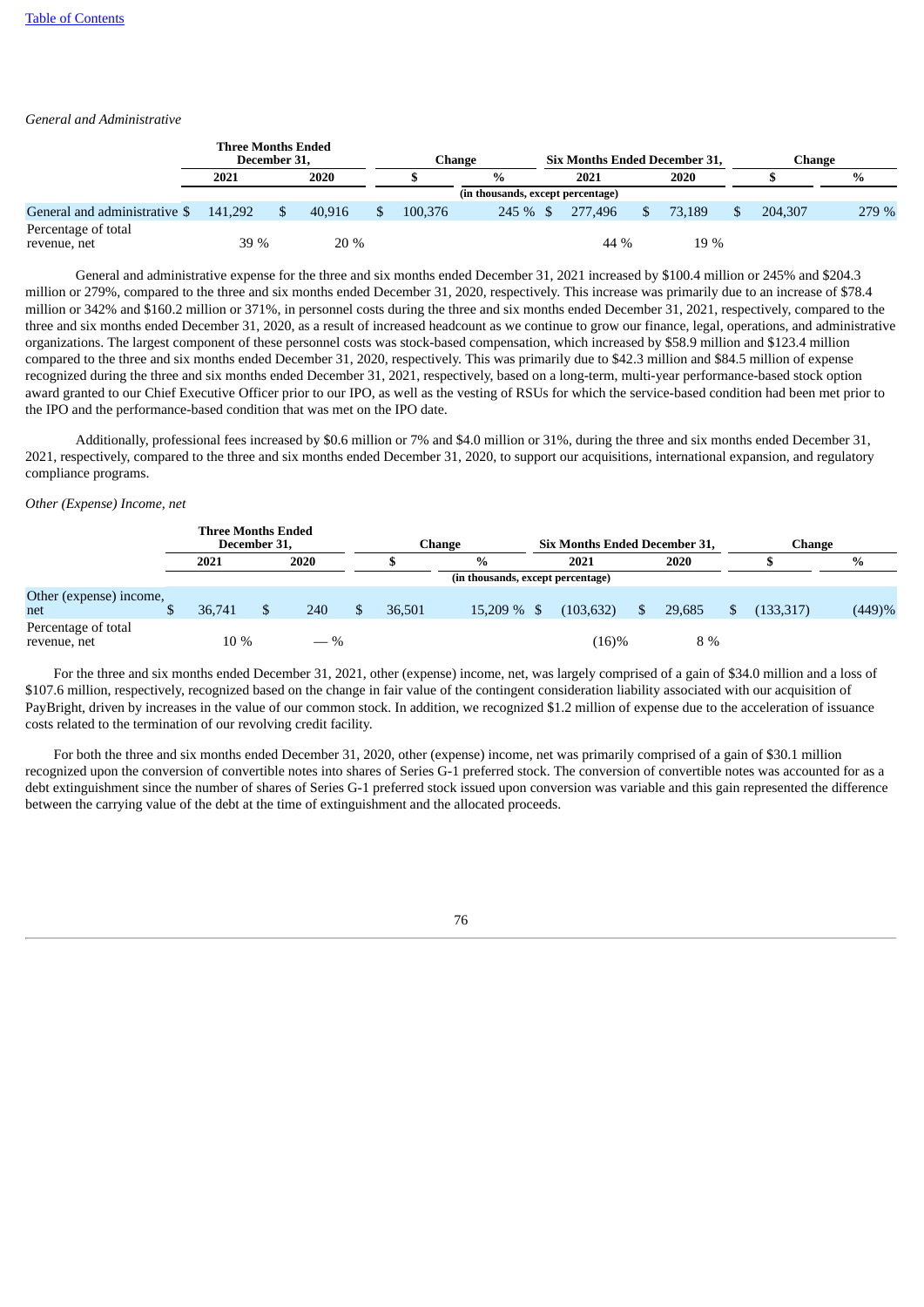# **Liquidity and Capital Resources**

### *Sources and Uses of Funds*

We have incurred losses since our inception, accumulating a deficit of \$1.4 billion and \$0.9 billion as of December 31, 2021 and June 30, 2021, respectively. We have historically financed the majority of our operating and capital needs through the sales of equity securities, borrowings from debt facilities and convertible debt, third-party loan sale arrangements, and cash flows from operations. In September and October 2020, we issued an aggregate of 21,836,687 shares of Series G preferred stock for aggregate cash proceeds of \$435.1 million. On January 15, 2021, we closed an initial public offering of our Class A common stock with cash proceeds, before expenses, of \$1.3 billion. On November 23, 2021, we issued the 2026 Notes, generating cash proceeds of \$1.7 billion.

As of December 31, 2021, our principal sources of liquidity were available for sale securities and cash and cash equivalents, available capacity from revolving debt facilities, revolving securitizations, forward flow loan sale arrangements, and certain cash flows from our operations. We believe that our existing cash balances, available capacity under our revolving debt facilities, revolving securitizations and off-balance sheet loan sale arrangements, and cash from operations, are sufficient to meet both our existing operating, working capital, and capital expenditure requirements and our currently planned growth for at least the next 12 months. We cannot provide assurance, however, that our business will generate sufficient cash flows from operations or that future borrowings will be available to us in an amount sufficient to enable us to fund our liquidity needs in the long-term. Our ability to do so depends on prevailing economic conditions and other factors, many of which are beyond our control. Our on- and off-balance sheet facilities provide funding subject to various constraining limits on the financed portfolios. These limits are generally tied to loan-level attributes such as loan term, credit quality, and interest rate, as well as borrower- and merchant-level attributes.

### *Cash and Cash Equivalents*

As of December 31, 2021, we had approximately \$2.6 billion of cash to fund our future operations compared to approximately \$1.5 billion as of June 30, 2021. This increase is primarily due to the proceeds of the 2026 Notes issuance on November 23, 2021. Our cash and cash equivalents were held primarily for continued investment in our business, for working capital purposes, and to facilitate a portion of our lending activities. Our policy is to invest cash in excess of our immediate working capital requirements in short-term investments and deposit accounts to preserve the principal balance and maintain adequate liquidity.

# *Restricted Cash*

Restricted cash consists primarily of: (i) deposits restricted by standby letters of credit for office leases; (ii) funds held in accounts as collateral for our originating bank partners; and (iii) servicing funds held in accounts contractually restricted by agreements with warehouse credit facilities and thirdparty loan owners. We have no ability to draw on such funds as long as they remain restricted under the applicable arrangements. Our policy is to invest restricted cash held in debt facility related accounts and cash deposited as collateral for leases in investments designed to preserve the principal balance and provide liquidity. Accordingly, such cash is invested primarily in money market instruments that offer daily purchase and redemption and provide competitive returns consistent with our policies and market conditions.

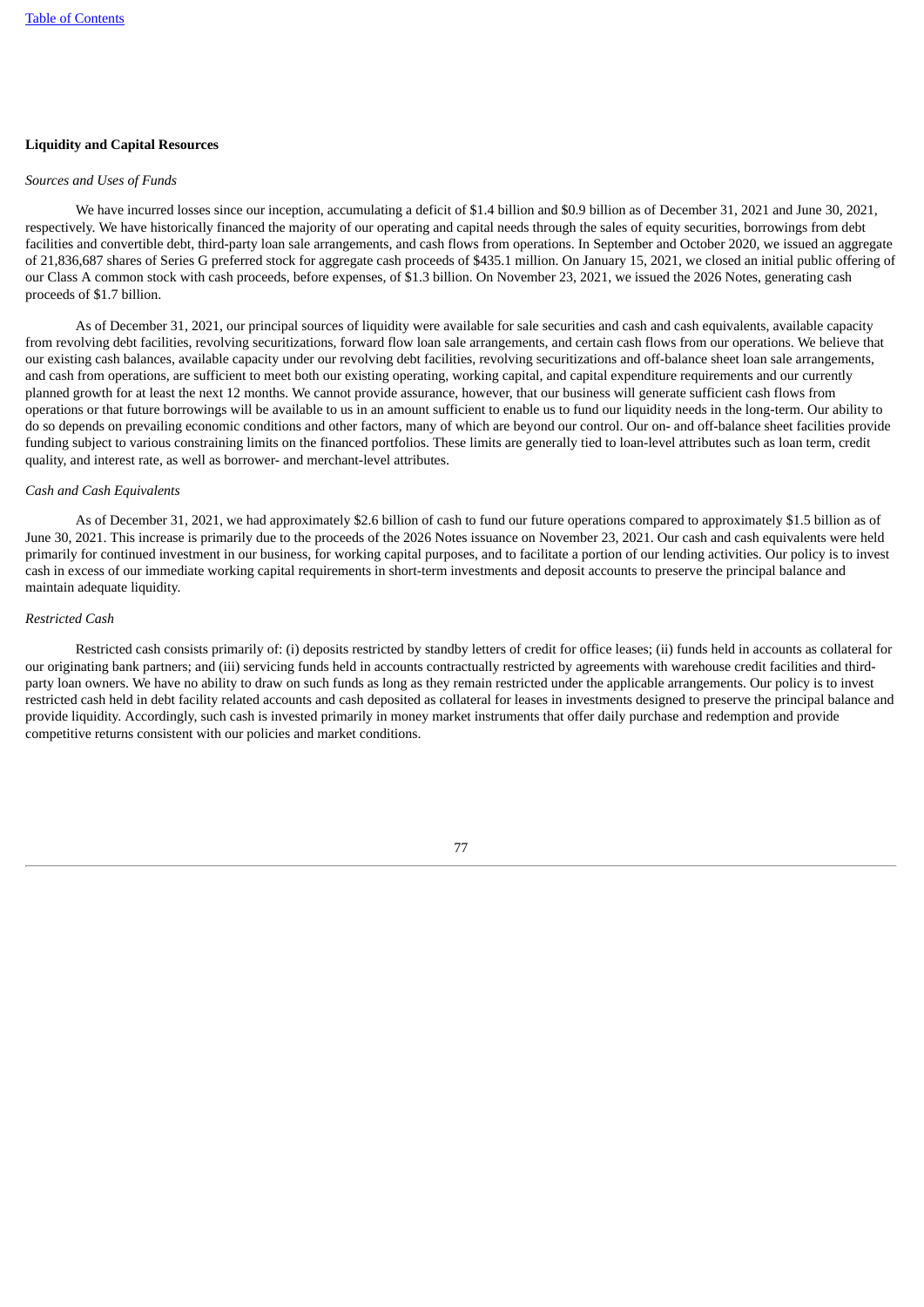### *Funding Debt*

The following table summarizes our funding debt facilities as of December 31, 2021:

| <b>Maturity Fiscal Year</b> | <b>Borrowing Capacity</b> | <b>Principal Outstanding</b> |  |  |
|-----------------------------|---------------------------|------------------------------|--|--|
|                             |                           | (in thousands)               |  |  |
| 2022                        | \$<br>412,596             | 172,320<br>S                 |  |  |
| 2023                        |                           |                              |  |  |
| 2024                        | 1,325,000                 | 381,622                      |  |  |
| 2025                        |                           |                              |  |  |
| 2026                        | _                         |                              |  |  |
| Thereafter                  | 650,000                   | 102,694                      |  |  |
| <b>Total</b>                | 2,387,596                 | 656,636                      |  |  |

#### *Warehouse Credit Facilities*

Through trusts, we entered into warehouse credit facilities with certain lenders to finance the purchase and origination of our loans. These trusts are consolidated variable interest entities ("VIEs"), and each trust entered into a credit agreement and security agreement with a commercial bank as administrative agent and a national banking association as collateral trustee and paying agent. Borrowings under these agreements are referred to as funding debt. These credit agreements contain operating covenants, including limitations on the incurrence of certain indebtedness and liens, restrictions on certain intercompany transactions, and limitations on the amount of dividends and stock repurchases. Our funding debt facilities include concentration limits for various loan characteristics including credit quality, product mix, geography, and merchant concentration. As of December 31, 2021, we were in compliance with all applicable covenants in the agreements. Refer to Note 10. Debt in the notes to the interim consolidated financial statements included elsewhere in this Form 10-Q for additional information.

These revolving facilities mature between 2022 and 2029, and subject to covenant compliance generally permit borrowings up to 12 months prior to the final maturity date. Borrowings under these facilities generally occur multiple times per week, and generally coincide with the purchase of loans from our originating bank partners. We manage liquidity by accessing diversified pools of capital and avoid concentration with any single counterparty; we are diversified across different types of investors including investment banks, asset managers, and insurance companies.

Borrowings under these facilities bear interest at an annual benchmark rate of LIBOR or at an alternative commercial paper rate (which is either (i) the per annum rate equivalent to the weighted-average of the per annum rates at which all commercial paper notes were issued by certain lenders to fund advances or maintain loans, or (ii) the daily weighted-average of LIBOR, as set forth in the applicable credit agreement), plus a spread ranging from 1.65% to 4.00%. Interest is payable monthly. In addition, these agreements require payment of a monthly unused commitment fee ranging from 0% to 0.75% per annum on the undrawn portion available.

### *Other Funding Facilities*

Prior to our acquisition of PayBright on January 1, 2021, PayBright entered into various credit facilities utilized to finance the origination of loans in Canada. Similar to our warehouse credit facilities, borrowings under these agreements are referred to as funding debt, and proceeds from the borrowings may only be used for the purposes of facilitating loan funding and origination. These facilities are secured by PayBright loan receivables pledged to the respective facility as collateral, mature in 2022, and bear interest based on a benchmark rate plus a spread ranging from 1.25% to 4.45%.

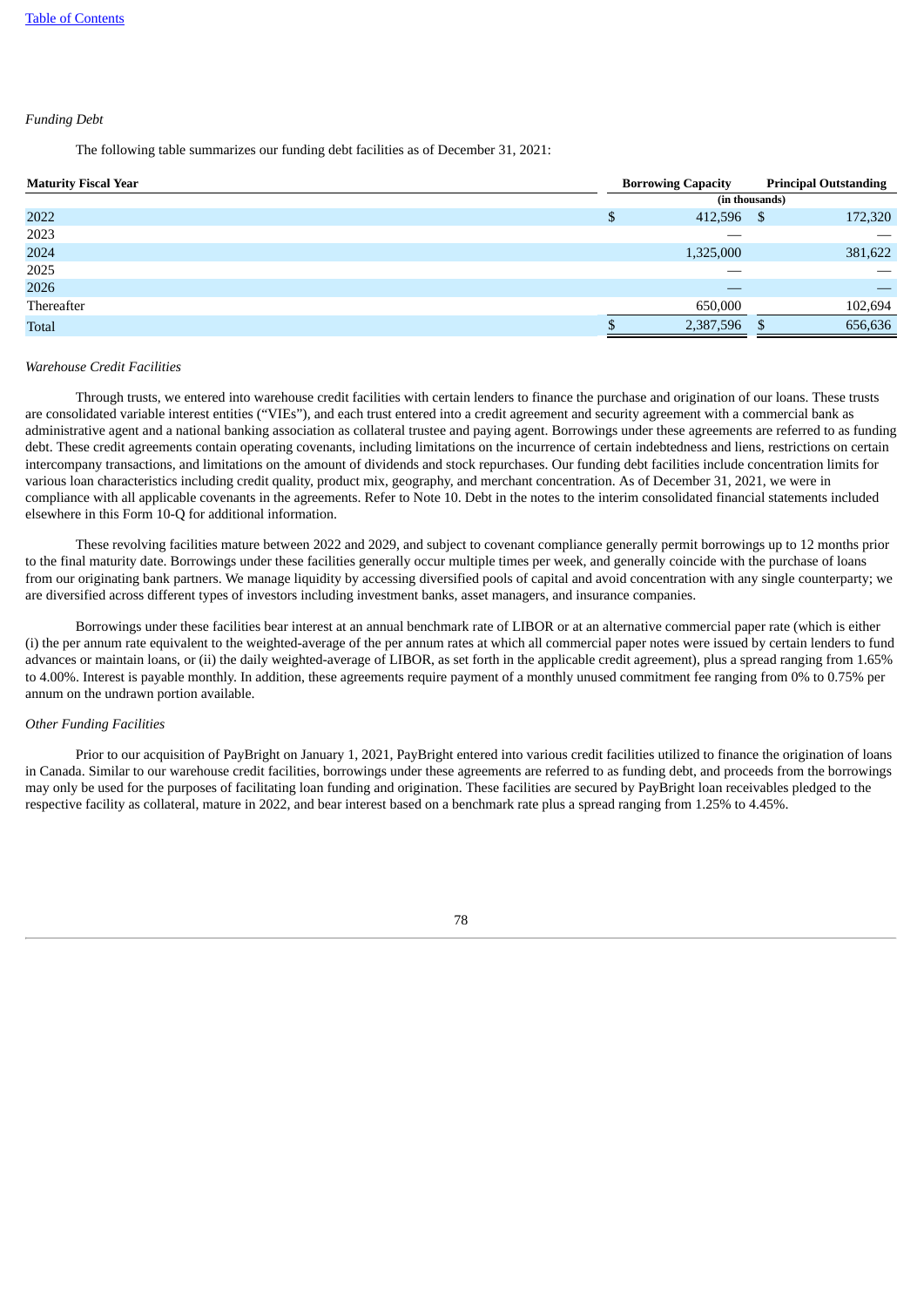### *Revolving Credit Facility*

On January 19, 2021, we entered into a revolving credit agreement with a syndicate of commercial banks for a \$185.0 million unsecured revolving credit facility. This facility bore interest at a rate equal to, at our option, either (a) a Eurodollar rate determined by reference to adjusted LIBOR for the interest period, plus an applicable margin of 0.25% per annum or (b) a base rate determined by reference to the highest of (i) the federal funds rate plus 0.50% per annum, (ii) the rate last quoted by The Wall Street Journal as the U.S. prime rate, and (iii) the one-month adjusted LIBOR plus 1.00% per annum, in each case, plus an applicable margin of 1.50% per annum. The revolving credit agreement had a final maturity date of January 19, 2024. The facility contained certain covenants and restrictions, including certain financial maintenance covenants, and required payment of a monthly unused commitment fee of 0.35% per annum on the undrawn balance available. The Company executed its right to terminate the revolving credit agreement effective December 15, 2021. We had not drawn on the facility and there was no outstanding balance to be repaid. Upon termination, we accelerated \$1.2 million of issuance costs, which were recorded in other expense. Refer to Note 10. Debt.

On February 4, 2022, we entered into a revolving credit agreement with a syndicate of commercial banks for a \$165.0 million unsecured revolving credit facility, maturing on February 4, 2025. This facility bears interest at a rate equal to, at our option, either (a) a SOFR rate determined by reference to the forward-looking term SOFR rate for the interest period, plus an applicable margin of 1.85% per annum or (b) a base rate determined by reference to the highest of (i) the federal funds rate plus 0.50% per annum, (ii) the rate last quoted by the Wall Street Journal as the U.S. prime rate and (iii) the one-month forward-looking term SOFR rate plus 1.0% per annum, in each case, plus an applicable margin of 0.85% per annum. The facility contains certain covenants and restrictions, including certain financial maintenance covenants, and requires payment of a monthly unused commitment fee of 0.20% per annum on the undrawn balance available. There are no borrowings outstanding under the facility. Refer to Note 19. Subsequent Events.

### *Securitizations*

In connection with asset-backed securitizations, we sponsor and establish trusts to ultimately purchase loans facilitated by our platform. Securities issued from our asset-backed securitizations are senior or subordinated, based on the waterfall criteria of loan payments to each security class. The subordinated residual interests issued from these transactions are first to absorb credit losses in accordance with the waterfall criteria. The assets are transferred into a trust such that the assets are legally isolated from the creditors of Affirm and are not available to satisfy our obligations. These assets can only be used to settle obligations of the underlying trusts. Each securitization trust issued senior notes and residual certificates to finance the purchase of the loans facilitated by our platform. The 2020-Z1, 2020-Z2, 2021-Z1, and 2021-Z2 securitizations are secured by static pools of loans contributed at closing, whereas the 2020-A, 2021-A and 2021-B securitizations are revolving and we may contribute additional loans from time to time until the end of the revolving period. Refer to Note 11. Securitization and Variable Interest Entities.

79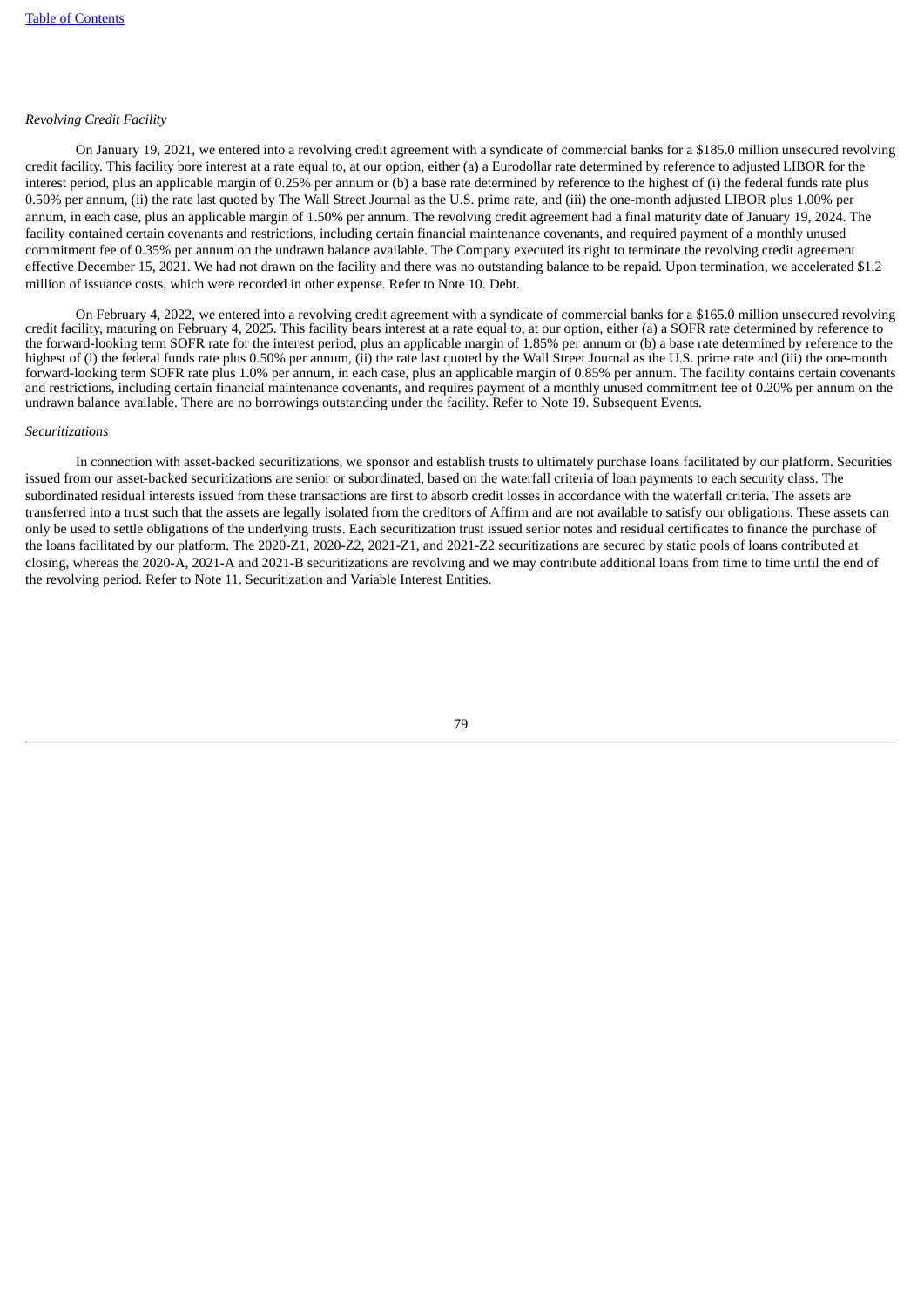# **Cash Flows**

The following table summarizes our cash flows for the periods presented:

|                                                          |   | <b>Six Months Ended</b><br>December 31, |            |
|----------------------------------------------------------|---|-----------------------------------------|------------|
|                                                          |   | 2021                                    | 2020       |
|                                                          |   | (in thousands)                          |            |
| Net Cash Used in Operating Activities                    | S | (75, 104)                               | (49, 959)  |
| Net Cash Used in Investing Activities                    |   | (819,573)                               | (906, 710) |
| Net Cash Provided by Financing Activities <sup>(1)</sup> |   | 2,010,213                               | 1,265,331  |

 $<sup>(1)</sup>$  Amounts include net cash provided by the issuance of redeemable convertible preferred stock and convertible debt as follows:</sup>

|                                                                                                                   |                | <b>Six Months Ended</b><br>December 31. |      |           |  |
|-------------------------------------------------------------------------------------------------------------------|----------------|-----------------------------------------|------|-----------|--|
|                                                                                                                   | 2021           |                                         | 2020 |           |  |
|                                                                                                                   | (in thousands) |                                         |      |           |  |
| Proceeds from issuance of redeemable convertible preferred stock, net of repurchases and issuance<br><b>COStS</b> |                |                                         |      | 434,542   |  |
| Proceeds from issuance of common stock, net of repurchases                                                        |                | 59,565                                  |      | 22,634    |  |
| Proceeds from issuance of convertible debt, net                                                                   |                | 1,704,300                               |      |           |  |
| Net cash provided by equity-related financing activities                                                          |                | 1,763,865                               |      | 457,176   |  |
| Net cash provided by debt-related financing activities                                                            |                | 359,128                                 |      | 808,155   |  |
| Payments of tax withholding for stock-based compensation                                                          |                | (112,780)                               |      |           |  |
| Net cash provided by financing activities                                                                         |                | 2,010,213                               |      | 1,265,331 |  |

# *Operating Activities*

Our largest sources of operating cash are fees charged to merchant partners on transactions processed through our platform and interest income from consumers' loans. Our primary uses of cash from operating activities are for general and administrative, technology and data analytics, funding costs, processing and servicing, and sales and marketing expenses.

Cash used in operating activities for the six months ended December 31, 2021 was \$75.1 million, a decrease of \$25.1 million from cash used in operating activities of \$50.0 million for the six months ended December 31, 2020. This reflects our net loss of \$465.9 million, adjusted for non-cash charges of \$362.2 million, net cash outflows of \$6.2 million from the purchase and sale of loans held for sale, partially offset by net cash inflows of \$35.3 million provided by changes in our operating assets and liabilities.

Non-cash charges primarily consisted of: provision for credit losses, which increased by \$74.8 million or 181% due to a change in product mix for on-balance sheet loans and an unusually low provision expense in the prior comparative period driven by the release of stressed expected loss scenarios and the adoption of CECL; gain on sales of loans, which increased by \$57.7 million from \$31.0 million for the six months ended December 31, 2020 due to improved loan sale economics and increased loan sales since the second quarter of the prior fiscal year; and amortization of premiums and discounts, which increased by \$56.2 million or 179% due to increased amortization of discounts related to loans purchased from our originating bank partners at a price above fair market value. Furthermore, we incurred \$181.7 million of stock-based compensation, up from \$12.7 million due to accelerated vesting of RSUs for which the service-based condition had been met prior to the IPO and the performance-based condition was met on the IPO date, and gains of \$34.0 million due to the decrease in the fair value of our contingent consideration liability, driven by changes in the value of our common stock.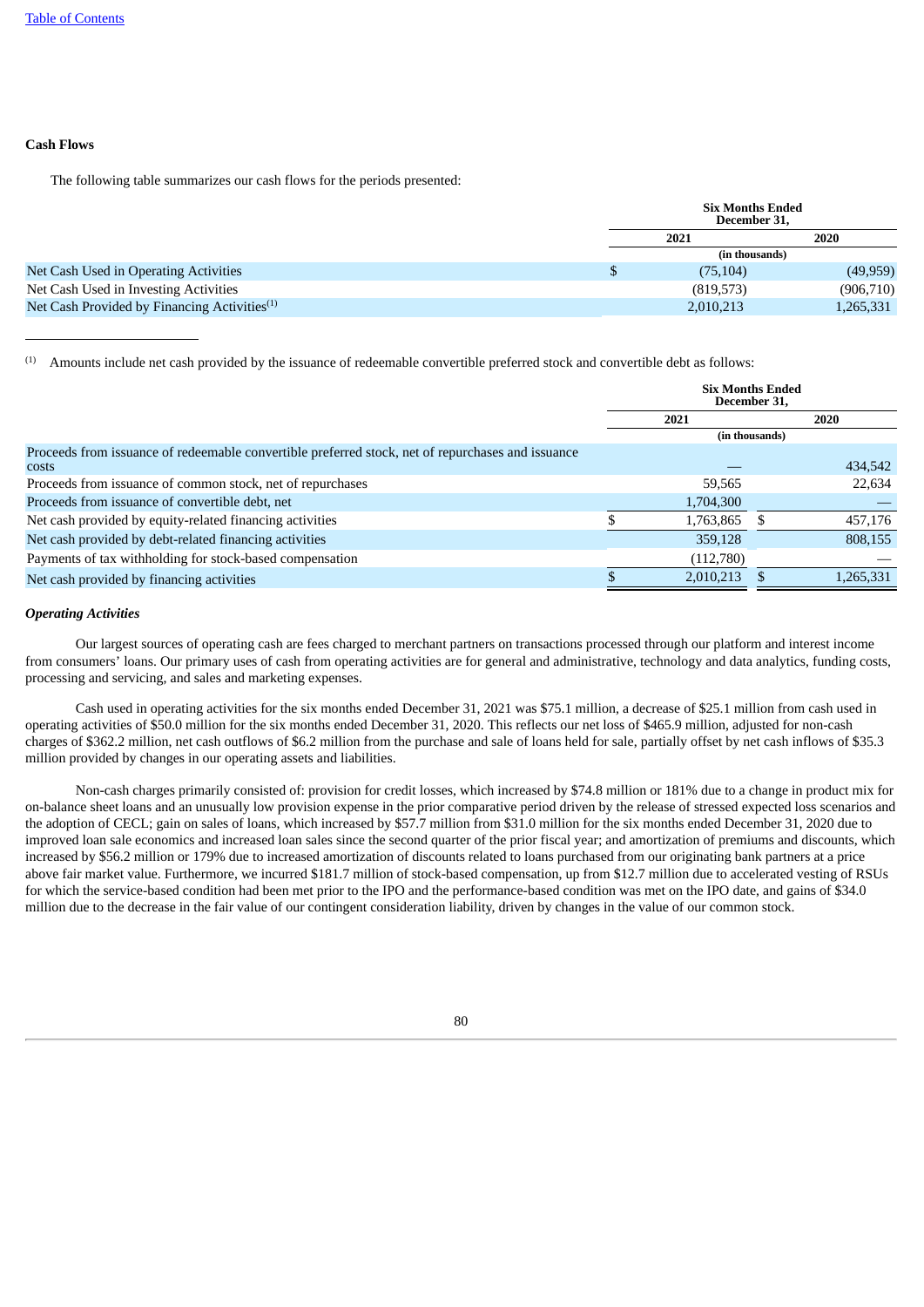Our net cash inflows resulting from changes in operating assets and liabilities increased to \$35.3 million for the six months ended December 31, 2021, compared to net cash inflows of \$8.4 million for the six months ended December 31, 2020. This change was primarily driven by a decrease in other assets due to a reduction of prepaid payroll taxes during the six months ended December 31, 2021.

### *Investing Activities*

Cash used in investing activities for the six months ended December 31, 2021 was \$819.6 million, a decrease of \$87.1 million from \$906.7 million for the six months ended December 31, 2020. The main driver of this was \$3,563.1 million of repayments of loans, representing an increase of \$1,862.3 million, or 109%, compared to the second quarter of the prior year, due to a higher average balance of loans held for investment and generally increasing credit quality of the portfolio. Additionally, we sold \$780.3 million of loans, representing an increase of \$575.3 million or 281% compared to the second quarter of the prior year. These cash inflows were partially offset by \$4,652.3 million of purchases of loans, representing an increase of \$1,960.6 million or 73% compared to the second quarter of the prior year, due partly to continued growth in GMV. Additionally, we recorded cash outflows of approximately \$511.7 million related to purchases of available for sale securities in the current period.

### *Financing Activities*

Cash provided by financing activities for the six months ended December 31, 2021 was \$2,010.2 million, an increase of \$744.9 million from \$1,265.3 million during the six months ended December 31, 2020. A main driver of this was the issuance of convertible debt during the six months ended December 31, 2021, which resulted in net cash inflows of \$1,704.3 million, net of debt issuance costs. Additionally, the issuance of notes by our newly formed securitization trust during the six months ended December 31, 2021 resulted in net cash inflows of \$397.2 million, net of in-period principal repayments. This cash inflow represented new financing activities compared to the six months ended December 31, 2020 but was partially offset by \$29.9 million of net cash outflows from funding debt as principal repayments on debt exceeded proceeds from draws on these revolving credit facilities. This net cash outflow from funding debt was in contrast to a net cash inflow from the conversion of redeemable convertible preferred stock of \$434.5 million during the six months ended December 31, 2020. The shift between periods is largely due to the availability of new funding sources in our securitization trusts. Additionally, we recorded payments of approximately \$112.8 million for tax withholding associated with stock-based compensation during the six months ended December 31, 2021, which did not occur in the prior periods as the vesting of RSUs was triggered by the initial public offering in January 2021.

### **Liquidity and Capital Risks and Requirements**

There are numerous risks to our financial results, liquidity, capital raising, and debt refinancing plans, some of which may not be quantified in our current liquidity forecasts. The principal factors that could impact our liquidity and capital needs are customer delinquencies and defaults, a prolonged inability to adequately access capital market funding, declines in loan purchases and therefore revenue, fluctuations in our financial performance, the timing and extent of spending to support development efforts, the expansion of sales and marketing activities, the introduction of new and enhanced products, and the continuing market adoption of our platform. We intend to support our liquidity and capital position by pursuing diversified debt financings (including new securitizations and revolving debt facilities) and extending existing secured revolving facilities to provide committed liquidity in case of prolonged market fluctuations.

We may, in the future, enter into arrangements to acquire or invest in complementary businesses, products, and technologies. We may be required to seek additional equity or debt financing in connection with those efforts. In the event that we require additional financing, we may not be able to raise such financing on terms acceptable to us or at all. Additionally, as a result of any of these actions, we may be subject to restrictions and covenants in the agreements governing these transactions that may place limitations on us, and we may be required to pledge additional collateral as security. If we are unable to raise additional capital or generate cash flows necessary to expand our operations and invest in continued innovation, we may not be able to compete successfully, which would harm our business, operations, and financial condition. It is also possible that the actual outcome of one or more of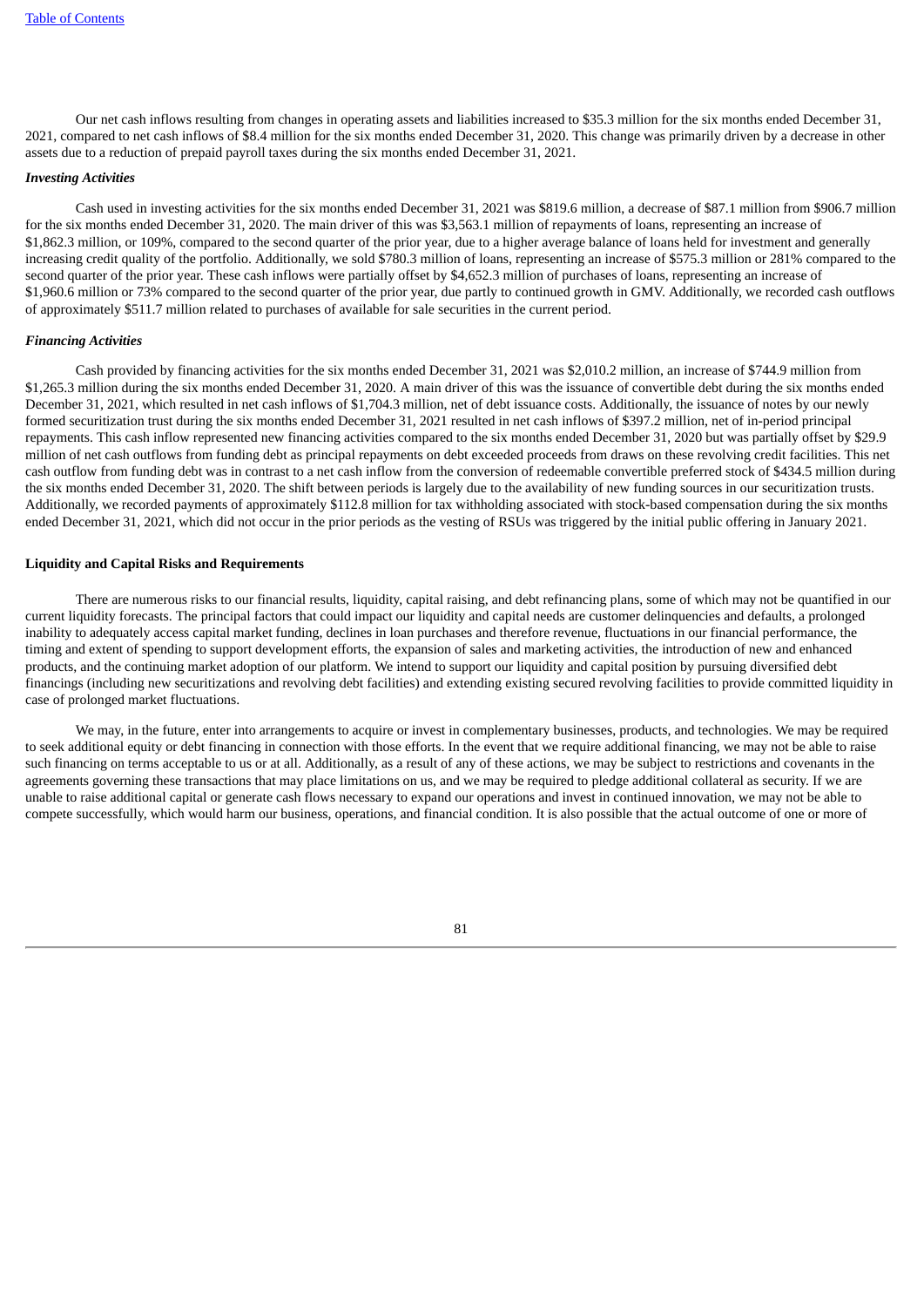our plans could be materially different than expected or that one or more of our significant judgments or estimates could prove to be materially incorrect.

# *Concentrations of Revenue*

For the three and six months ended December 31, 2021 approximately 11% and 10% of total revenue, respectively, was driven by one merchant partner, Peloton. For the three and six months ended December 31, 2020 approximately 24% and 27% of total revenue, respectively, was driven by one merchant partner, Peloton. We believe we have a strong relationship with Peloton and, in September 2020, we entered into a renewed merchant agreement with Peloton with an initial three-year term ending in September 2023, which automatically renews for additional and successive one-year terms until terminated. While we believe our growth will facilitate both revenue growth and merchant diversification as we continue to integrate with a wide range of merchants, changes in merchant loan volume and revenue concentration may cause our financial and operating performance to fluctuate significantly from period to period. Our revenue as a percentage of GMV in any given period varies across products. As such, as we continue to expand our network to include more merchants, revenue as a percentage of GMV will vary.

### **Contractual Obligations**

On November 23, 2021, the Company issued \$1.7 billion in aggregate principal amount of 0% convertible senior notes due 2026 (the "2026 Notes"). The 2026 Notes represent senior unsecured obligations of the Company. The 2026 Notes do not bear interest except in special circumstances, and the principal amount of the 2026 Notes does not accrete. The 2026 Notes mature on November 15, 2026.

### **Off-Balance Sheet Arrangements**

Off-balance sheet loans relate to unconsolidated securitization transactions and loans sold to third-party investors for which we have some form of continuing involvement, including as servicer. For off-balance sheet loan sales where servicing is the only form of continuing involvement, we would only experience a loss if we were required to repurchase such a loan due to a breach in representations and warranties associated with our loan sale or servicing contracts. For unconsolidated securitization transactions where Affirm is the sponsor and risk retention holder, Affirm could experience a loss of up to 5% of both the senior notes and residual certificates. As of December 31, 2021, the aggregate outstanding balance of loans held by third-party investors or offbalance sheet VIEs was \$3.7 billion. As of December 31, 2021, we had two off-balance sheet VIEs, the 2021-Z1 securitization and 2021-Z2 securitization. In the unlikely event principal payments on the loans backing any off-balance sheet securitization are insufficient to pay senior note holders, including any retained interest, then any amounts the Company contributed to the securitization reserve accounts may be depleted. See Note 11. Securitization and Variable Interest Entities of the accompanying notes to our interim condensed consolidated financial statements for more information.

### **Critical Accounting Policies and Estimates**

Our discussion and analysis of our financial condition and results of operations are based upon our consolidated financial statements, which have been prepared in accordance with U.S. GAAP. U.S. GAAP requires us to make certain estimates and judgments that affect the amounts reported in consolidated financial statements. We base our estimates on historical experience and on various other assumptions that we believe to be reasonable under the circumstances. Because certain of these accounting policies require significant judgment, our actual results may differ materially from our estimates. To the extent that there are differences between our estimates and actual results, our future consolidated financial statement presentation, financial condition, results of operations, and cash flows will be affected.

We evaluate our significant estimates on an ongoing basis, including, but not limited to, estimates related to merchant network revenue, loss on loan purchase commitment, allowance for credit losses, stock-based

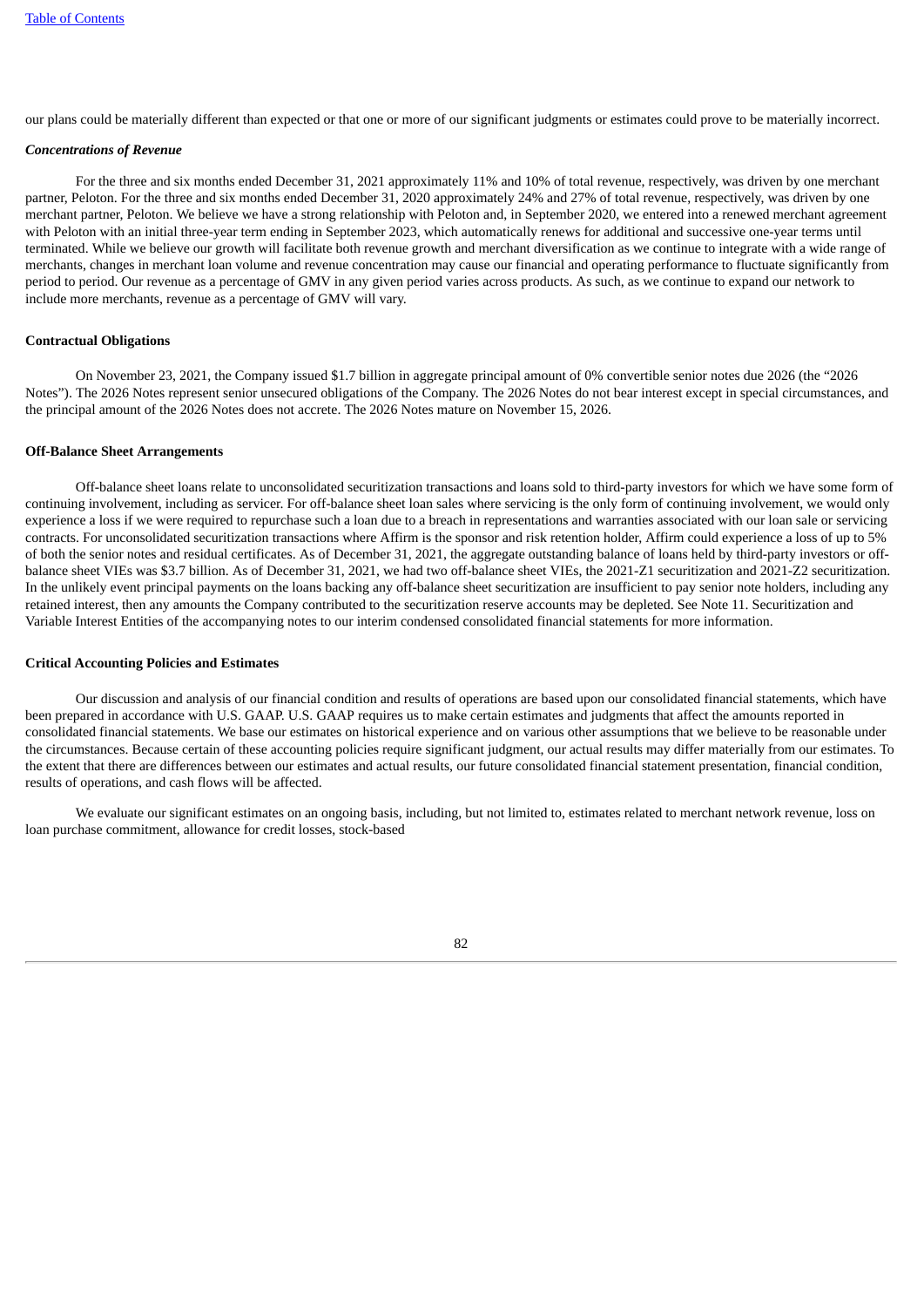compensation, including warrants granted to nonemployees, and income taxes. We believe these estimates have the greatest potential effect on our consolidated financial statements. Therefore, we consider these to be our critical accounting policies and estimates.

For further information, our significant accounting policies are described in Note 2. Summary of Significant Accounting Policies within the notes to the interim condensed consolidated financial statements.

# **Recent Accounting Pronouncements**

Refer to Note 2. Summary of Significant Accounting Policies within the notes to the interim condensed consolidated financial statements.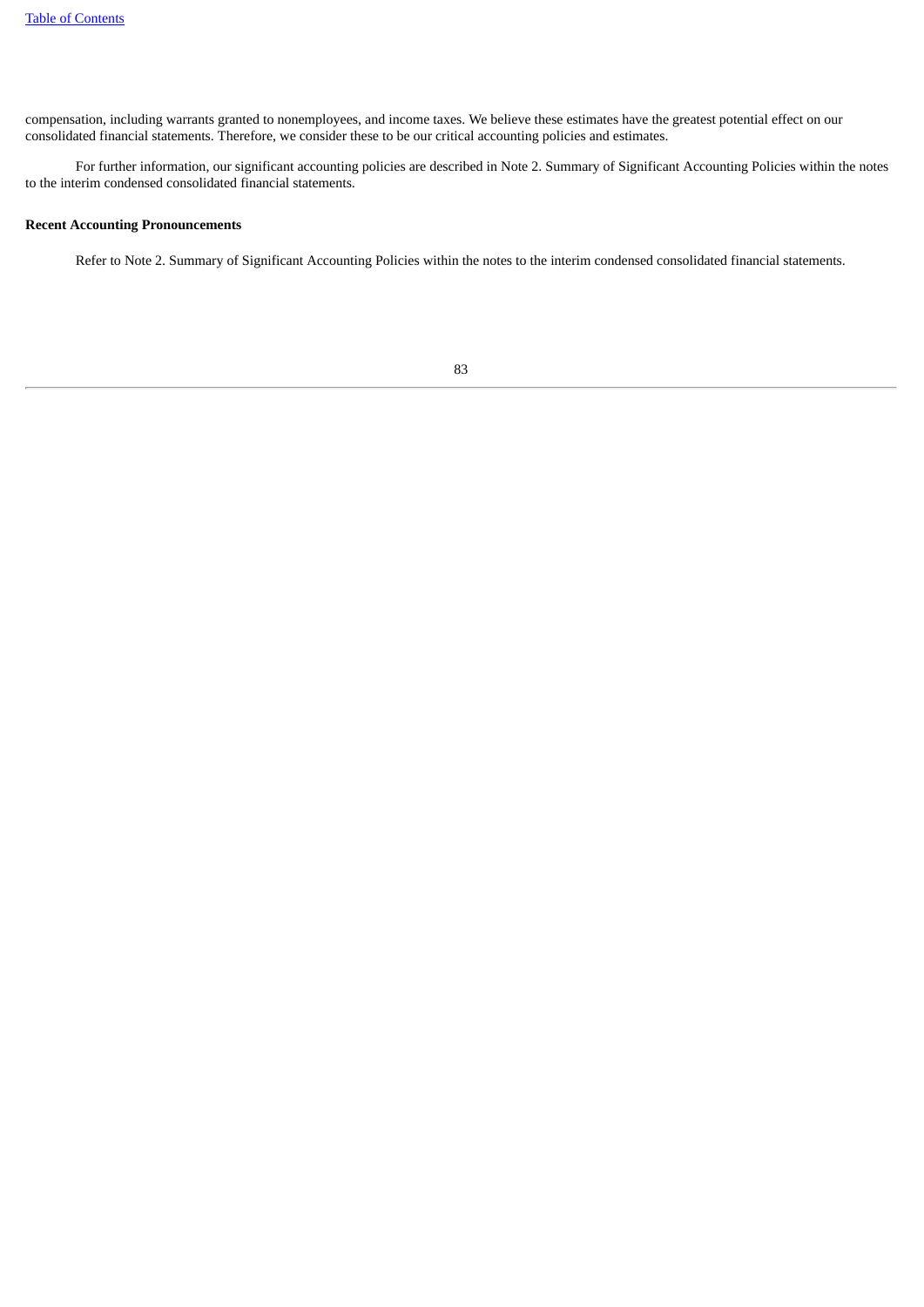# **Item 3. QUANTITATIVE AND QUALITATIVE DISCLOSURES ABOUT MARKET RISK**

We have operations both within the United States and Canada, and we are exposed to market risks in the ordinary course of our business. Market risk represents the risk of loss that may impact our financial position due to adverse changes in financial market prices and interest rates. Our market risk exposure is primarily the result of fluctuations in interest rates. Foreign currency exchange rates do not pose a material market risk exposure, as most of our revenue is earned in U.S. dollars.

### *Interest Rate Risk*

Our cash and cash equivalents and certain of our restricted cash as of December 31, 2021 were held primarily in checking, money market, and savings accounts. As of December 31, 2021, we had \$1,704.6 million of cash equivalents invested in money market funds, certificates of deposit, corporate bonds, and other commercial paper with maturities less than three months. Our cash and cash equivalents are held for working capital purposes. The fair value of our cash and cash equivalents and certain restricted cash would not be significantly affected by a change in interest rates due to their short-term nature.

Our securities available for sale at fair value as of December 31, 2021 included \$475.4 million of marketable debt securities with maturities greater than three months. A rise in interest rates would have an adverse impact on the fair market value of our fixed rate securities while floating rate securities would produce less income than expected if interest rates were to decrease. Because our investment policy is to invest in conservative, highlyliquid investments and because our business strategy does not rely on generating material returns from our investment portfolio, we do not expect our market risk exposure on marketable debt securities to be material.

Continued volatility in interest rates and potentially inflation, which may persist longer than previously expected, may adversely impact our customers' spending levels and ability and willingness to pay outstanding amounts owed to us. Higher interest rates may lead to higher payment obligations on our future credit products, or to their lenders under mortgage, credit card, and other loans. Therefore, higher interest rates may lead to increased delinquencies, charge-offs, and allowances for loans and interest receivable, which could have an adverse effect on our operating results.

We rely on a variety of funding sources with varying degrees of interest rate sensitivities. Certain of our funding arrangements bear a variable interest rate. Given the fixed interest rates charged on the loans that we purchase from our originating bank partners, a rising variable interest rate would reduce our interest margin earned in these funding arrangements. Dramatic increases in interest rates may make these forms of funding nonviable. Additionally, certain of our loan sale agreements are repriced on a recurring basis using a mechanism tied to interest rates as well as loan performance. Increases in interest rates could reduce our loan sale economics. We also rely on securitization transactions, with notes typically bearing a fixed coupon. Increases in interest rates may result in higher coupons using refinancing. We maintain an interest rate hedging program which eliminates some, but not all, of the interest rate risk. Factoring in this program, as of December 31, 2021, a hypothetical 100 basis point increase in interest rates would have a less than 10 basis point negative impact on our annual financial results.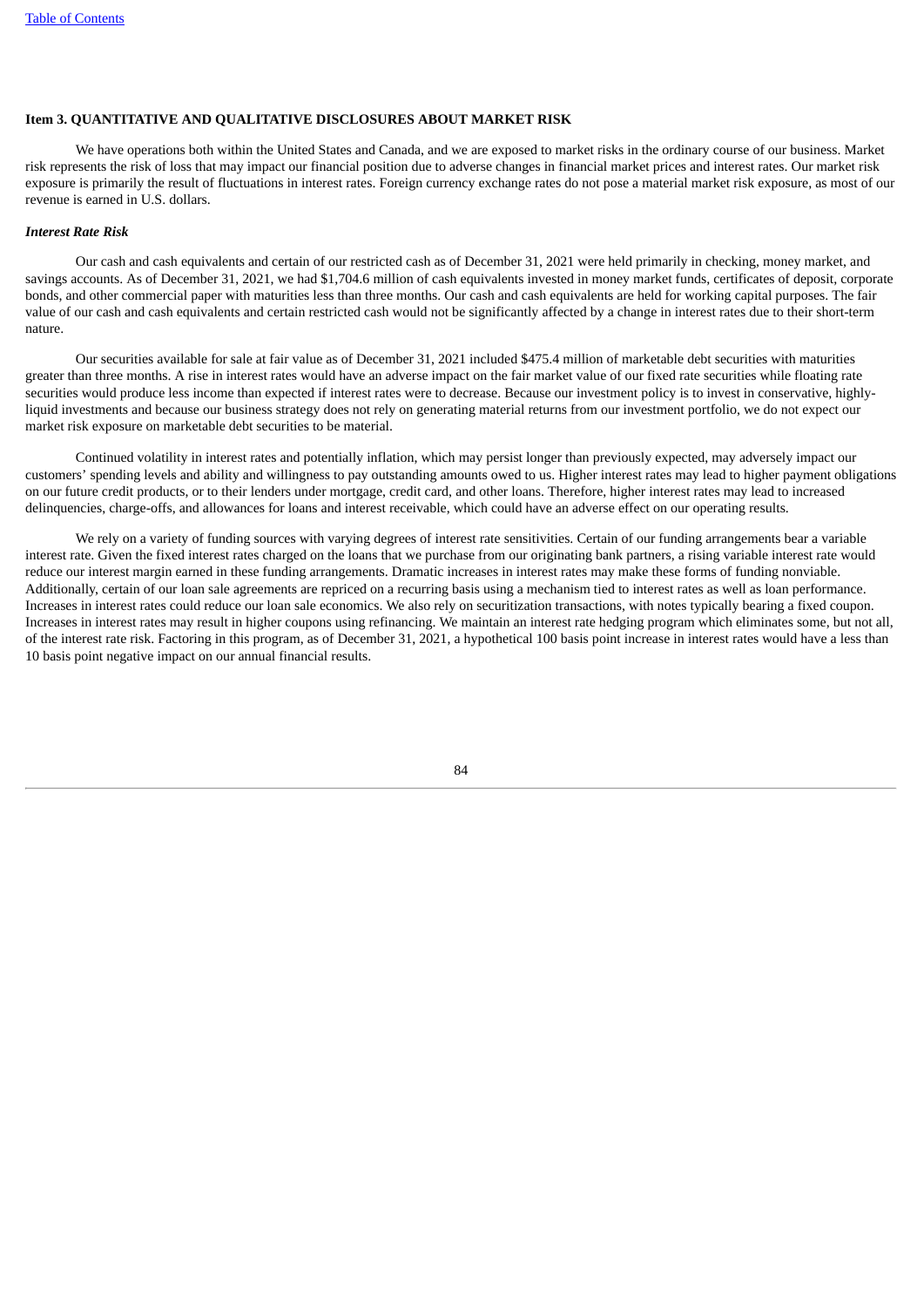## **Item 4. Controls and Procedures**

# **Evaluation of Disclosure Controls and Procedures**

Our management, with the participation of our Chief Executive Officer and our Chief Financial Officer, has evaluated the effectiveness of our disclosure controls and procedures as defined in Rules 13a-15(e) and 15d-15(e) under the Securities Exchange Act of 1934, as amended (the "Exchange Act") as of the end of the period covered by this Quarterly Report on Form 10-Q. Disclosure controls and procedures are designed to provide reasonable assurance that information required to be disclosed by a company in the reports that it files or submits under the Exchange Act is recorded, processed, summarized and reported, within the time periods specified in the SEC's rules and forms. Disclosure controls and procedures include, without limitation, controls and procedures designed to ensure that information required to be disclosed by a company in the reports that it files or submits under the Exchange Act is accumulated and communicated to the company's management, including its principal executive and principal financial officers, or persons performing similar functions, as appropriate to allow timely decisions regarding required disclosure. Management recognizes that any controls and procedures, no matter how well designed and operated, can provide only reasonable assurance of achieving their objectives, and management necessarily applies its judgment in evaluating the cost-benefit relationship of possible controls and procedures.

Based on this evaluation, our Chief Executive Officer and our Chief Financial Officer concluded that our disclosure controls and procedures were effective as of December 31, 2021.

#### **Changes in Internal Control Over Financial Reporting**

There were no changes in our internal control over financial reporting that occurred during the quarter ended December 31, 2021 that have materially affected, or are reasonably likely to materially affect, our internal control over financial reporting.

# **Inherent Limitation on the Effectiveness of Internal Control**

The effectiveness of any system of internal control over financial reporting is subject to inherent limitations, including the exercise of judgment in designing, implementing, operating, and evaluating the controls and procedures, and the inability to eliminate misconduct completely. Accordingly, any system of internal control over financial reporting, no matter how well designed and operated, can only provide reasonable, not absolute assurance that its objectives will be met. In addition, projections of any evaluation of effectiveness to future periods are subject to the risk that controls may become inadequate because of changes in conditions, or that the degree of compliance with the policies or procedures may deteriorate. We intend to continue to monitor and upgrade our internal controls as necessary or appropriate for our business, but cannot assure you that such improvements will be sufficient to provide us with effective internal control over financial reporting.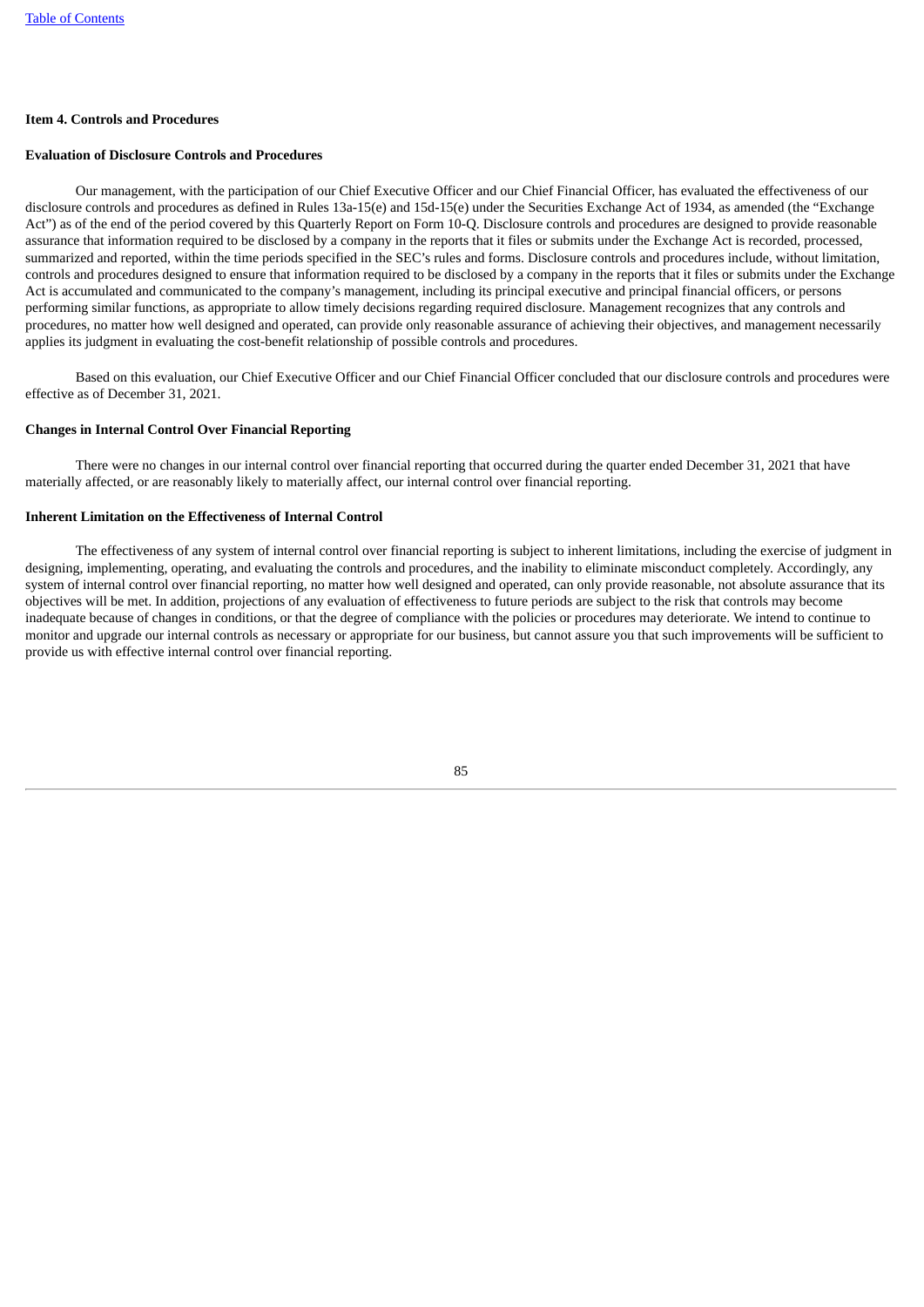# **Part II - Other Information**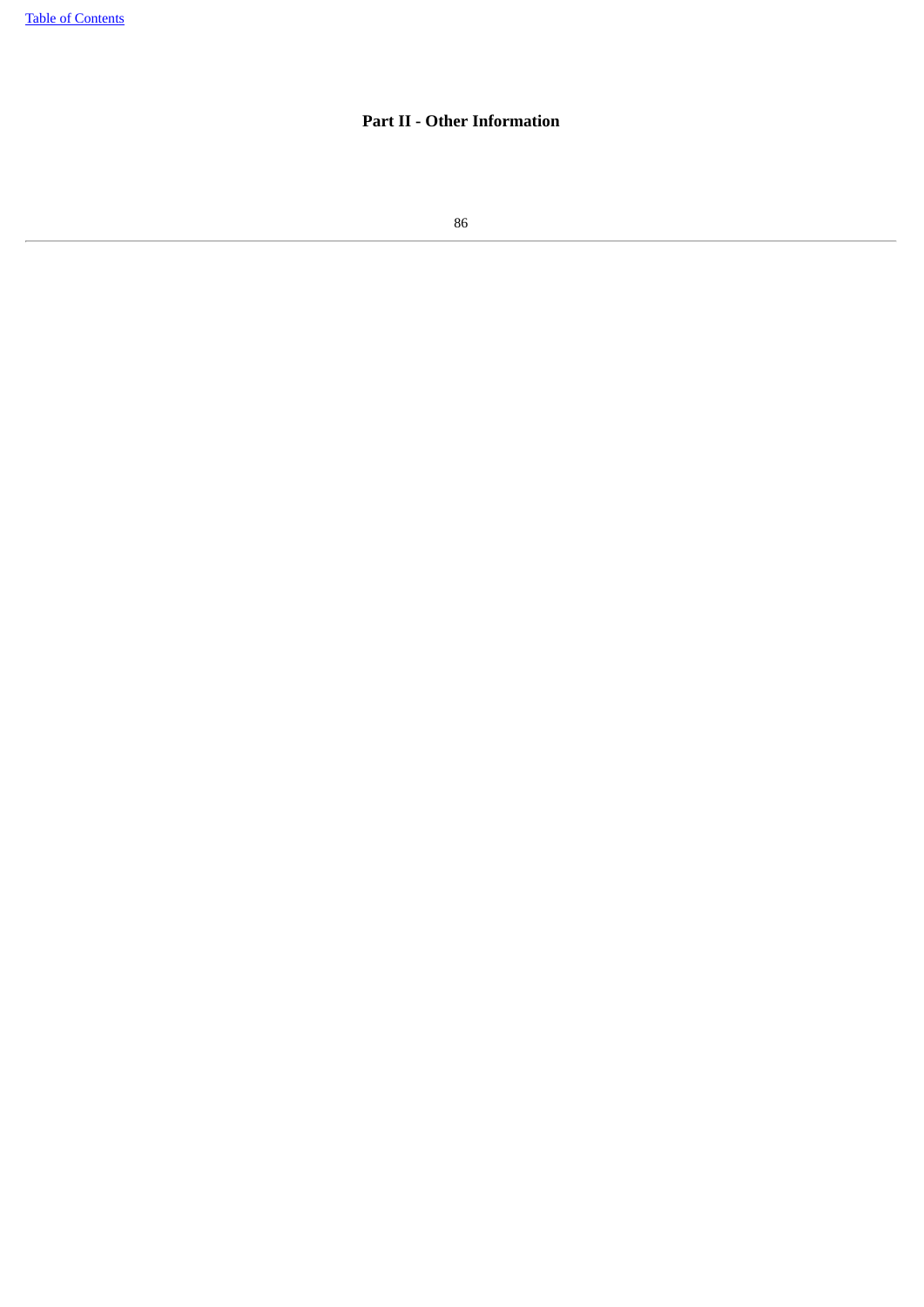# **Item 1. Legal Proceedings**

From time to time, we may be subject to legal proceedings and claims in the ordinary course of business. We are not presently a party to any legal proceedings that, if determined adversely to us, would individually or taken together have a material adverse effect on our business, results of operations, financial condition, or cash flows. The results of any current or future litigation cannot be predicted with certainty, and regardless of the outcome, litigation can have an adverse impact on us because of defense and settlement costs, diversion of management resources, and other factors.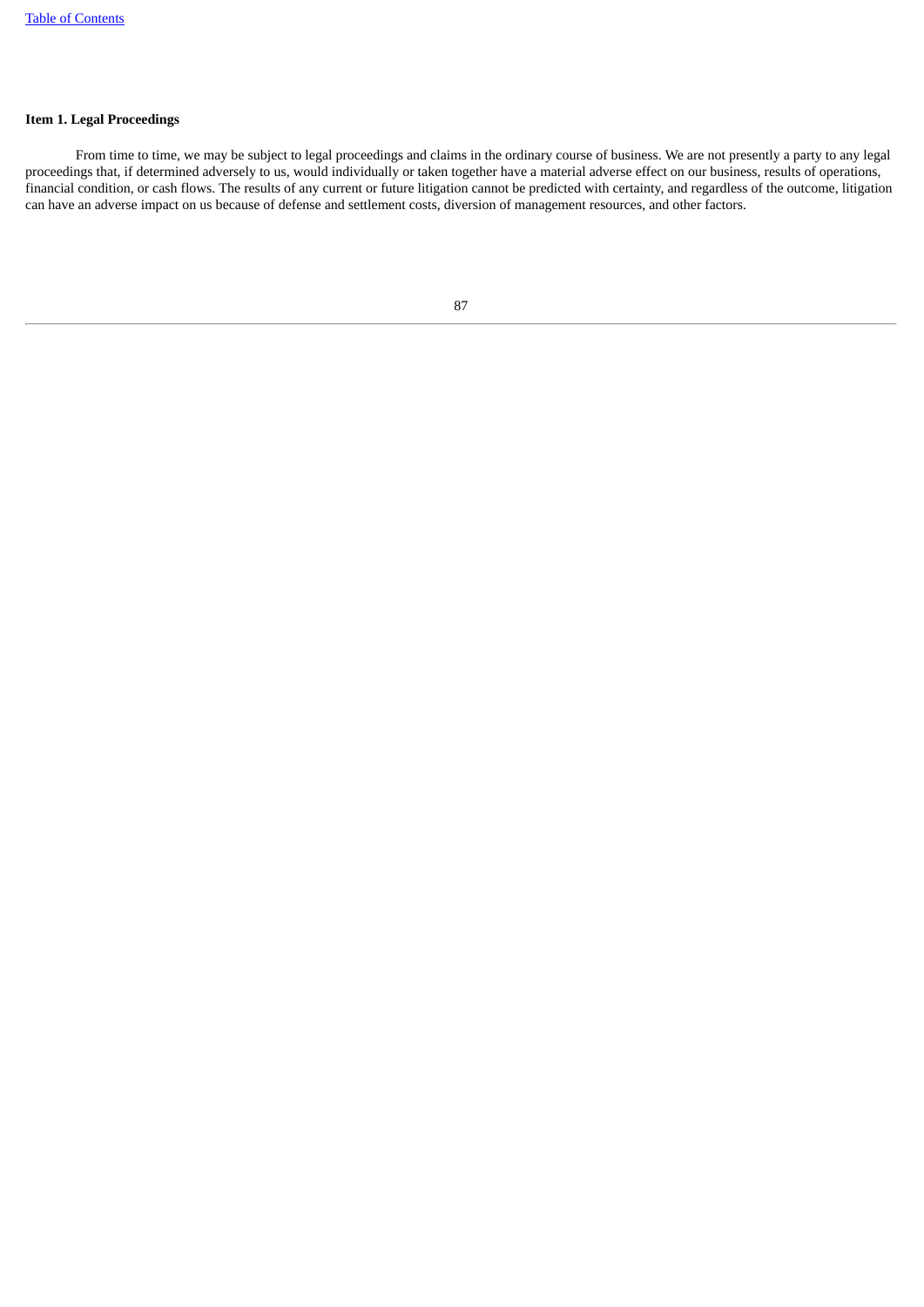# **Item 1A. Risk Factors**

The risks described under the heading "Risk Factors" in our Annual Report on Form 10-K for the fiscal year ended June 30, 2021 could materially and adversely affect our business, financial condition, and results of operations, and the trading price of our Class A common stock could decline. Those risks are not the only risks that we face—our operations could also be affected by factors that are not presently known to us or that we currently consider to be immaterial to our operations. In addition, you should carefully read and consider such risks, together with all of the other information in our Annual Report on Form 10-K for the fiscal year ended June 30, 2021, in this Quarterly Report on Form 10-Q (including the disclosures below, in the section titled "Management's Discussion and Analysis of Financial Condition and Results of Operations" and in our interim condensed consolidated financial statements and related notes), and in the other documents that we file with the SEC.

Except as may be reflected in the updated risk factors included below, there have been no material changes from the risk factors previously disclosed under the heading "Risk Factors" in our Annual Report on Form 10-K for the fiscal year ended June 30, 2021.

#### **Risks Related to Our Business and Industry**

# If we are unable to attract additional merchant partners, retain our existing merchant partners, and grow and develop our relationships with new and existing merchant partners, our business, results of operations, financial condition, and future prospects would be materially and adversely affected, as *could the market price of our Class A common stock.*

Our continued success is dependent on our ability to expand our merchant base and to grow our merchants' revenue on our platform. We derive a significant portion of our revenue from merchant network fees earned from our merchant partners. The network fees are generally charged as a percentage of the transaction volume on our platform. In addition, as more merchants are integrated into our network, there are more reasons for consumers to shop with us.

If we are not able to attract additional merchants and to expand revenue and volume of transactions from existing merchants, we will not be able to continue to attract consumers or grow our business. Our ability to retain and grow our relationships with our merchant partners depends on the willingness of merchants to partner with us. The attractiveness of our platform to merchants depends upon, among other things: the size of our consumer base; our brand and reputation; the amount of merchant fees that we charge; our ability to sustain our value proposition to merchants for customer acquisition by demonstrating higher conversion at checkout and increased AOV; the attractiveness to merchants of our technology and data-driven platform; services and products offered by competitors; and our ability to perform under, and maintain, our merchant agreements. Furthermore, having a diversified mix of merchant partners is important to mitigate risk associated with changing consumer spending behavior, economic conditions and other factors that may affect a particular type of merchant or industry. For example, following the onset of the COVID-19 pandemic, our revenue from merchant partners in the travel, hospitality, and entertainment industries declined, but we saw a significant increase in revenue from merchant partners offering home fitness equipment, home office products, and home furnishings. We have begun to see these trends reverse as access to COVID-19 vaccinations has increased, but it is difficult to predict the impact that the continuing spread of the various variants and potential additional waves of the pandemic will have on our merchant partners and our business.

Our continued success also is dependent on our ability to successfully grow and develop relationships with our merchant partners, particularly early-stage relationships with large e-commerce retailers such as Amazon. The pace of development, integration and rollout of these early-stage relationships is often unpredictable and is generally not within our control. Many of our agreements with our merchant partners are non-exclusive and lack any transaction volume commitments. Accordingly, these merchant partners may have, or may enter into in the future, similar agreements with our competitors, which could adversely affect our ability to drive the level of transaction volume and revenue growth that we seek to achieve or to otherwise satisfy the high expectations of our investors and financial analysts relating to those relationships. While some of our agreements with our merchant partners,

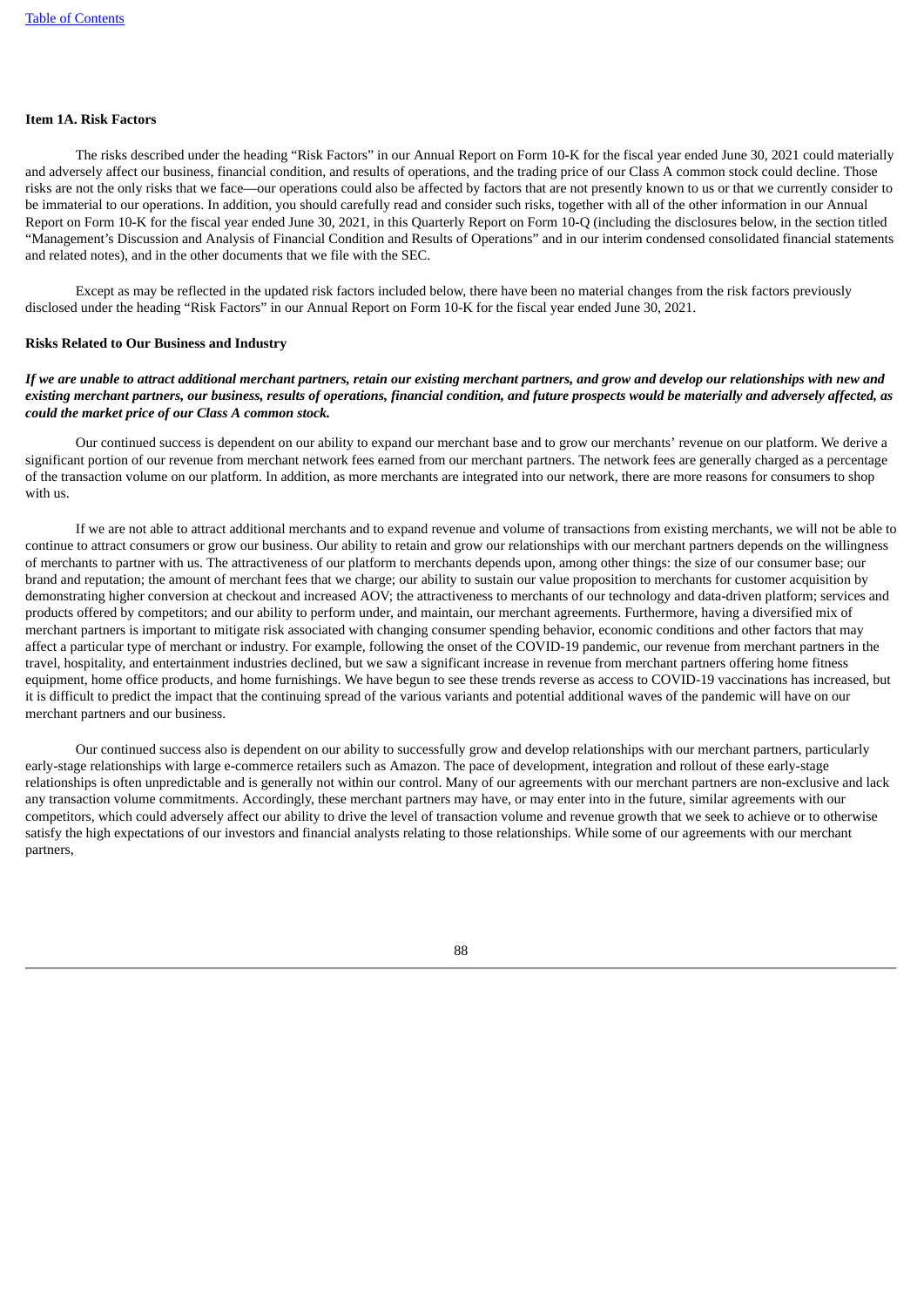including Amazon, do provide for a period of exclusivity, those periods may be limited in duration, and we may not be able to negotiate extensions of those exclusivity periods on reasonable terms, if at all. In addition, our agreements with our merchant partners generally have terms that range from approximately 12 months to 36 months, and our merchants can generally terminate these agreements without cause upon 30 to 90 days' prior written notice. We may, therefore, be compelled to renegotiate our agreements with merchant partners from time to time, possibly upon terms significantly less favorable to us than the terms included in our existing agreements with those merchant partners.

If we fail to retain any of our larger merchant partners or a substantial number of our smaller merchant partners, if we do not acquire new merchant partners, if we do not successfully grow and develop our relationships with our larger merchant partners, if we do not continually expand revenue and volume from the merchants on our platform, or if we do not attract and retain a diverse mix of merchant partners, our business, results of operations, financial condition, and future prospects would be materially and adversely affected. In addition, should investor expectations relating to the growth, development and retention of our merchant partners, particularly those expectations relating to our relationships with Amazon and Shopify Inc., not be achieved, the market price of our Class A common stock could decline.

### **Risks Related to Our Class A Common Stock**

### The issuance by us of additional equity securities may dilute your ownership and adversely affect the market price of our Class A common stock.

Our amended and restated certificate of incorporation authorizes us to issue additional shares of Class A common stock and rights relating to Class A common stock for the consideration and on the terms and conditions established by our board of directors in its sole discretion, whether in connection with acquisitions or otherwise. Any Class A common stock or securities convertible into shares of our Class A common stock that we issue from time to time, including in connection with a financing, acquisition, investment or under any equity incentive plans or otherwise that we may adopt in the future, will dilute your percentage ownership.

In the future, we may attempt to obtain financing or to further increase our capital resources by issuing additional shares of our Class A common stock or securities convertible into shares of our Class A common stock or offering debt or other securities. We could also issue shares of our Class A common stock or securities convertible into our Class A common stock or debt or other securities in connection with acquisitions or other strategic transactions. In addition, as we did when we initially formed our partnership with Shopify and when we entered into the Amended and Restated Installment Financing Services Agreement with Amazon, we may issue additional shares of our Class A common stock or securities convertible into shares of Class A common stock as a means of initiating, developing, strengthening or preserving key merchant relationships. Issuing additional shares of our Class A common stock or securities convertible into shares of our Class A common stock or debt or other securities may dilute the economic and voting rights of our existing stockholders and would likely reduce the market price of our Class A common stock. Upon liquidation, holders of debt securities and preferred shares, if issued, and lenders with respect to other borrowings would receive a distribution on our distributable assets prior to the holders of our common stock. Debt securities convertible into equity securities could be subject to adjustments in the conversion ratio pursuant to which certain events may increase the number of equity securities issuable upon conversion. Preferred shares, if issued, could have a preference with respect to liquidating distribution or preferences with respect to dividend payments that could limit our ability to pay dividends to the holders of our common stock. Our decision to issue securities in any future offering will depend on market conditions and other factors beyond our control, which may adversely affect the amount, timing, and nature of our future offerings. As a result, holders of our Class A common stock bear the risk that our future offerings may reduce the market price of our Class A common stock and dilute their stockholdings in us.

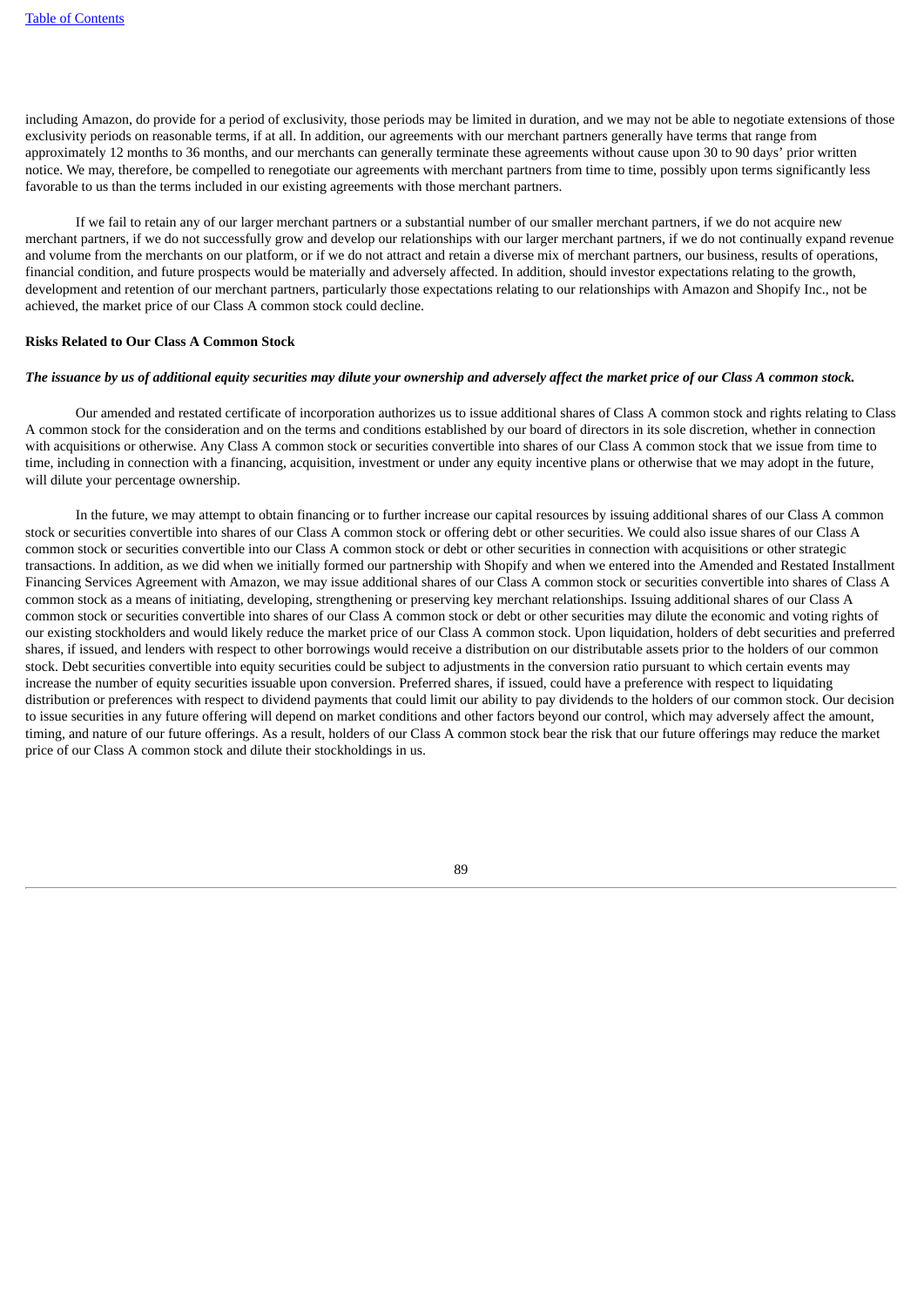### **Risks Related to Our Indebtedness**

# Servicing our debt requires a significant amount of cash, and we may not have sufficient cash flow from our business to pay our substantial debt.

Our ability to make scheduled payments of the principal of, to pay interest on or to refinance our indebtedness, including our 2026 Notes, depends on our future performance, which is subject to economic, financial, competitive and other factors beyond our control. Our business may not continue to generate cash flow from operations in the future sufficient to service our debt and make necessary capital expenditures. If we are unable to generate such cash flow, we may be required to adopt one or more alternatives, such as selling assets, restructuring debt or obtaining additional equity capital on terms that may be onerous or highly dilutive. Our ability to refinance our indebtedness will depend on the capital markets and our financial condition at such time. We may not be able to engage in any of these activities or engage in these activities on desirable terms, which could result in a default on our debt obligations.

# We may not have the ability to raise the funds necessary to settle conversions of the 2026 Notes, to repay the 2026 Notes at maturity or to repurchase the 2026 Notes upon a fundamental change, and our future debt may contain limitations on our ability to pay cash upon conversion or repurchase of *the 2026 Notes.*

Holders will have the right to require us to repurchase their 2026 Notes upon the occurrence of a fundamental change at a fundamental change repurchase price equal to 100% of the principal amount of the 2026 Notes to be repurchased, plus accrued and unpaid special interest, if any. In addition, upon conversion of the 2026 Notes, we will be required to make cash payments for each \$1,000 in principal amount of 2026 Notes converted of at least the lesser of \$1,000 and the sum of the daily conversion values as described in the indenture governing the 2026 Notes. However, we may not have enough available cash or be able to obtain financing at the time we are required to make repurchases of notes surrendered therefor or pay cash with respect to the 2026 Notes being converted. In addition, our ability to repurchase the 2026 Notes or to pay cash upon conversions of the 2026 Notes may be limited by law, by regulatory authority or by agreements governing our future indebtedness. Our failure to repurchase 2026 Notes at a time when the repurchase is required or to pay any cash payable on future conversions of the 2026 Notes would constitute a default under the indenture governing the 2026 Notes. A default under the indenture governing the 2026 Notes or the fundamental change itself could also lead to a default under agreements governing our future indebtedness. If the repayment of the related indebtedness were to be accelerated after any applicable notice or grace periods, we may not have sufficient funds to repay the indebtedness and repurchase the 2026 Notes or make cash payments upon conversions thereof.

# The conditional conversion feature of the 2026 Notes, if triggered, may adversely affect our financial condition and operating results.

In the event the conditional conversion feature of the 2026 Notes is triggered, holders will be entitled to convert their 2026 Notes at any time during specified periods at their option. If one or more holders elect to convert their 2026 Notes, we would be required to settle any converted principal amount of such notes through the payment of cash, which could adversely affect our liquidity. In addition, even if holders do not elect to convert their 2026 Notes, we could be required under applicable accounting rules to reclassify all or a portion of the outstanding principal of the 2026 Notes as a current rather than long-term liability, which would result in a material reduction of our net working capital.

# The accounting method for reflecting the 2026 Notes on our balance sheet, accruing interest expense for the 2026 Notes and reflecting the underlying shares of our Class A common stock in our reported diluted earnings per share may adversely affect our reported earnings and financial condition.

In August 2020, the Financial Accounting Standards Board published an Accounting Standards Update, which we refer to as ASU 2020-06, which simplifies certain of the accounting standards that apply to convertible notes. ASU 2020-06 will be effective for SEC-reporting entities for fiscal years beginning after December 15, 2021, including interim periods within those fiscal years. However, early adoption is permitted in certain circumstances for

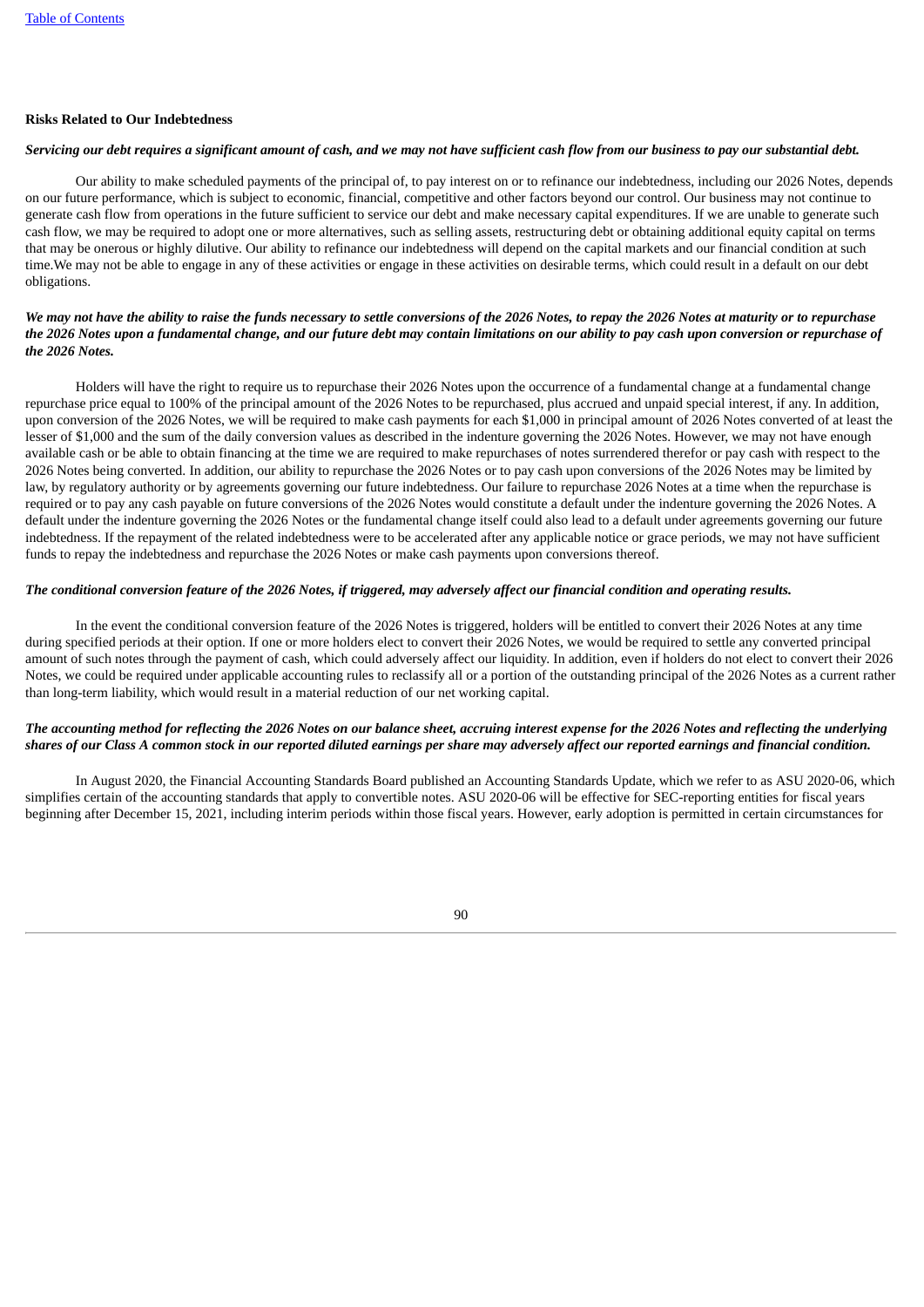fiscal years beginning after December 15, 2020, including interim periods within those fiscal years. We early adopted ASU 2020-06 effective July 1, 2021 on a modified retrospective basis. The adoption of the new standard did not have any impact on our financial statements as of the adoption date.

In accordance with ASU 2020-06, the 2026 Notes will be reflected as a liability on our balance sheets, with the initial carrying amount equal to the principal amount of the 2026 Notes, net of issuance costs. The issuance costs will be treated as a debt discount for accounting purposes, which will be amortized into other (expense) income, net over the term of the 2026 Notes. As a result of this amortization, the interest expense that we expect to recognize for the 2026 Notes for accounting purposes will be greater than the cash interest payments we will pay on the 2026 Notes, which will result in lower reported income.

In addition, the shares underlying the 2026 Notes are reflected in our diluted earnings per share using the "if converted" method, in accordance with ASU 2020-06. Under that method, if the conversion value of the 2026 Notes exceeds their principal amount for a reporting period, then we will calculate our diluted earnings per share assuming that all of the 2026 Notes were converted at the beginning of the reporting period and that we issued shares of our Class A common stock to settle the excess. However, if reflecting the notes in diluted earnings per share in this manner is anti-dilutive, or if the conversion value of the notes does not exceed their principal amount for a reporting period, then the shares underlying the 2026 Notes will not be reflected in our diluted earnings per share. The application of the if-converted method may reduce our reported diluted earnings per share. We cannot be sure whether other changes may be made to the current accounting standards related to the 2026 Notes, or otherwise, that could have a material effect on our reported financial results.

## **Item 2. Unregistered Sales of Equity Securities and Use of Proceeds**

None.

# **Item 3. Defaults Upon Senior Securities**

None.

# **Item 4. Mine Safety Disclosures**

Not applicable.

# **Item 5. Other Information**

None.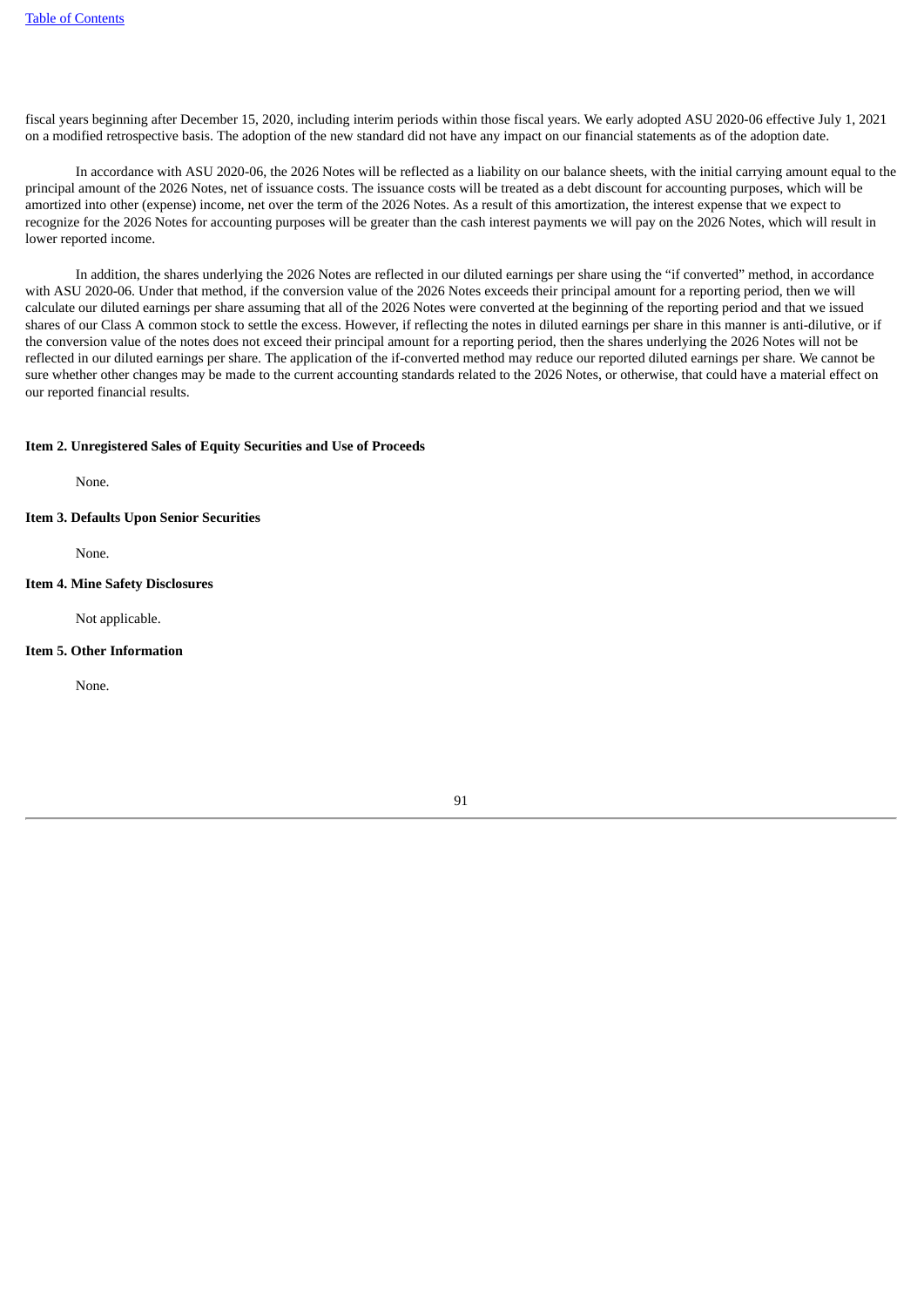# **Item 6. Exhibits**

| <b>Exhibit</b><br>Number | <b>Description</b>                                                                                                                                                                         | <b>Incorporated by Reference</b> |           |                |                    |                          |  |
|--------------------------|--------------------------------------------------------------------------------------------------------------------------------------------------------------------------------------------|----------------------------------|-----------|----------------|--------------------|--------------------------|--|
|                          |                                                                                                                                                                                            | Form                             | File No.  | <b>Exhibit</b> | <b>Filing Date</b> | <b>Filed</b><br>Herewith |  |
| 3.1                      | Amended and Restated Certificate of Incorporation                                                                                                                                          | $8-K$                            | 001-39888 | 3.1            | January 15, 2021   |                          |  |
| 3.2                      | <b>Amended and Restated Bylaws</b>                                                                                                                                                         | $8-K$                            | 001-39888 | 3.2            | September 8, 2021  |                          |  |
| 4.1                      | Warrant to Purchase Class A Common Stock of Affirm Holdings, Inc., by and<br>between Affirm Holdings, Inc. and Amazon.com Services LLC, dated as of<br>November 10, 2021*                  | $8-K$                            | 001-39888 | 4.1            | November 10, 2021  |                          |  |
| 4.2                      | Warrant to Purchase Class A Common Stock of Affirm Holdings, Inc., by and<br>between Affirm Holdings, Inc. and Amazon.com Services LLC, dated as of<br>November 10, 2021*                  | 8-K                              | 001-39888 | 4.2            | November 10, 2021  |                          |  |
| 4.3                      | Indenture, dated November 23, 2021, between Affirm Holdings, Inc. and<br>Wilmington Trust, National Association, as trustee                                                                | 8-K                              | 001-39888 | 4.1            | November 23, 2021  |                          |  |
| 4.4                      | Form of 0% Convertible Senior Note due 2026 (included in Exhibit 4.1)                                                                                                                      | 8-K                              | 001-39888 | 4.2            | November 23, 2021  |                          |  |
| 10.1                     | Amended and Restated Installment Financing Services Agreement, by and<br>among Affirm Holdings, Inc., Amazon.com Services LLC and Amazon<br>Payments, Inc., dated as of November 10, 2021* | $8-K$                            | 001-39888 | 10.1           | November 10, 2021  |                          |  |
| 10.2                     | Transaction Agreement, by and between Affirm Holdings, Inc. and<br>Amazon.com Services LLC, dated as of November 10, 2021*                                                                 | 8-K                              | 001-39888 | 10.2           | November 10, 2021  |                          |  |
| 10.3                     | Revolving Credit Agreement, dated as of February 4, 2022, among Affirm,<br>Inc., Affirm Holdings, Inc., certain lenders identified therein, and Barclays<br><b>Bank PLC</b>                | $8-K$                            | 001-39888 | 10.1           | February 10, 2022  |                          |  |
| 10.4                     | Form of Stock Option Agreement pursuant to the Affirm Holdings, Inc.<br>Amended and Restated 2012 Stock Plan                                                                               |                                  |           |                |                    | $\mathbf X$              |  |
| 10.5                     | Form of RSU Agreement pursuant to the Affirm Holdings, Inc. Amended and<br><b>Restated 2012 Stock Plan</b>                                                                                 |                                  |           |                |                    | X                        |  |
| 31.1                     | Certification of Principal Executive Officer Pursuant to Rules 13a-14(a) and<br>15d-14(a) under the Exchange Act, as Adopted Pursuant to Section 302 of the<br>Sarbanes-Oxley Act of 2002  |                                  |           |                |                    | X                        |  |
| 31.2                     | Certification of Principal Financial Officer Pursuant to Rules 13a-14(a) and<br>15d-14(a) under the Exchange Act, as Adopted Pursuant to Section 302 of the<br>Sarbanes-Oxley Act of 2002  |                                  |           |                |                    | X                        |  |
| 32.1                     | Certification of Principal Executive Officer Pursuant to 18 U.S.C. Section<br>1350, as Adopted Pursuant to Section 906 of the Sarbanes-Oxley Act of 2002                                   |                                  |           |                |                    | X                        |  |
| 32.2                     | Certification of Principal Financial Officer Pursuant to 18 U.S.C. Section 1350,<br>as Adopted Pursuant to Section 906 of the Sarbanes-Oxley Act of 2002                                   |                                  |           |                |                    | X                        |  |
| 101.INS                  | XBRL Instance Document - the instance document does not appear in the<br>Interactive Data File because its XBRL tags are embedded within the Inline<br>XBRL document                       |                                  |           |                |                    | X                        |  |
| 101.SCH                  | Inline XBRL Taxonomy Extension Schema Document                                                                                                                                             |                                  |           |                |                    | X                        |  |
| 101.CAL                  | Inline XBRL Taxonomy Extension Calculation Linkbase Document                                                                                                                               |                                  |           |                |                    | X                        |  |
| 101.DEF                  | Inline XBRL Taxonomy Extension Definition Linkbase Document                                                                                                                                |                                  |           |                |                    | X                        |  |
| 101.LAB                  | Inline XBRL Taxonomy Extension Label Linkbase Document                                                                                                                                     |                                  |           |                |                    | $\mathbf X$              |  |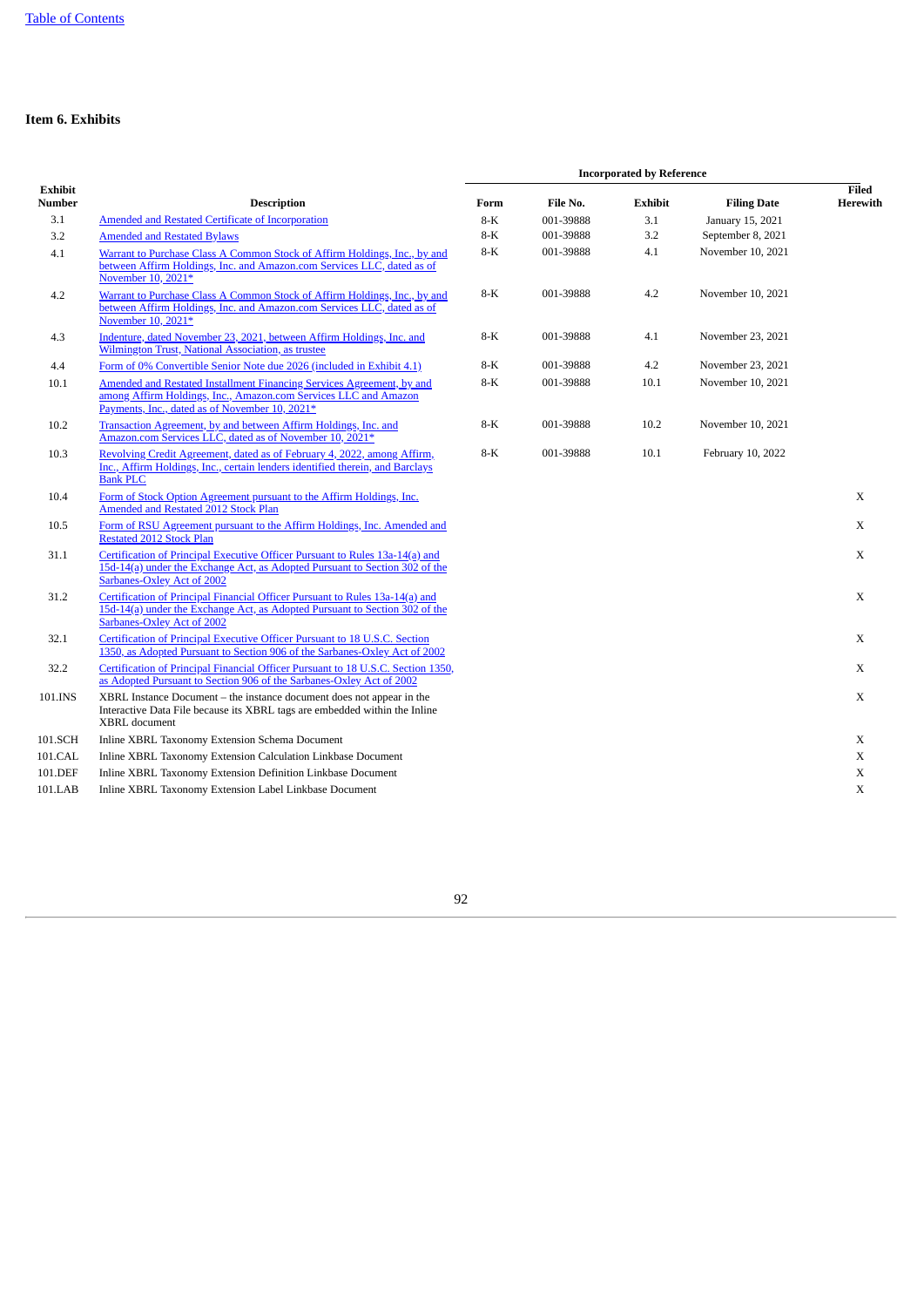101.PRE Inline XBRL Taxonomy Extension Presentation Linkbase Document<br>104 Cover Page Interactive Data File (formatted as inline XBRL and contained in 104 Cover Page Interactive Data File (formatted as inline XBRL and contained in Exhibit 101)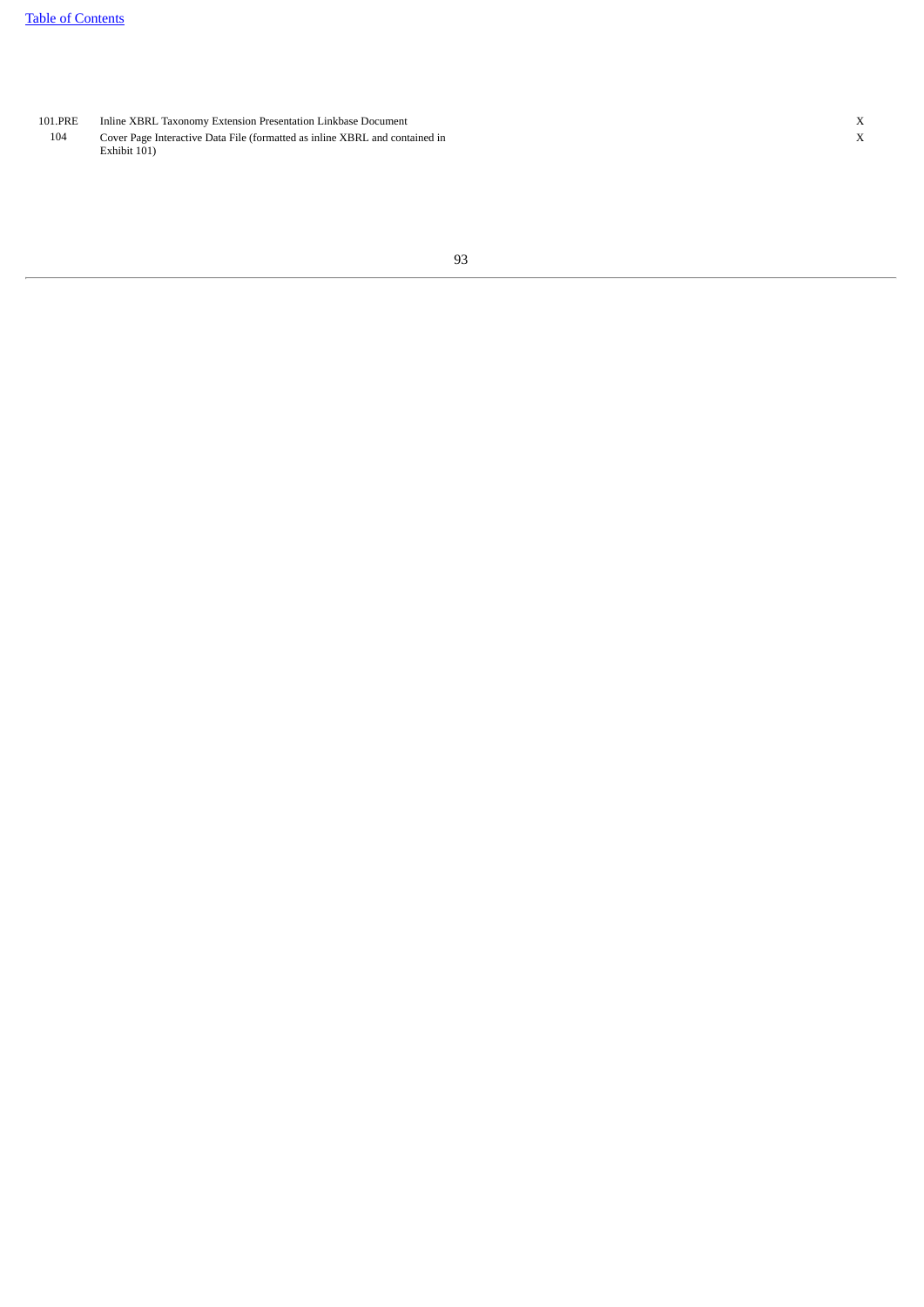# **SIGNATURES**

Pursuant to the requirements of the Securities Exchange Act of 1934, as amended, the registrant has duly caused this report to be signed on its behalf by the undersigned thereunto duly authorized,

# **AFFIRM HOLDINGS, INC.**

Date: February 14, 2022 By: /s/ Max Levchin Max Levchin Chief Executive Officer *(Principal Executive Officer)*

> By: /s/ Michael Linford Michael Linford Chief Financial Officer *(Principal Financial Officer)*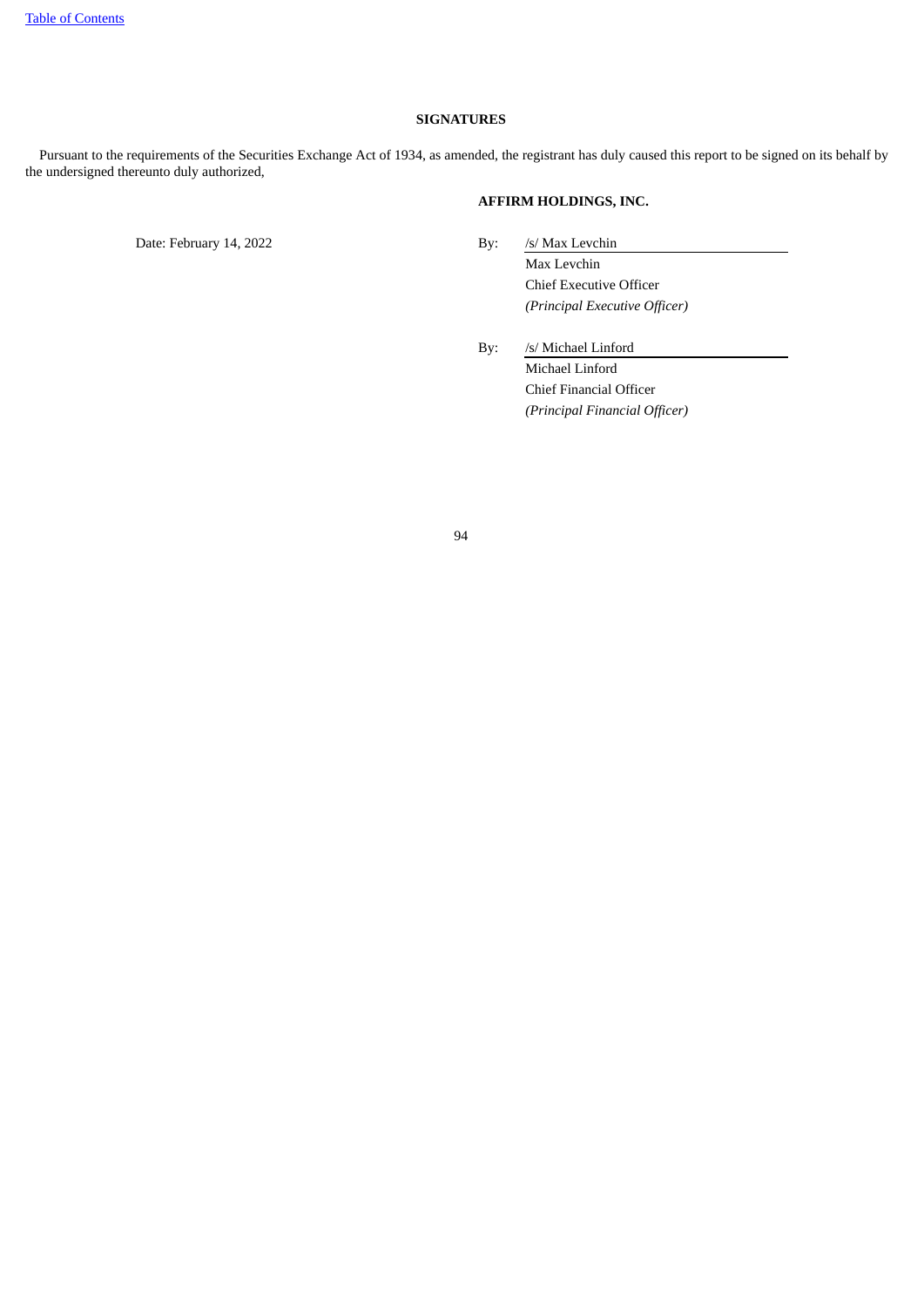# **AFFIRM HOLDINGS, INC.**

# **AMENDED AND RESTATED 2012 STOCK PLAN GLOBAL STOCK OPTION AWARD AGREEMENT**

<span id="page-95-0"></span>Pursuant to your Global Notice of Stock Option Grant (the "**Grant Notice**") and this Global Stock Option Award Agreement, including the additional terms and conditions for certain countries, as set forth in the addendum attached hereto (the "**Addendum**" and, together, this "**Stock Option Agreement**"), Affirm Holdings, Inc., a Delaware corporation (the "**Company**"), has granted you (the "**Grantee**") as of the Date of Grant set forth in the Grant Notice, an option to purchase the number of Shares set forth in your Grant Notice (the "**Option**") pursuant to the Company's Amended and Restated 2012 Stock Plan and any applicable sub-plan for a particular country (together, the "**Plan**"). Capitalized terms not explicitly defined in this Stock Option Agreement but defined in the Plan or in the Grant Notice shall have the meaning ascribed to them in the Plan or in the Grant Notice. In the event of any conflict between the terms of this Stock Option Agreement and the Plan, the terms of the Plan will control.

1. **Grant of Option**. Effective as of the Date of Grant set forth in the Grant Notice, the Company irrevocably grants to Grantee the Option to purchase any part or all of an aggregate of the number of Shares set forth in the Grant Notice, upon the terms and conditions set forth in the Plan and this Stock Option Agreement, subject to adjustments as provided in Section 14 of the Plan.

2. **Exercise Price**. The exercise price of the Shares subject to the Option shall be as set forth in the Grant Notice, without commission or other charge; provided, however, that the price per share of the Shares subject to the Option shall not be less than 100% of the Fair Market Value of a Share on the Date of Grant. Notwithstanding the foregoing, if the Option is designated as an Incentive Stock Option and Grantee is a Ten Percent Holder as of the Date of Grant, the exercise price per share of the Shares subject to the Option shall not be less than 110% of the Fair Market Value of a Share on the Date of Grant.

# 3. **Vesting**.

(a) Subject to Section 4 below, the Option shall become vested and exercisable in such amounts and at such times as are set forth in the Grant Notice.

(b) No portion of the Option that has not become vested and exercisable on the date on which Grantee's Continuous Service Status ends shall thereafter become vested and exercisable, except as may be otherwise provided by the Administrator or as set forth in a written agreement between the Company and Grantee.

(c) Notwithstanding Section 3(a) hereof and the Grant Notice, but subject to Section 3(b) hereof, in the event of a Corporate Transaction, the Option shall be treated pursuant to Section 14(c) and Section 15 of the Plan.

(d) For purposes of the Option, Grantee's Continuous Service Status will be considered terminated as of the date Grantee is no longer actively providing services to the Company or, if different, Grantee's employer (the "**Employer**") (regardless of the reason for such termination and whether or not later found to be invalid or in breach of employment laws in the jurisdiction where Grantee is a providing services or the terms of Grantee's employment or service agreement, if any), and unless otherwise expressly provided in this Stock Option Agreement or determined by the Administrator, (i) Grantee's right to vest in the Option under the Plan, if any, will terminate as of such date and will not be extended by any notice period (*e.g*.,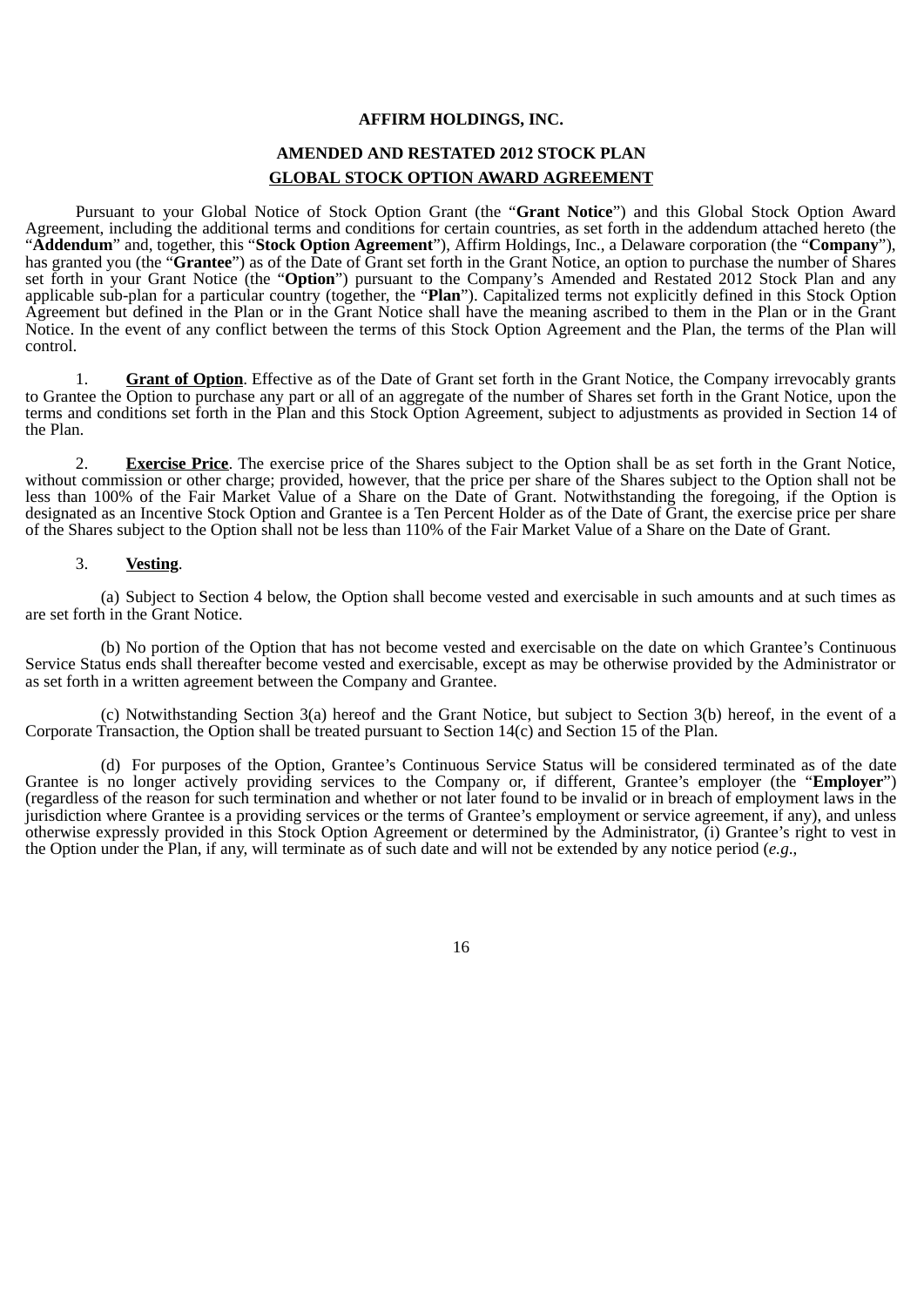Grantee's period of service would not include any contractual notice period or any period of "garden leave" or similar period mandated under employment laws in the jurisdiction where Grantee is providing services or the terms of Grantee's employment or service agreement, if any); and (ii) the period (if any) during which Grantee may exercise the Option after such termination of Grantee's Continuous Service Status will commence on the date Grantee ceases to actively provide services and will not be extended by any notice period or the terms of Grantee's employment or service agreement, if any; the Administrator shall have the exclusive discretion to determine when Grantee is no longer actively providing services for purposes of this Option grant (including whether Grantee may still be considered to be providing services while on a leave of absence).

4. **Timing of Exercise**. Except as otherwise provided herein, the term of the Option (the "**Option Term**") shall commence on the Date of Grant and terminate on the date of the first to occur of the following events:

(a) If the Option is designated as an Incentive Stock Option and Grantee, at the time the Option was granted, was a Ten Percent Holder, the expiration of five (5) years from the Date of Grant;

(b) The tenth  $(10<sup>th</sup>)$  anniversary of the Date of Grant;

(c) One (1) year following Grantee's termination of Continuous Service Status with the Company and its Affiliates as a result of the termination of Grantee's Continuous Service Status by the Company or any of its Affiliates on account of death or Disability;

(d) Thirty (30) days following Grantee's termination of Continuous Service Status as a result of the termination of Grantee's Continuous Service Status by Grantee other than for Cause; and

(e) The close of business on the last business day immediately prior to the date of Grantee's termination of Continuous Service Status by the Company for Cause or for any reason other than those reasons set forth above.

The termination of Grantee's Continuous Service Status for purposes of this Section 4 will be determined as set forth in Section 3(d). Upon the expiration of the Option Term, the Options and all unexercised rights granted to Grantee hereunder shall terminate and thereafter be null and void.

5. **Method of Exercise**. Grantee may exercise all or any portion of the Options, to the extent vested, by giving written notice of exercise to the Company specifying the number of Shares to be purchased, accompanied by payment in full of the aggregate Exercise Price of the Shares so purchased in cash or its equivalent; provided that, with the consent of the Administrator, in accordance with Section 8(d) of the Plan, Grantee may satisfy the payment of the aggregate Exercise Price of such Shares pursuant to a Cashless Transaction or through electing to have the Company withhold from the number of Shares that would otherwise be issued upon exercise of the Option the largest whole number of Shares with a Fair Market Value equal to the applicable aggregate Exercise Price payable in respect of such exercise.

6. **No Rights to Continuation of Employment or Future Awards**. Nothing in the Plan or this Stock Option Agreement shall confer upon Grantee any right to any future Award or to continue in the employ of the Company or any Affiliate thereof, or shall interfere with or restrict the right of the Company or its Affiliates to terminate Grantee's employment any time for any reason whatsoever, with or without cause.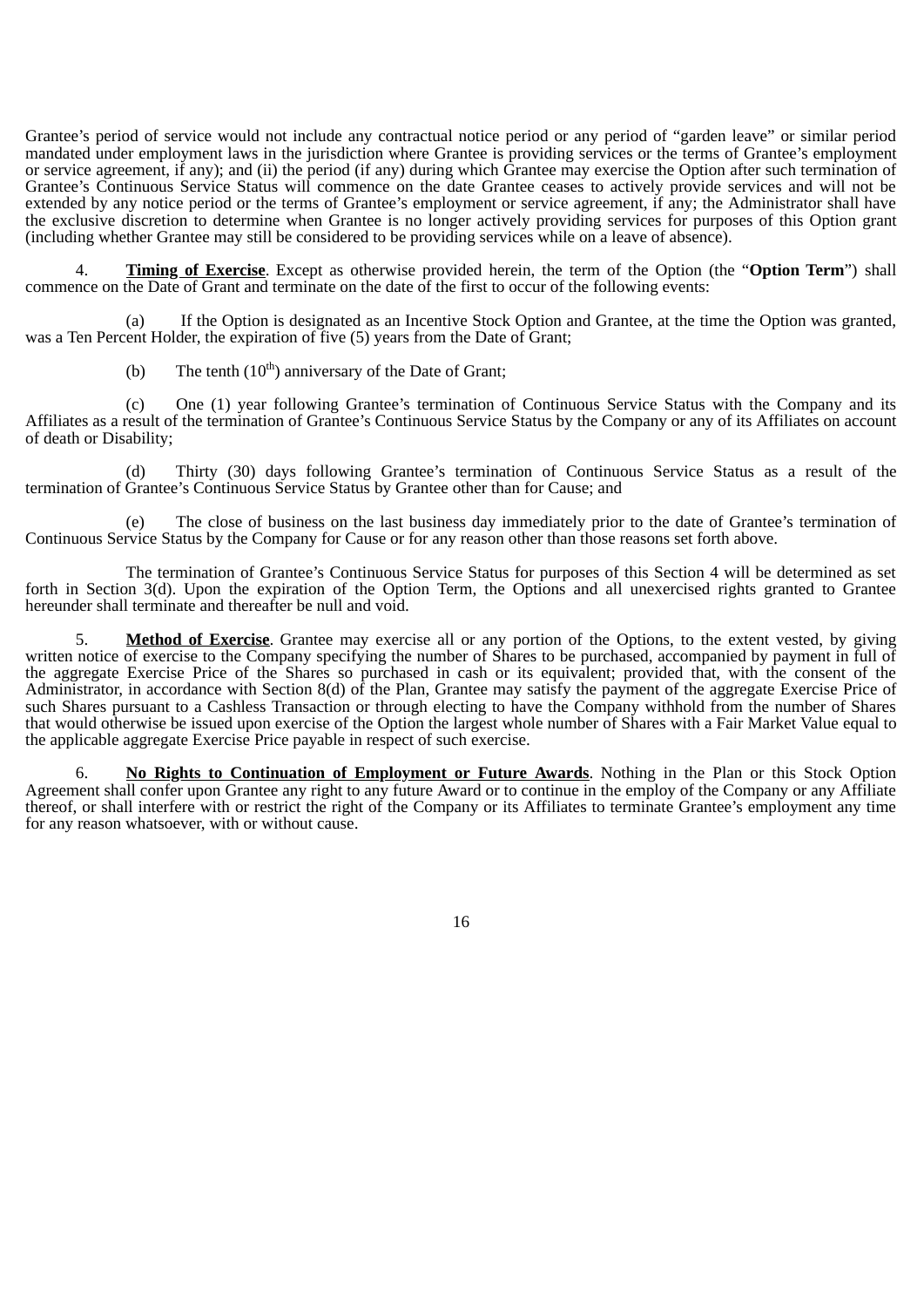7. **Nontransferability of Option**. Except as otherwise provided under Section 13 of the Plan, neither this Stock Option Agreement nor any rights granted herein shall be transferable or assignable by Grantee.

# 8. **Responsibility for Taxes**.

(a) As a condition to the grant, vesting, and exercise of the Option, Grantee acknowledges that, regardless of any action taken by the Company or the Employer, the ultimate liability for all income tax, social security contributions (including employer's social security contributions to the extent such amounts may be lawfully recovered from Grantee), social insurance, payroll tax, fringe benefits tax, payment on account or other tax-related items (or any equivalent or similar taxes, contributions or other relevant tax-related items in any relevant jurisdiction) or required deductions, withholdings or payments legally applicable to him or her and related to the receipt, vesting or exercise of the Option, the issuance or subsequent sale of the Shares underlying to the Option, or the participation in the Plan ("**Tax-Related Items**") is and remains Grantee's responsibility and may exceed the amount actually withheld by the Company or the Employer. Grantee further acknowledges and agrees that Grantee is solely responsible for filing all relevant documentation that may be required in relation to the Option or any Tax-Related Items (other than filings or documentation that is the specific obligation of the Company, its Parent, Subsidiaries or Affiliates (the "**Company Group**") pursuant to Applicable Laws), such as, but not limited to, personal income tax returns or reporting statements in relation to the receipt, vesting or exercise of the Option, the issuance of the Shares underlying the Option, the holding of Shares or any bank or brokerage account, the subsequent sale of Shares, and the receipt of any dividends.

(b) Grantee further acknowledges that the Company and/or the Employer: (i) make no representations or undertakings regarding the treatment of any Tax-Related Items in connection with any aspect of the Option, including, but not limited to, the receipt, vesting or exercise of the Option, the issuance or subsequent sale of the Shares underlying the Option and the receipt of any dividends; and (ii) do not commit to and are under no obligation to structure the terms of the grant or any aspect of the Option to reduce or eliminate Grantee's liability for Tax-Related Items or achieve any particular tax result. Grantee also understands that Applicable Laws may require varying Option or Share valuation methods for purposes of calculating Tax-Related Items, and the Company assumes no responsibility or liability in relation to any such valuation or for any calculation or reporting of income or Tax-Related Items that may be required of Grantee under Applicable Laws.

(c) Further, if Grantee is subject to Tax-Related Items in more than one jurisdiction, Grantee acknowledges that the Company and/or the Employer (or former employer, as applicable) may be required to withhold or account for Tax-Related Items in more than one jurisdiction.

(d) Pursuant to this Stock Option Agreement and subject to Applicable Laws, Grantee authorizes the Company and/or the Employer, or their respective agents, at their discretion, to satisfy Grantee's Tax-Related Items by (i) withholding from Grantee's wages or other compensation paid to Grantee by the Company or the Employer, (ii) withholding from proceeds of the sale of Shares acquired pursuant to the Option either through a voluntary sale or through a mandatory sale arranged by the Company (on Grantee's behalf pursuant to this authorization) without further consent, (iii) withholding Shares that would otherwise be issued upon exercise of the Option; or (iv) such other method as determined by the Company.

Depending on the method of satisfying the Tax-Related Items, the Company may pay, withhold or account for such Tax-Related Items by considering applicable minimum statutory withholding amounts or other applicable tax or withholding rates, including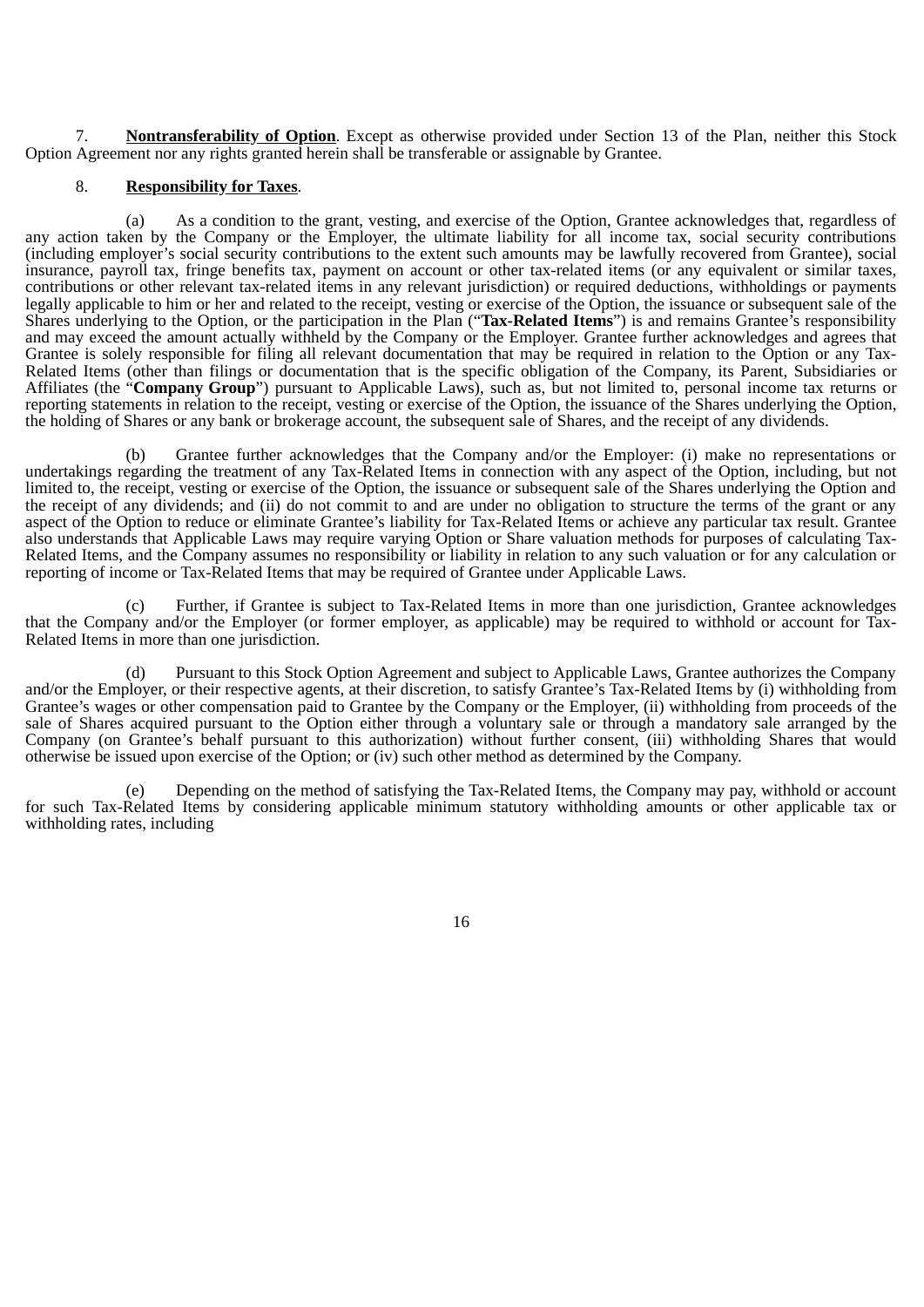maximum applicable rates, in Grantee's jurisdiction(s). In the event of over-withholding, Grantee may receive a refund of any over-withheld amount in cash (with no entitlement to the equivalent in Shares), or if not refunded, Grantee may be able to seek a refund from the local tax authorities.

(f) Grantee agrees to pay to the Company or the Employer any amount of Tax-Related Items that the Company or the Employer may be required to pay, withhold or account for as a result of Grantee's receipt, vesting or exercise of the Option, the issuance of the Shares underlying the Option or the participation in the Plan that cannot be satisfied by the means previously described. The Company may refuse to issue or deliver the Shares or the proceeds of the sale of Shares if Grantee fails to comply with his or her obligations in connection with the Tax-Related Items.

(g) Grantee understands that Grantee may suffer adverse tax consequences as a result of Grantee's receipt, the vesting and/or exercise of the Option, the issuance of Shares underlying the Option and/or the disposition of such Shares. Grantee represents that Grantee has consulted any tax consultants Grantee deems advisable in connection with the receipt of the Option, the vesting and/or exercise of the Option, the issuance of Shares underlying the Option and/or the disposition of such Shares and that Grantee is not relying on the Company (or the Employer) for any tax advice.

9. **Nature of Grant**. In accepting the Option, Grantee acknowledges, understands and agrees that:

(a) the Plan is established voluntarily by the Company, is discretionary in nature, and may be amended, suspended or terminated by the Company at any time, to the extent permitted by the Plan;

(b) the grant of the Option is exceptional, voluntary and occasional and does not create any contractual or other right to receive future grants of stock options, or benefits in lieu of stock options, even if stock options have been granted in the past;

(c) all decisions with respect to future stock options or other grants, if any, will be at the sole discretion of the Company;

(d) Grantee is voluntarily participating in the Plan;

(e) the Option and the Shares purchased upon exercise, and the income from and value of same, are not intended to replace any pension rights or compensation and are outside the scope of Grantee's employment contract, if any;

(f) the Options and the Shares purchased upon exercise, and the income from and value of same, are not part of normal or expected compensation for any purpose, including, without limitation, calculating any severance, resignation, termination, redundancy, dismissal, end-of- service payments, bonuses, long-service awards, holiday pay, pension or retirement or welfare benefits or similar payments;

(g) unless otherwise agreed with the Company in writing, the Option and the Shares subject to the Option, and the income from and value of same, are not granted as consideration for, or in connection with, the service Grantee may provide as a director of a Subsidiary of the Company;

(h) the future value of the Shares underlying the Option is unknown, indeterminable, and cannot be predicted with certainty;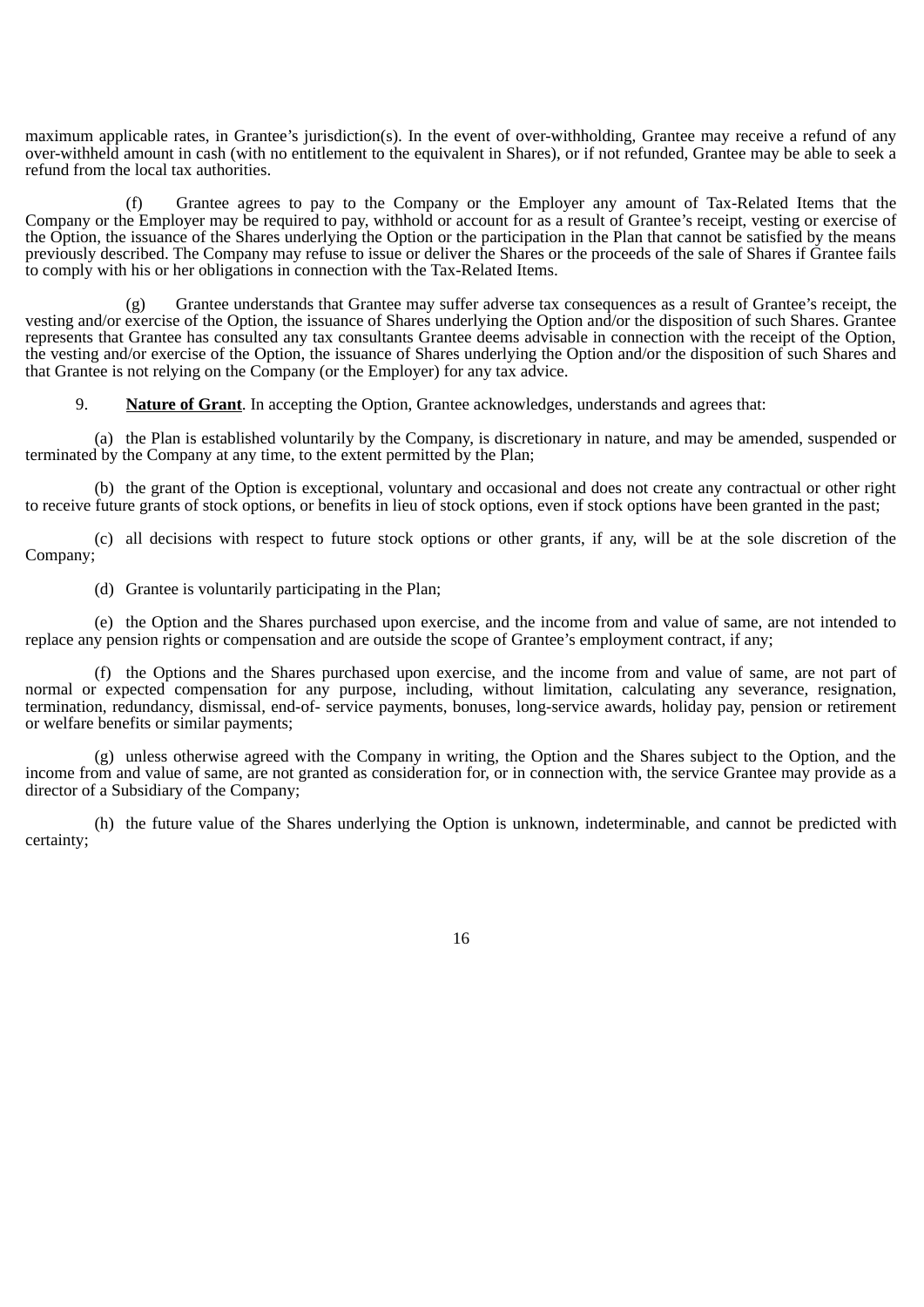(i) if the underlying Shares do not increase in value, the Option will have no value;

(j) if Grantee exercises the Option and acquires Shares, the value of such Shares may increase or decrease in value, even below the Exercise Price;

(k) no claim or entitlement to compensation or damages shall arise from forfeiture of the Option resulting from the termination of Grantee's employment or service relationship (for any reason whatsoever, whether or not later found to be invalid or in breach of employment laws in the jurisdiction where Grantee is providing services or the terms of Grantee's employment or service agreement, if any);

(l) unless otherwise provided in the Plan or by the Company in its discretion, the Option and the benefits evidenced by this Stock Option Agreement do not create any entitlement to have the Option or any such benefits transferred to, or assumed by, another company nor to be exchanged, cashed out or substituted for, in connection with any corporate transaction affecting the Shares; and

(m) none of the Company Group shall be liable for any foreign exchange rate fluctuation between Grantee's local currency and the United States Dollar or the selection by the Company or any member of the Company Group in its sole discretion of an applicable foreign exchange rate that may affect the value of the Option (or the calculation of income or withholding taxes thereunder) or of any amounts due to Grantee pursuant to the exercise of the Option or the subsequent sale of the Shares purchased pursuant to the Option.

10. **Conditions to Issuance of Shares**. The Shares deliverable upon the exercise of the Option, or any portion thereof, may be either previously authorized but unissued Shares or issued Shares that have then been reacquired by the Company. Such Shares shall be fully paid and nonassessable. The Company shall not be required to issue or deliver any Shares purchased upon the exercise of the Option or portion thereof prior to fulfillment of all of the conditions in Section 18 of the Plan.

11. **Rights as Stockholder**. Grantee shall have no rights of a stockholder with respect to the Shares subject to the Option (including the right to vote and the right to receive distributions or dividends) unless and until Shares are issued to Grantee in respect thereof in accordance with this Stock Option Agreement.

12. **Stock Option Agreement Subject to Plan**. This Stock Option Agreement is made pursuant to all of the provisions of the Plan, which is incorporated herein by this reference, and is intended, and shall be interpreted in a manner, to comply therewith. In the event of any conflict between the provisions of this Stock Option Agreement and the provisions of the Plan, the provisions of the Plan shall govern.

13. **Notification of Disposition**. If the Option is designated as an Incentive Stock Option, Grantee shall give prompt notice to the Company of any disposition or other transfer of any Shares acquired under this Stock Option Agreement if such disposition or transfer is made (a) within two (2) years from the Date of Grant with respect to such Shares or (b) within one (1) year after the transfer of such Shares to Grantee. Such notice shall specify the date of such disposition or other transfer and the amount realized, in cash, other property, assumption of indebtedness or other consideration, by Grantee in such disposition or other transfer.

14. **Notices**. Any notice, demand or request required or permitted to be given under this Stock Option Agreement shall be in writing and shall be deemed sufficient when delivered personally or by overnight courier or sent by email or fax, or fortyeight (48) hours after being deposited in the U.S. mail or a comparable foreign mail service, as certified or registered mail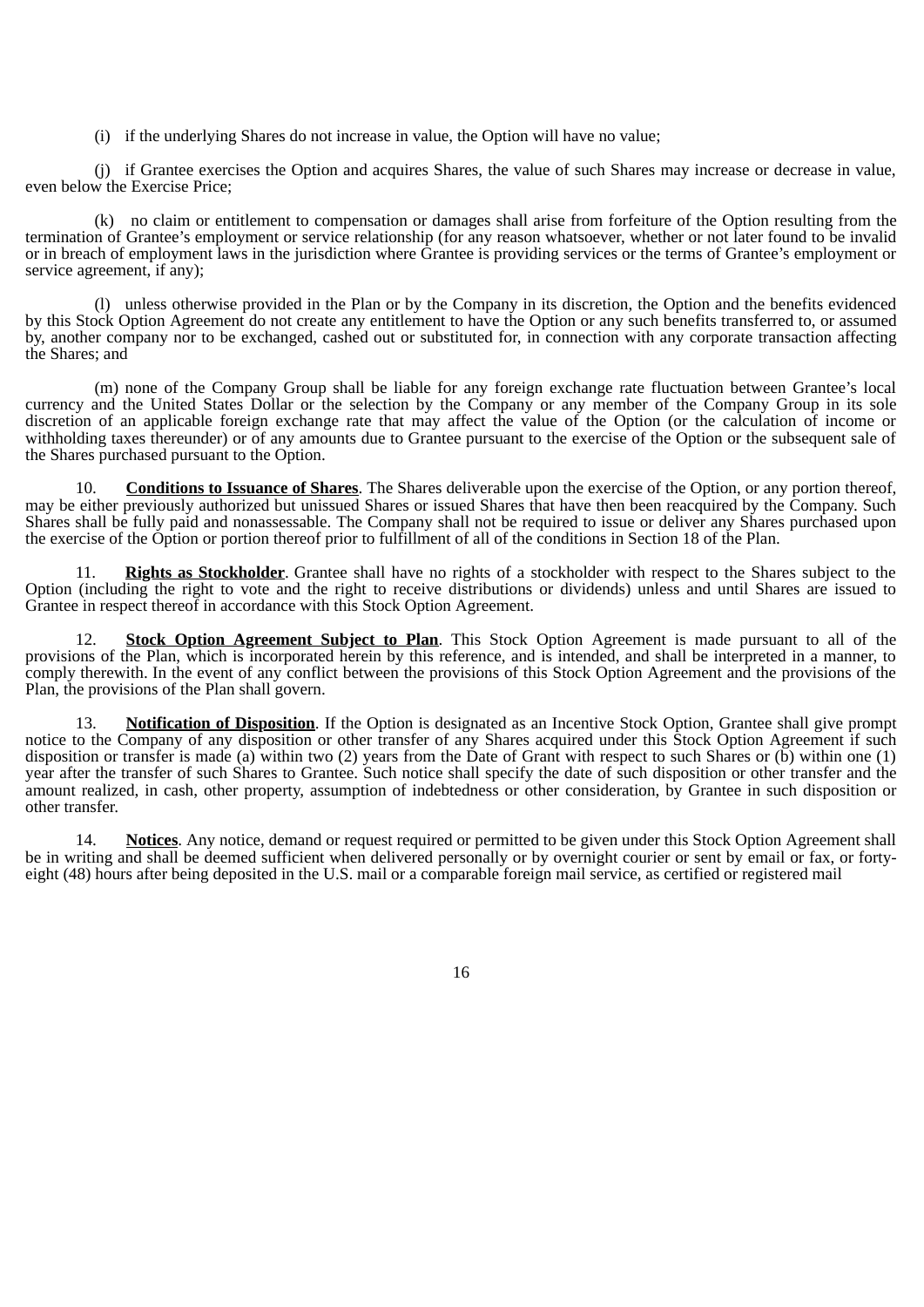with postage or shipping charges prepaid, addressed to the party to be notified at such party's address as set forth below, as subsequently modified by written notice, or if no address is specified below, at the most recent address, email or fax number set forth in the Company's books and records.

# **If to the Company**, to:

650 California Street Floor 12 San Francisco, CA 94108 Attn: Chief People Officer Email: equity@affirm.com

**If to Grantee**, to: Grantee's last residence or email address shown on the records of the Company or its affiliates.

# 15. **Data Protection.**

(a) To facilitate the administration of the Plan and this Stock Option Agreement, it will be necessary for the Company (or its payroll administrators) to collect, hold and process certain personal information about Grantee and to transfer this data to certain third parties such as brokers with whom Grantee may elect to deposit any share capital under the Plan. Grantee consents to the Company (or its payroll administrators) collecting, holding and processing Grantee's personal data and transferring this data to the Company or any other third parties insofar as is reasonably necessary to implement, administer and manage the Plan.

(b) Grantee understands that Grantee may, at any time, view Grantee's personal data, require any necessary corrections to it or withdraw the consents herein in writing by contacting the Company, but acknowledges that without the use of such data it may not be practicable for the Company to administer Grantee's involvement in the Plan in a timely fashion or at all and this may be detrimental to Grantee.

# 16. **Miscellaneous**.

(a) **Governing Law**. This Stock Option Agreement and all acts and transactions pursuant hereto and the rights and obligations of the parties hereto shall be governed, construed and interpreted in accordance with the laws of the State of California, without giving effect to principles of conflicts of law.

(b) **Jurisdiction and Venue**. THE PARTIES CONSENT TO PERSONAL JURISDICTION IN THE STATE OF CALIFORNIA. THE PARTIES AGREE THAT ANY ACTION OR PROCEEDING ARISING FROM OR RELATED TO THIS AGREEMENT SHALL BE BROUGHT AND TRIED EXCLUSIVELY IN THE STATE OR FEDERAL COURTS LOCATED IN THE STATE OF CALIFORNIA. THE PARTIES IRREVOCABLY AND UNCONDITIONALLY WAIVE ANY OBJECTION TO THE LAYING OF VENUE OF ANY SUCH ACTION OR PROCEEDING BROUGHT IN ANY SUCH COURT. THE PARTIES EXPRESSLY ACKNOWLEDGE THAT THE STATE OF CALIFORNIA IS A FAIR, JUST AND REASONABLE FORUM AND AGREE NOT TO SEEK REMOVAL OR TRANSFER OF ANY ACTION FILED BY ANY OF THE OTHER PARTIES IN SUCH COURTS. FURTHERMORE, THE PARTIES IRREVOCABLY AND OTHER PARTIES IN SUCH COURTS. FURTHERMORE, THE PARTIES IRREVOCABLY AND UNCONDITIONALLY WAIVE ANY CLAIM THAT SUCH SUIT, ACTION OR PROCEEDING HAS BEEN BROUGHT IN AN INCONVENIENT FORUM. SERVICE OF ANY PROCESS, SUMMONS, NOTICE OR DOCUMENT BY CERTIFIED MAIL ADDRESSED TO A PARTY AT THE ADDRESS DESIGNATED PURSUANT TO SECTION 14 SHALL BE EFFECTIVE SERVICE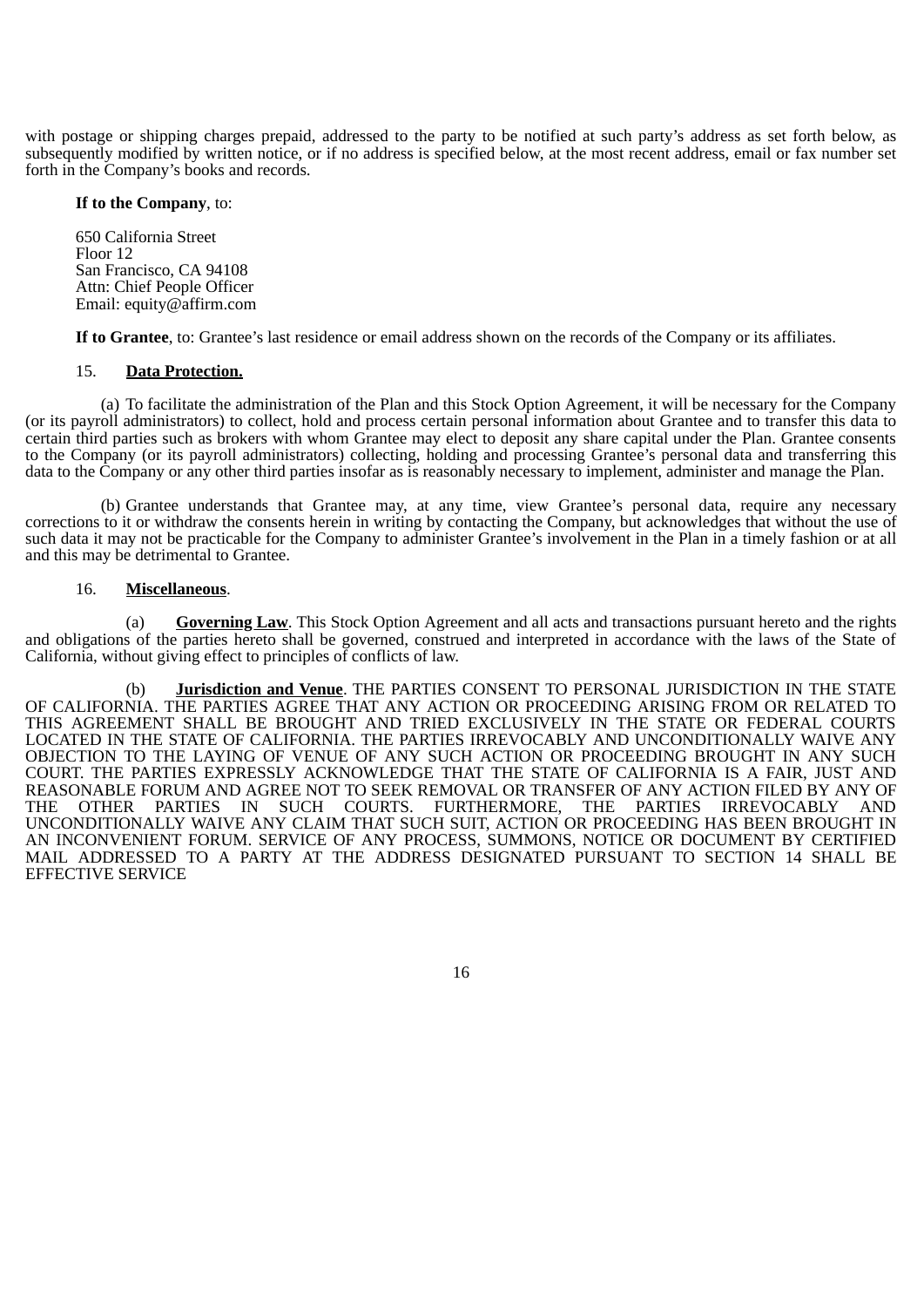OF PROCESS AGAINST SUCH PARTY FOR ANY ACTION OR PROCEEDING BROUGHT IN ANY SUCH COURT. A FINAL JUDGMENT IN ANY SUCH ACTION OR PROCEEDING BROUGHT IN ANY SUCH COURT MAY BE ENFORCED IN ANY OTHER COURT TO WHOSE JURISDICTION ANY OF THE PARTIES IS OR MAY BE SUBJECT.

(c) **Addendum and Sub-Plans**. Notwithstanding any provisions in this Stock Option Agreement, the Option shall be subject to any special terms and conditions set forth in any Addendum to this Stock Option Agreement for Grantee's country (the "**Addendum**"). Moreover, if Grantee relocates to one of the countries included in the Addendum, the special terms and conditions for such country will apply to Grantee, to the extent the Company determines that the application of such terms and conditions is necessary or advisable for legal or administrative reasons. The Addendum constitutes part of this Stock Option Agreement. Furthermore, the Plan shall be deemed to include any special terms and conditions set forth in any applicable subplan for Grantee's country, and, if Grantee relocates to a country for which the Company has established a sub-plan, the special terms and conditions for such country will apply to Grantee, to the extent the Company determines that the application of such terms and conditions is necessary or advisable for legal or administrative reasons.

(d) **Entire Agreement; Enforcement of Rights; Amendment**. This Stock Option Agreement, together with the Plan and the Grant Notice, sets forth the entire agreement and understanding of the parties relating to the subject matter herein and merges all prior or contemporaneous discussions or agreements between them. Except as contemplated by the Plan, no modification of or amendment to this Stock Option Agreement, nor any waiver of any rights under this Stock Option Agreement, shall be effective unless in writing signed by the parties to this Stock Option Agreement to the extent it would materially and adversely affect the rights of Grantee. The failure by either party to enforce any rights under this Stock Option Agreement shall not be construed as a waiver of any rights of such party. Notwithstanding anything to the contrary in the Plan or this Stock Option Agreement, the Company reserves the right to revise this Stock Option Agreement as it deems necessary or advisable, in its sole discretion and without the consent of Grantee, to comply with Code Section 409A or to otherwise avoid imposition of any additional tax or income recognition under Section 409A of the Code in connection with the Option.

(e) **Severability**. Should any provision of this Stock Option Agreement be held by a court of competent jurisdiction to be unenforceable, or enforceable only if modified, such holding shall not affect the validity of the remainder of this Stock Option Agreement, the balance of which shall continue to be binding upon the parties hereto with any such modification (if any) to become a part hereof and treated as though contained in this original Stock Option Agreement. Moreover, if one or more of the provisions contained in this Stock Option Agreement shall for any reason be held to be excessively broad as to scope, activity, subject or otherwise so as to be unenforceable, in lieu of severing such unenforceable provision, such provision or provisions shall be construed by the appropriate judicial body by limiting or reducing it or them, so as to be enforceable to the maximum extent compatible with the applicable law as it shall then appear, and such determination by such judicial body shall not affect the enforceability of such provisions or provisions in any other jurisdiction.

**Construction**. This Stock Option Agreement is the result of negotiations between and has been reviewed by each of the parties hereto and their respective counsel, if any; accordingly, this Stock Option Agreement shall be deemed to be the product of all of the parties hereto and no ambiguity shall be construed in favor of or against any one of the parties hereto.

**Counterparts; Electronic Signature**. This Stock Option Agreement may be executed in two or more counterparts, each of which shall be deemed an original and all of which together shall constitute one instrument. Facsimile, email or other electronic execution and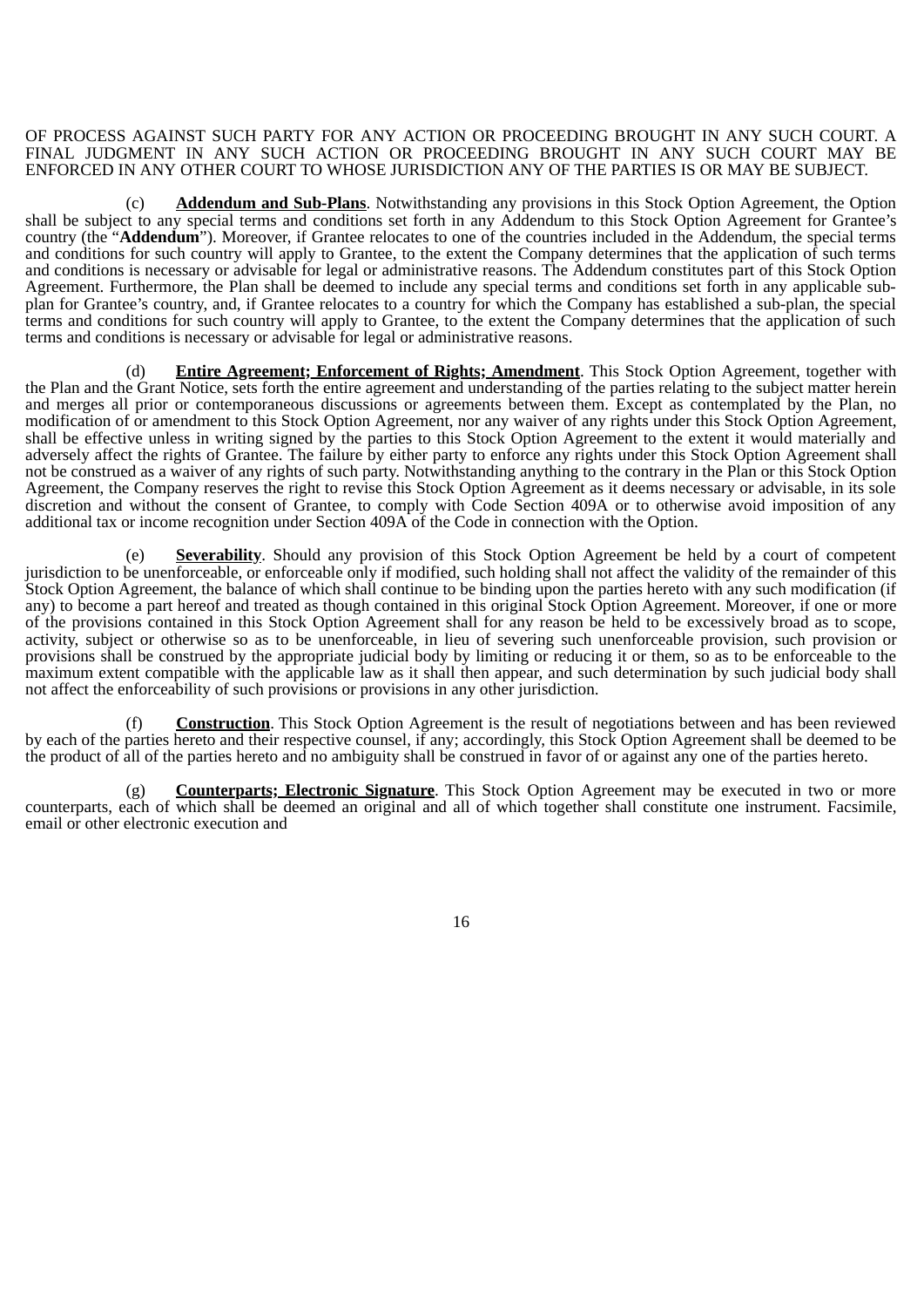delivery of this Stock Option Agreement (including, but not limited to, execution by electronic signature or click-through electronic acceptance) shall constitute valid and binding execution and delivery for all purposes and shall be deemed to be, and have the effect of, an original signature.

(h) **Stock Option Agreement Binding on Successors**. The terms of this Stock Option Agreement shall be binding upon Grantee and upon Grantee's heirs, executors, administrators, personal representatives, transferees, assignees and successors in interest, and upon the Company and its successors and assignees, subject to the terms of the Plan.

**Electronic Delivery and Participation**. The Company may, in its sole discretion, decide to deliver any documents related to Grantee's current or future participation in the Plan, the Option, the Shares subject to the Option, any other Company securities or any other Company-related documents, by electronic means. Grantee hereby (i) consents to receive such documents by electronic means, (ii) consents to use of electronic signatures, and (iii) if applicable, agrees to participate in the Plan and/or receive any such documents through an on-line or electronic system established and maintained by the Company or a third party designated by the Company.

**Language.** Grantee acknowledges that he or she is sufficiently proficient in English, or has consulted with an advisor who is sufficiently proficient in English, so as to allow Grantee to understand the terms and conditions of this Stock Option Agreement. If Grantee has received this Stock Option Agreement, or any other documents related to the Option and/or the Plan translated into a language other than English and if the meaning of the translated version is different from the English version, the English version will control.

(k) **Insider Trading/Market Abuse.** By accepting the Option, Grantee acknowledges that he or she is bound by all the terms and conditions of the Company's insider trading policy as may be in effect from time to time. Grantee further acknowledges that, depending on Grantee or his or her broker's country or the country in which the Shares are listed, he or she may be subject to insider trading restrictions and/or market abuse laws which may affect Grantee's ability to accept, acquire, sell or otherwise dispose of the Shares, rights to the Shares (*e.g.*, Options) or rights linked to the value of the Shares during such times as Grantee is considered to have "inside information" regarding the Company (as defined by the laws in the applicable jurisdictions). Local insider trading laws and regulations may prohibit the cancellation or amendment of orders Grantee placed before Grantee possessed inside information. Furthermore, Grantee could be prohibited from (i) disclosing the inside information to any third party, which may include fellow employees and (ii) "tipping" third parties or causing them otherwise to buy or sell securities. Any restrictions under these laws or regulations are separate from and in addition to any restrictions that may be imposed under the Company's insider trading policy as may be in effect from time to time. Grantee acknowledges that it is Grantee's responsibility to comply with any applicable restrictions, and Grantee should speak to his or her personal advisor on this matter.

(l) **Foreign Asset/Account, Exchange Control and Tax Reporting.** Grantee may be subject to foreign asset/account, exchange control, tax reporting or other requirements which may affect Grantee's ability acquire or hold Option or the Shares or cash received from participating in the Plan (including dividends and the proceeds arising from the sale of the Shares) in a brokerage/bank account outside Grantee's country. The Applicable Laws of Grantee's country may require that he or she report such Option, Shares, accounts, assets or transactions to the applicable authorities in such country and/or repatriate funds received in connection with the Plan to Grantee's country within a certain time period or according to certain procedures. Grantee acknowledges that he or she is responsible for ensuring compliance with any applicable requirements and should consult his or her personal legal advisor to ensure compliance with Applicable Laws.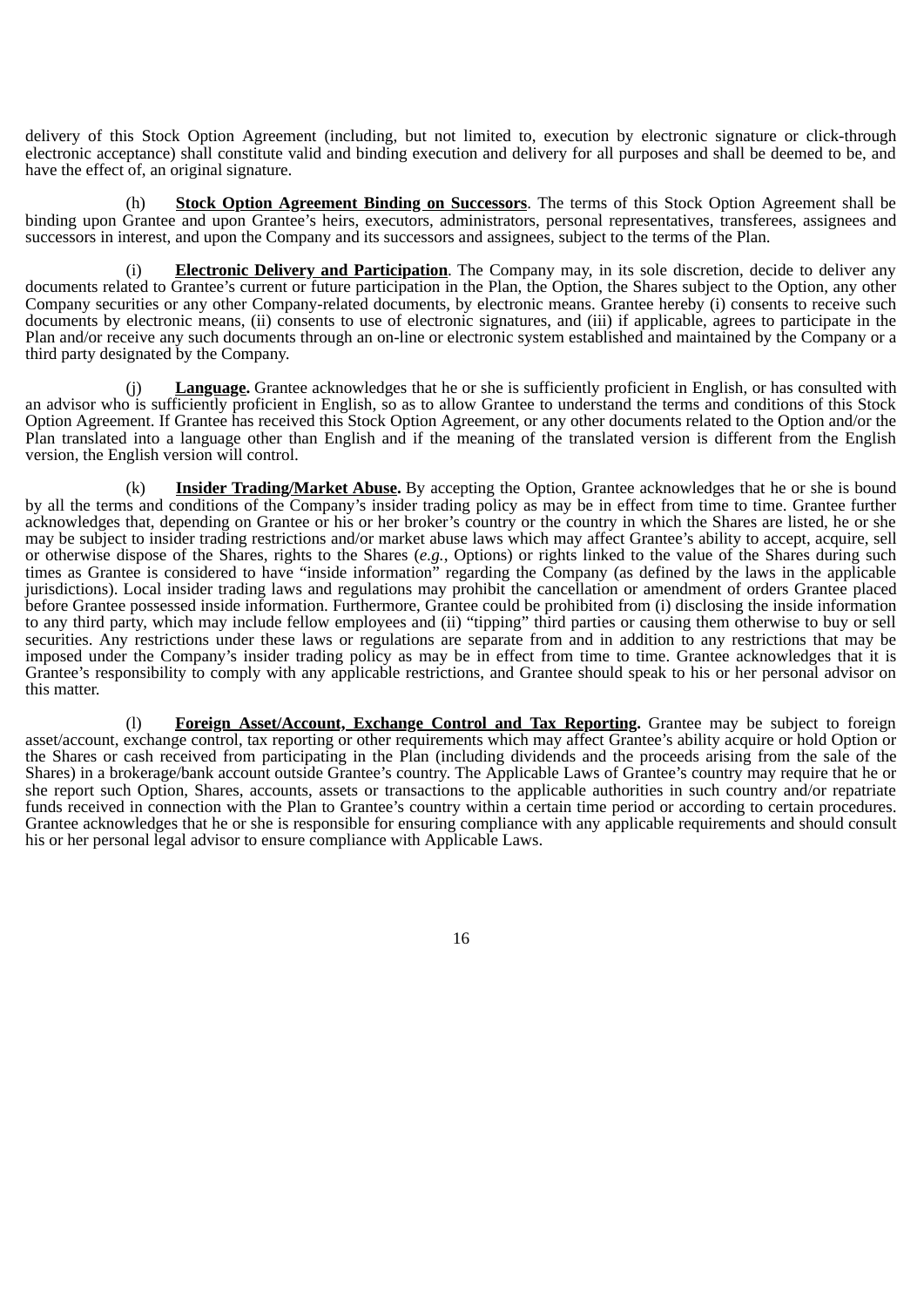(m) **Necessary Acts**. Grantee hereby agrees to perform all acts, and to execute and deliver any documents that may be reasonably necessary to carry out the provisions of this Stock Option Agreement, including but not limited to all acts and documents related to compliance with federal and/or state securities and/or tax laws.

(n) **Headings**. Headings are used solely for the convenience of the parties and shall not be deemed to be a limitation upon or descriptive of the contents of any such Section.

(o) **Amendment**. No amendment or modification hereof shall be valid unless it shall be in writing and signed by all parties hereto.

17. **Limitations Applicable to Section 16 Persons**. Notwithstanding any other provision of the Plan or this Stock Option Agreement, if Grantee is subject to Section 16 of the Exchange Act, the Plan, the Grant Notice and this Stock Option Agreement shall be subject to any additional limitations set forth in any applicable exemptive rule under Section 16 of the Exchange Act (including any amendment to Rule 16b-3 of the Exchange Act) that are requirements for the application of such exemptive rule. To the extent permitted by Applicable Laws, this Stock Option Agreement shall be deemed amended to the extent necessary to conform to such applicable exemptive rule.

18. **Imposition of Other Requirements**. The Company reserves the right to impose other requirements on Grantee's participation in the Plan, on the Option and on any Shares issued pursuant to this Stock Option Agreement, to the extent the Company determines it is necessary or advisable for legal or administrative reasons, and to require Grantee to sign any additional agreements or undertakings that may be necessary to accomplish the foregoing.

19. **Effect of Agreement**. Grantee acknowledges receipt of a copy of the Plan and represents that he or she is familiar with the terms and provisions thereof (and has had an opportunity to consult counsel regarding the Option terms), and hereby accepts the Option and agrees to be bound by its contractual terms as set forth herein and in the Plan. Grantee hereby agrees to accept as binding, conclusive and final all decisions and interpretations of the Plan Administrator regarding any questions relating to the Option.

[*Signature Page Follows*]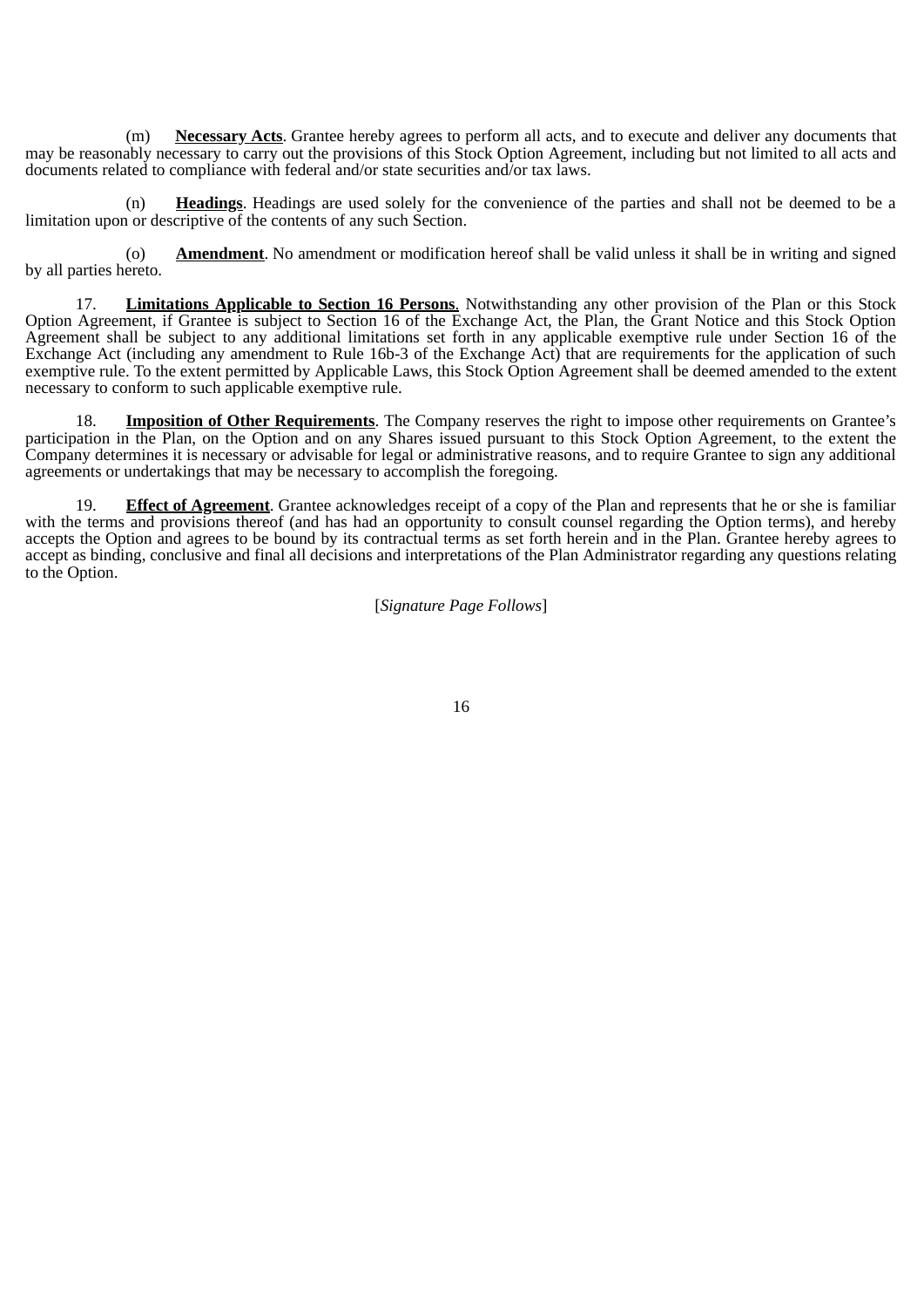The foregoing Stock Option Agreement is hereby accepted and the terms and conditions thereof hereby agreed to by the undersigned. Electronic acceptance of this Stock Option Agreement pursuant to the Company's instructions to Grantee (including through an online acceptance process) is acceptable.

# **Company:**

 $\overline{\phantom{a}}$ 

Affirm Holdings, Inc.

 $By:$ 

Title:

# **Grantee:**

 $\overline{a}$ 

 $\overline{a}$ 

Name:

 $\mathcal{L}(\mathcal{L})$ 

Address:\_\_\_\_\_\_\_\_\_\_\_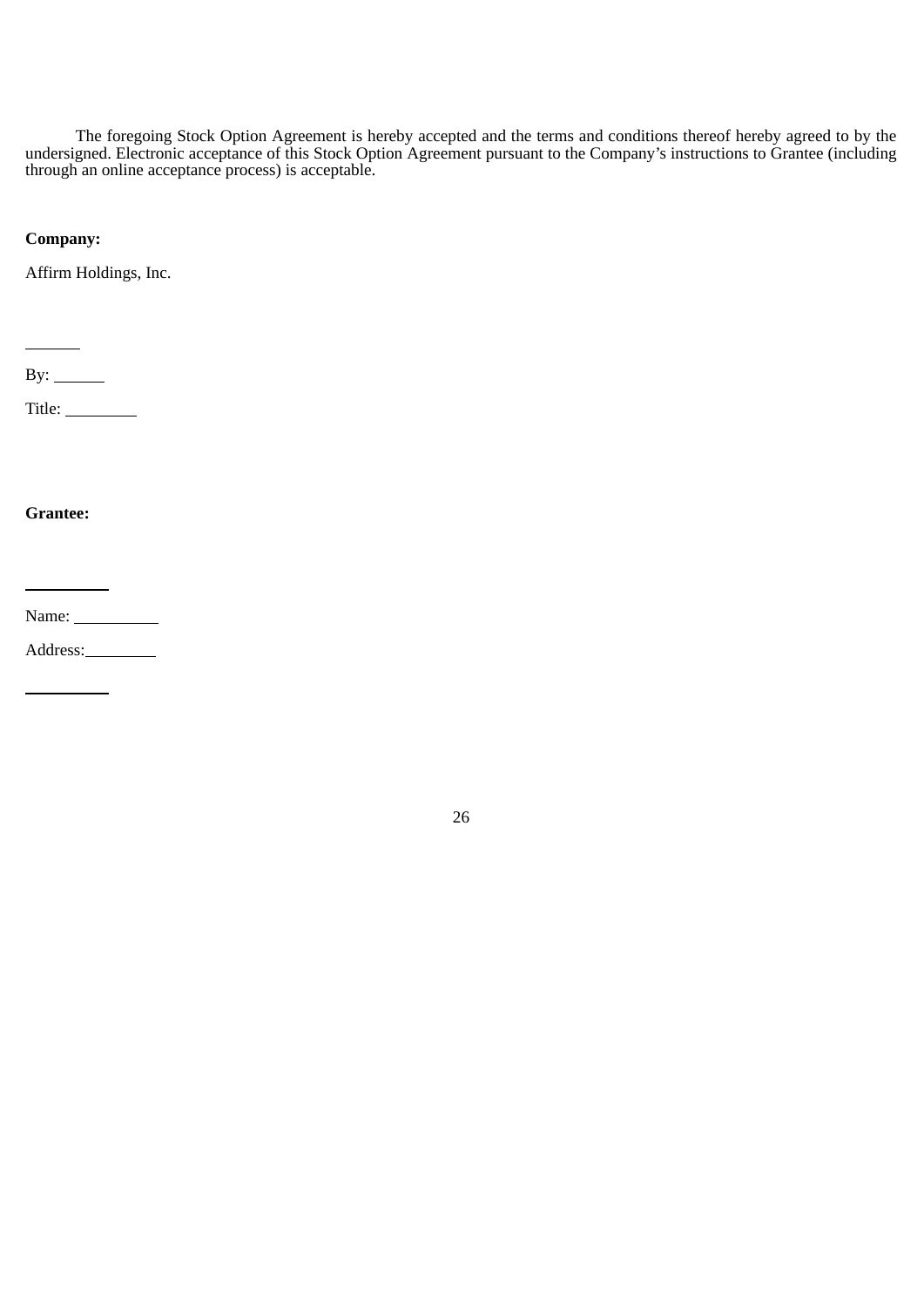## **AFFIRM HOLDINGS, INC.**

# **2012 AMENDED AND RESTATED STOCK PLAN**

## **GLOBAL RESTRICTED STOCK UNIT AWARD AGREEMENT**

<span id="page-105-0"></span>Pursuant to your Global Notice of Restricted Stock Unit Grant (the "**Grant Notice**") and this Global Restricted Stock Unit Agreement, including the additional terms and conditions for certain countries, as set forth in the addendum attached hereto (the "**Addendum**" and, together, the "**Agreement**"), Affirm Holdings, Inc., a Delaware corporation (the "**Company**"), has granted you ("**Grantee**"), as of the Date of Grant set forth in the Grant Notice, a restricted stock unit award covering the number of units set forth in your Grant Notice (the "**RSUs**"), each of which represents one (1) share of the Company's class A common stock ("**Common Stock**" and the shares of Common Stock underlying the RSUs, the "**Shares**"), pursuant to the Company's Amended and Restated 2012 Stock Plan and any applicable sub-plan for a particular country (together, the "**Plan**"). Capitalized terms not explicitly defined in this Agreement but defined in the Plan or in the Grant Notice shall have the meaning ascribed to them in the Plan or in the Grant Notice. In the event of any conflict between the terms of this Agreement and the Plan, the terms of the Plan will control.

1. **No Stockholder Rights**. Unless and until such time as Shares are issued pursuant to this Agreement in settlement of vested RSUs, Grantee shall have no ownership of the Shares allocated to the RSUs, including, without limitation, no right to dividends (or dividend equivalents) or to vote such Shares.

2. **Termination of Employment**. Except as otherwise provided in the Plan or the Grant Notice, if Grantee's Continuous Service Status terminates at any time for any reason, all RSUs for which vesting is no longer possible under the terms of the Grant Notice and this Agreement shall be forfeited to the Company on the date of such termination of Continuous Service Status, and all rights of Grantee to such RSUs shall immediately terminate at such time. For purposes of the RSUs, Grantee's Continuous Service Status will be considered terminated as of the date Grantee is no longer actively providing services to the Company or, if different, Grantee's employer (the "**Employer**") (regardless of the reason for such termination and whether or not later found to be invalid or in breach of employment laws in the jurisdiction where Grantee is providing services or the terms of Grantee's employment or service agreement, if any). Further, unless otherwise approved by the Company, Grantee's right to vest in the RSUs will terminate as of such date and will not be extended by any contractual notice period or any period of "garden leave" or similar notice period mandated under employment laws in the jurisdiction where Grantee is employed or the terms of Grantee's employment agreement, if any. The Board shall have the exclusive discretion to determine when Grantee is no longer actively providing services for purposes of Grantee's RSUs (including whether Grantee may still be considered to be providing services while on a leave of absence). For the avoidance of doubt, Grantee is not entitled to pro-rata vesting of any Shares if Grantee is employed for only a portion of the vesting period, but no longer employed on the respective vesting date.

3. **Issuance of Shares of Stock**. As soon as practicable following each vesting date (but in no event later than two and one-half  $(2 \frac{1}{2})$  months after the end of the year in which the vesting date occurs), the Company shall issue to Grantee the number of Shares equal to the aggregate number of RSUs that have vested pursuant to Grant Notice on such date and Grantee shall thereafter have all the rights of a stockholder of the Company with respect to such shares.

4. **Incorporation of Plan**. Notwithstanding anything herein to the contrary, this Agreement shall be subject to and governed by all the terms and conditions of the Plan, including the powers of the Administrator set forth in Section 4 of the Plan. Capitalized terms in this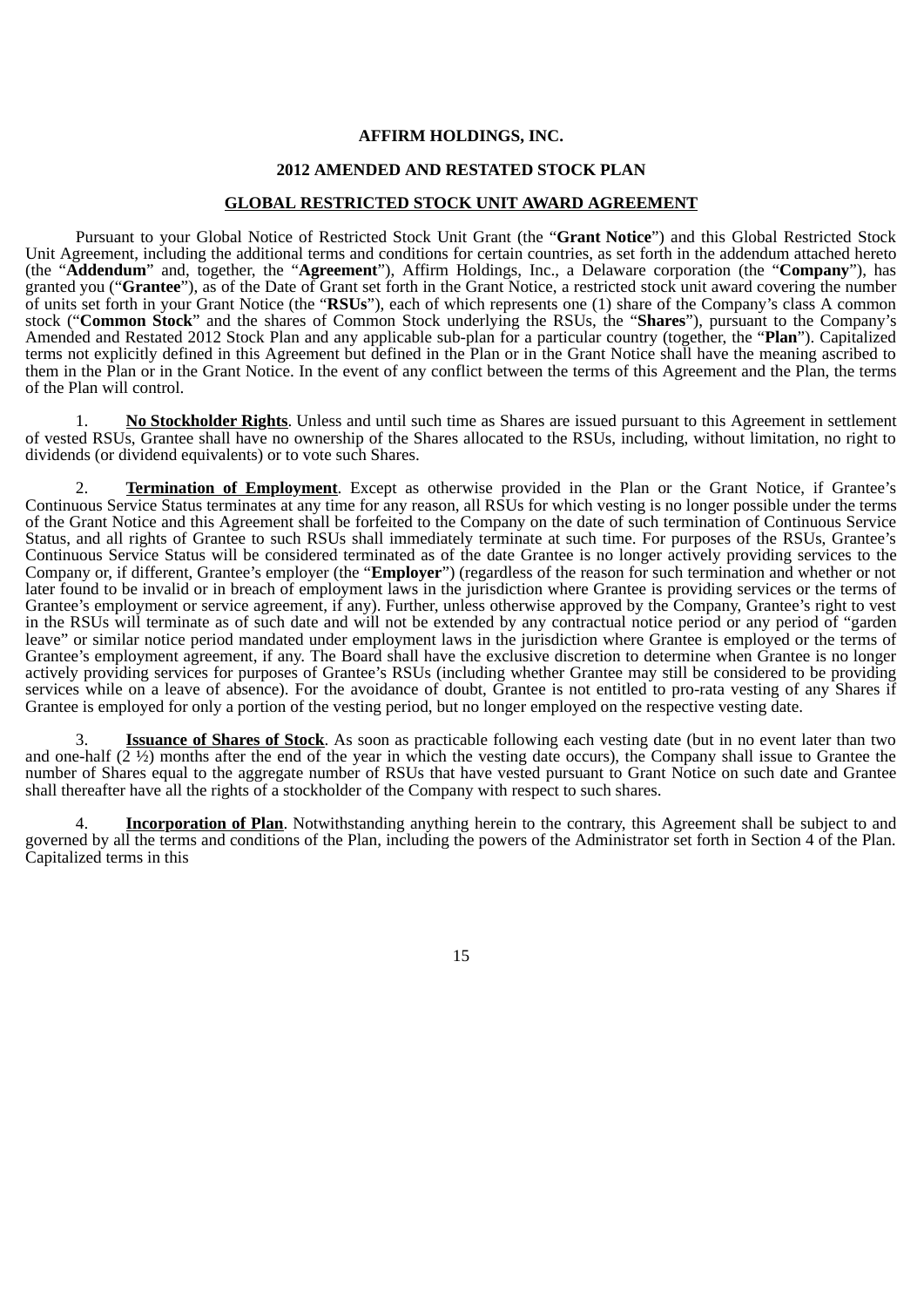Agreement shall have the meaning specified in the Plan, unless a different meaning is specified herein.

# 5. **Responsibility for Taxes**.

(a) As a condition to the grant, vesting, and settlement of the RSUs, Grantee acknowledges that, regardless of any action taken by the Company or the Employer, the ultimate liability for all income tax, social security contributions (including employer's social security contributions to the extent such amounts may be lawfully recovered from Grantee), social insurance, payroll tax, fringe benefits tax, payment on account or other tax-related items (or any equivalent or similar taxes, contributions or other relevant tax-related items in any relevant jurisdiction) or required deductions, withholdings or payments legally applicable to him or her and related to the receipt, vesting or settlement of the RSUs, the issuance or subsequent sale of the Shares allocated to the RSUs, or the participation in the Plan ("**Tax-Related Items**") is and remains Grantee's responsibility and may exceed the amount actually withheld by the Company or the Employer. Grantee further acknowledges and agrees that Grantee is solely responsible for filing all relevant documentation that may be required in relation to the RSUs or any Tax-Related Items (other than filings or documentation that is the specific obligation of the Company, its Parent, Subsidiaries or Affiliates (the "**Company Group**") pursuant to Applicable Laws), such as, but not limited to, personal income tax returns or reporting statements in relation to the receipt, vesting or settlement of the RSUs, the issuance of the Shares allocated to the RSUs, the holding of Shares or any bank or brokerage account, the subsequent sale of Shares, and the receipt of any dividends.

(b) Grantee further acknowledges that the Company and/or the Employer: (i) make no representations or undertakings regarding the treatment of any Tax-Related Items in connection with any aspect of the RSUs, including, but not limited to, the receipt, vesting or settlement of the RSUs, the issuance or subsequent sale of the Shares allocated to the RSUs and the receipt of any dividends; and (ii) do not commit to and are under no obligation to structure the terms of the grant or any aspect of the RSUs to reduce or eliminate Grantee's liability for Tax-Related Items or achieve any particular tax result. Grantee also understands that Applicable Laws may require varying RSU or Share valuation methods for purposes of calculating Tax-Related Items, and the Company assumes no responsibility or liability in relation to any such valuation or for any calculation or reporting of income or Tax-Related Items that may be required of Grantee under Applicable Laws.

(c) Further, if Grantee is subject to Tax-Related Items in more than one jurisdiction, Grantee acknowledges that the Company and/or the Employer (or former employer, as applicable) may be required to withhold or account for Tax-Related Items in more than one jurisdiction.

(d) Pursuant to this Agreement and subject to Applicable Laws, Grantee authorizes the Company and/or the Employer, or their respective agents, at their discretion, to satisfy Grantee's Tax-Related Items by (i) withholding from Grantee's wages or other compensation paid to Grantee by the Company or the Employer, (ii) withholding from proceeds of the sale of Shares acquired pursuant to the RSUs either through a voluntary sale or through a mandatory sale arranged by the Company (on Grantee's behalf pursuant to this authorization) without further consent, (iii) withholding Shares that would otherwise be issued upon settlement of the RSUs; or (iv) such other method as determined by the Company.

(e) Depending on the method of satisfying the Tax-Related Items, the Company may pay, withhold or account for such Tax-Related Items by considering applicable minimum statutory withholding amounts or other applicable tax or withholding rates, including maximum applicable rates, in Grantee's jurisdiction(s). In the event of over-withholding,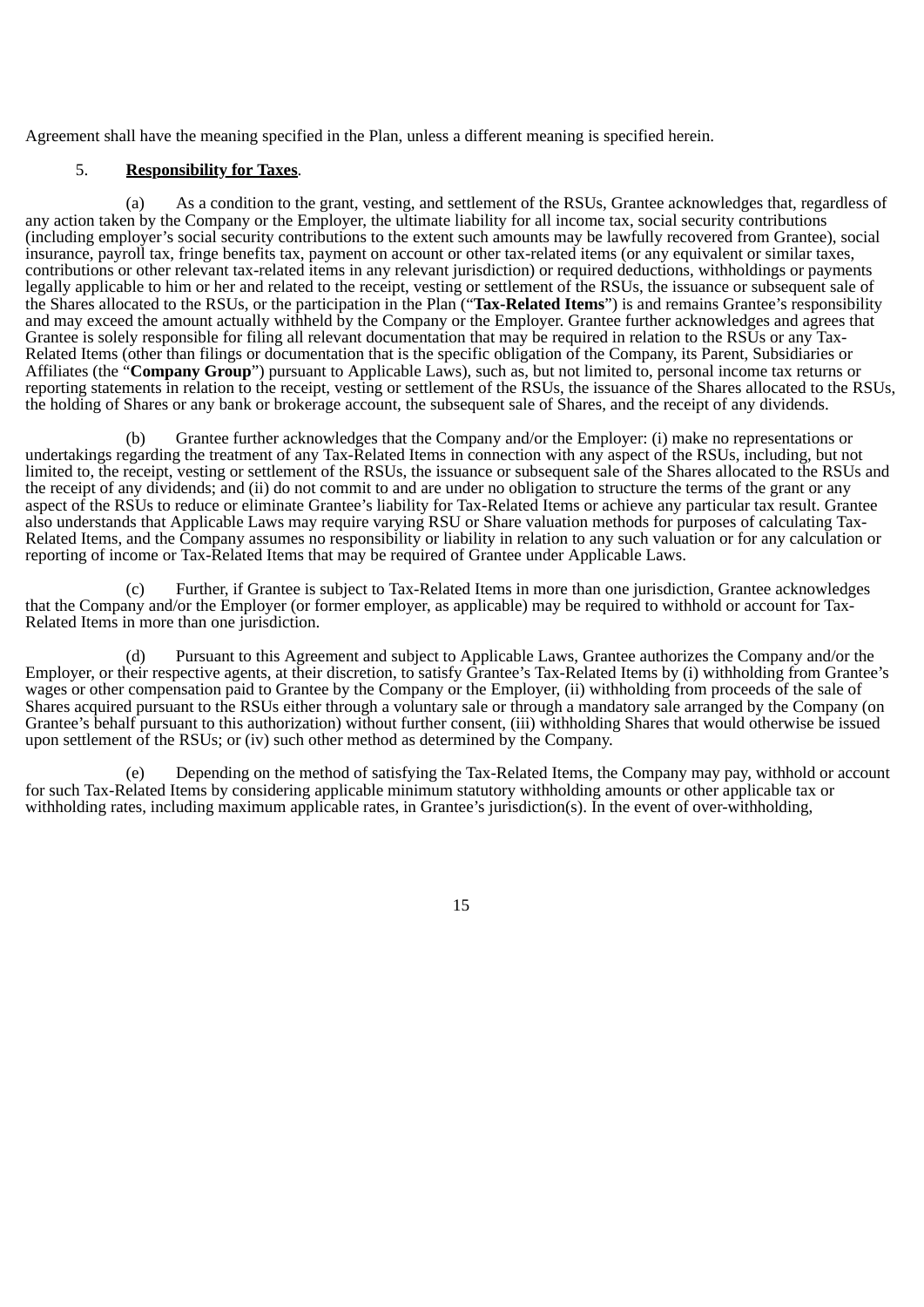Grantee may receive a refund of any over-withheld amount in cash (with no entitlement to the equivalent in Shares), or if not refunded, Grantee may be able to seek a refund from the local tax authorities.

(f) Grantee agrees to pay to the Company or the Employer any amount of Tax-Related Items that the Company or the Employer may be required to pay, withhold or account for as a result of Grantee's receipt, vesting or settlement of the RSUs, the issuance of the Shares allocated to the RSUs or the participation in the Plan that cannot be satisfied by the means previously described. The Company may refuse to issue or deliver the Shares or the proceeds of the sale of Shares if Grantee fails to comply with his or her obligations in connection with the Tax-Related Items.

(g) Grantee understands that Grantee may suffer adverse tax consequences as a result of Grantee's receipt, the vesting and/or settlement of the RSUs, the issuance of Shares allocated to the RSUs and/or the disposition of such Shares. Grantee represents that Grantee has consulted any tax consultants Grantee deems advisable in connection with the receipt of the RSUs, the vesting and/or settlement of the RSUs, the issuance of Shares allocated to the RSUs and/or the disposition of such Shares and that Grantee is not relying on the Company (or the Employer) for any tax advice.

6. **Section 409A of the Code**. All payments made and benefits provided under this Agreement are intended to be exempt from the requirements of Section 409A of the Code to the maximum extent permitted pursuant to U.S. Treasury Regulation Section 1.409A-1(b)(4) so that none of the payments or benefits will be subject to the adverse tax penalties imposed under Section 409A, and any ambiguities herein will be interpreted to be so exempt. In no event will the Company reimburse Grantee for any taxes or other penalties that may be imposed on Grantee as a result of Section 409A and, by accepting the RSUs, Grantee hereby indemnifies the Company for any liability that arises as a result of Section 409A.

7. **No Obligation to Continue Employment**. Neither the Company nor any Subsidiary is obligated by or as a result of the Plan or this Agreement to continue Grantee in employment and neither the Plan nor this Agreement shall interfere in any way with the right of the Company or any Subsidiary to terminate Grantee's employment or consulting relationship, for any reason, with or without cause.

8. **No Advice Regarding Grant**. The Company is not providing any tax, legal or financial advice, nor is the Company making any recommendations regarding Grantee's participation in the Plan, or Grantee's receipt, vesting or settlement of the RSUs or the Shares allocated thereto or the sale of such Shares. Grantee is hereby advised to consult with his or her own personal tax, legal and financial advisors regarding his or her participation in the Plan and the RSUs before accepting the RSUs or otherwise taking any action related to the RSUs or the Plan.

9. **Nature of Grant**. In accepting the RSUs, Grantee acknowledges, understands and agrees that:

(a) the Plan is established voluntarily by the Company, is discretionary in nature, and may be amended, suspended or terminated by the Company at any time, to the extent permitted by the Plan;

(b) the grant of the RSUs is exceptional, voluntary and occasional and does not create any contractual or other right to receive future grants of restricted stock units, or benefits in lieu of restricted stock units, even if restricted stock units have been granted in the past;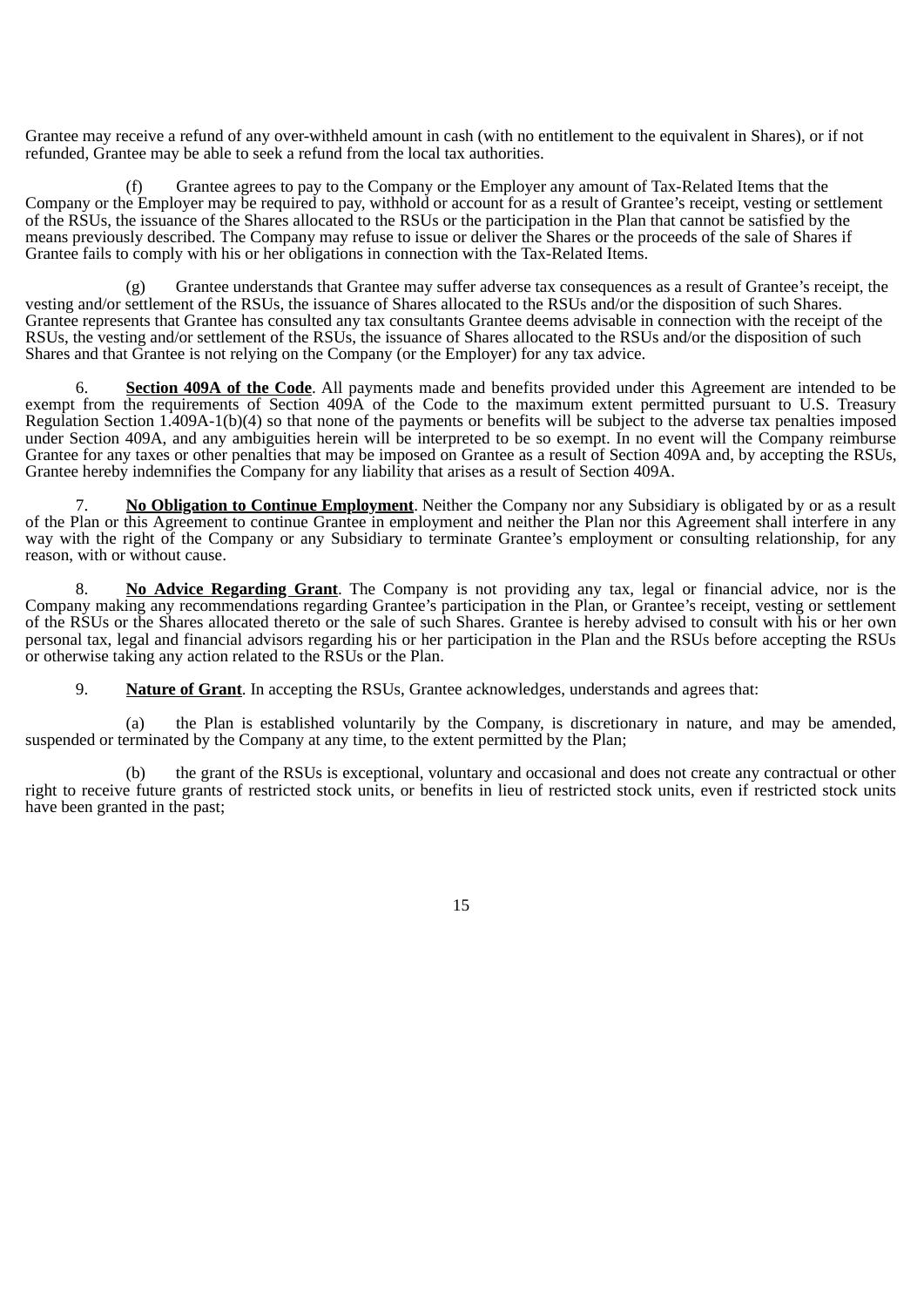(c) all decisions with respect to future restricted stock units or other grants, if any, will be at the sole discretion of the Company;

(d) Grantee is voluntarily participating in the Plan;

(e) the RSUs and the Shares allocated to the RSUs, and the income from and value of same, are not intended to replace any pension rights or compensation and are outside the scope of Grantee's employment contract, if any;

(f) the RSUs and the Shares allocated to the RSUs, and the income from and value of same, are not part of normal or expected compensation for any purpose, including, without limitation, calculating any severance, resignation, termination, redundancy, dismissal, end-of- service payments, bonuses, long-service awards, holiday pay, pension or retirement or welfare benefits or similar payments;

(g) unless otherwise agreed with the Company in writing, the RSUs and the Shares subject to the RSUs, and the income from and value of same, are not granted as consideration for, or in connection with, the service Grantee may provide as a director of a Subsidiary of the Company;

(h) the future value of the Shares underlying the RSUs is unknown, indeterminable, and cannot be predicted with certainty;

(i) no claim or entitlement to compensation or damages shall arise from forfeiture of the RSUs resulting from the termination of Grantee's employment or service relationship (for any reason whatsoever, whether or not later found to be invalid or in breach of employment laws in the jurisdiction where Grantee is providing services or the terms of Grantee's employment or service agreement, if any);

unless otherwise provided in the Plan or by the Company in its discretion, the RSUs and the benefits evidenced by this Agreement do not create any entitlement to have the RSUs or any such benefits transferred to, or assumed by, another company nor to be exchanged, cashed out or substituted for, in connection with any corporate transaction affecting the Shares; and

(k) no entity in the Company Group shall be liable for any foreign exchange rate fluctuation between Grantee's local currency and the United States Dollar or the selection by the Company or any member of the Company Group in its sole discretion of an applicable foreign exchange rate that may affect the value of the RSUs (or the calculation of income or Tax-Related Items thereunder) or of any amounts due to Grantee pursuant to the settlement of the RSUs or the subsequent sale of the Shares allocated to the RSUs.

10. **Notices**. Any notice, demand or request required or permitted to be given under this Agreement shall be in writing and shall be deemed sufficient when delivered personally or by overnight courier or sent by email or fax, or forty-eight (48) hours after being deposited in the U.S. mail or a comparable foreign mail service, as certified or registered mail with postage or shipping charges prepaid, addressed to the party to be notified at such party's address as set forth below, as subsequently modified by written notice, or if no address is specified below, at the most recent address, email or fax number set forth in the Company's books and records.

### **If to the Company**, to:

650 California Street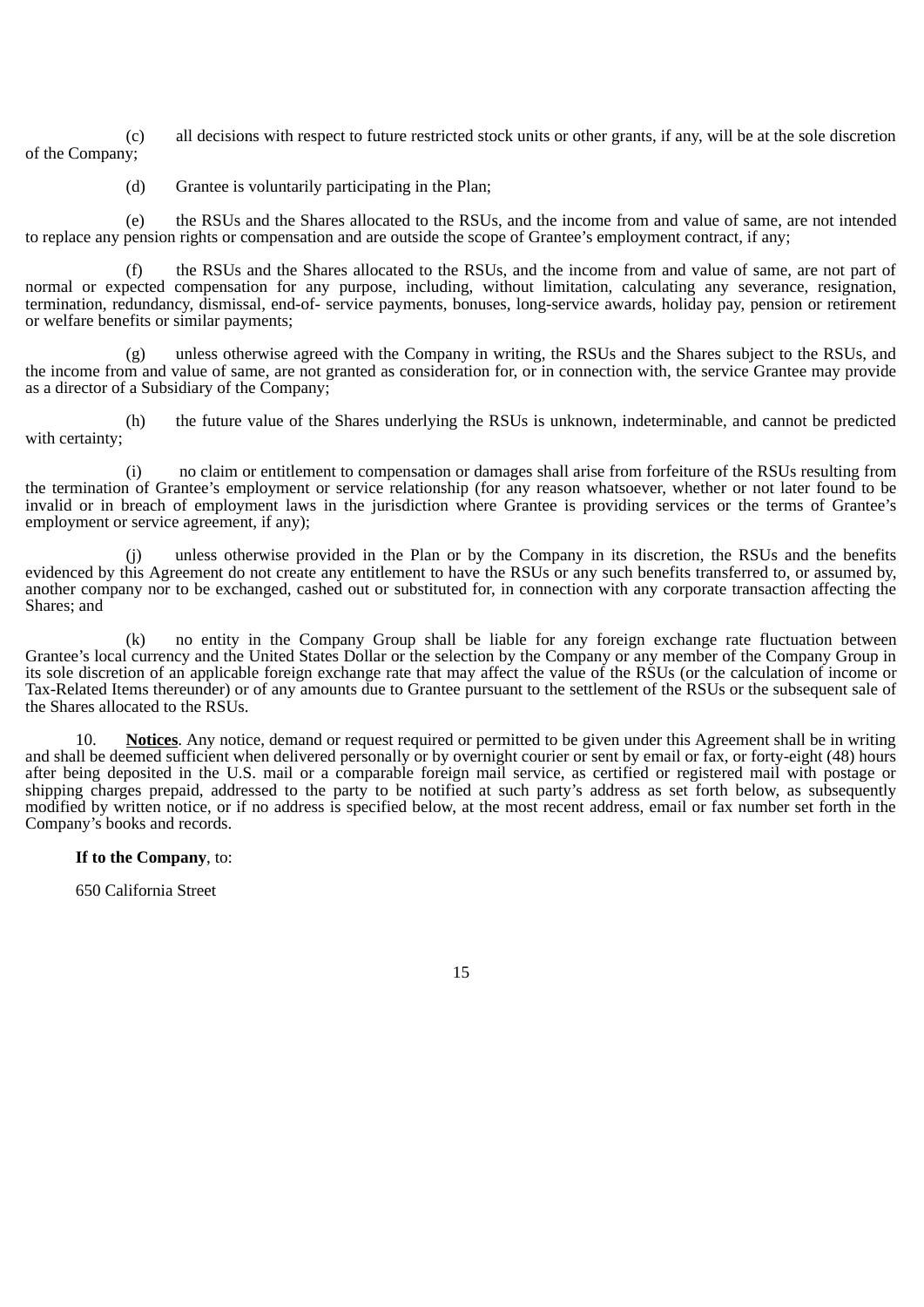Floor 12 San Francisco, CA 94108 Attn: Chief People Officer Email: equity@affirm.com

**If to Grantee**, to: Grantee's last residence or email address shown on the records of the Company or its affiliates.

### 11. **Data Protection**.

(a) To facilitate the administration of the Plan and this Agreement, it will be necessary for the Company (or its payroll administrators) to collect, hold and process certain personal information about Grantee and to transfer this data to certain third parties such as brokers with whom Grantee may elect to deposit any share capital under the Plan. Grantee consents to the Company (or its payroll administrators) collecting, holding and processing Grantee's personal data and transferring this data to the Company or any other third parties insofar as is reasonably necessary to implement, administer and manage the Plan.

(b) Grantee understands that Grantee may, at any time, view Grantee's personal data, require any necessary corrections to it or withdraw the consents herein in writing by contacting the Company, but acknowledges that without the use of such data it may not be practicable for the Company to administer Grantee's involvement in the Plan in a timely fashion or at all and this may be detrimental to Grantee.

### 12. **Miscellaneous**.

(a) **Governing Law**. This Agreement and all acts and transactions pursuant hereto and the rights and obligations of the parties hereto shall be governed, construed and interpreted in accordance with the laws of the State of California, without giving effect to principles of conflicts of law.

(b) **Jurisdiction and Venue**. THE PARTIES CONSENT TO PERSONAL JURISDICTION IN THE STATE OF CALIFORNIA. THE PARTIES AGREE THAT ANY ACTION OR PROCEEDING ARISING FROM OR RELATED TO THIS AGREEMENT SHALL BE BROUGHT AND TRIED EXCLUSIVELY IN THE STATE OR FEDERAL COURTS LOCATED IN THE STATE OF CALIFORNIA. THE PARTIES IRREVOCABLY AND UNCONDITIONALLY WAIVE ANY OBJECTION TO THE LAYING OF VENUE OF ANY SUCH ACTION OR PROCEEDING BROUGHT IN ANY SUCH COURT. THE PARTIES EXPRESSLY ACKNOWLEDGE THAT THE STATE OF CALIFORNIA IS A FAIR, JUST AND REASONABLE FORUM AND AGREE NOT TO SEEK REMOVAL OR TRANSFER OF ANY ACTION FILED BY ANY OF THE OTHER PARTIES IN SUCH COURTS. FURTHERMORE, THE PARTIES IRREVOCABLY AND PARTIES IRREVOCABLY UNCONDITIONALLY WAIVE ANY CLAIM THAT SUCH SUIT, ACTION OR PROCEEDING HAS BEEN BROUGHT IN AN INCONVENIENT FORUM. SERVICE OF ANY PROCESS, SUMMONS, NOTICE OR DOCUMENT BY CERTIFIED MAIL ADDRESSED TO A PARTY AT THE ADDRESS DESIGNATED PURSUANT TO SECTION 10 SHALL BE EFFECTIVE SERVICE OF PROCESS AGAINST SUCH PARTY FOR ANY ACTION OR PROCEEDING BROUGHT IN ANY SUCH COURT. A FINAL JUDGMENT IN ANY SUCH ACTION OR PROCEEDING BROUGHT IN ANY SUCH COURT MAY BE ENFORCED IN ANY OTHER COURT TO WHOSE JURISDICTION ANY OF THE PARTIES IS OR MAY BE SUBJECT.

(c) **Addendum and Sub-Plans**. Notwithstanding any provisions in this Agreement, the RSUs shall be subject to any special terms and conditions set forth in any Addendum to this Agreement for Grantee's country (the "**Addendum**"). Moreover, if Grantee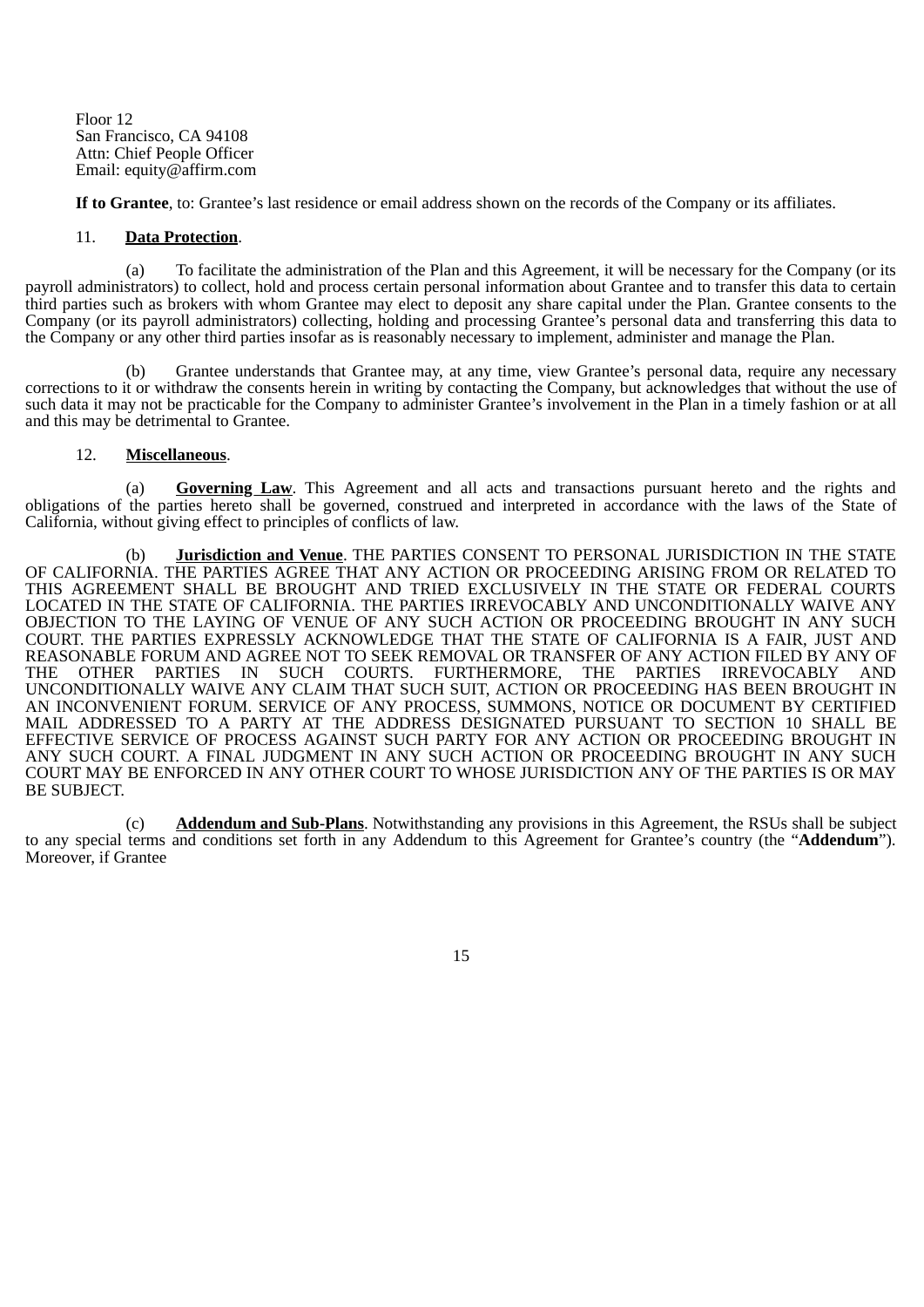relocates to one of the countries included in the Addendum, the special terms and conditions for such country will apply to Grantee, to the extent the Company determines that the application of such terms and conditions is necessary or advisable for legal or administrative reasons. The Addendum constitutes part of this Agreement. Furthermore, the Plan shall be deemed to include any special terms and conditions set forth in any applicable sub-plan for Grantee's country, and, if Grantee relocates to a country for which the Company has established a sub-plan, the special terms and conditions for such country will apply to Grantee, to the extent the Company determines that the application of such terms and conditions is necessary or advisable for legal or administrative reasons.

(d) **Entire Agreement; Enforcement of Rights; Amendment**. This Agreement, together with the Plan and the Grant Notice, sets forth the entire agreement and understanding of the parties relating to the subject matter herein and merges all prior or contemporaneous discussions or agreements between them. Except as contemplated by the Plan, no modification of or amendment to this Agreement, nor any waiver of any rights under this Agreement, shall be effective unless in writing signed by the parties to this Agreement to the extent it would materially and adversely affect the rights of Grantee. The failure by either party to enforce any rights under this Agreement shall not be construed as a waiver of any rights of such party. Notwithstanding anything to the contrary in the Plan or this Agreement, the Company reserves the right to revise this Agreement as it deems necessary or advisable, in its sole discretion and without the consent of Grantee, to comply with Code Section 409A or to otherwise avoid imposition of any additional tax or income recognition under Section 409A of the Code in connection with the RSUs.

(e) **Severability**. If one or more provisions of this Agreement, the Grant Notice or the Plan are held to be unenforceable under Applicable Laws, the parties agree to renegotiate such provision in good faith. In the event that the parties do not reach a mutually agreeable and enforceable replacement for such provision, then (i) such provision shall be excluded from this Agreement, the Grant Notice and the Plan, (ii) the balance of this Agreement, the Grant Notice and the Plan shall be interpreted as if such provision were so excluded and (iii) the balance of this Agreement, the Grant Notice and the Plan shall be enforceable in accordance with its terms.

(f) **Construction**. This Agreement is the result of negotiations between and has been reviewed by each of the parties hereto and their respective counsel, if any; accordingly, this Agreement shall be deemed to be the product of all of the parties hereto, and no ambiguity shall be construed in favor of or against any one of the parties hereto.

(g) **Counterparts; Electronic Signature**. This Agreement may be executed in two or more counterparts, each of which shall be deemed an original and all of which together shall constitute one instrument. Facsimile, email or other electronic execution and delivery of this Agreement (including, but not limited to, execution by electronic signature or clickthrough electronic acceptance) shall constitute valid and binding execution and delivery for all purposes and shall be deemed to be, and have the effect of, an original signature.

(h) **Successors and Assigns**. The rights and benefits of this Agreement shall inure to the benefit of, and be enforceable by the Company's successors and assigns. The rights and obligations of Grantee under this Agreement may only be assigned with the prior written consent of the Company.

(i) **Limitations Applicable to Section 16 Persons**. Notwithstanding any other provision of the Plan or this Agreement, if Grantee is subject to Section 16 of the Exchange Act, the Plan, the Grant Notice and this Agreement shall be subject to any additional limitations set forth in any applicable exemptive rule under Section 16 of the Exchange Act (including any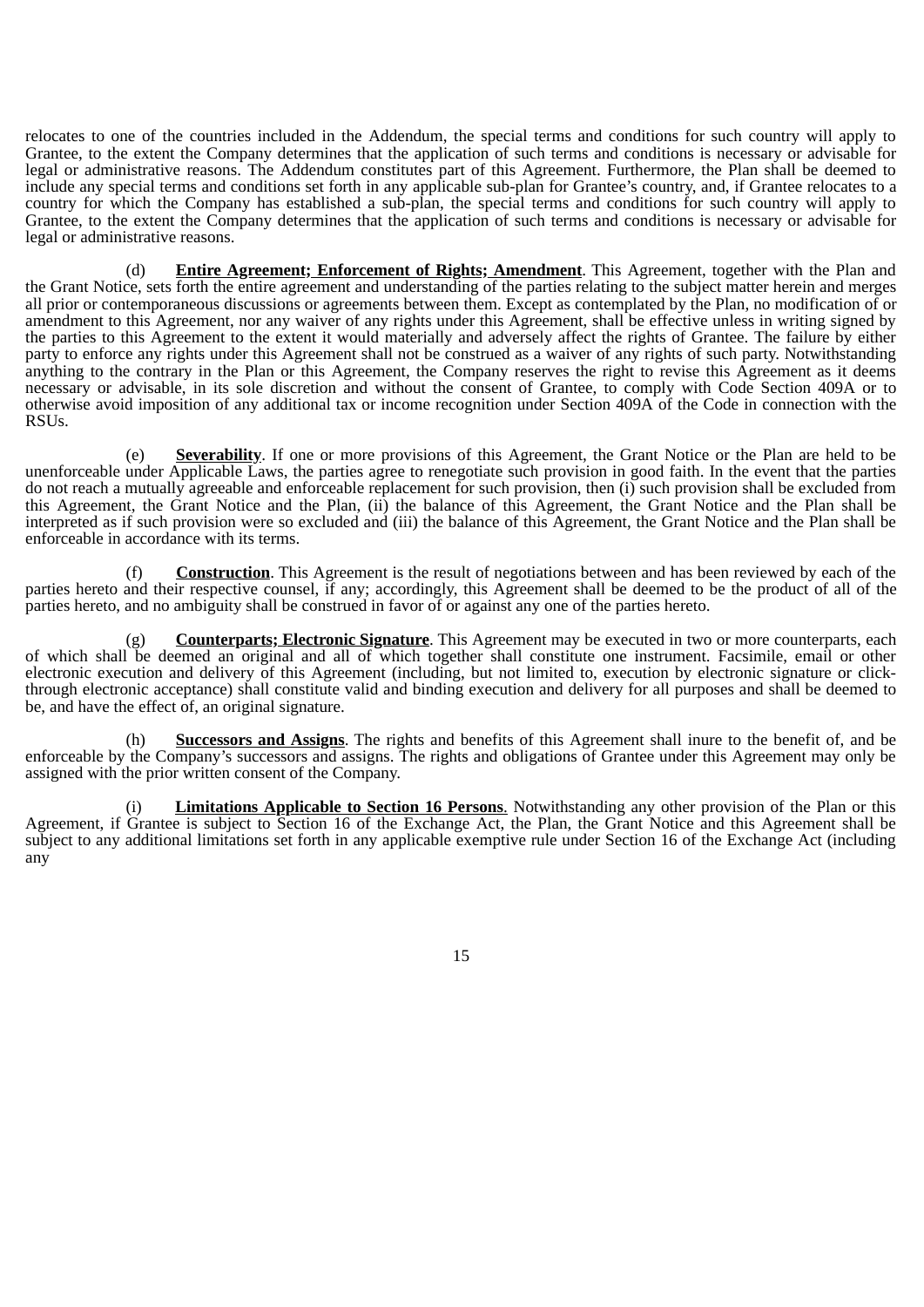amendment to Rule 16b-3 of the Exchange Act) that are requirements for the application of such exemptive rule. To the extent permitted by Applicable Laws, this Agreement shall be deemed amended to the extent necessary to conform to such applicable exemptive rule.

(j) **Imposition of Other Requirements**. The Company reserves the right to impose other requirements on Grantee's participation in the Plan, on the RSUs and on any Shares allocated to the RSUs, to the extent the Company determines it is necessary or advisable for legal or administrative reasons, and to require Grantee to sign any additional agreements or undertakings that may be necessary to accomplish the foregoing.

(k) **Electronic Delivery and Participation**. The Company may, in its sole discretion, decide to deliver to Grantee by email or any other electronic means any documents, elections or notices related to this Agreement, the RSUs, the Shares allocated to the RSUs, Grantee's current or future participation in the Plan, securities of the Company or any member of the Company Group or any other matter, including documents, elections and/or notices required to be delivered to Grantee by applicable securities law or any other Applicable Laws or the Company's Amended Certificate of Incorporation or Bylaws. By accepting this Agreement, whether electronically or otherwise, Grantee hereby consents to receive such documents and notices by such electronic delivery and agrees to participate in the Plan through an on-line or electronic system established and maintained by the Company or a third party designated by the Company, including, but not limited to, the use of electronic signatures or click-through electronic acceptance of terms and conditions.

**(l) Language.** Grantee acknowledges that he or she is sufficiently proficient in English, or has consulted with an advisor who is sufficiently proficient in English, so as to allow Grantee to understand the terms and conditions of this Agreement. If Grantee has received this Agreement, or any other documents related to the RSUs and/or the Plan translated into a language other than English and if the meaning of the translated version is different from the English version, the English version will control.

**(m) Insider Trading/Market Abuse.** By accepting the RSUs, Grantee acknowledges that he or she is bound by all the terms and conditions of the Company's insider trading policy as may be in effect from time to time. Grantee further acknowledges that, depending on Grantee or his or her broker's country or the country in which the Shares are listed, he or she may be subject to insider trading restrictions and/or market abuse laws which may affect Grantee's ability to accept, acquire, sell or otherwise dispose of the Shares, rights to the Shares (*e.g.*, RSUs) or rights linked to the value of the Shares during such times as Grantee is considered to have "inside information" regarding the Company (as defined by the laws in the applicable jurisdictions). Local insider trading laws and regulations may prohibit the cancellation or amendment of orders Grantee placed before Grantee possessed inside information. Furthermore, Grantee could be prohibited from (i) disclosing the inside information to any third party, which may include fellow employees and (ii) "tipping" third parties or causing them otherwise to buy or sell securities. Any restrictions under these laws or regulations are separate from and in addition to any restrictions that may be imposed under the Company's insider trading policy as may be in effect from time to time. Grantee acknowledges that it is Grantee's responsibility to comply with any applicable restrictions, and Grantee should speak to his or her personal advisor on this matter.

**(n) Foreign Asset/Account, Exchange Control and Tax Reporting.** Grantee may be subject to foreign asset/account, exchange control, tax reporting or other requirements which may affect Grantee's ability acquire or hold RSUs or the Shares or cash received from participating in the Plan (including dividends and the proceeds arising from the sale of the Shares) in a brokerage/bank account outside Grantee's country. The applicable laws of Grantee's country may require that he or she report such RSUs, Shares, accounts, assets or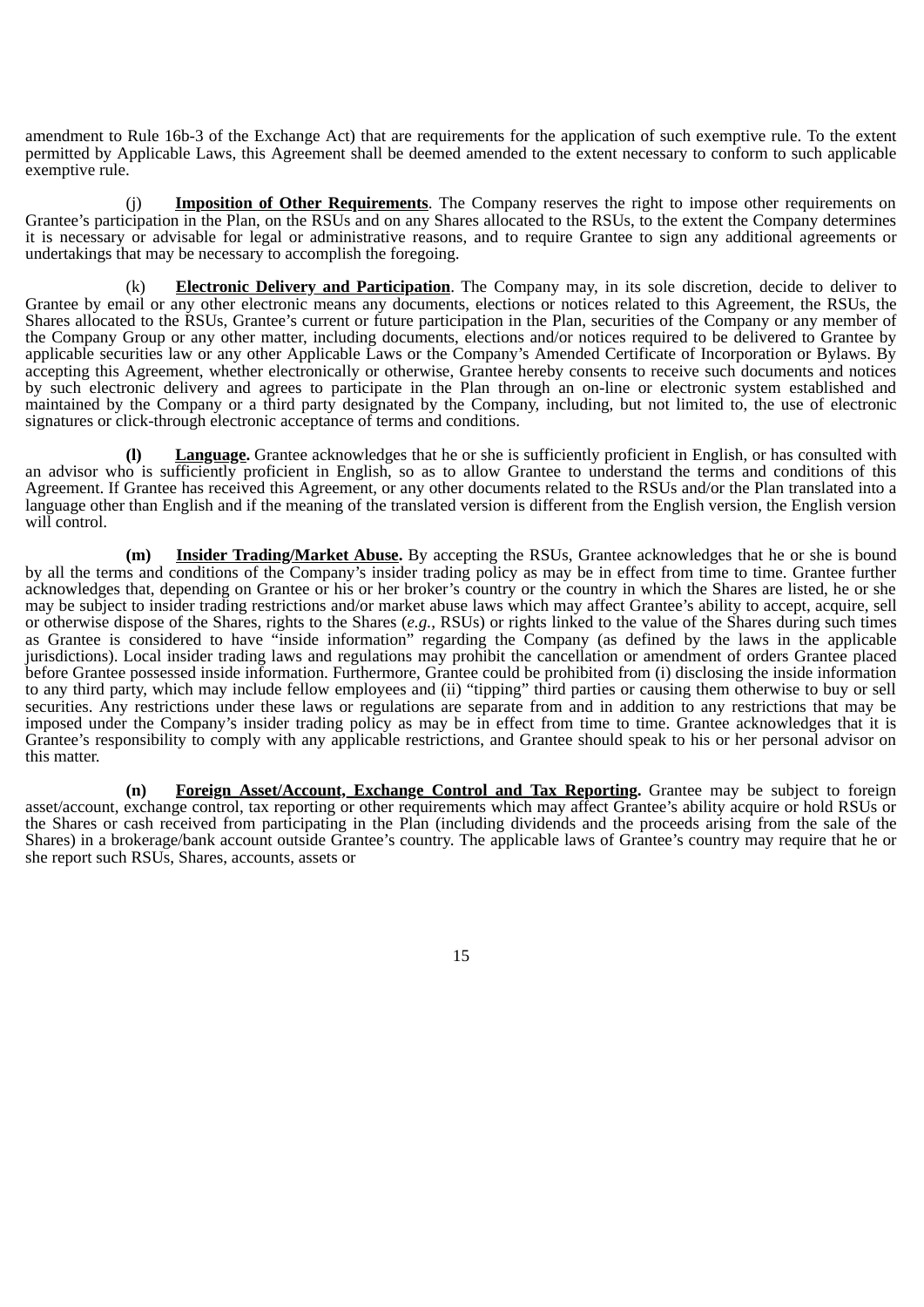transactions to the applicable authorities in such country and/or repatriate funds received in connection with the Plan to Grantee's country within a certain time period or according to certain procedures. Grantee acknowledges that he or she is responsible for ensuring compliance with any applicable requirements and should consult his or her personal legal advisor to ensure compliance with applicable laws

13. **Effect of Agreement.** Grantee acknowledges receipt of a copy of the Plan and represents that he or she is familiar with the terms and provisions thereof (and has had an opportunity to consult counsel regarding the terms of this Agreement), and hereby accepts this award of RSUs and agrees to be bound by its contractual terms as set forth herein and in the Plan. Grantee hereby agrees to accept as binding, conclusive and final all decisions and interpretations of the Plan Administrator regarding any questions relating to the RSUs.

## *[Signature Page Follows]*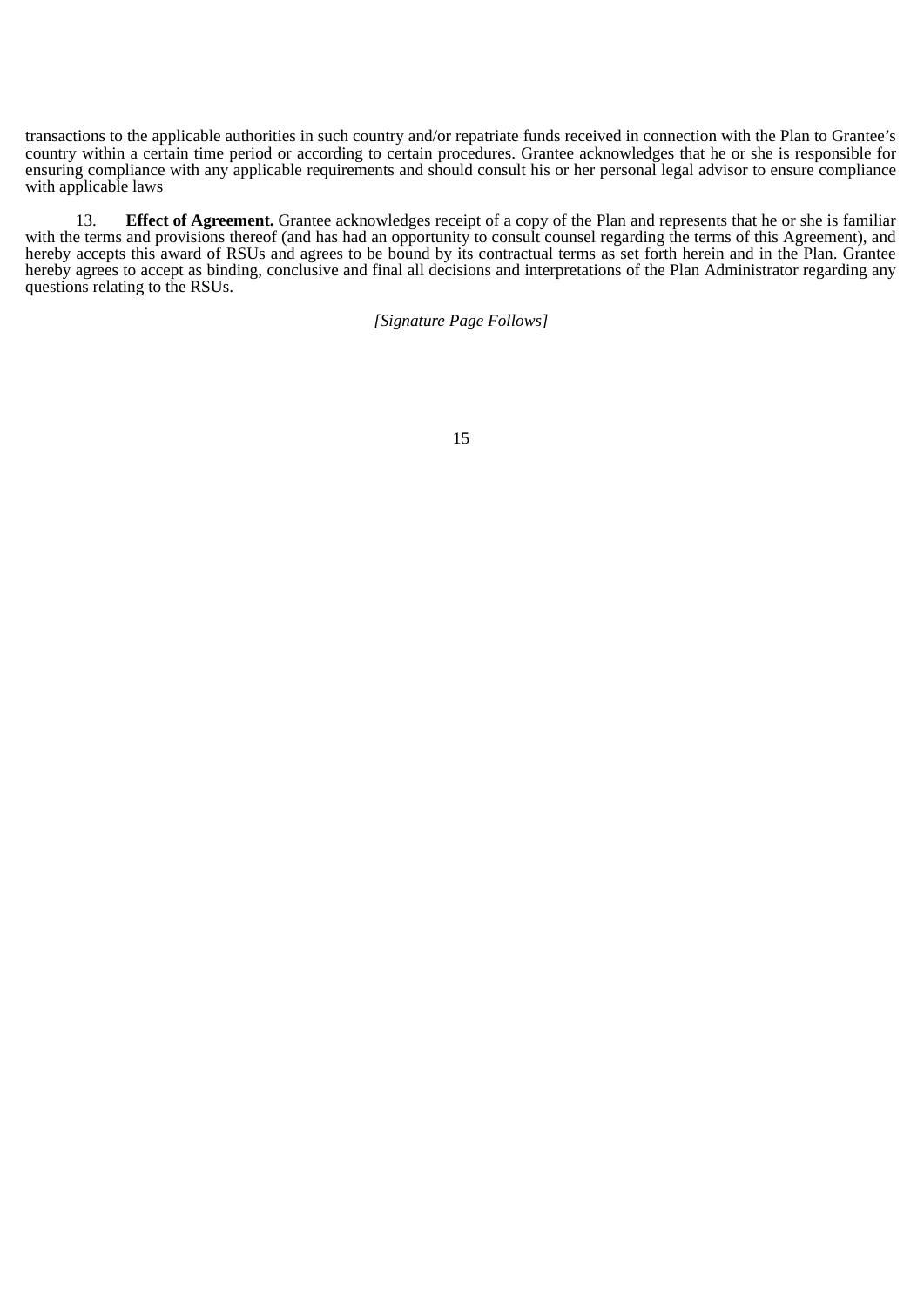The foregoing Agreement is hereby accepted and the terms and conditions thereof hereby agreed to by the undersigned. Electronic acceptance of this Agreement pursuant to the Company's instructions to Grantee (including through an online acceptance process) is acceptable.

# **Company:**

 $\overline{\phantom{a}}$ 

Affirm Holdings, Inc.

By:

Title:

## **Grantee:**

 $\overline{a}$ 

l,

Name:

Address:\_\_\_\_\_\_\_\_\_\_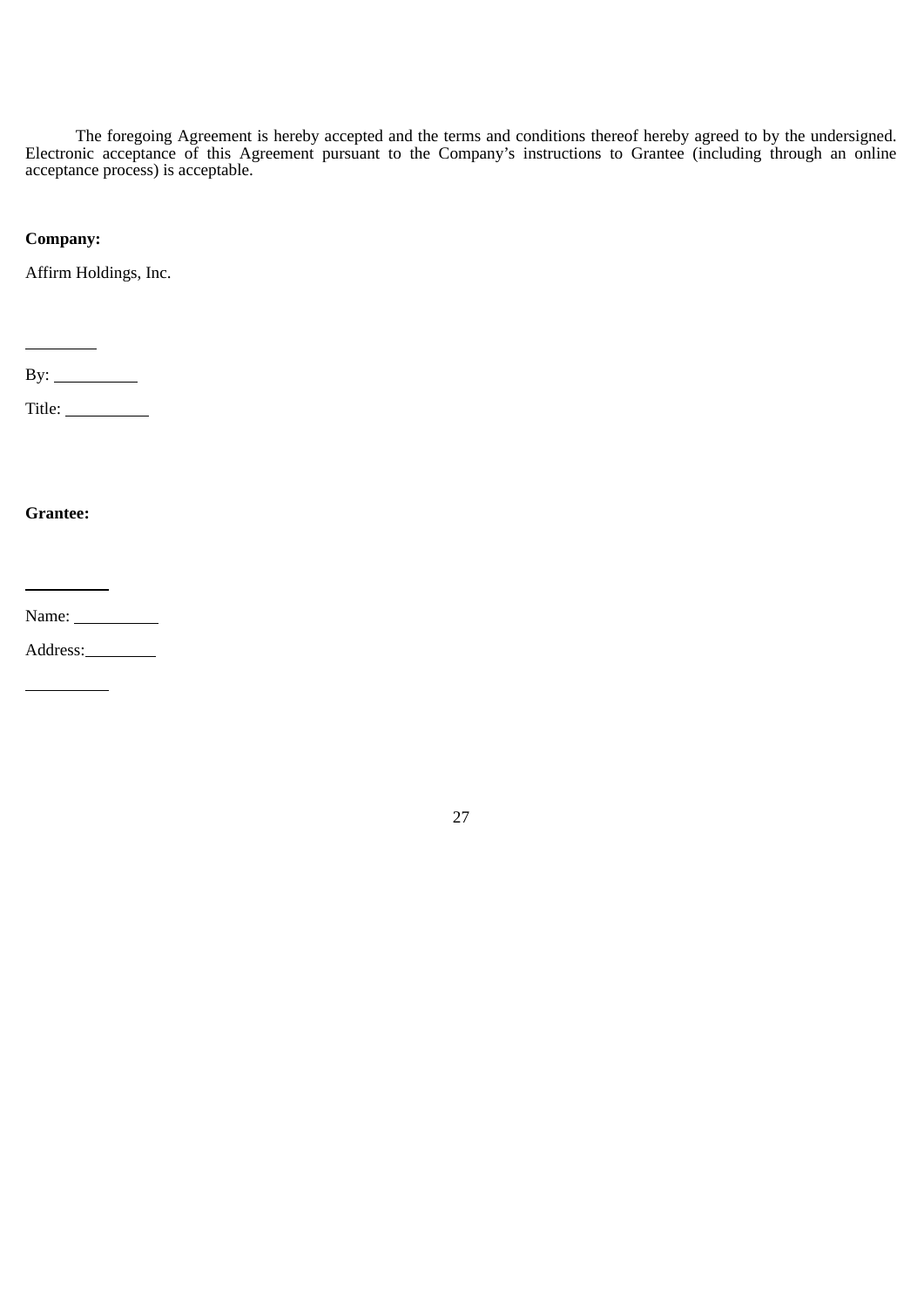### **CERTIFICATION OF PRINCIPAL EXECUTIVE OFFICER PURSUANT TO EXCHANGE ACT RULES 13a-14(a) AND 15d-14(a), AS ADOPTED PURSUANT TO SECTION 302 OF THE SARBANES-OXLEY ACT OF 2002**

I, Max Levchin, certify that:

1. I have reviewed this Quarterly Report on Form 10-Q of Affirm Holdings, Inc.;

2. Based on my knowledge, this report does not contain any untrue statement of a material fact or omit to state a material fact necessary to make the statements made, in light of the circumstances under which such statements were made, not misleading with respect to the period covered by this report;

3. Based on my knowledge, the financial statements, and other financial information included in this report, fairly present in all material respects the financial condition, results of operations and cash flows of the registrant as of, and for, the periods presented in this report;

4. The registrant's other certifying officer and I are responsible for establishing and maintaining disclosure controls and procedures (as defined in Exchange Act Rules 13a-15(e) and 15d-15(e)) for the registrant and have:

a. Designed such disclosure controls and procedures, or caused such disclosure controls and procedures to be designed under our supervision, to ensure that material information relating to the registrant, including its consolidated subsidiaries, is made known to us by others within those entities, particularly during the period in which this report is being prepared;

b. Evaluated the effectiveness of the registrant's disclosure controls and procedures and presented in this report our conclusions about the effectiveness of the disclosure controls and procedures, as of the end of the period covered by this report based on such evaluation; and

c. Disclosed in this report any change in the registrant's internal control over financial reporting (as defined in Exchange Act Rules 13a-15(f) and 15d-15(f)) that occurred during the registrant's most recent fiscal quarter (the registrant's fourth fiscal quarter in the case of an annual report) that has materially affected, or is reasonably likely to materially affect, the registrant's internal control over financial reporting; and

5. The registrant's other certifying officer and I have disclosed, based on our most recent evaluation of internal control over financial reporting, to the registrant's auditors and the audit committee of the registrant's board of directors (or persons performing the equivalent functions):

All significant deficiencies and material weaknesses in the design or operation of internal control over financial reporting which are reasonably likely to adversely affect the registrant's ability to record, process, summarize and report financial information; and

b. Any fraud, whether or not material, that involves management or other employees who have a significant role in the registrant's internal control over financial reporting.

Date: February 14, 2022 /s/ Max Levchin

Max Levchin Chief Executive Officer *(Principal Executive Officer)*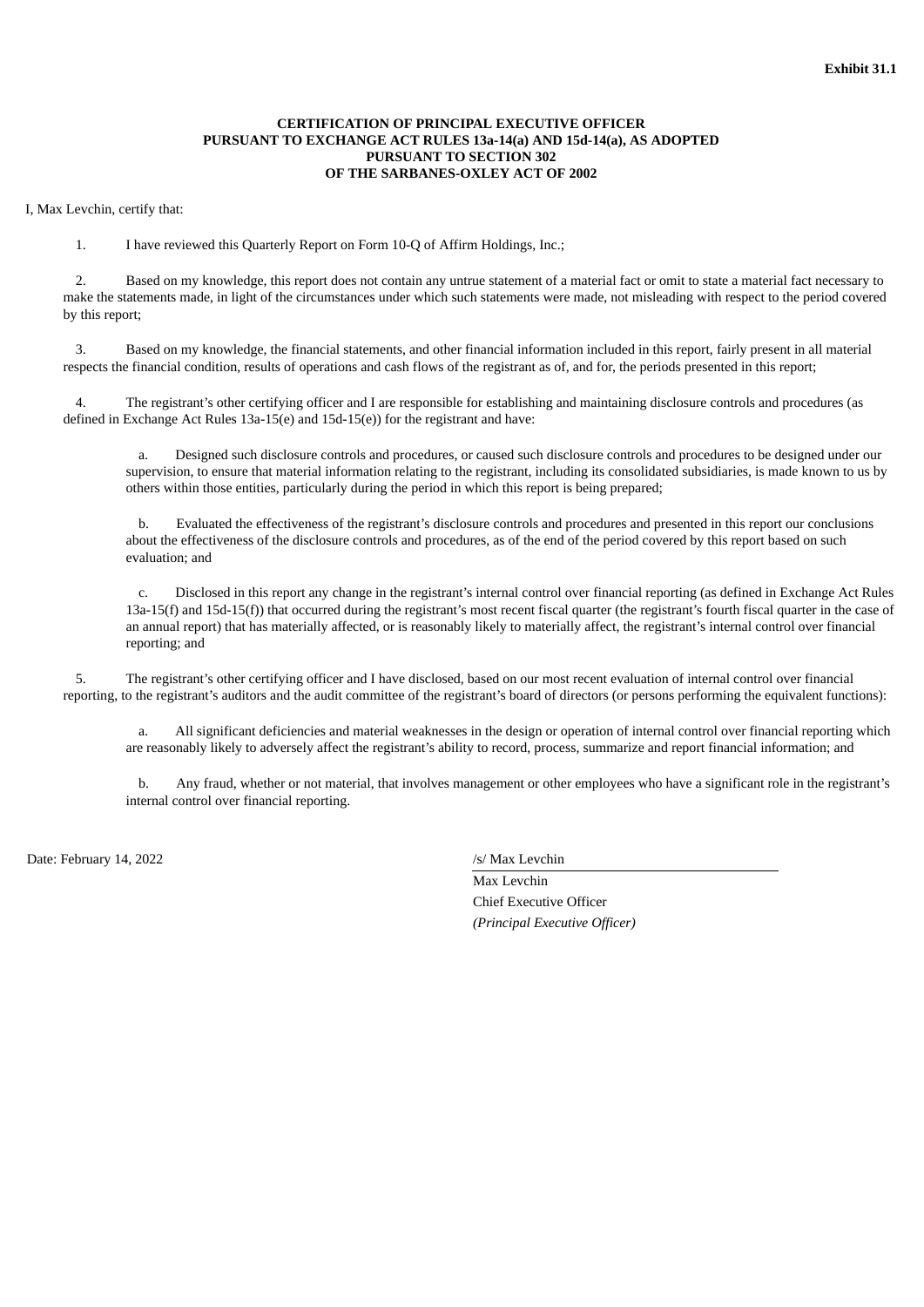### **CERTIFICATION OF PRINCIPAL FINANCIAL OFFICER PURSUANT TO EXCHANGE ACT RULES 13a-14(a) AND 15d-14(a), AS ADOPTED PURSUANT TO SECTION 302 OF THE SARBANES-OXLEY ACT OF 2002**

I, Michael Linford, certify that:

1. I have reviewed this Quarterly Report on Form 10-Q of Affirm Holdings, Inc.;

2. Based on my knowledge, this report does not contain any untrue statement of a material fact or omit to state a material fact necessary to make the statements made, in light of the circumstances under which such statements were made, not misleading with respect to the period covered by this report;

3. Based on my knowledge, the financial statements, and other financial information included in this report, fairly present in all material respects the financial condition, results of operations and cash flows of the registrant as of, and for, the periods presented in this report;

4. The registrant's other certifying officer and I are responsible for establishing and maintaining disclosure controls and procedures (as defined in Exchange Act Rules 13a-15(e) and 15d-15(e)) for the registrant and have:

a. Designed such disclosure controls and procedures, or caused such disclosure controls and procedures to be designed under our supervision, to ensure that material information relating to the registrant, including its consolidated subsidiaries, is made known to us by others within those entities, particularly during the period in which this report is being prepared;

b. Evaluated the effectiveness of the registrant's disclosure controls and procedures and presented in this report our conclusions about the effectiveness of the disclosure controls and procedures, as of the end of the period covered by this report based on such evaluation; and

c. Disclosed in this report any change in the registrant's internal control over financial reporting (as defined in Exchange Act Rules 13a-15(f) and 15d-15(f)) that occurred during the registrant's most recent fiscal quarter (the registrant's fourth fiscal quarter in the case of an annual report) that has materially affected, or is reasonably likely to materially affect, the registrant's internal control over financial reporting; and

5. The registrant's other certifying officer and I have disclosed, based on our most recent evaluation of internal control over financial reporting, to the registrant's auditors and the audit committee of the registrant's board of directors (or persons performing the equivalent functions):

All significant deficiencies and material weaknesses in the design or operation of internal control over financial reporting which are reasonably likely to adversely affect the registrant's ability to record, process, summarize and report financial information; and

b. Any fraud, whether or not material, that involves management or other employees who have a significant role in the registrant's internal control over financial reporting.

Date: February 14, 2022 */s/ Michael Linford* 

Michael Linford Chief Financial Officer *(Principal Financial Officer)*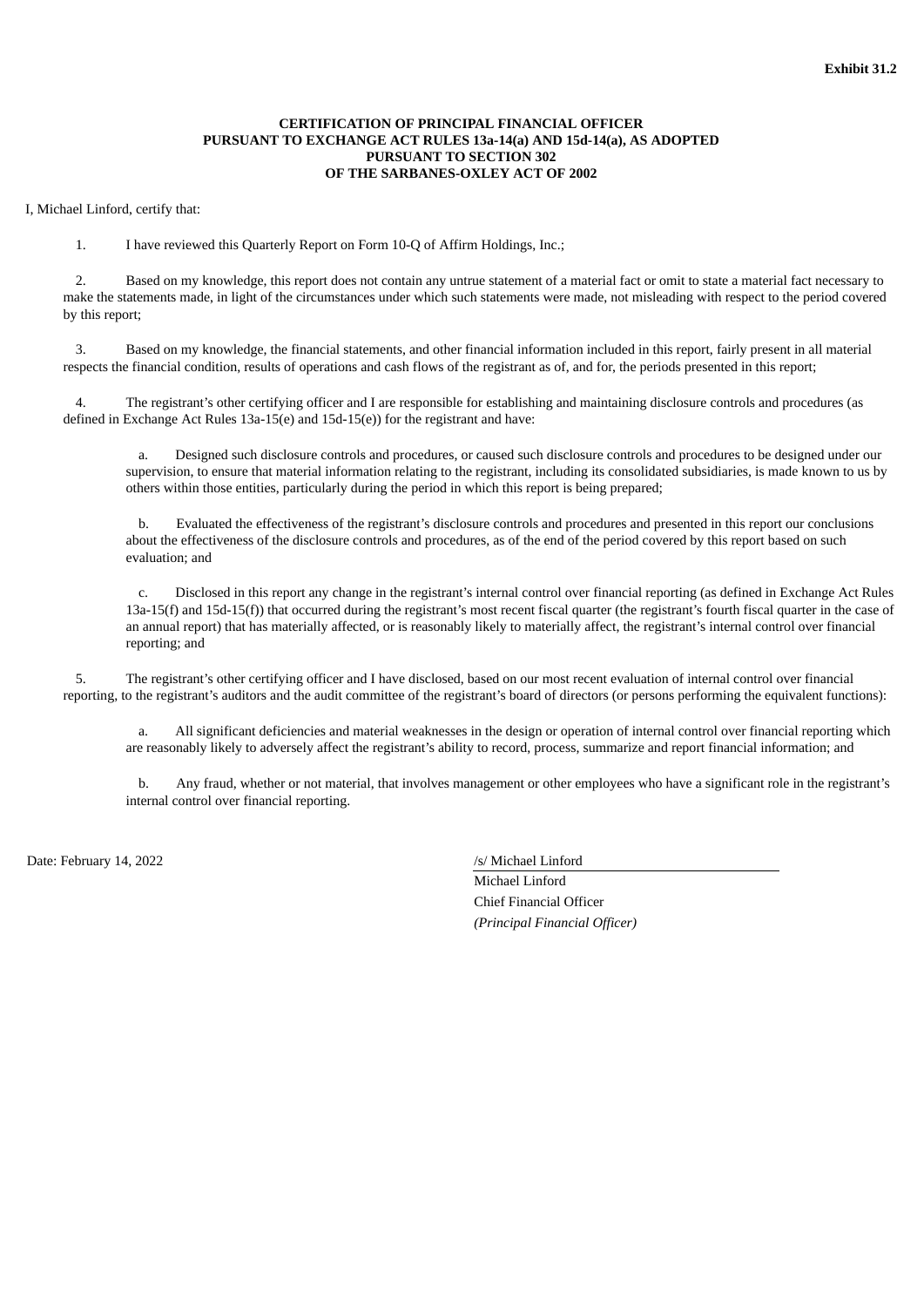### **CERTIFICATION OF PRINCIPAL EXECUTIVE OFFICER PURSUANT TO 18 U.S.C. SECTION 1350 AS ADOPTED PURSUANT TO SECTION 906 OF THE SARBANES-OXLEY ACT OF 2002**

Pursuant to Section 906 of the Sarbanes-Oxley Act of 2002, the undersigned certifies that this periodic report fully complies with the requirements of Section 13(a) or 15(d) of the Securities Exchange Act of 1934 and that information contained in this periodic report fairly presents, in all material respects, the financial condition and results of operations of the issuer.

Dated: February 14, 2022

/s/ Max Levchin

Max Levchin Chief Executive Officer *(Principal Executive Officer)*